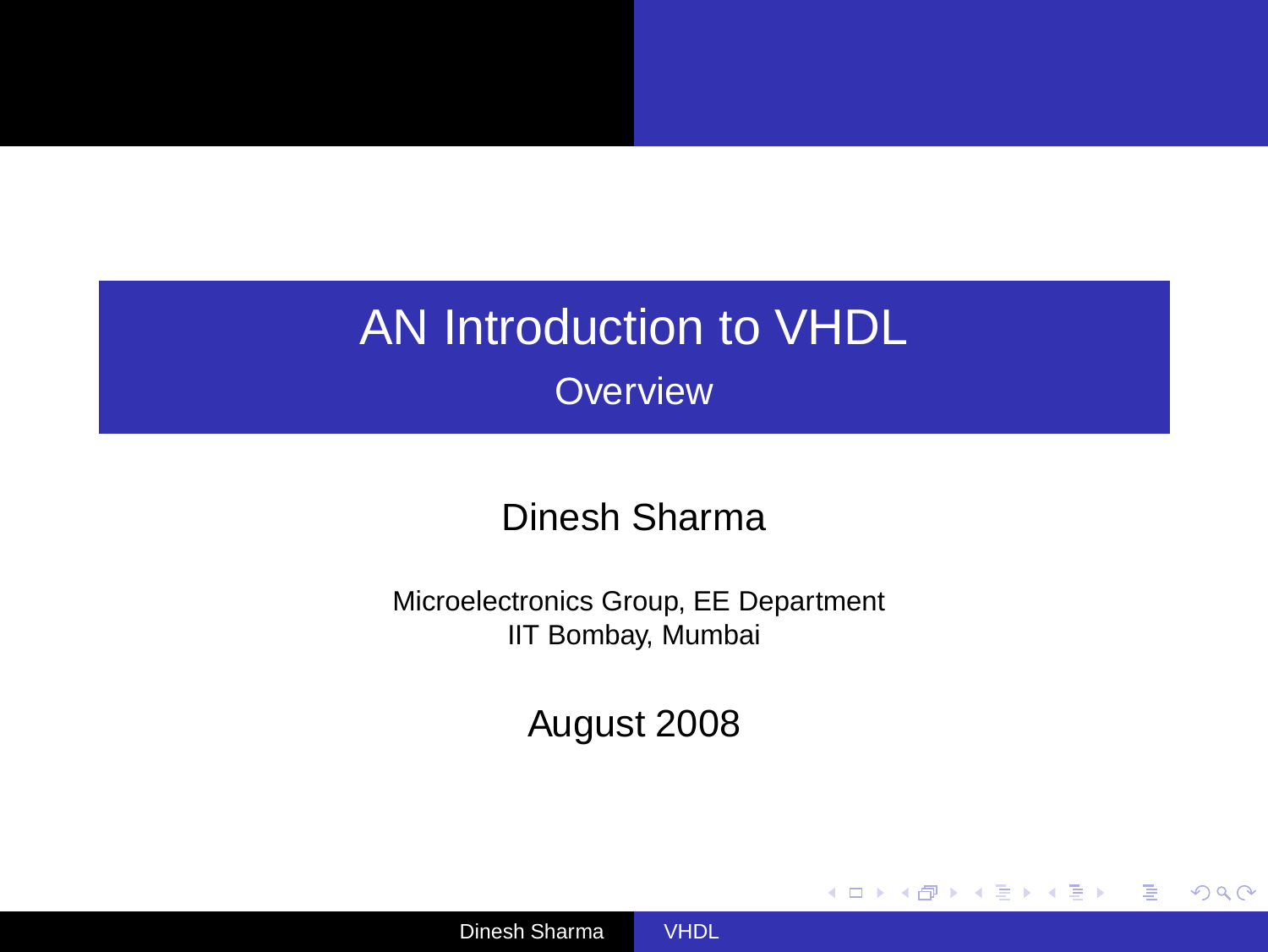# Part I

# [VHDL Design Units](#page-1-0)

### [Design Units in VHDL](#page-2-0)

- $\blacksquare$  [entity](#page-3-0)
- **[Architecture](#page-6-0)**
- **[Component](#page-9-0)**
- [Configuration](#page-11-0)
- **[Packages and Libraries](#page-12-0)**
- 2 [Object and Data Types](#page-14-0)
	- [Scalar data types](#page-16-0)
	- [Composite Data Types](#page-22-0)

<span id="page-1-0"></span>イロト イ押 トイヨ トイヨト

Þ  $QQ$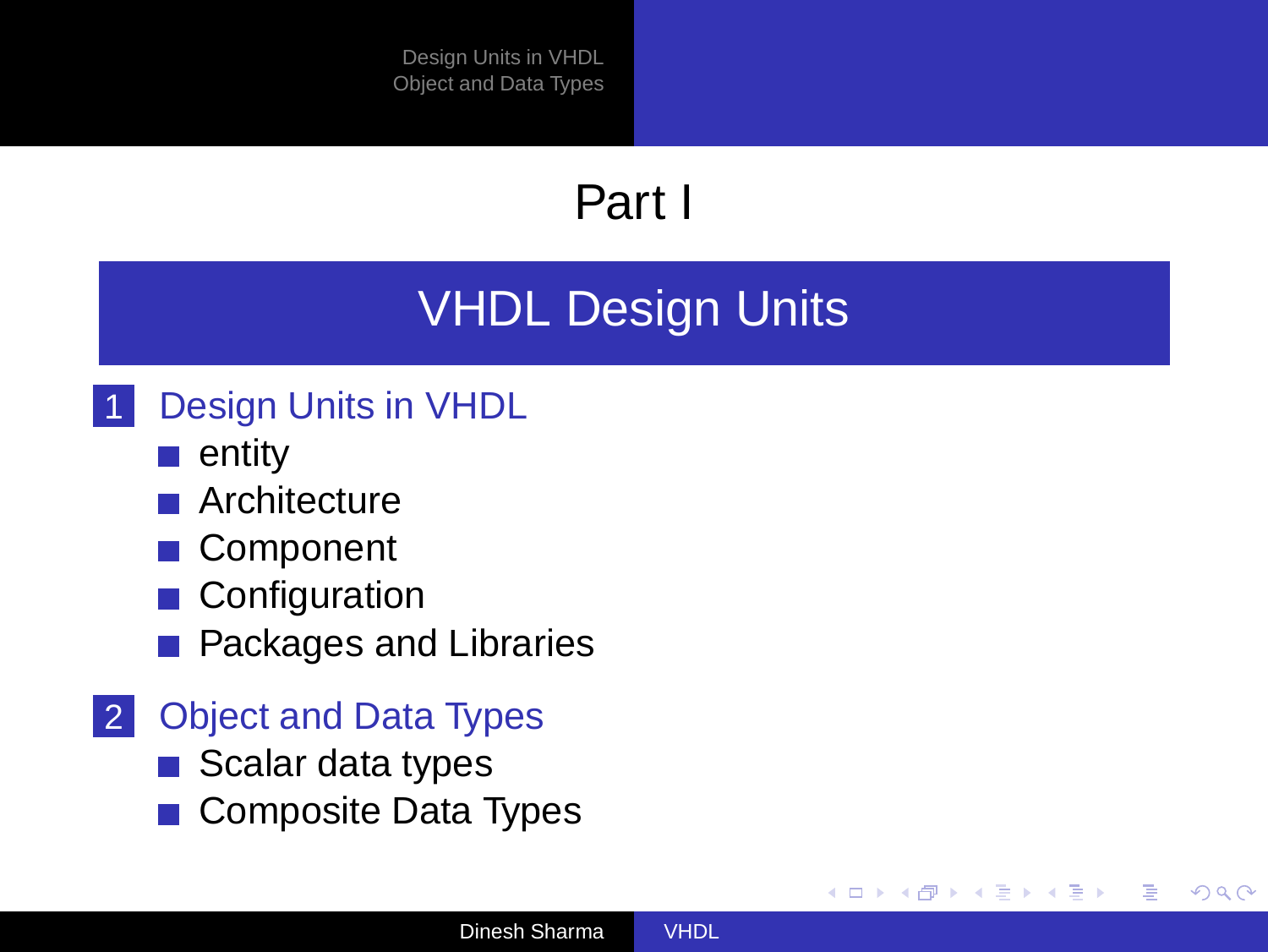**[Architecture](#page-6-0) [Component](#page-9-0) [Configuration](#page-11-0)** [Packages and Libraries](#page-12-0)

<span id="page-2-0"></span>イロト イ押 トイヨ トイヨト

 $2Q$ 

# An introduction to VHDL

VHDL is a hardware description language which uses the syntax of ADA. Like any hardware description language, it is used for many purposes.

- $\blacksquare$  For describing hardware.
- As a modeling language.
- $\blacksquare$  For simulation of hardware.
- For early performance estimation of system architecture.
- $\blacksquare$  For synthesis of hardware.
- $\blacksquare$  For fault simulation, test and verification of designs.

etc.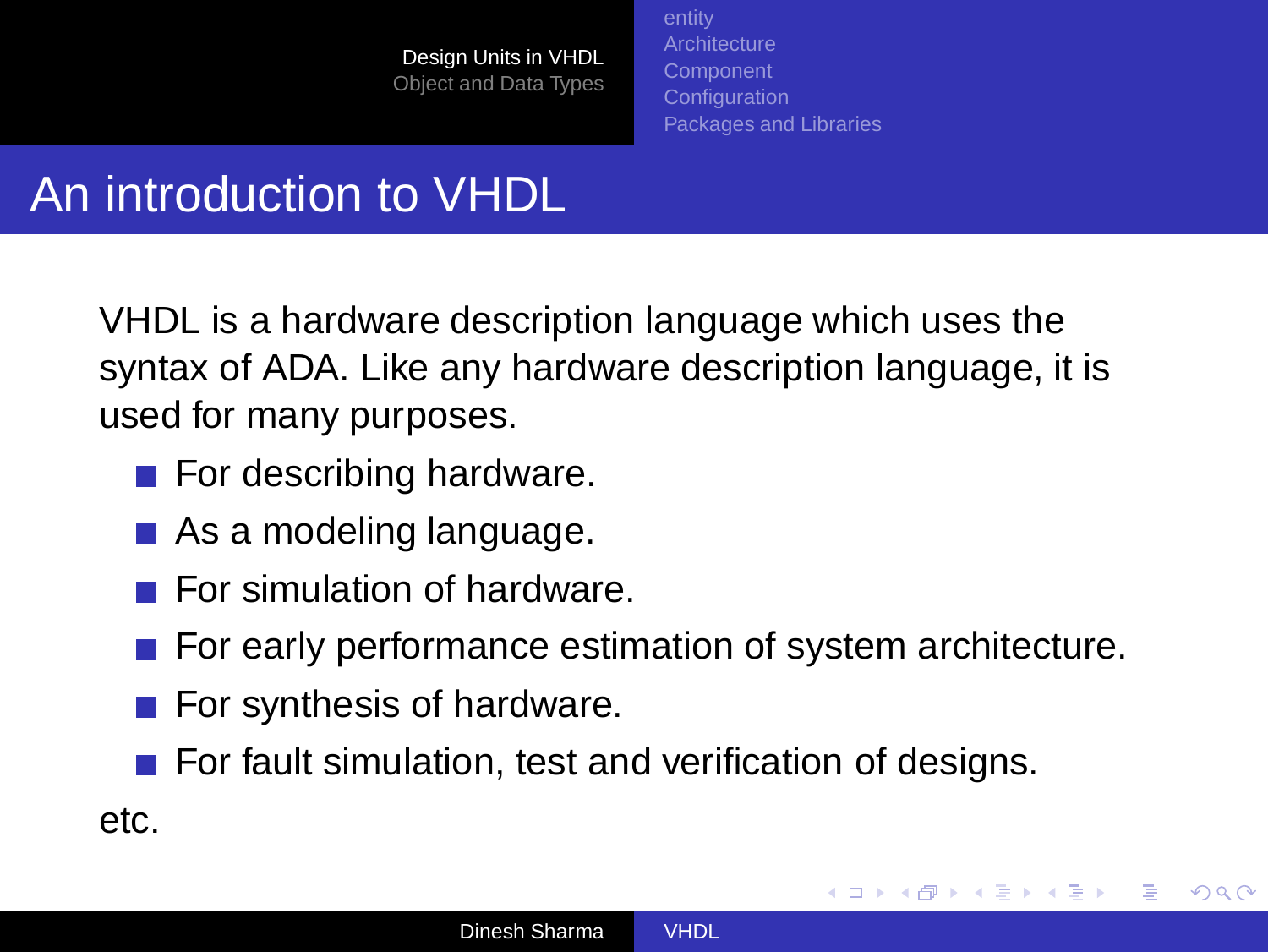[entity](#page-3-0) **[Architecture](#page-6-0) [Component](#page-9-0) [Configuration](#page-11-0)** [Packages and Libraries](#page-12-0)

<span id="page-3-0"></span> $2Q$ 

# Design Elements in VHDL: ENTITY

The basic design element in VHDL is called an 'ENTITY'.

- An ENTITY represents a template for a hardware block.
- If describes just the outside view of a hardware module  $$ namely its interface with other modules in terms of input and output signals.
- $\blacksquare$  The hardware block can be the entire design, a part of it or indeed an entire "test bench".
- A test bench includes the circuit being designed, blocks which apply test signals to it and those which monitor its output.
- $\blacksquare$  The inner operation of the entity is described by an ARCHITECTURE associated with it.  $\left\{ \begin{array}{ccc} 1 & 0 & 0 \\ 0 & 1 & 0 \end{array} \right.$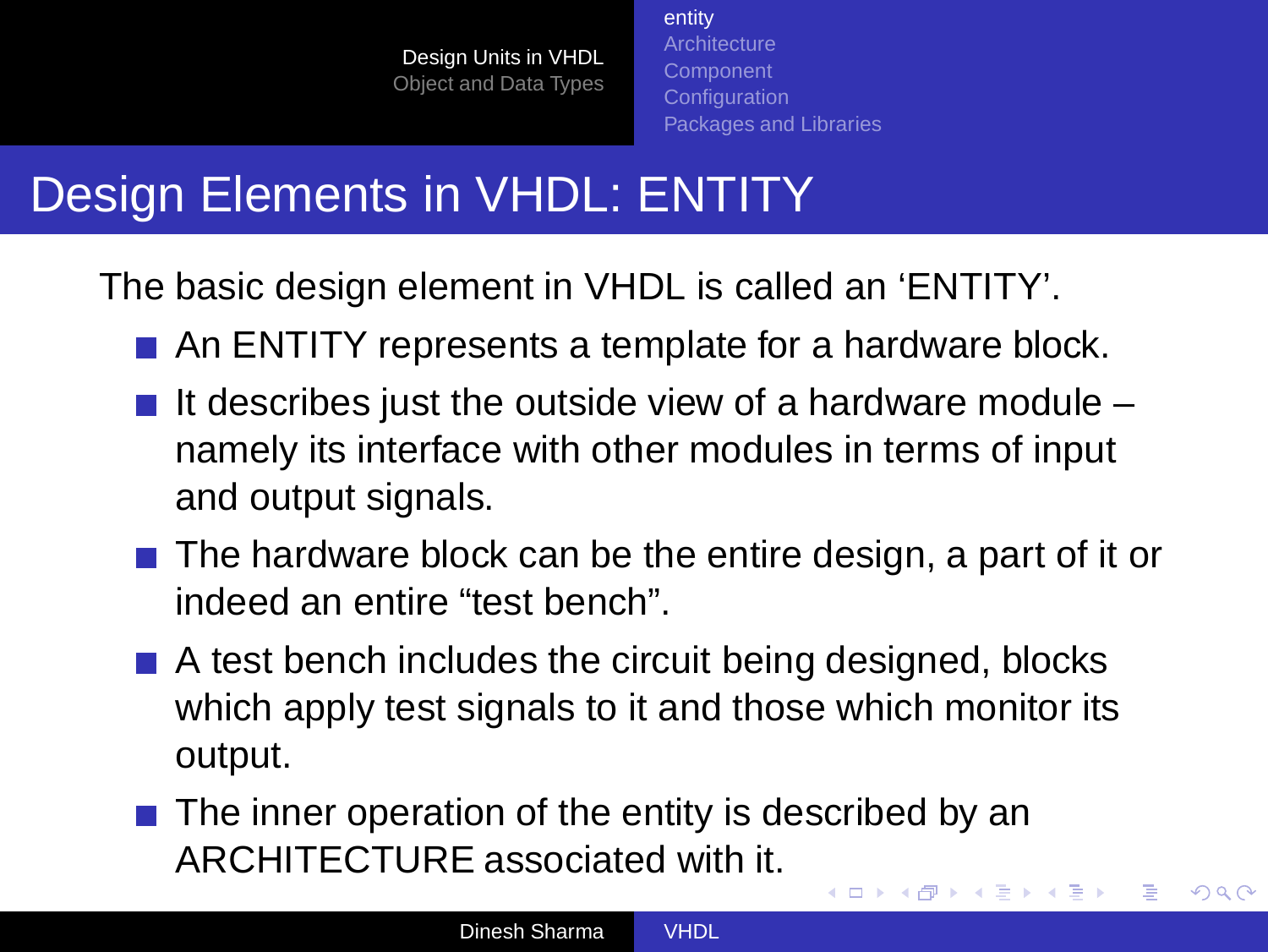[entity](#page-3-0) **[Architecture](#page-6-0)** [Component](#page-9-0) **[Configuration](#page-11-0)** [Packages and Libraries](#page-12-0)

# ENTITY DECLARATION

The declaration of an ENTITY describes the signals which connect this hardware to the outside. These are called port signals. It also provides optional values of manifest constants. These are called generics.

VHDL 93

VHDL 87

イロト イ押 トイヨ トイヨト

 $QQ$ 

**entity** name **is generic**(list); **port**(list); **end entity** name; **entity** name **is generic**(list); **port**(list); **end name**;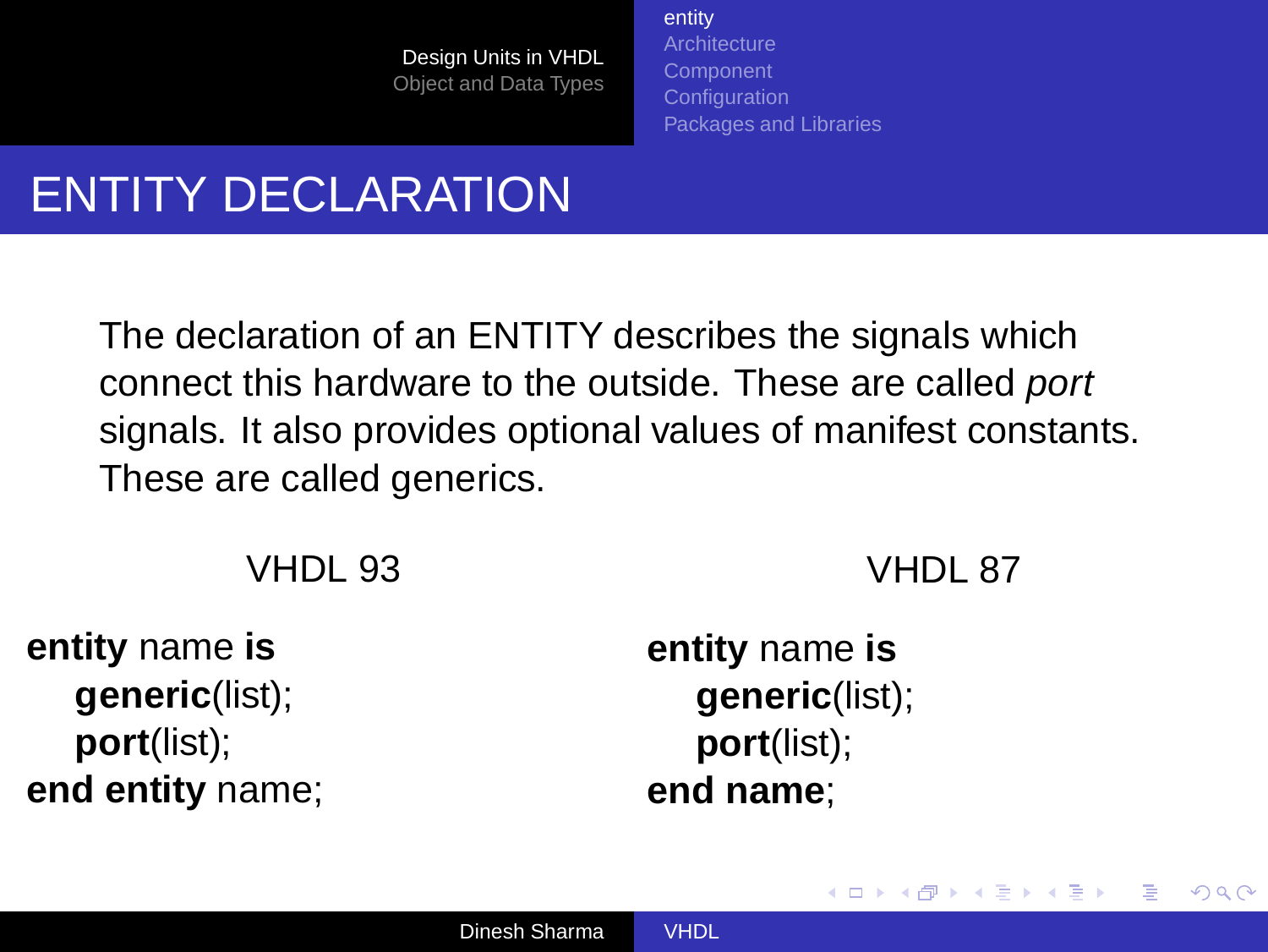[entity](#page-3-0) **[Architecture](#page-6-0)** [Component](#page-9-0) **[Configuration](#page-11-0)** [Packages and Libraries](#page-12-0)

# ENTITY EXAMPLE

#### VHDL 93

### VHDL 87

entity flipflop is generic (Tprop:delay length); port (clk, d: in bit; q: out bit); end entity flipflop;

entity flipflop generic (Tprop: delay length); port (clk, d: in bit; q: out bit); end flipflop;

**≮ロト ⊀伊ト ⊀ ヨト ⊀ ヨト** 

 $QQ$ 

The entity declares port signals, their directions and data types.

These signals are used by an architecture associated with this entity.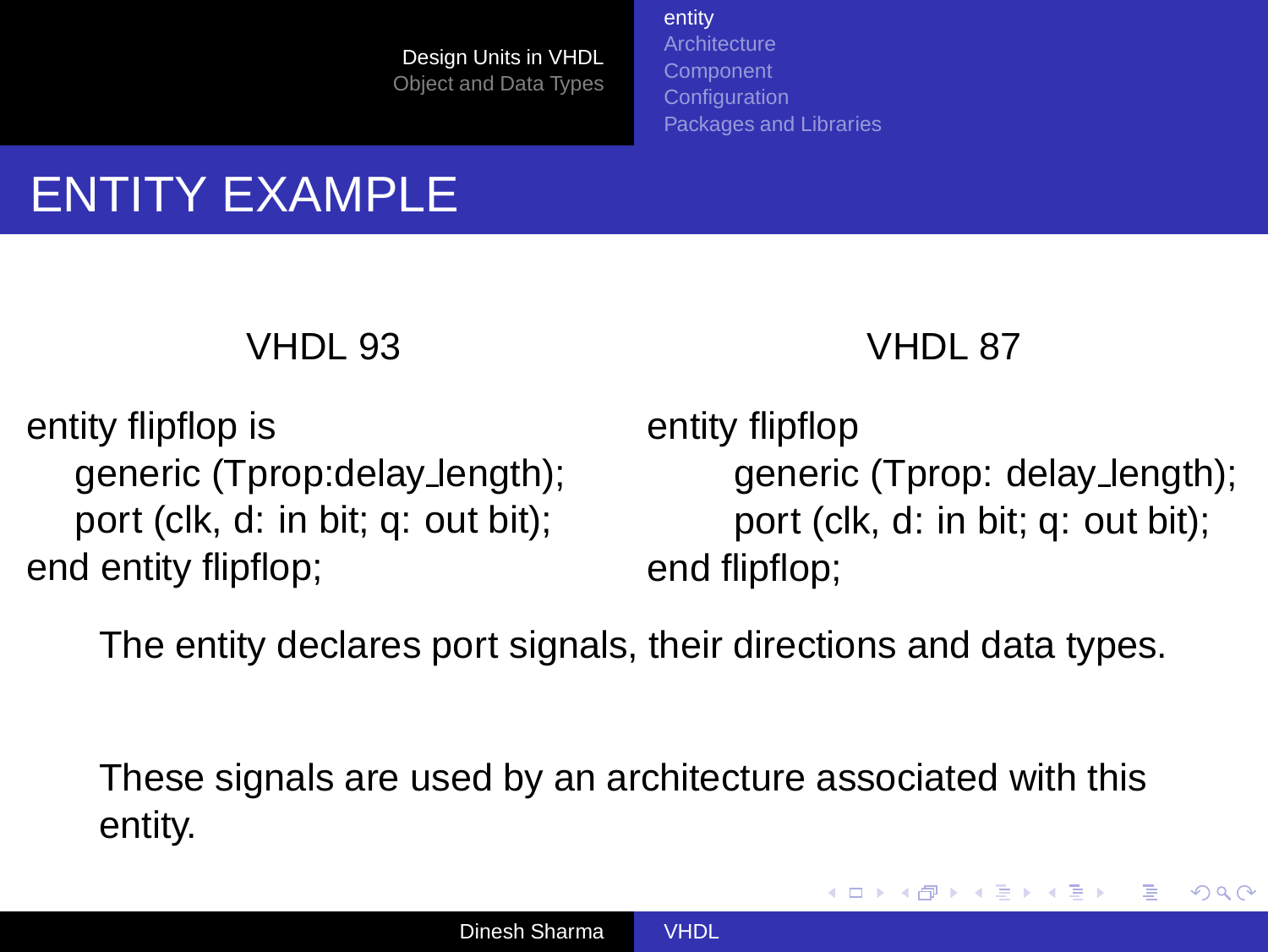**[Architecture](#page-6-0)** [Component](#page-9-0) **[Configuration](#page-11-0)** [Packages and Libraries](#page-12-0)

# Design Elements in VHDL: ARCHITECTURE

An ARCHITECTURE describes how an ENTITY operates. An ARCHITECTURE is always associated with an ENTITY.

There can be multiple ARCHITECTURES associated with an ENTITY.

An ARCHITECTURE can describe an entity in a structural style, behavioural style or mixed style.

The language provides constructs for describing components, their interconnects and composition (structural descriptions).

The language also includes signal assignments, sequential and concurrent statements for describing data and control flow, and for behavioural descriptions.

<span id="page-6-0"></span> $\left\{ \begin{array}{ccc} 1 & 0 & 0 \\ 0 & 1 & 0 \end{array} \right.$ 

 $QQ$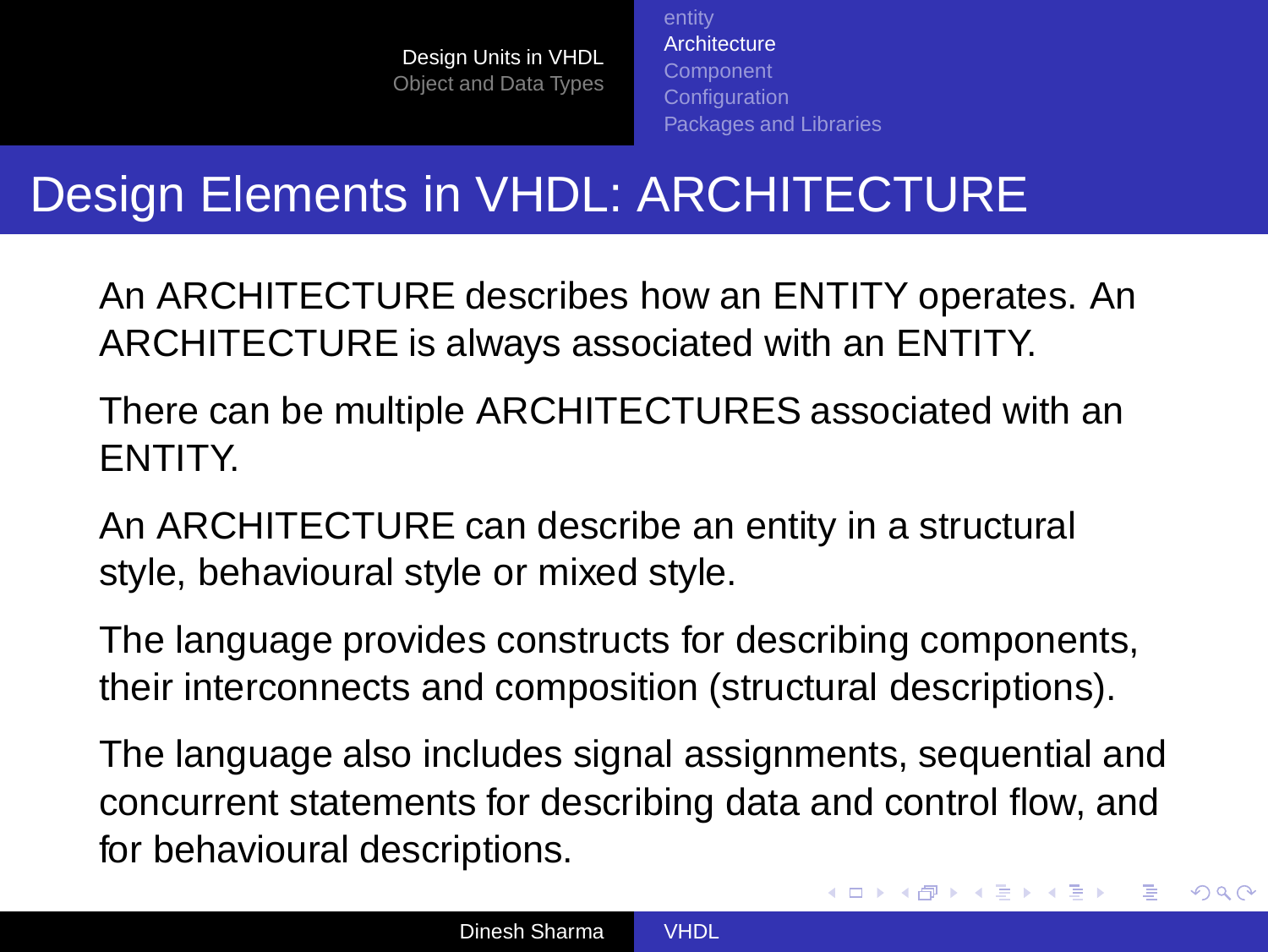**[Architecture](#page-6-0)** [Component](#page-9-0) **[Configuration](#page-11-0)** [Packages and Libraries](#page-12-0)

# ARCHITECTURE Syntax

VHDL 87

イロト イ押 トイヨ トイヨト

 $2Q$ 

э

|                        |                                      | architecture name of entity-name architecture name of entity-name |                                      |
|------------------------|--------------------------------------|-------------------------------------------------------------------|--------------------------------------|
| is                     |                                      | ıs                                                                |                                      |
| (declarations)         |                                      | (declarations)                                                    |                                      |
|                        | <b>begin</b> (concurrent statements) |                                                                   | <b>begin</b> (concurrent statements) |
| end architecture name; |                                      | end architecture name;                                            |                                      |

The architecture inherits the port signals from its entity. It must declare its internal signals. Concurrent statements constituting the architecture can be placed in any order.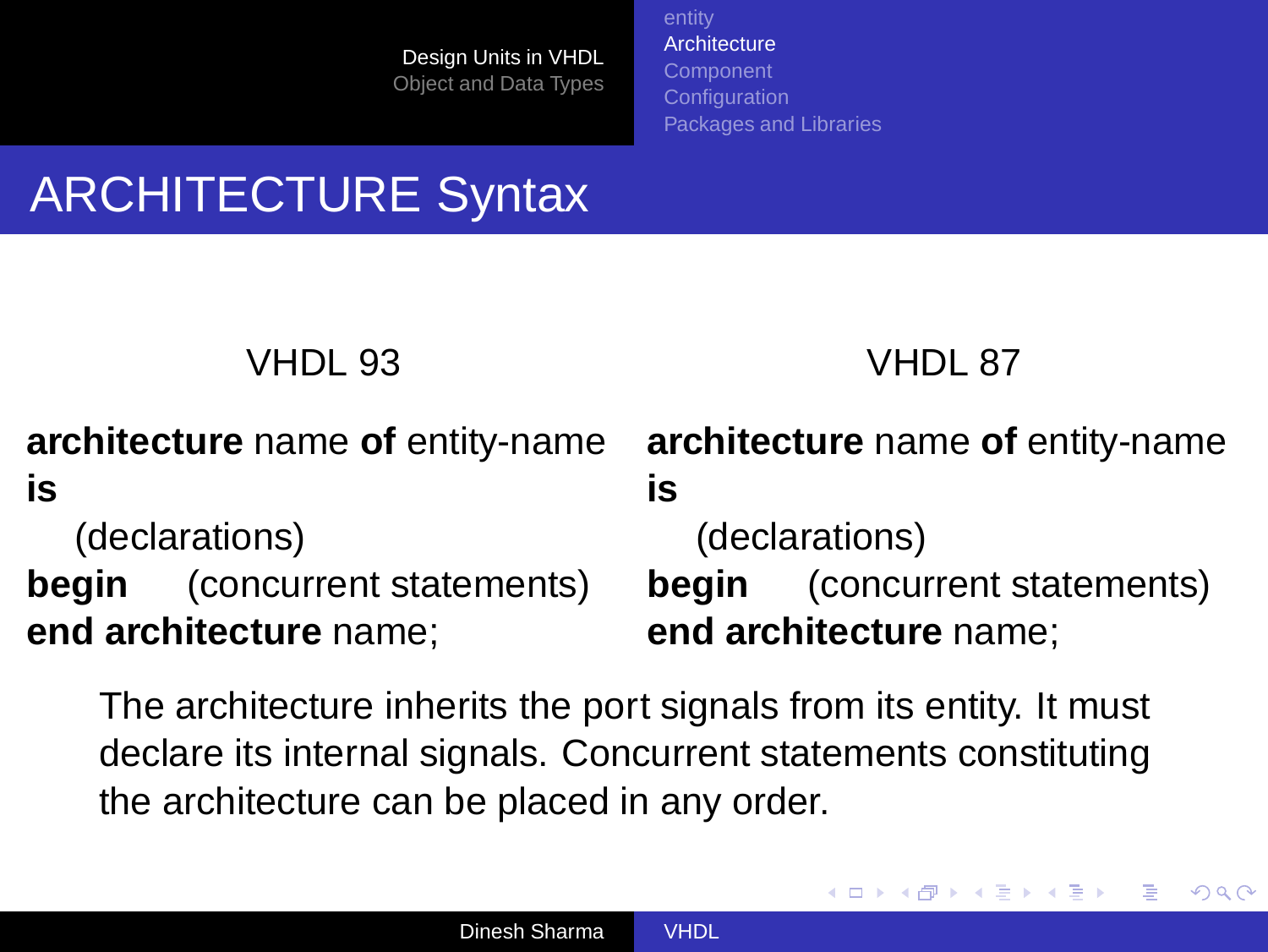**[Architecture](#page-6-0)** [Component](#page-9-0) **[Configuration](#page-11-0)** [Packages and Libraries](#page-12-0)

## ARCHITECTURE Example

VHDL 93

architecture simple of dff is signal ...; begin

... end architecture simple; VHDL 87

<span id="page-8-0"></span>**K ロ ト K 御 ト K 君 ト K 君 ト** 

Þ

 $2Q$ 

architecture simple of dff is signal ...; begin ... end simple;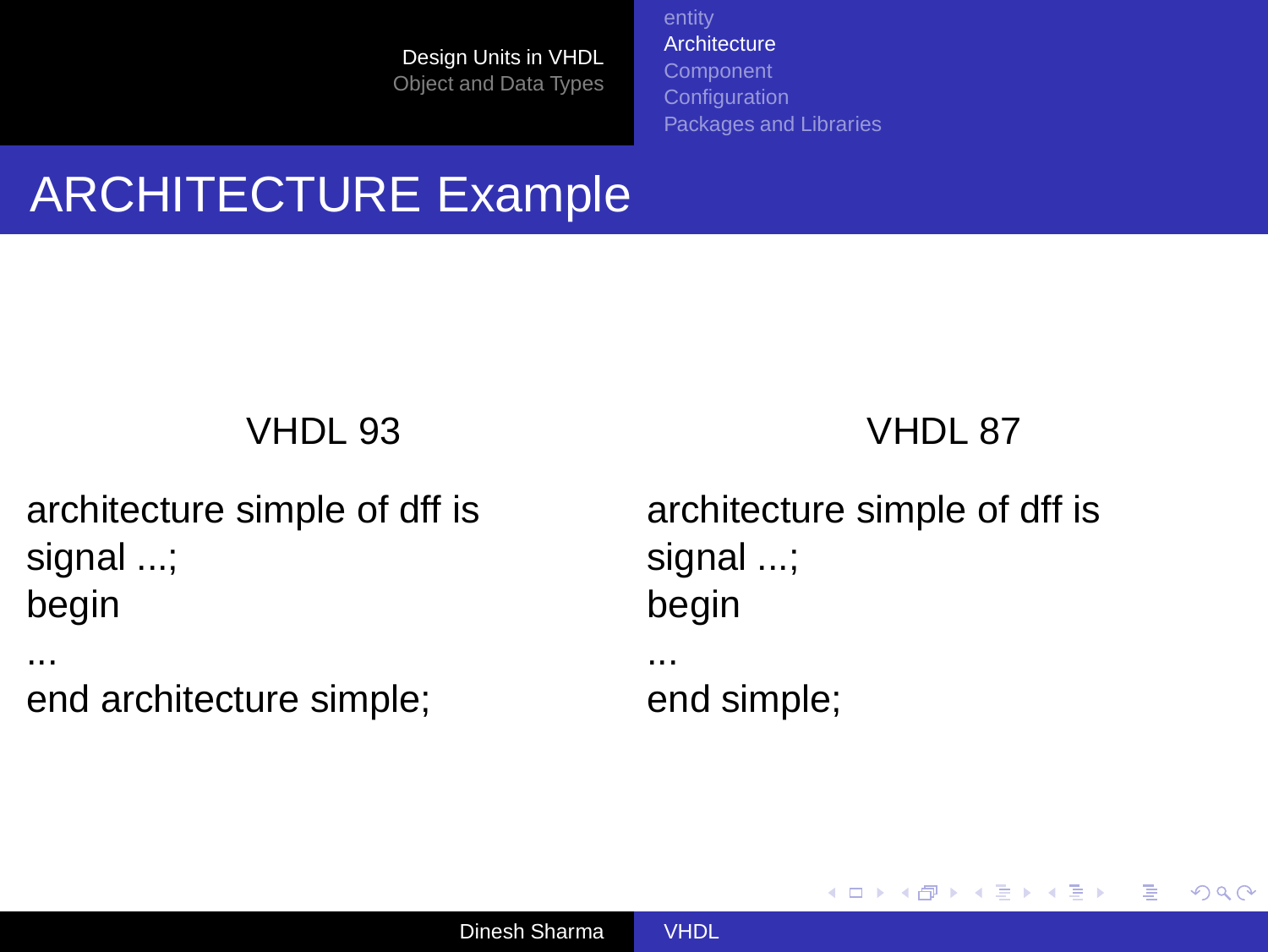**[Architecture](#page-6-0)** [Component](#page-9-0) **[Configuration](#page-11-0)** [Packages and Libraries](#page-12-0)

# Design Elements in VHDL: COMPONENTS

- An ENTITY $\leftrightarrow$  ARCHITECTURE pair actually describes a component **type**.
- In a design, we might use several **instances** of the same component **type**.
- $\blacksquare$  Each instance of a component type may be distinguished by using a unique name.
- **Thus, a component instance** with a unique instance name is associated with a component **type**, which in turn is associated with an  $ENTITY \leftrightarrow ARCHITECTURE$  pair.
- This is like saying U1 (component instance) is a D Flip Flop (component type) which is associated with an entity DFF (which describes its pin diagram) using architecture LS7474 (which describes its inner op[era](#page-8-0)t[io](#page-10-0)[n](#page-8-0)[\).](#page-9-0)

<span id="page-9-0"></span> $\Omega$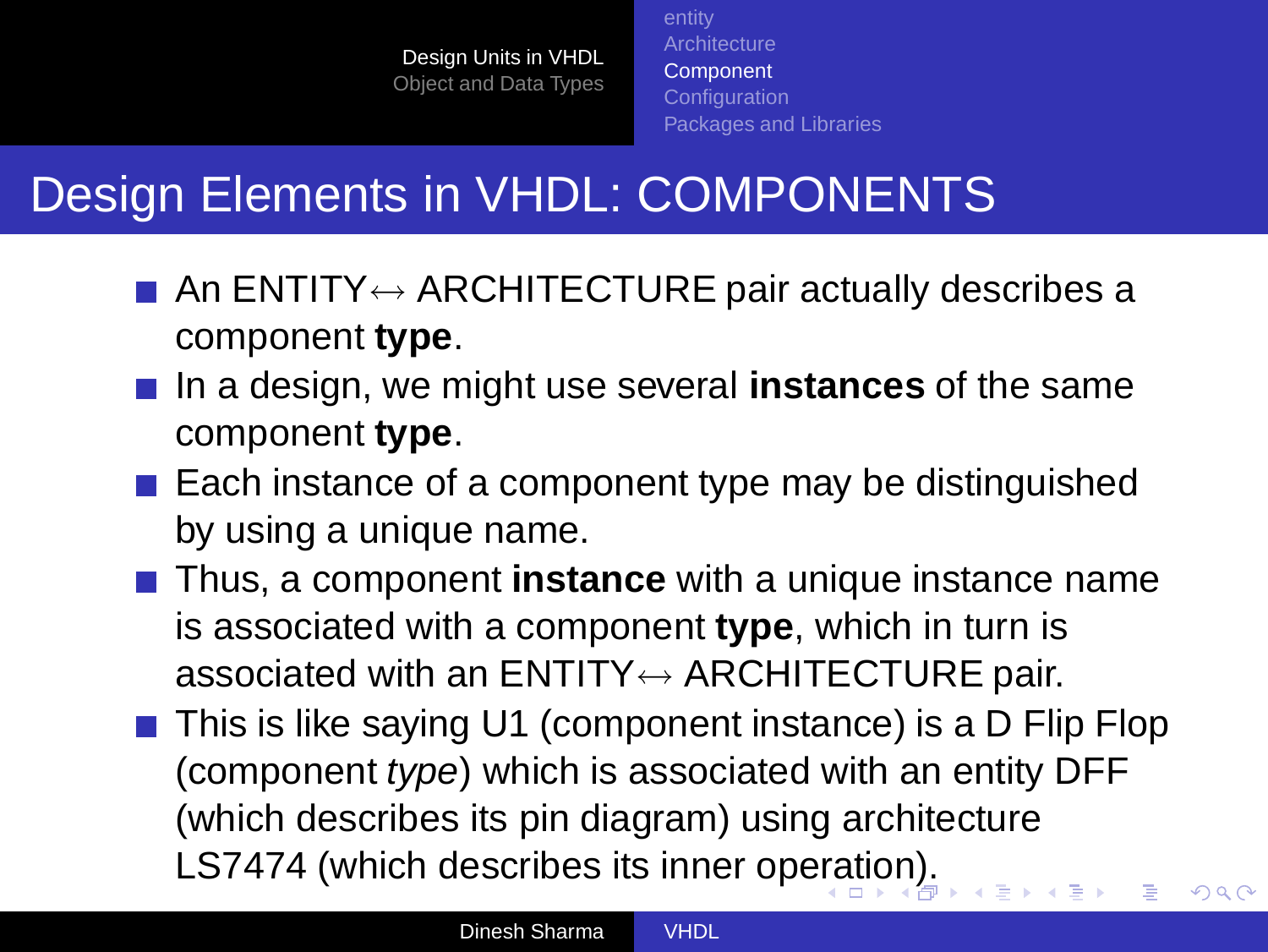**[Architecture](#page-6-0)** [Component](#page-9-0) **[Configuration](#page-11-0)** [Packages and Libraries](#page-12-0)

## Component Example

### VHDL 93

**component** name **is generic**(list); **port**(list);

#### **end component** name; EXAMPLE:

component flipflop is generic (Tprop:delay length); port (clk, d: in bit; q: out bit); end component flipflop;

#### VHDL 87

**component** name **generic**(list); **port**(list); **end component**; EXAMPLE: component flipflop generic (Tprop: delay length); port (clk, d: in bit; q: out bit); end component;

<span id="page-10-0"></span>イロン イ母ン イ君ン イ君ン

 $QQ$ 

э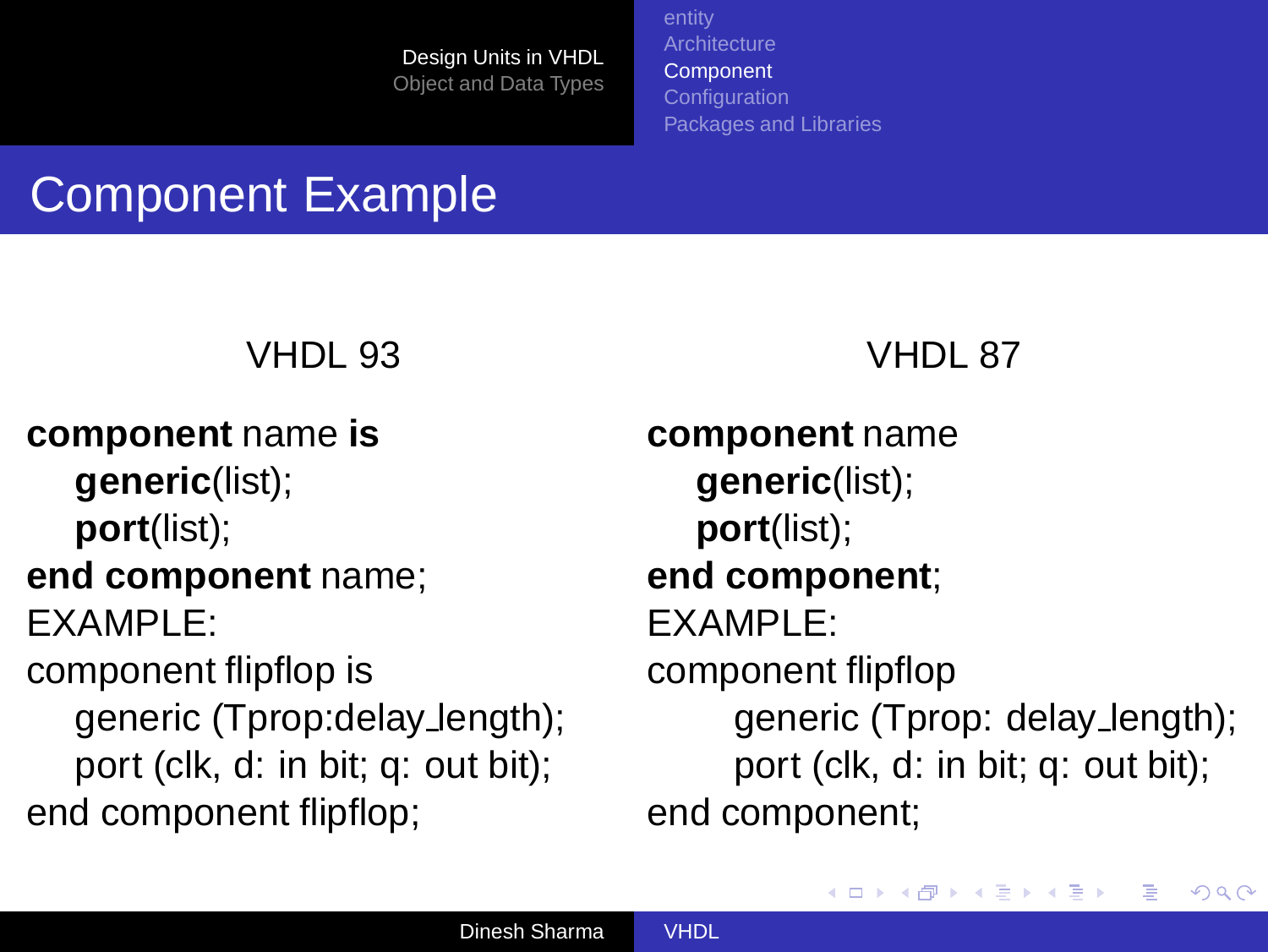**[Architecture](#page-6-0) [Component](#page-9-0) [Configuration](#page-11-0)** [Packages and Libraries](#page-12-0)

<span id="page-11-0"></span> $QQ$ 

# Design Elements in VHDL: Configuration

Structural Descriptions describe components and their interconnections.

A component is an instance of a component type. Each component type is associated with an  $ENTITY \leftrightarrow ARCHITECTURE$  pair.

The architecture used can itself contain other components whose type will then be associated with other ENTITY↔ARCHITECTURE pairs.

A **"configuration"** describes linkages between component types and  $ENTITY \leftrightarrow ARCHITECTURE$  pairs. It specifies bindings for all components used in an architecture associated with an entity. イロト イ押 トイヨ トイヨ トー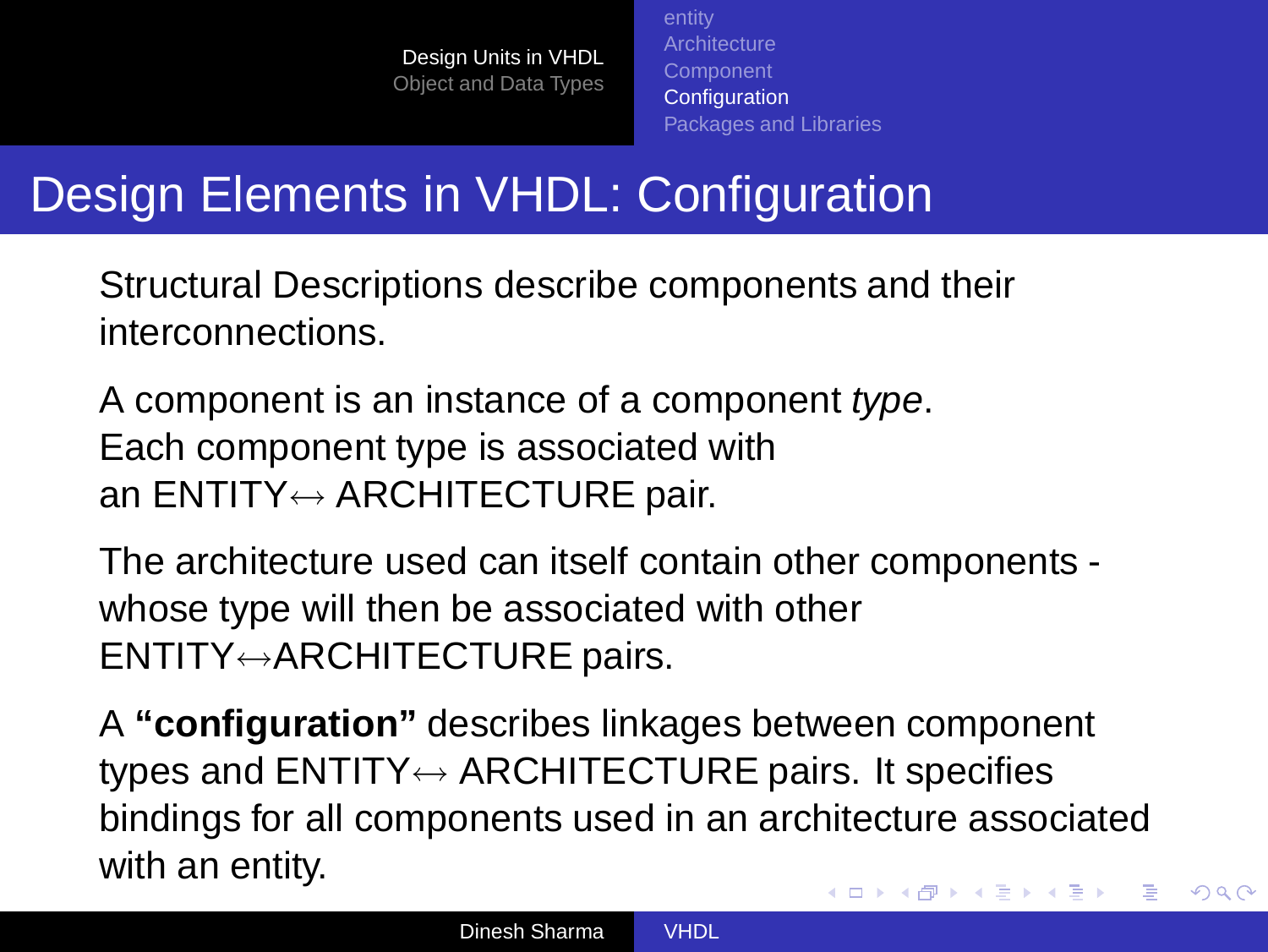**[Architecture](#page-6-0)** [Component](#page-9-0) **[Configuration](#page-11-0)** [Packages and Libraries](#page-12-0)

## Design Elements in VHDL: Packages

Related declarations and design elements like subprograms and procedures can be placed in a "package" for re-use.

A package has a declarative part and an implementation part.

This is somewhat like entity and architecture for designs.

Objects in a package can be referred to by a packagename.objectname syntax.

A description can include a 'use' clause to incorporate the package in the design. Objects in the package then become visible to the description without having to use the dot reference as above. イロト イ押 トイヨ トイヨト

<span id="page-12-0"></span> $QQ$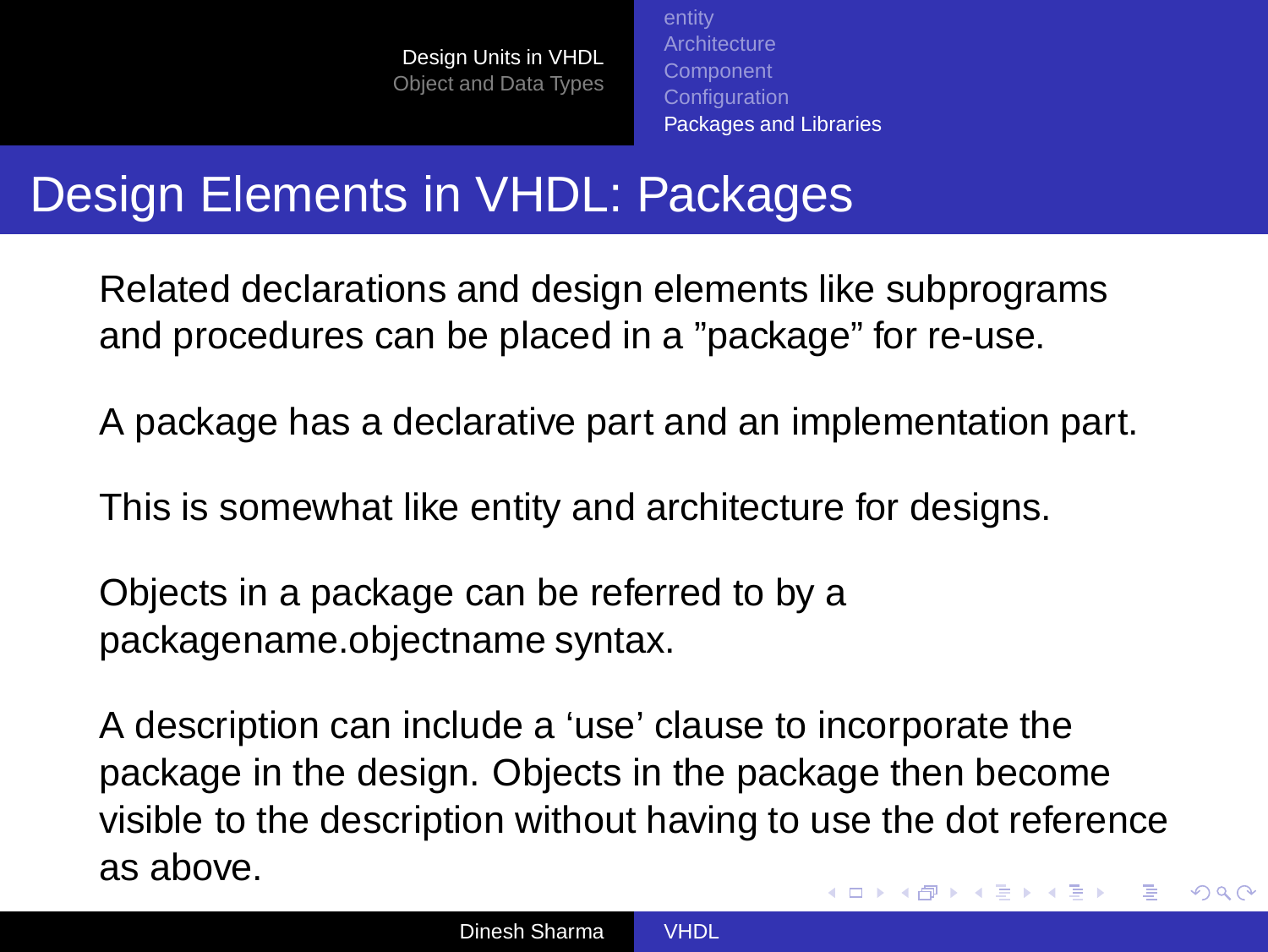**[Architecture](#page-6-0) [Configuration](#page-11-0)** [Packages and Libraries](#page-12-0)

イロト イ押 トイヨ トイヨト

 $2Q$ 

## Design Elements in VHDL: Libraries

Many design elements such as packages, definitions and entire entity architecture pairs can be placed in a library.

The description invokes the library by first declaring it: For example, Library IEEE;

Objects in the Library can then be incorporated in the design by a 'use' clause.

For example, Use IEEE.std logic 1164.all

In this example, IEEE is a library and std logic 1164 is a package in the library.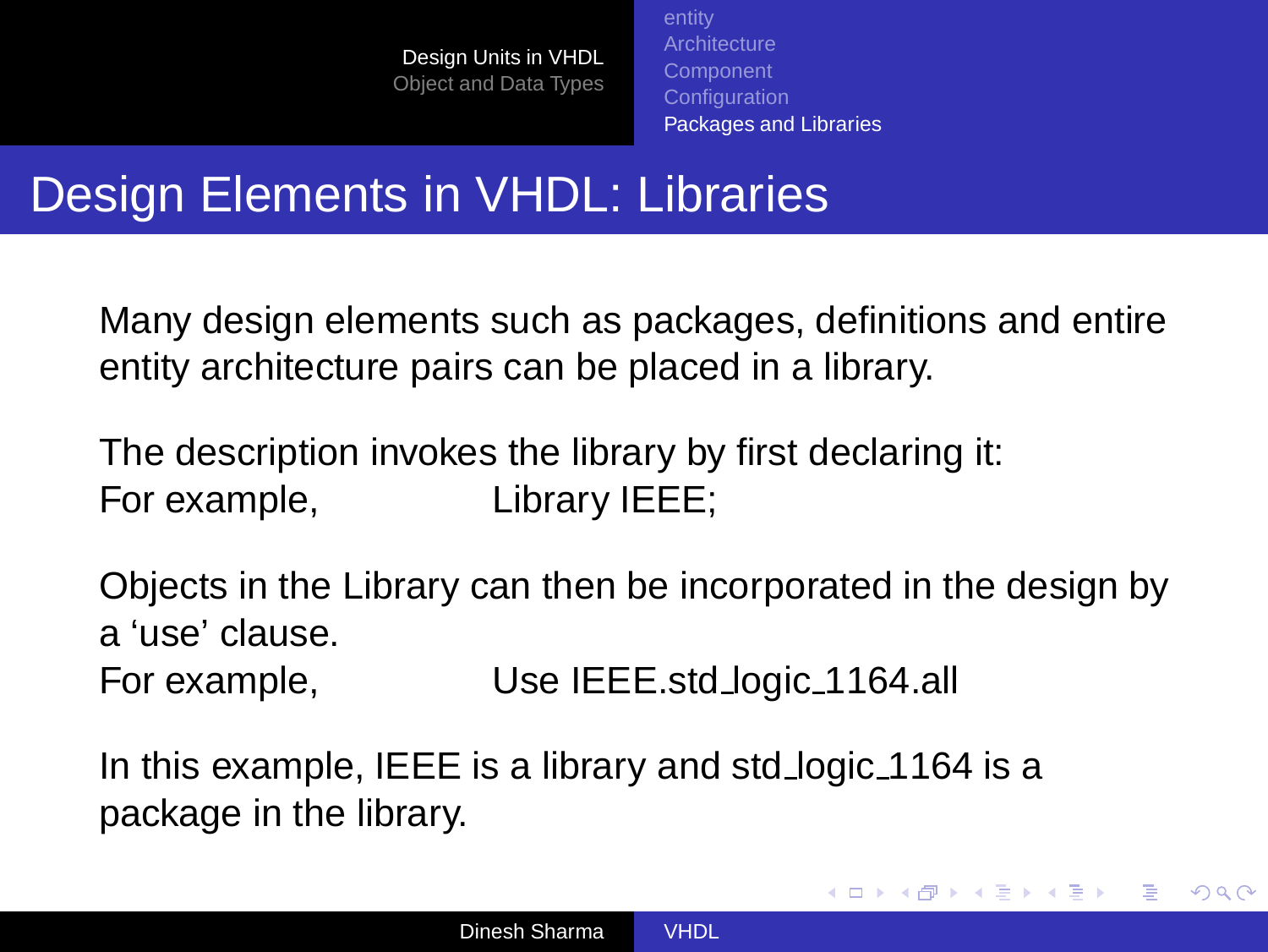[Scalar data types](#page-16-0) [Composite Data Types](#page-22-0)

## Object and Data Types in VHDL

VHDL defines several types of **objects**. These include **constants, variables, signals** and **files**.

The types of values which can be assigned to these objects are called data types.

Same data types may be assigned to different object types. For example, a **constant**, a **variable** and a **signal** can all have values which are of data type **BIT**.

Declarations of objects include their object type as well as the data type of values that they can acquire. For example **signal** Enable: **BIT**;

<span id="page-14-0"></span>

B

 $2Q$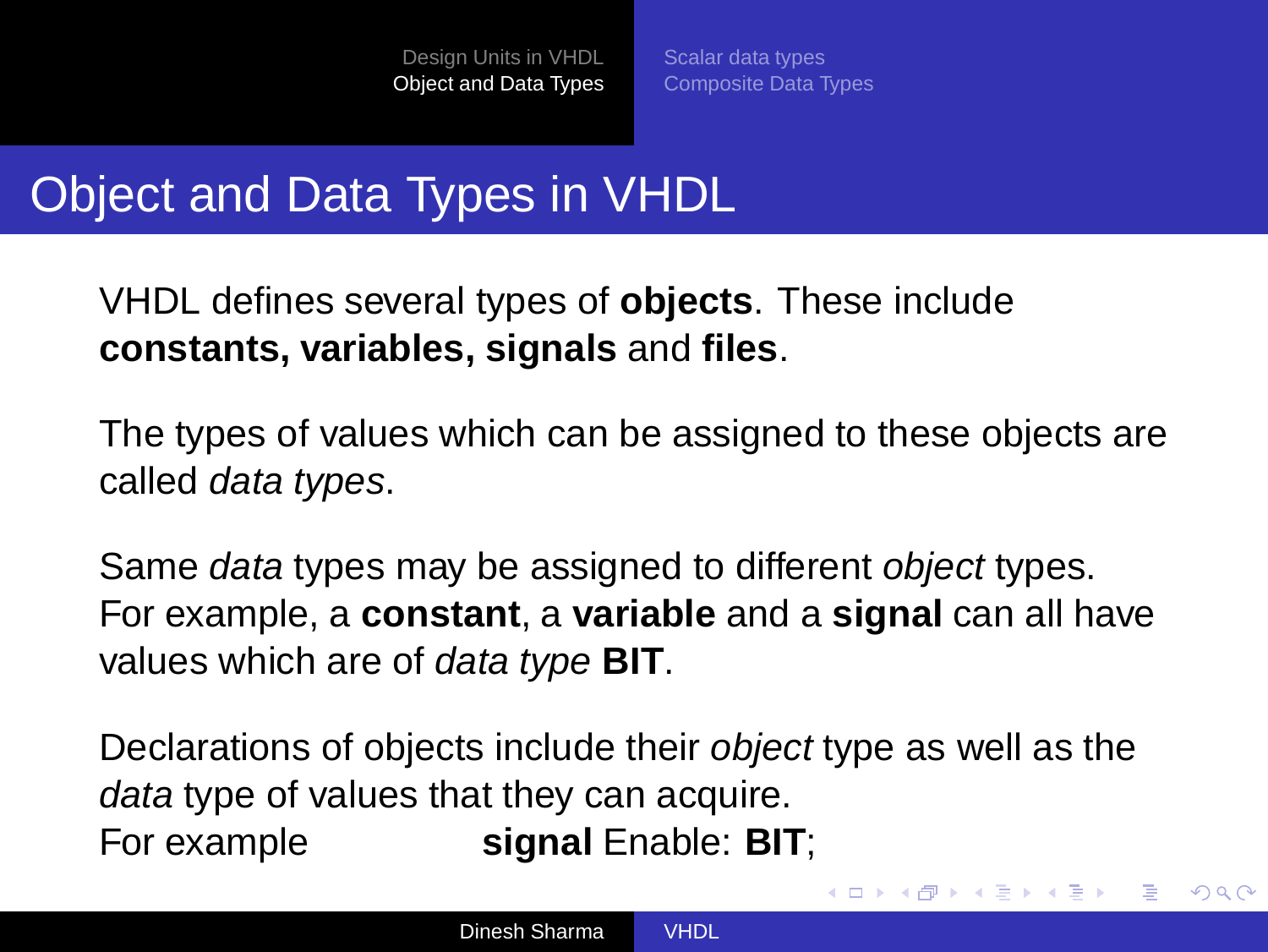[Scalar data types](#page-16-0) [Composite Data Types](#page-22-0)

### Data Types



Dinesh Sharma [VHDL](#page-0-0)

<span id="page-15-0"></span>イロトメ 倒 トメ 差 トメ 差 トー 差し

 $2990$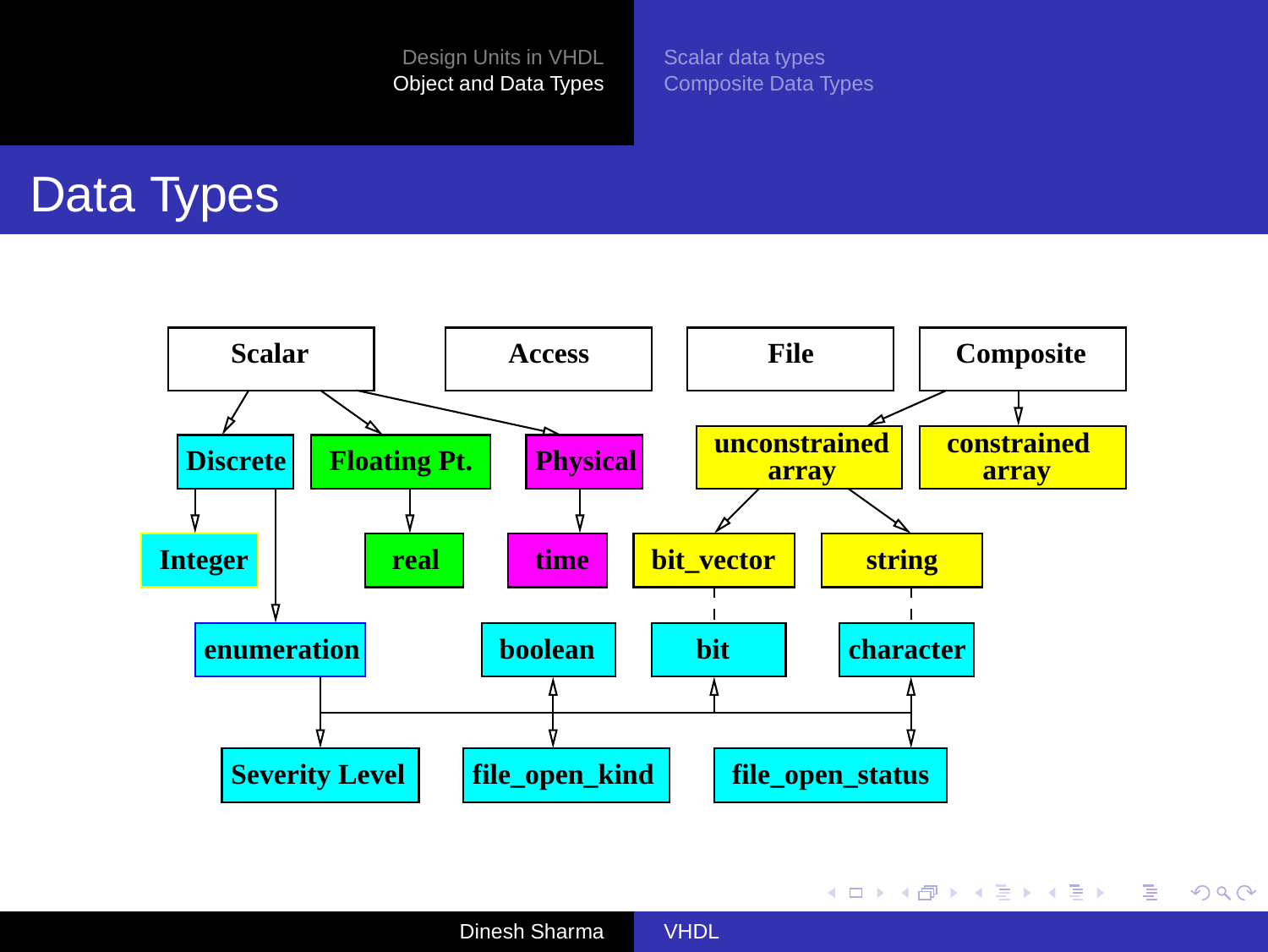[Scalar data types](#page-16-0) [Composite Data Types](#page-22-0)

## Enumeration Type

VHDL enumeration types allow us to define a set of values that a variable of this type can acquire. For example, we can define a data type by the following declaration:

**type** instr **is** (add, sub, adc, sbb, rotl, rotr);

Now a variable or a signal defined to be of type instr can only be assigned values enumerated above – that is: add, sub, adc, sbb, rotl and rotr.

In actual implementation, these values may may be mapped to a 3 bit value. However, an attempt to assign, say, '010' to a variable of type instr will result in an error. Only the enumerated values can be assigned to a variable of this type.

<span id="page-16-0"></span>**K 日 ト K 伊 ト K ヨ ト K ヨ ト** 

 $QQ$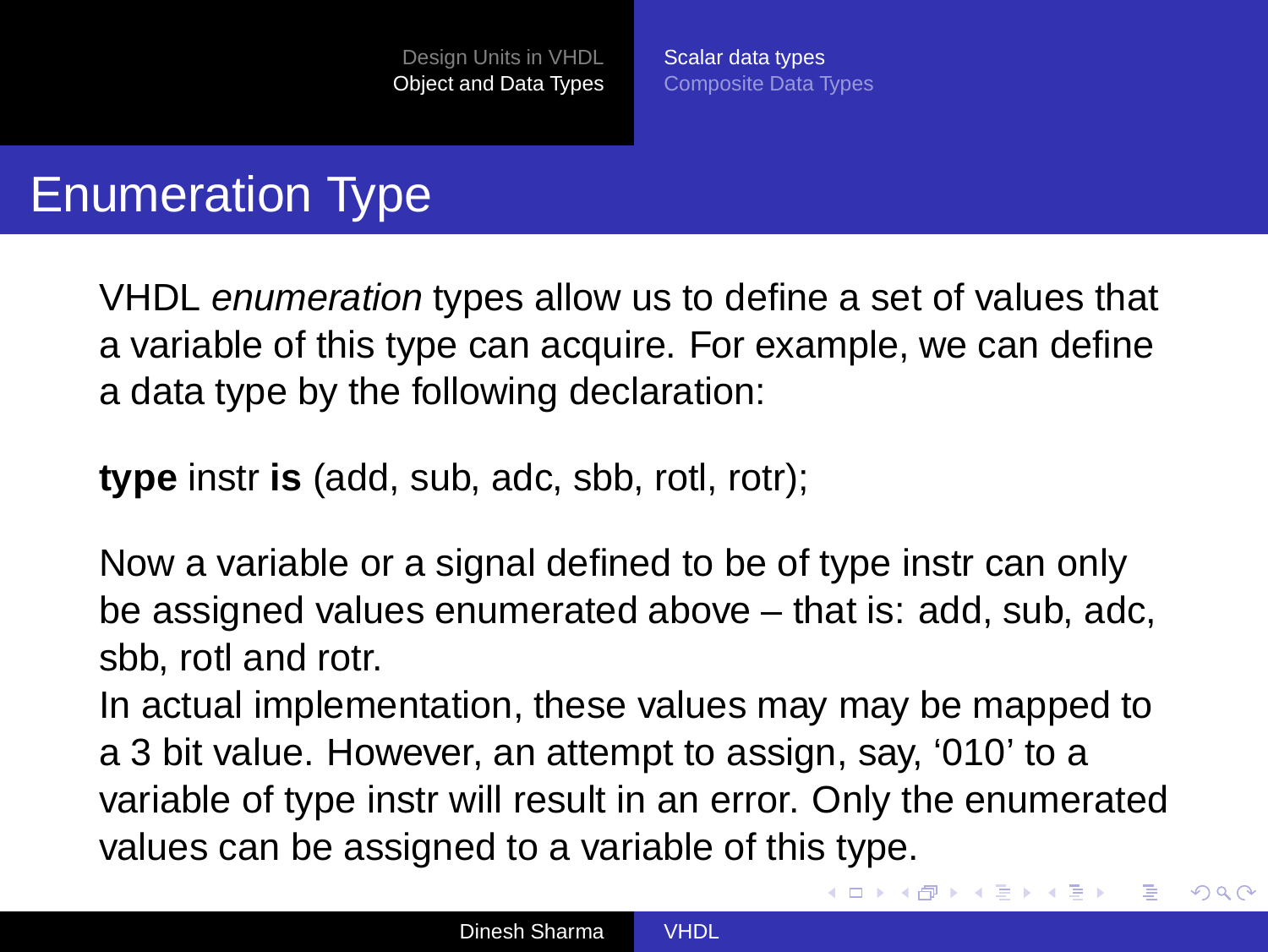[Scalar data types](#page-16-0) [Composite Data Types](#page-22-0)

### Pre-defined Enumeration Types

A few enumeration types are pre-defined in the language. These are:

**type** bit **is** ('0', '1');

**type** boolean **is** (false, true);

**type** severity level **is** (note, warning, error, failure);

**type** file open kind **is** (read mode, write mode, append mode); **type** file open status **is**

(open ok, status error, name error, mode error);

イロト イ押 トイヨ トイヨト

 $2Q$ 

In addition to these, the character type enumerates all the ASCII characters.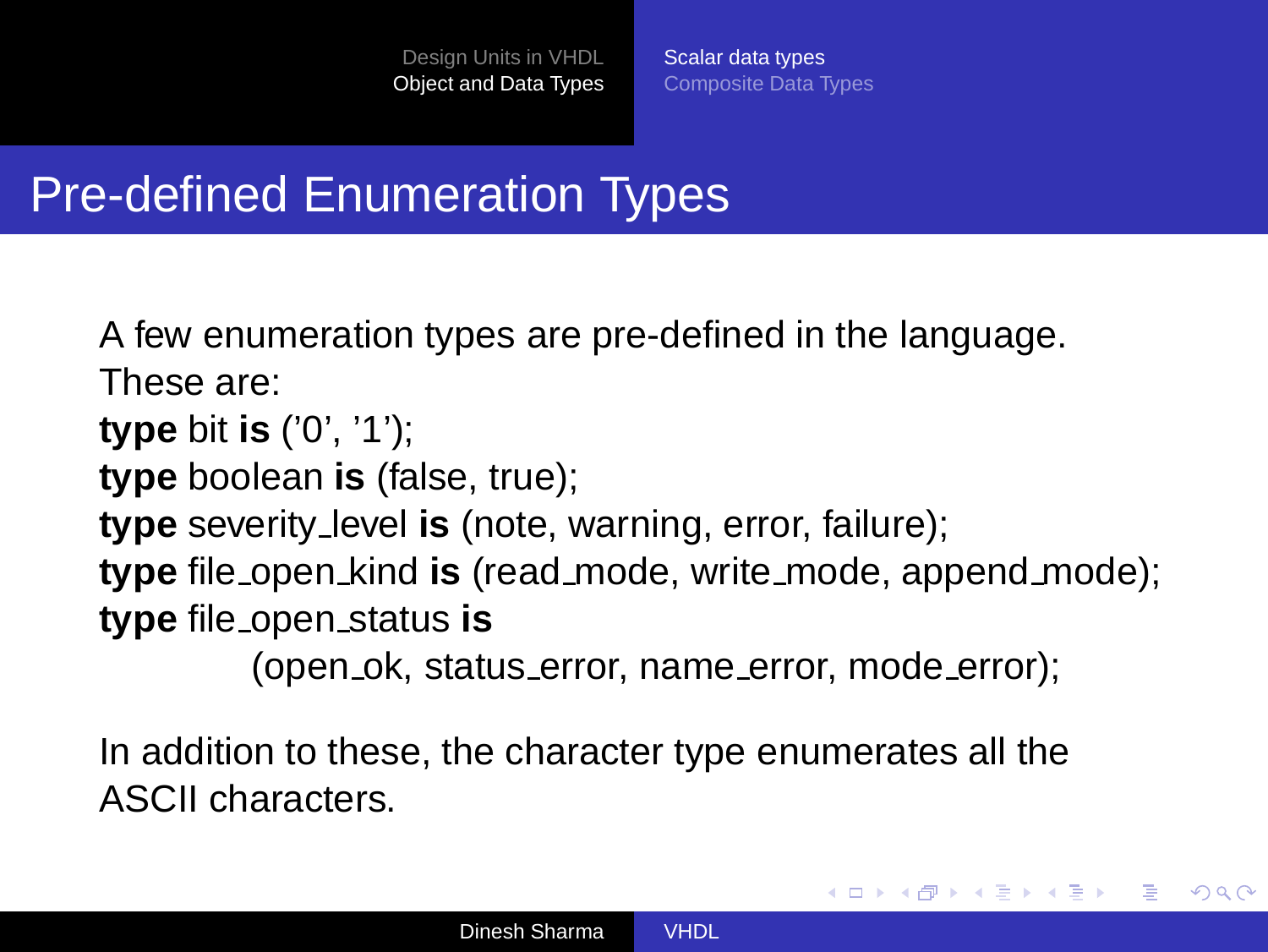[Scalar data types](#page-16-0) [Composite Data Types](#page-22-0)

イロメ イ押メ イヨメ イヨメー

 $2Q$ 

## Types and SubTypes

A signal type defined in the IEEE Library is std logic. This is a signal which can take one of 9 possible values. It is defined by:

type std logic is ('U', 'X', '0', '1', 'Z', 'W', 'L', 'H', '-');

A subtype of this kind of signal can be defined, which can take the four values 'X', '0', '1', and 'Z' only. This can be defined to be a subtype of std logic

subtype fourval logic is std logic range 'X' to 'Z';

Similarly, we may want to constrain some integers to a limited range of values. This can be done by defining a new type: subtype bitnum is integer range 31 downto 0;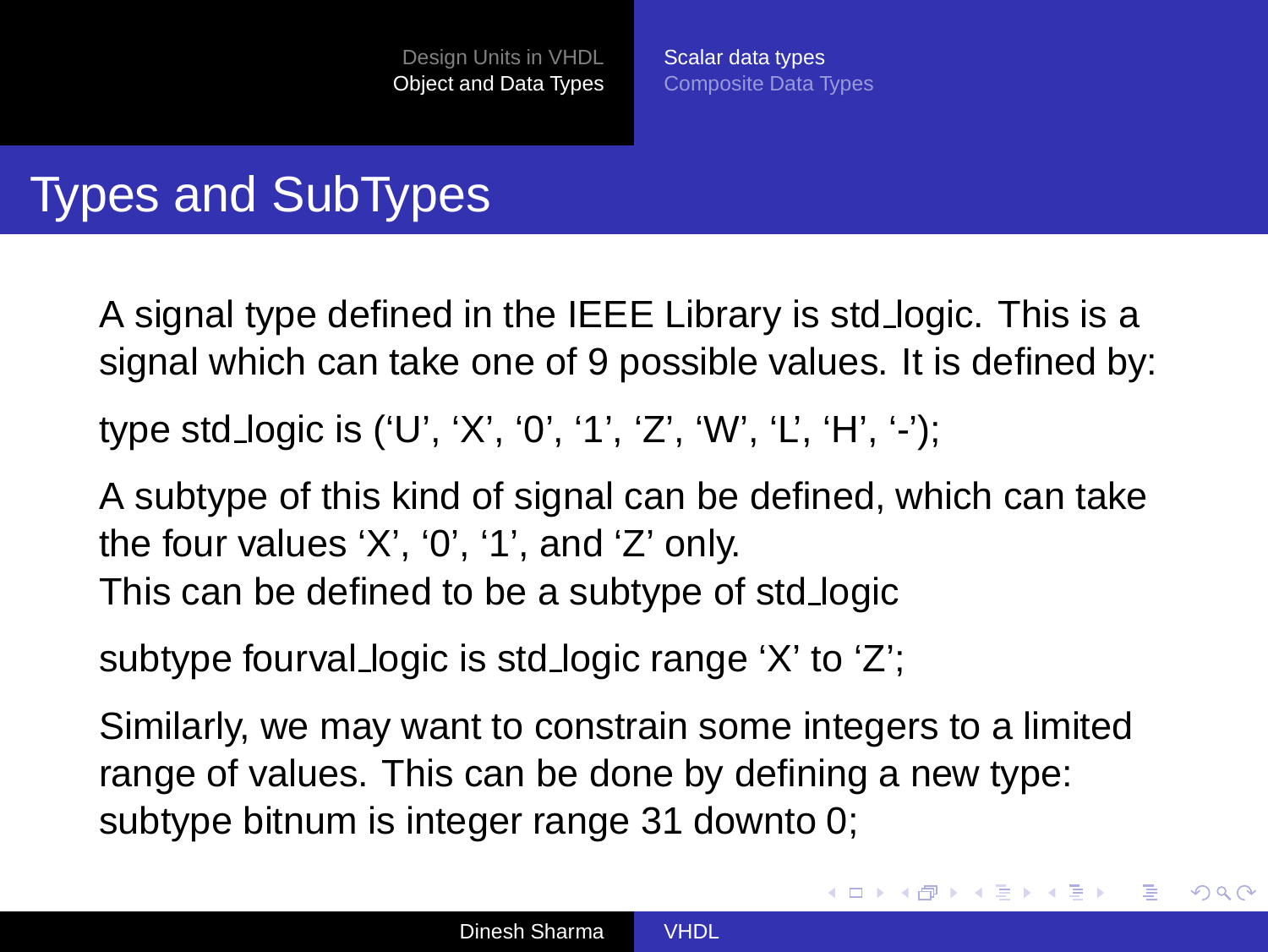[Scalar data types](#page-16-0) [Composite Data Types](#page-22-0)

<span id="page-19-0"></span>イロト イ押 トイヨ トイヨト

 $\Omega$ 

# Physical Types

Objects which are declared to be of Physical type, carry a value as well as a unit. These are used to represent physical quantities such as time, resistance and capacitance.

The Physical type defines a basic unit for the quantity and may define other units which are multiples of this unit.

Time is the only Physical type, which is pre-defined in the language. The user may define other Physical types.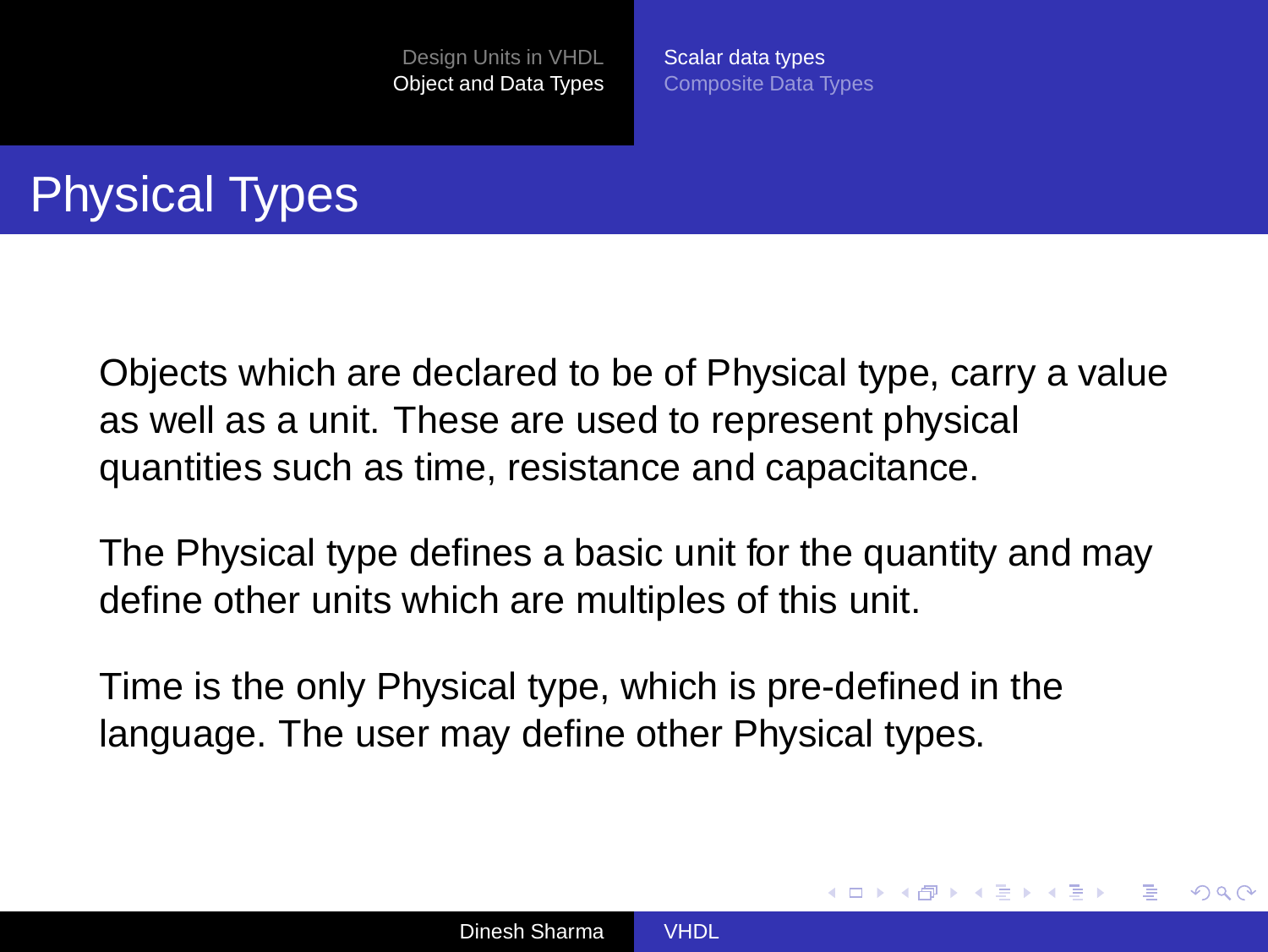[Scalar data types](#page-16-0) [Composite Data Types](#page-22-0)

<span id="page-20-0"></span> $\Omega$ 

### Pre-defined Physical Type: Time

### **type** time **is range** 0 **to** . . . **units**

fs;  $ps = 1000$  fs; ns = 1000 ps;  $us = 1000$  ns:  $ms = 1000$  us;  $sec = 1000$  ms:  $min = 60$  sec:  $hr = 60$  min: **end units** time;

The user may define other physical types [as](#page-19-0) r[e](#page-21-0)[q](#page-19-0)[uir](#page-20-0)[e](#page-21-0)[d](#page-15-0)[.](#page-16-0)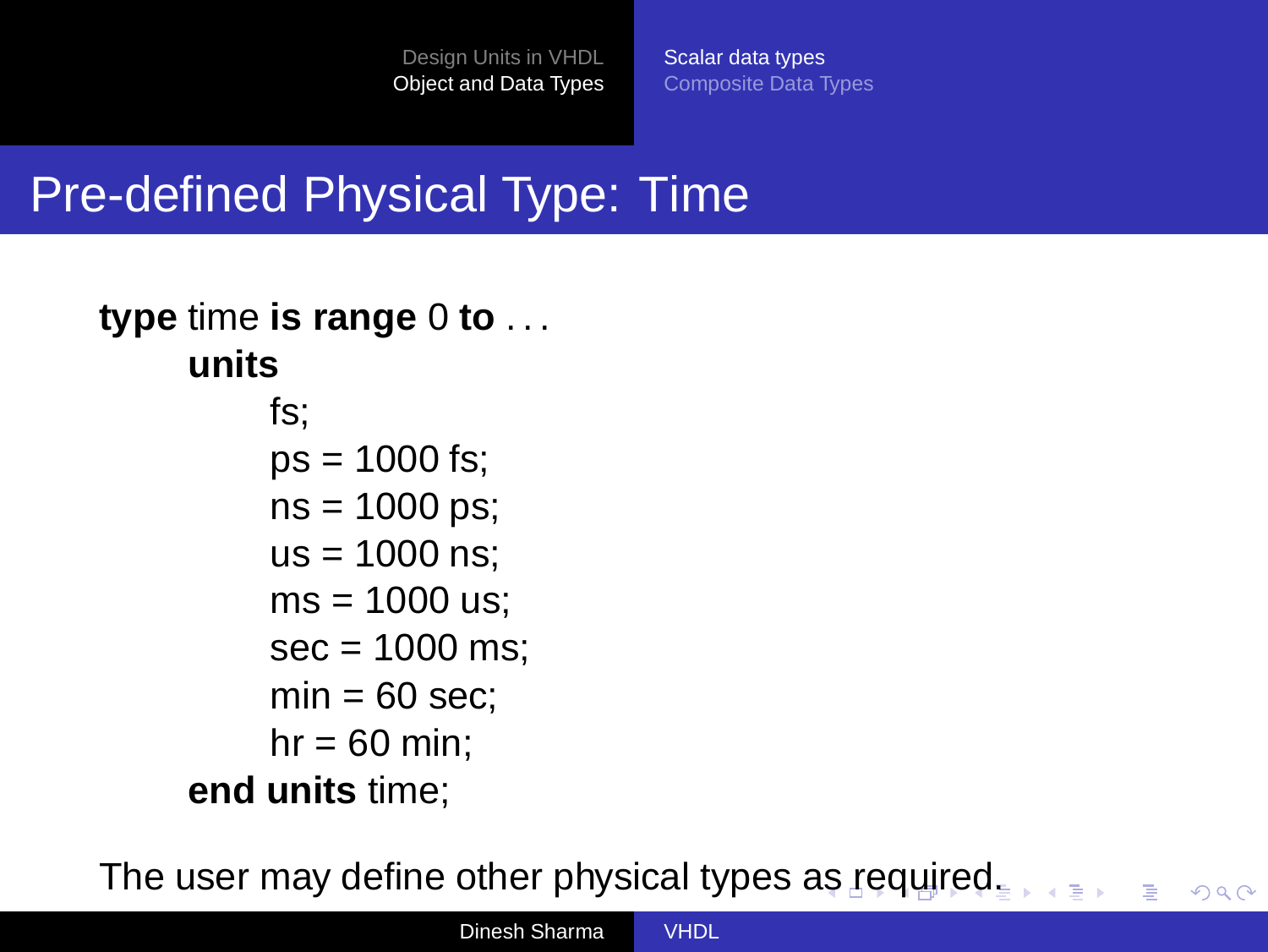[Scalar data types](#page-16-0) [Composite Data Types](#page-22-0)

<span id="page-21-0"></span>イロト イ押 トイヨ トイヨト

 $2Q$ 

э

### User Defined Physical Types

As an example of user defined Physical types, we can define the resistance type.

### **type** resistance **is range** 0 **to** 1E9 **units**

ohm; kohm  $= 1000$  ohm:  $Mohm = 1000$  kohm: **end units** resistance;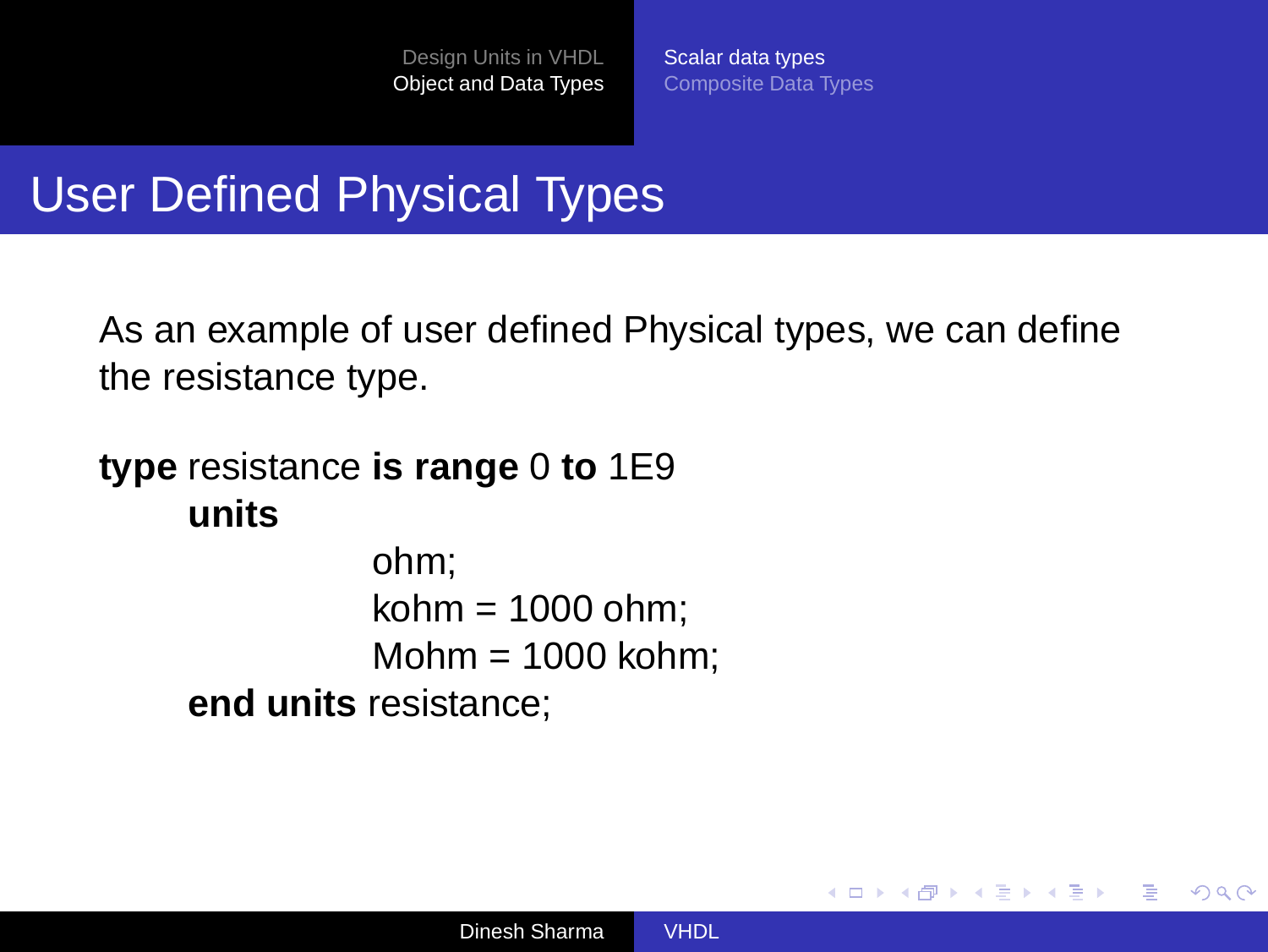[Scalar data types](#page-16-0) [Composite Data Types](#page-22-0)

<span id="page-22-0"></span>**≮ロト ⊀伊ト ⊀ ヨト ⊀ ヨト** 

 $2Q$ 

## Composite Data Types

Composite data types are collections of scalar types.

VHDL recognizes records and arrays as composite data types.

Records are like structures in C.

Arrays are indexed collections of scalar types. The index must be a discrete scalar type.

Arrays may be one-dimensional or multi dimensional.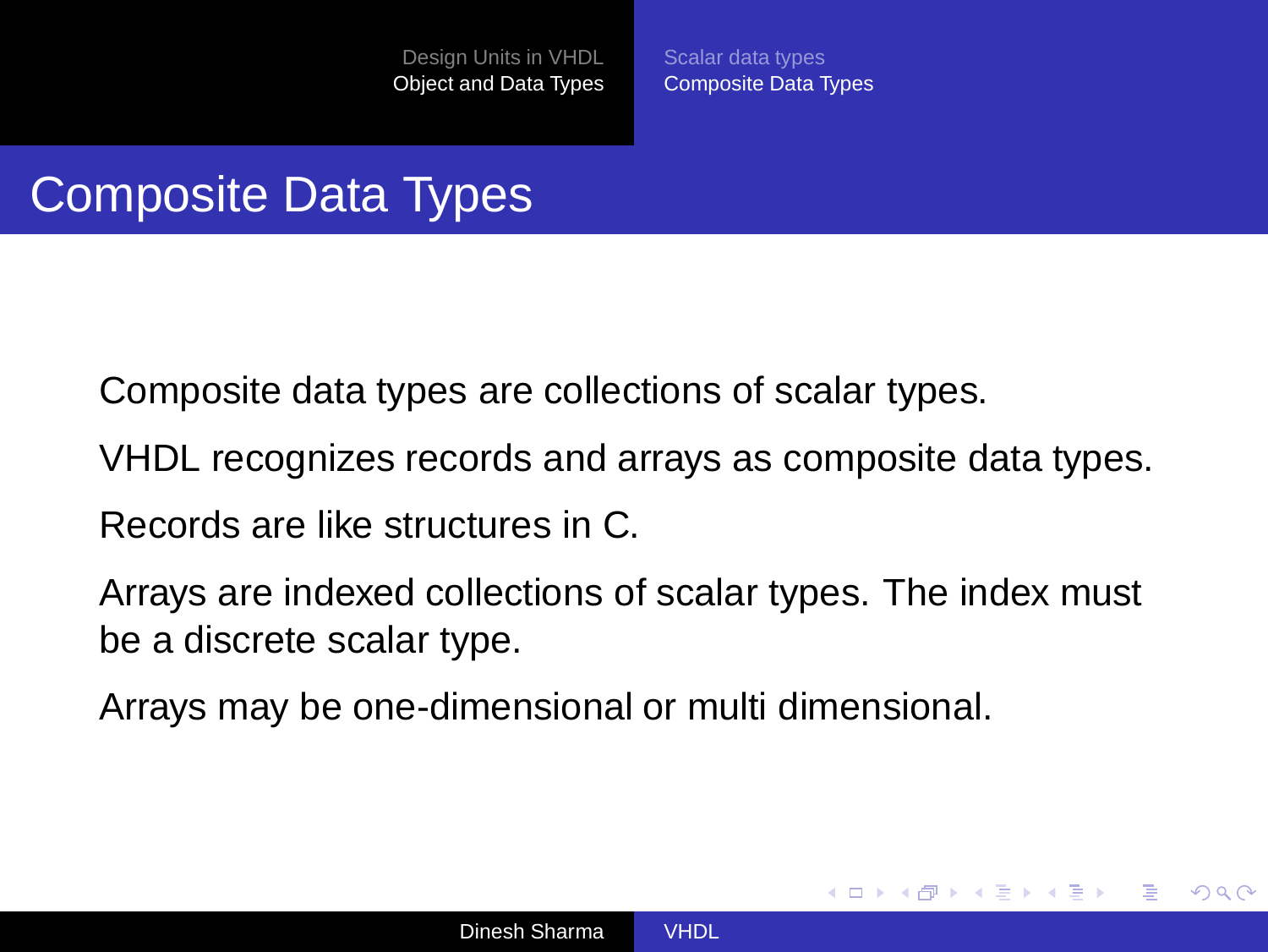[Scalar data types](#page-16-0) [Composite Data Types](#page-22-0)

### Arrays

Arrays can be constrained or unconstrained.

 $\blacksquare$  In constrained arrays, the type definition itself places bounds on index values. For example:

**type** byte **is array** (7 downto 0) **of** bit; **type** rotmatrix **is array** (1 to 3, 1 to 3) **of** real;

 $\blacksquare$  In unconstrained arrays, no bounds are placed on index values. Bounds are established at the time of declaration.

**type** bus **is array** (natural range <>) **of** bit;

The declaration could be: **signal** addr bus: bus(15 downto 0); **signal** data bus: bus(7 downto 0);

イロメ イ押メ イヨメ イヨメー

 $2Q$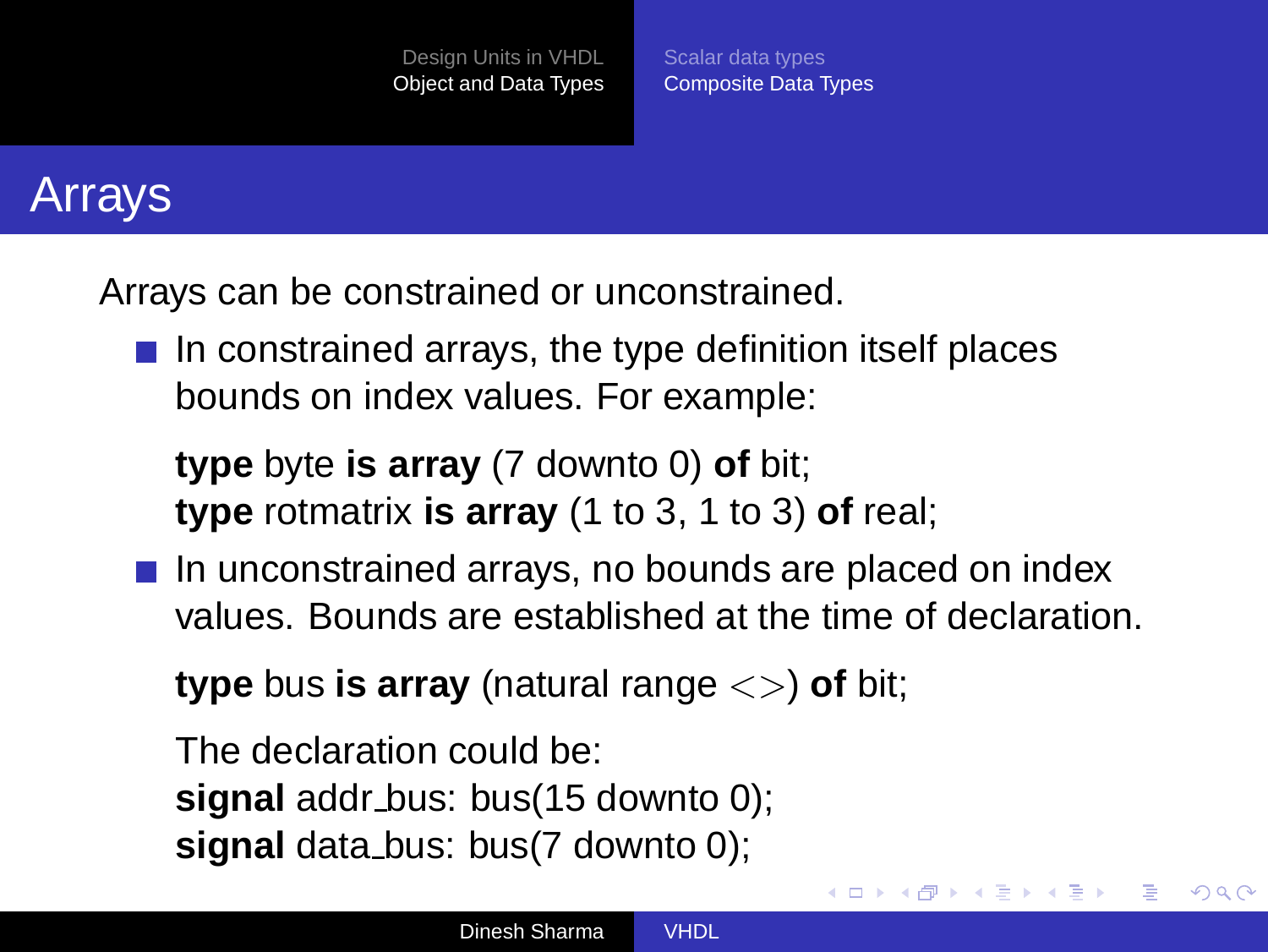[Scalar data types](#page-16-0) [Composite Data Types](#page-22-0)

イロト イ押 トイヨ トイヨト

 $\Omega$ 

# Built in Array types

VHDL defines two built in types of arrays. These are: bit vectors and strings. Both are unconstrained.

**type** bit vector **is array** (natural range <>) **of** bit; **type** string vector **is array** (positive range <>) **of** character;

As a result we can directly declare: **variable** message: string(1 to 20) **signal** Areg: bit vector(7 downto 0)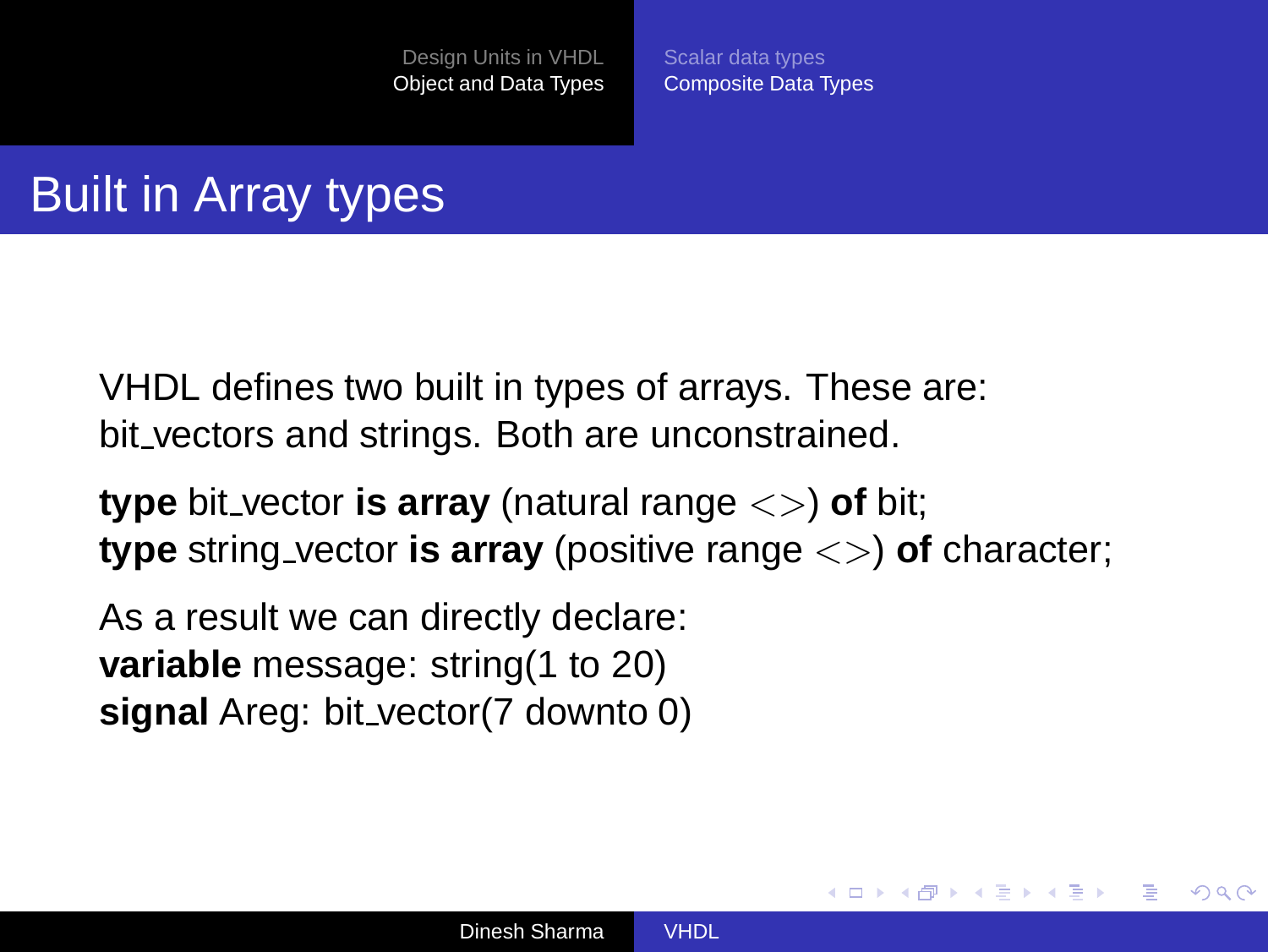[Scalar data types](#page-16-0) [Composite Data Types](#page-22-0)

イロト イ押ト イヨト イヨト

 $QQ$ э

### Records

While an array is a collection of the same type of objects, a record can hold components of different types and sizes.

This is like a struct in C.

The syntax of a record declaration contains a semicolon separated list of fields, each field having the format name, ..., name : subtype For example:

**type** resource **is record** (P reg, Q reg : bit vector(7 downto 0); Enable: bit) **end record** resource;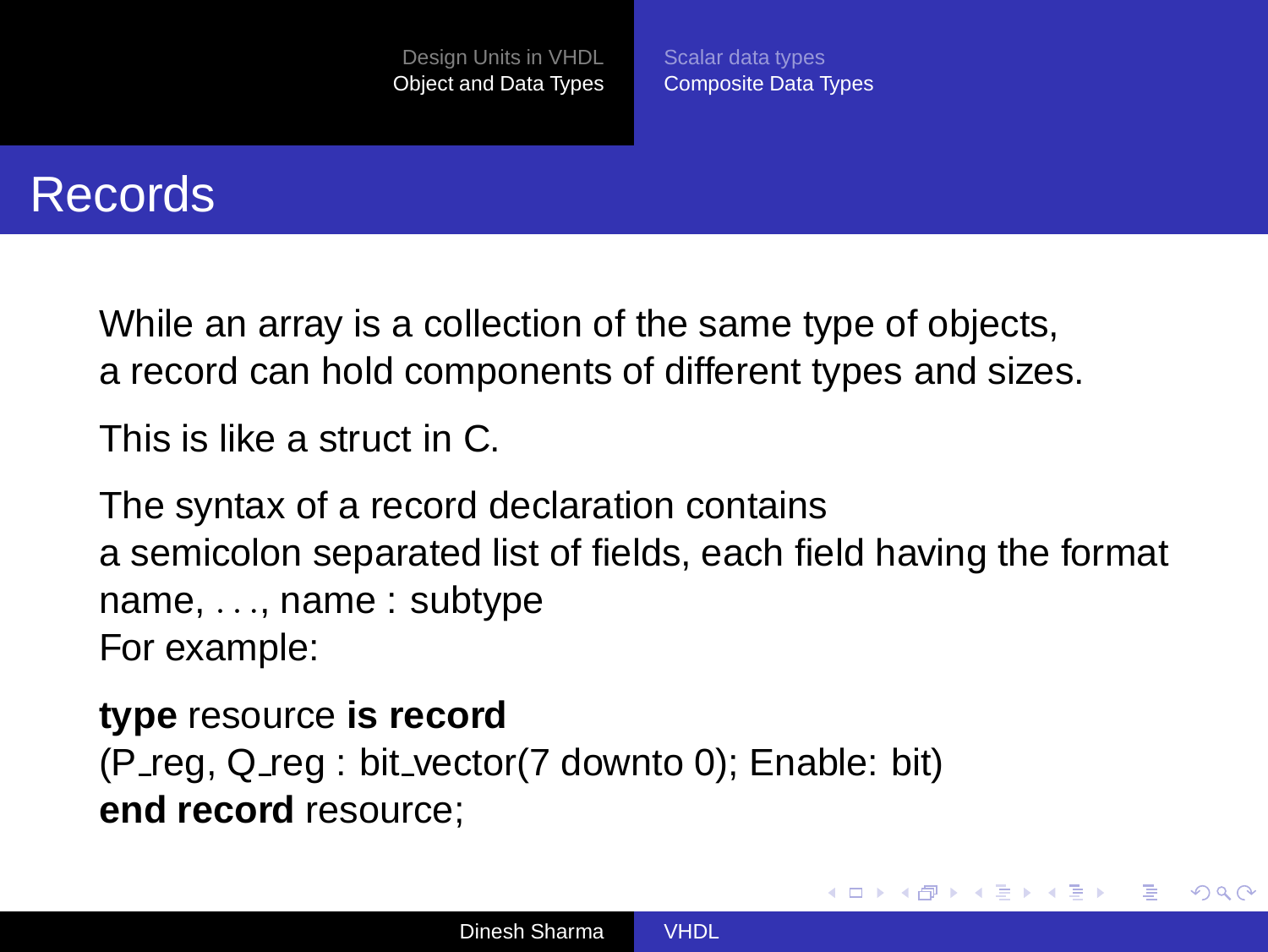# Part II

### [Structural Description in VHDL](#page-26-0)

### 3 [Structural Description](#page-27-0)

- [Component Declarations](#page-30-0)
- **[Component Instantiation](#page-31-0)**
- [Configuration](#page-34-0)
- [Repetition Grammar](#page-43-0)

(ロ) (母)

<span id="page-26-0"></span> $-4.25 + 4.$ ÷,  $2Q$ 

∍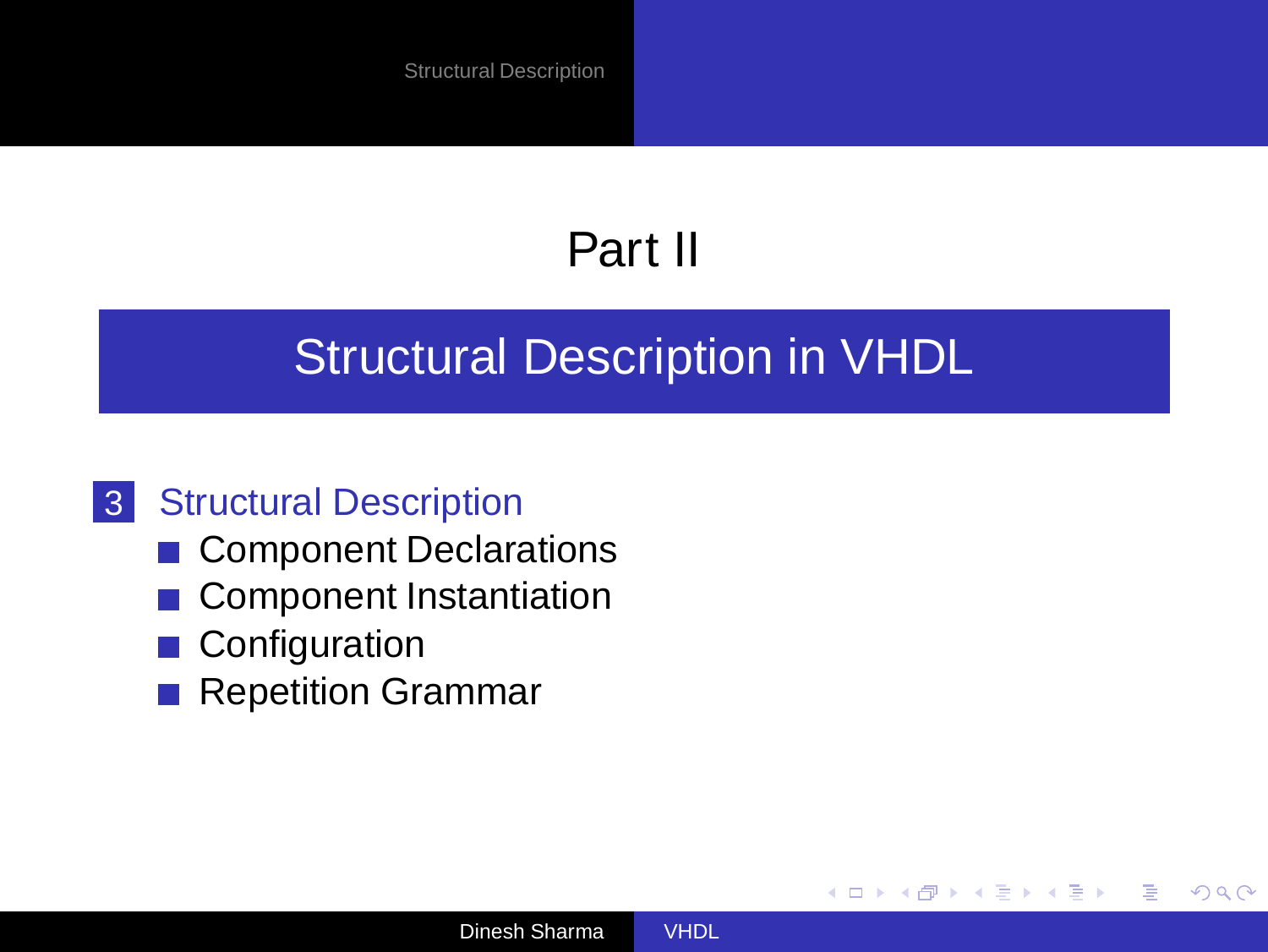# Structural Style

Structural style describes a design in terms of components and their interconnections.

Each component declares its ports and the type and direction of signals that it expects through them

How can we describe interconnections between components?

<span id="page-27-0"></span>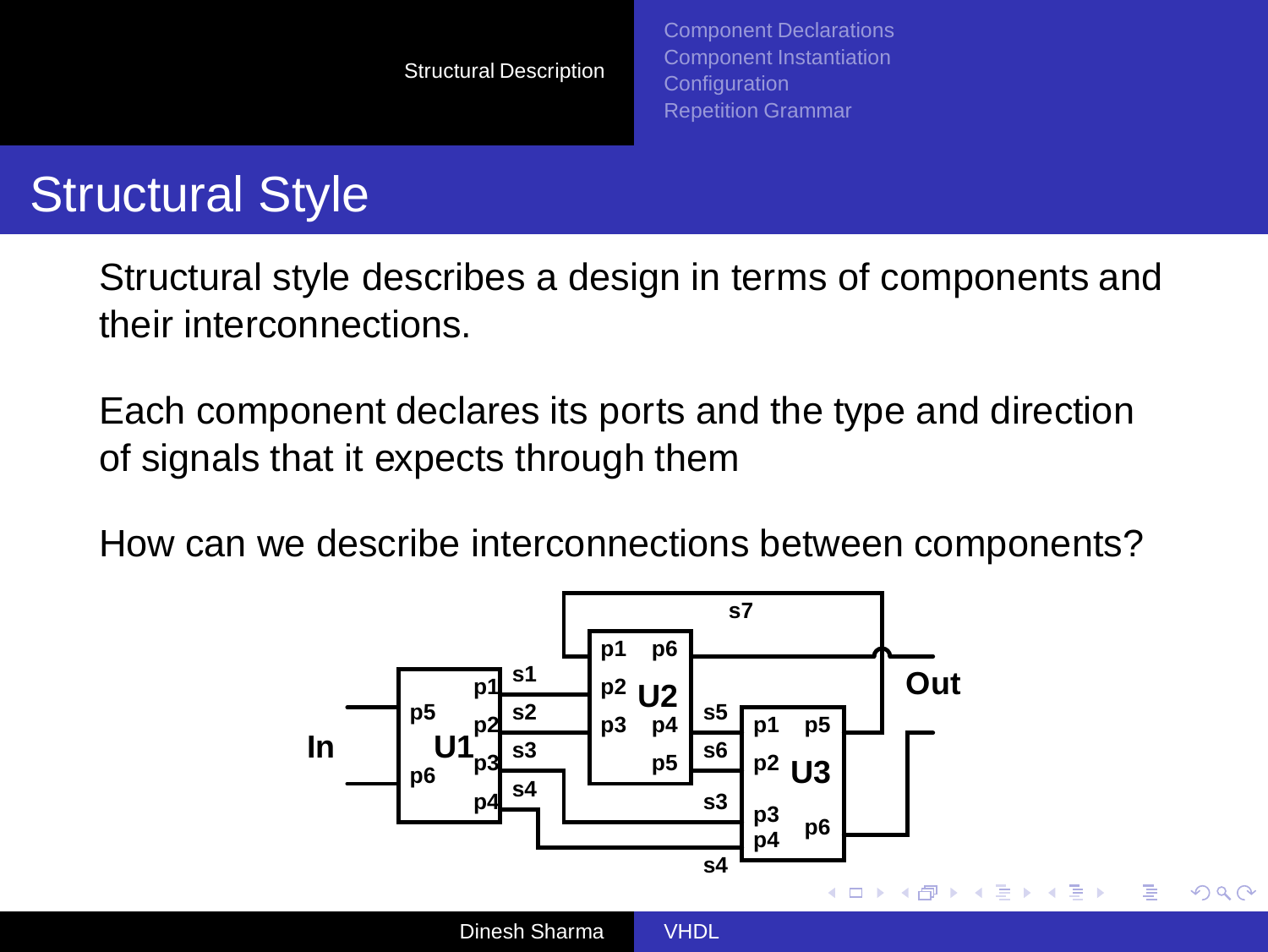# Describing Interconnect



For each internal interconnect, we define an internal signal.

When instantiating a component, we *map* its ports to specific internal signals.

**K ロ ⊁ K 何 ⊁ K ヨ ≯** 

 $2Q$ 

- $\blacksquare$  For example, in the circuit above, At the time of instantiating U1, we map its pin p2 to signal s2.
- Similarly, when instantiating U2, we map its pin p3 to s2.
- This connects p2 of U1 to s2 and through s2 to pin p3 of U2.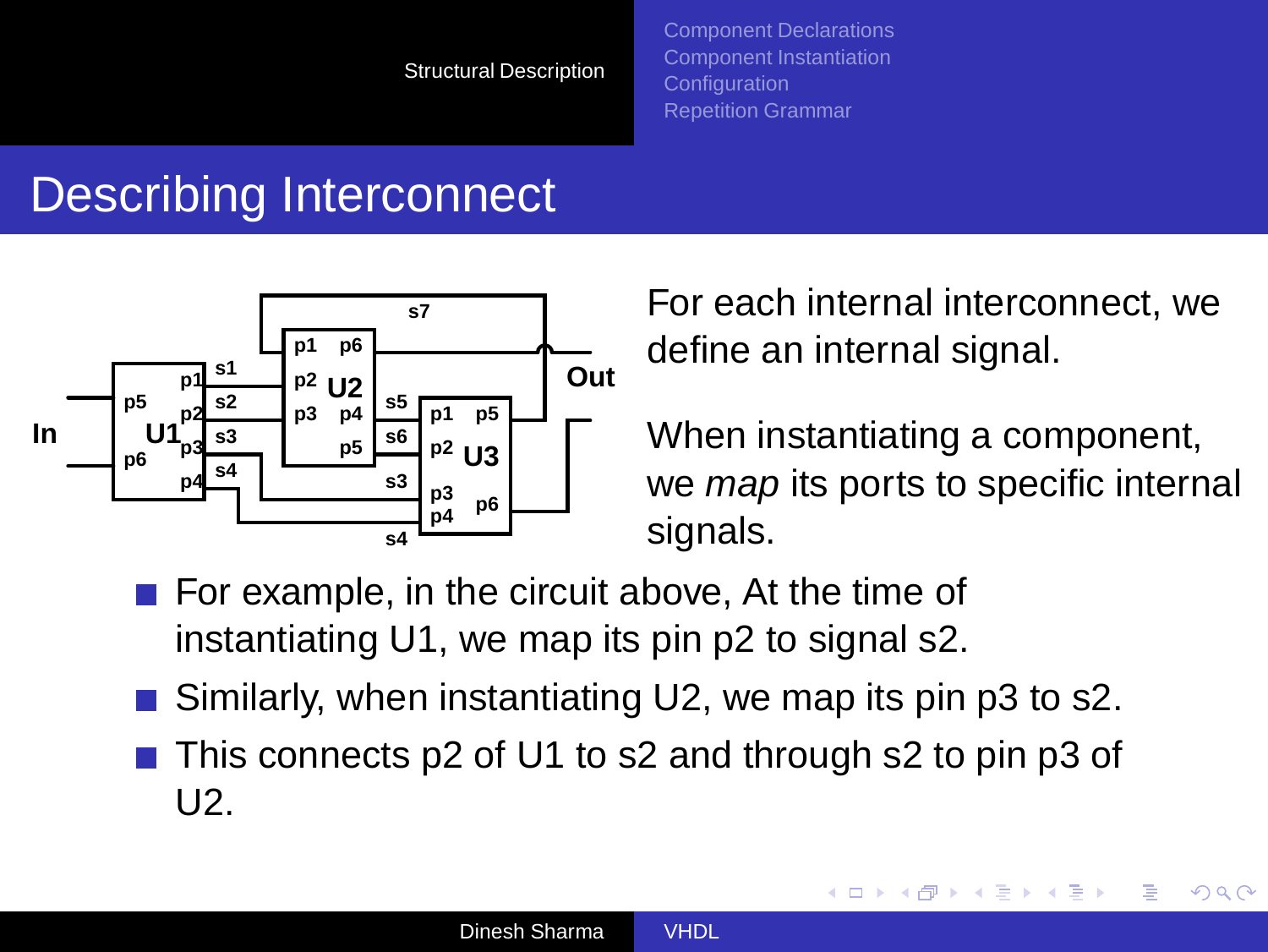## Structural Architecture

A purely structural architecture for an entity will consist of

- 1 Component declarations: to associate component types with their port lists.
- 2 Signal Declarations: to declare the signals used.
- 3 Component Instantiations: to place component instances and to portmap their ports to signals. Signals can be internal or port signals declared by the ENTITY.
- 4 Configurations: to bind component types to  $ENTITY \rightarrow$ ARCHITECTURE pairs.
- 5 Repetition grammar: for describing multiple instances of the same component type – for example, memory cells or bus buffers. **K 日 ト K 伊 ト K ヨ ト K ヨ ト**

 $QQ$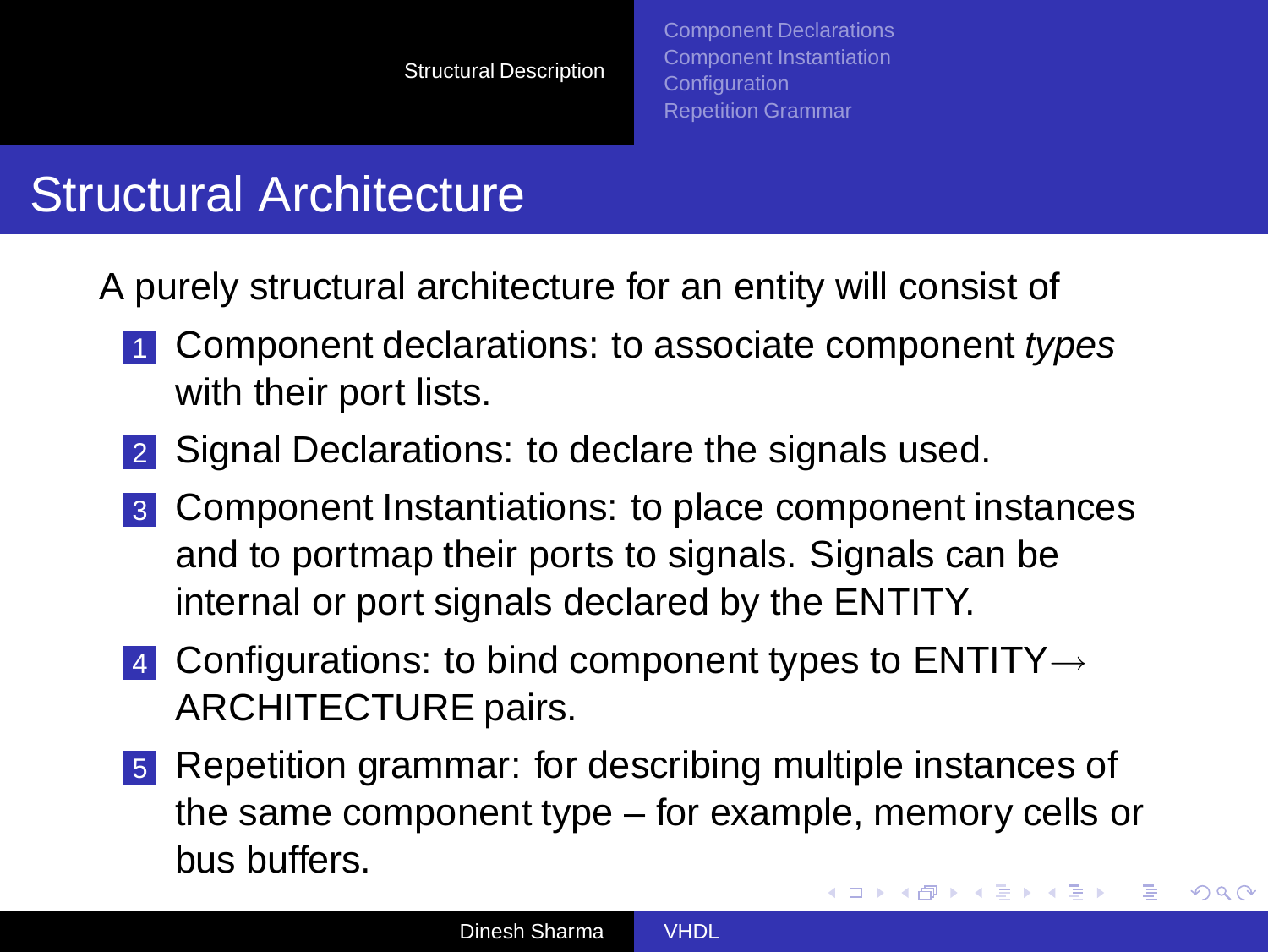[Component Declarations](#page-30-0) [Component Instantiation](#page-31-0) **[Configuration](#page-34-0)** [Repetition Grammar](#page-43-0)

## Component Declarations

### VHDL 93

**component** name **is generic**(list); **port**(list);

#### **end component** name; EXAMPLE:

component flipflop is generic (Tprop:delay length); port (clk, d: in bit; q: out bit); end component flipflop;

#### VHDL 87

**component** name **generic**(list); **port**(list); **end component**; EXAMPLE: component flipflop generic (Tprop: delay length); port (clk, d: in bit; q: out bit); end component;

<span id="page-30-0"></span> $\left\{ \begin{array}{ccc} 1 & 0 & 0 \\ 0 & 1 & 0 \end{array} \right.$ 

 $2Q$ 

э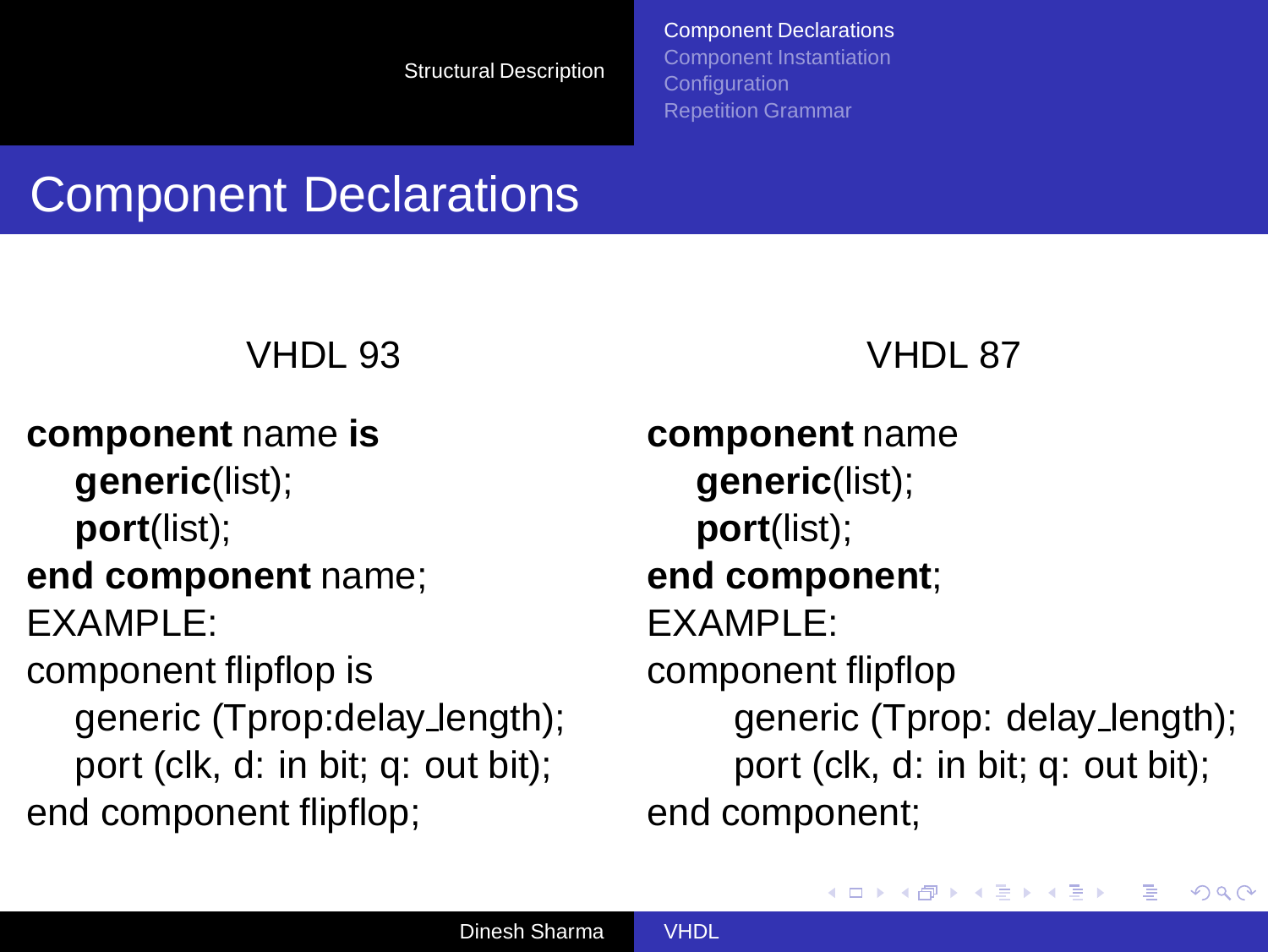[Component Declarations](#page-30-0) [Component Instantiation](#page-31-0) **[Configuration](#page-34-0)** [Repetition Grammar](#page-43-0)

# Component Instantiation

VHDL-93: Direct Instantiation

VHDL-93 allows direct instantiation of  $ENTITY \leftrightarrow ARCHITECTURE$  pairs without having to go through a component type declaration first.

Instance-name: **entity** entity-name (architecture-name) generic map(list) port map(list);

This form is convenient, but does not have the flexibility of associating alternative  $ENTITY \leftrightarrow ARCHITECTURE$  pairs with a component.

<span id="page-31-0"></span>VHDL-87 does not allow direct instantiatio[n.](#page-30-0)  $2Q$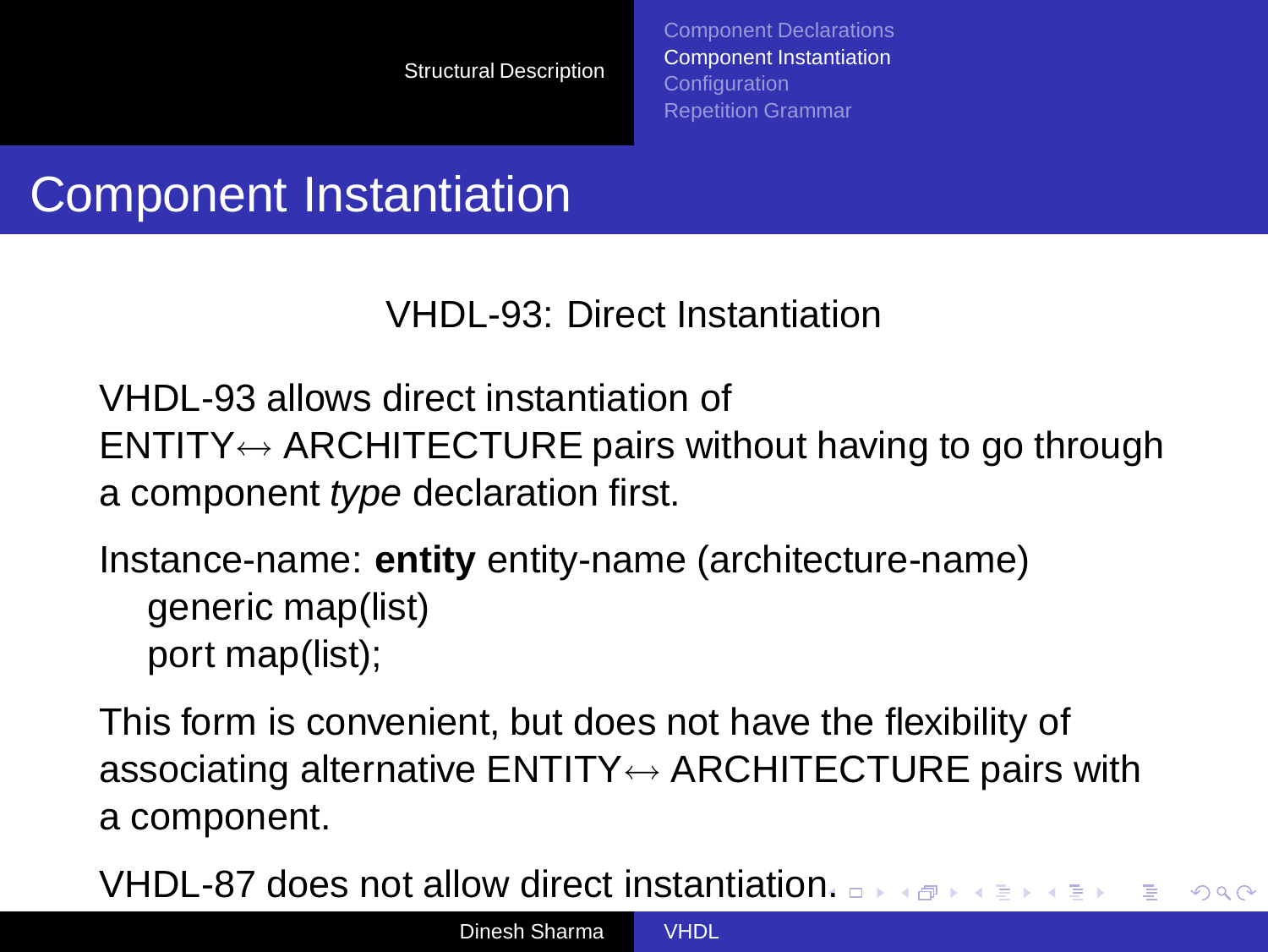[Component Declarations](#page-30-0) [Component Instantiation](#page-31-0) **[Configuration](#page-34-0)** [Repetition Grammar](#page-43-0)

<span id="page-32-0"></span>**≮ロト ⊀伊ト ⊀ ヨト ⊀ ヨト** 

 $\Omega$ 

## Component Instantiation

#### VHDL-93: Normal Instantiation

### Instance-name: **component** component-type-name generic map(list) port map(list);

The association here is with a previously declared component type. The type will be bound to an  $ENTITY \leftrightarrow ARCHITECTURE$ pair using an inline configuration statement or a configuration construct.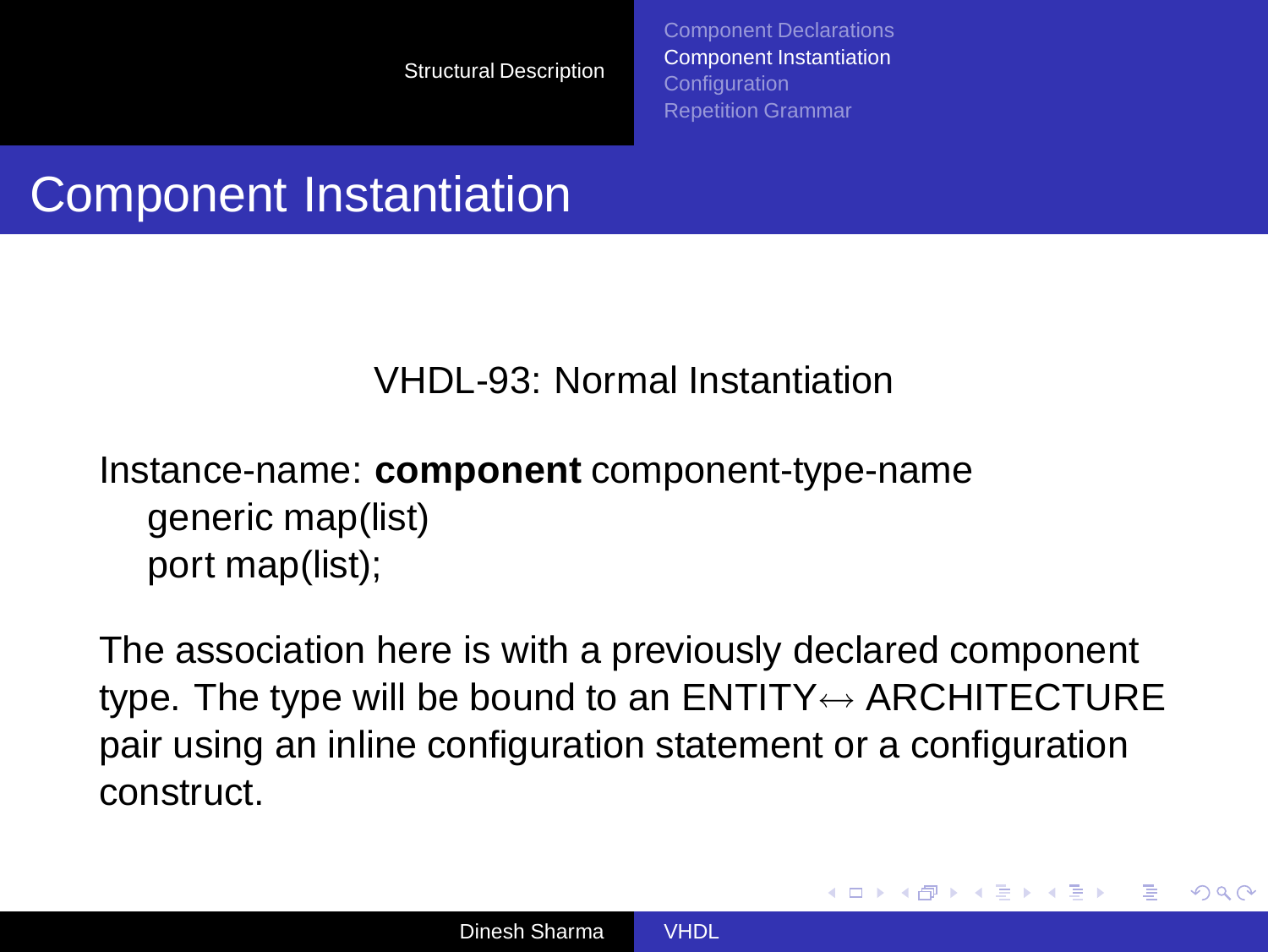[Component Declarations](#page-30-0) [Component Instantiation](#page-31-0) **[Configuration](#page-34-0)** [Repetition Grammar](#page-43-0)

<span id="page-33-0"></span> $\Omega$ 

# Component Instantiation

### VHDL-87

The keyword **component** is not used in VHDL-87. This is because direct instantiations are not allowed and therefore the binding is always to a component.

Instance-name: component-type-name generic map(list) port map(list);

The association is with a previously declared component type. The type will be bound to an  $ENTITY \leftrightarrow ARCHITECTURE$  pair using an inline configuration statement or [con](#page-32-0)[st](#page-34-0)[r](#page-32-0)[uc](#page-33-0)[t.](#page-34-0)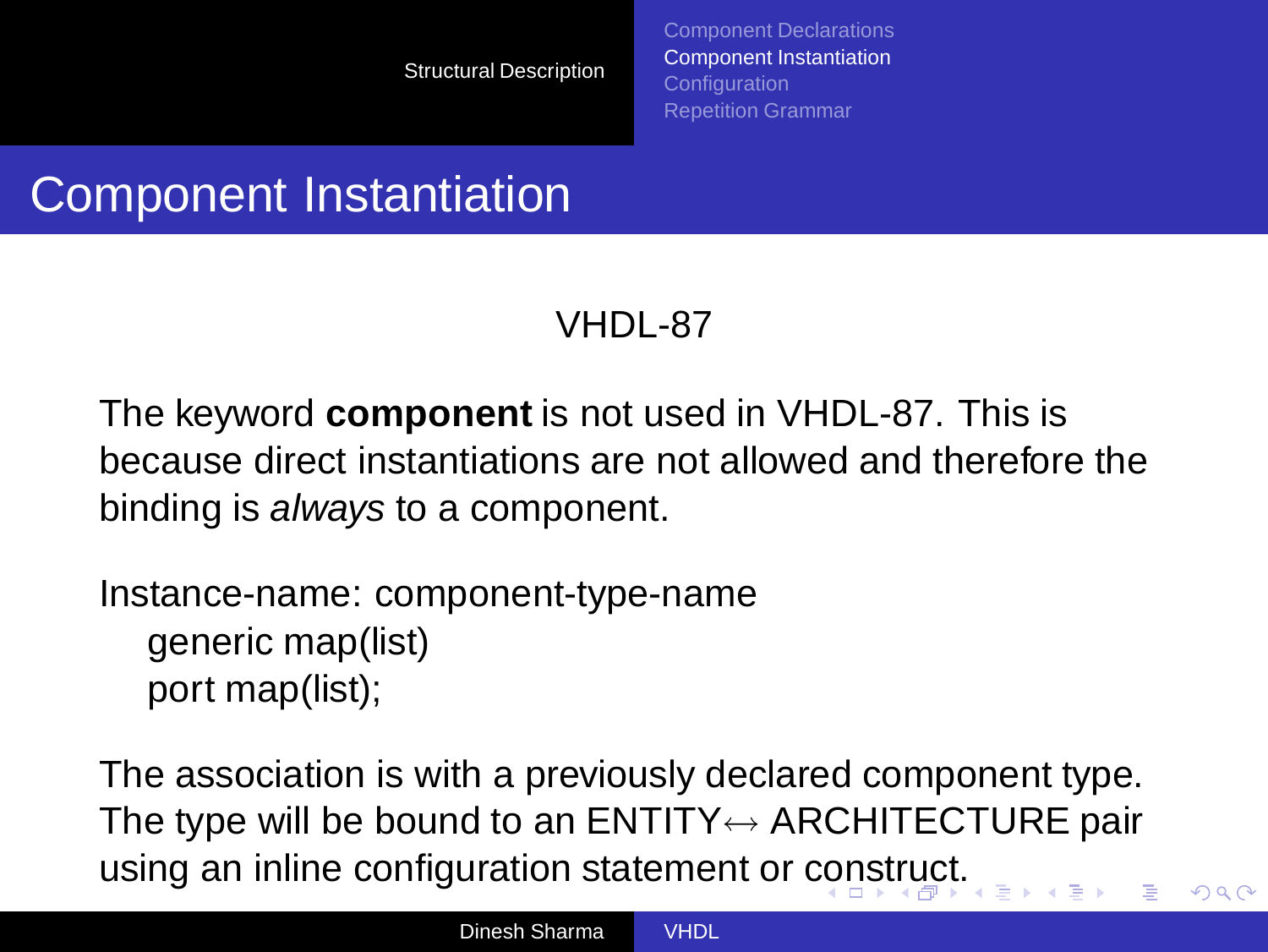[Component Declarations](#page-30-0) [Component Instantiation](#page-31-0) **[Configuration](#page-34-0)** [Repetition Grammar](#page-43-0)

<span id="page-34-0"></span>**≮ロト ⊀伊ト ⊀ ヨト ⊀ ヨト** 

 $\Omega$ 

# Inline Configuration

The association between component types and  $ENTITY \leftrightarrow ARCHITECTURE$  pairs can be made inline with a use clause.

#### **for all:** component-name **use entity** entity-name(architecture-name);

Instead of saying **for all**, we can specify a list of selected instances of this component type to which this binding will apply.

instance-name-list: component-name **use entity** entity-name(architecture-name);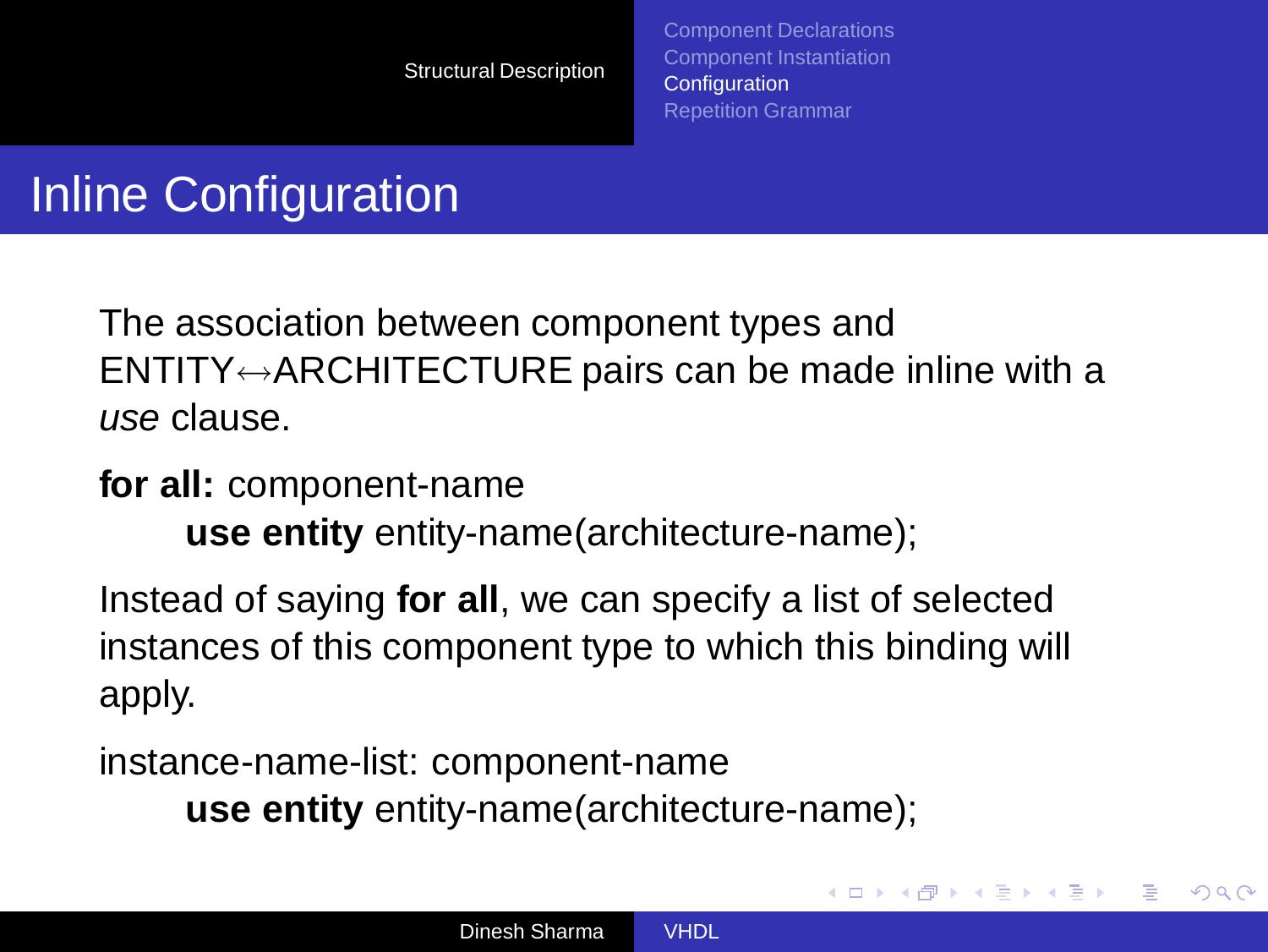[Component Declarations](#page-30-0) [Component Instantiation](#page-31-0) **[Configuration](#page-34-0)** [Repetition Grammar](#page-43-0)

**≮ロト ⊀伊ト ⊀ ヨト ⊀ ヨト** 

 $2Q$ 

# The key word OTHERS

If we use the keyword **others** instead of a list of instance names, it refers to all component instances of this component-name which have not yet figured in a name-list.

In VHDL, the key word **others** is used in different contexts involving lists.

If some members of the list have been specified, then **others** refers to the remaining members. (If none was specified, it is equivalent to **all**.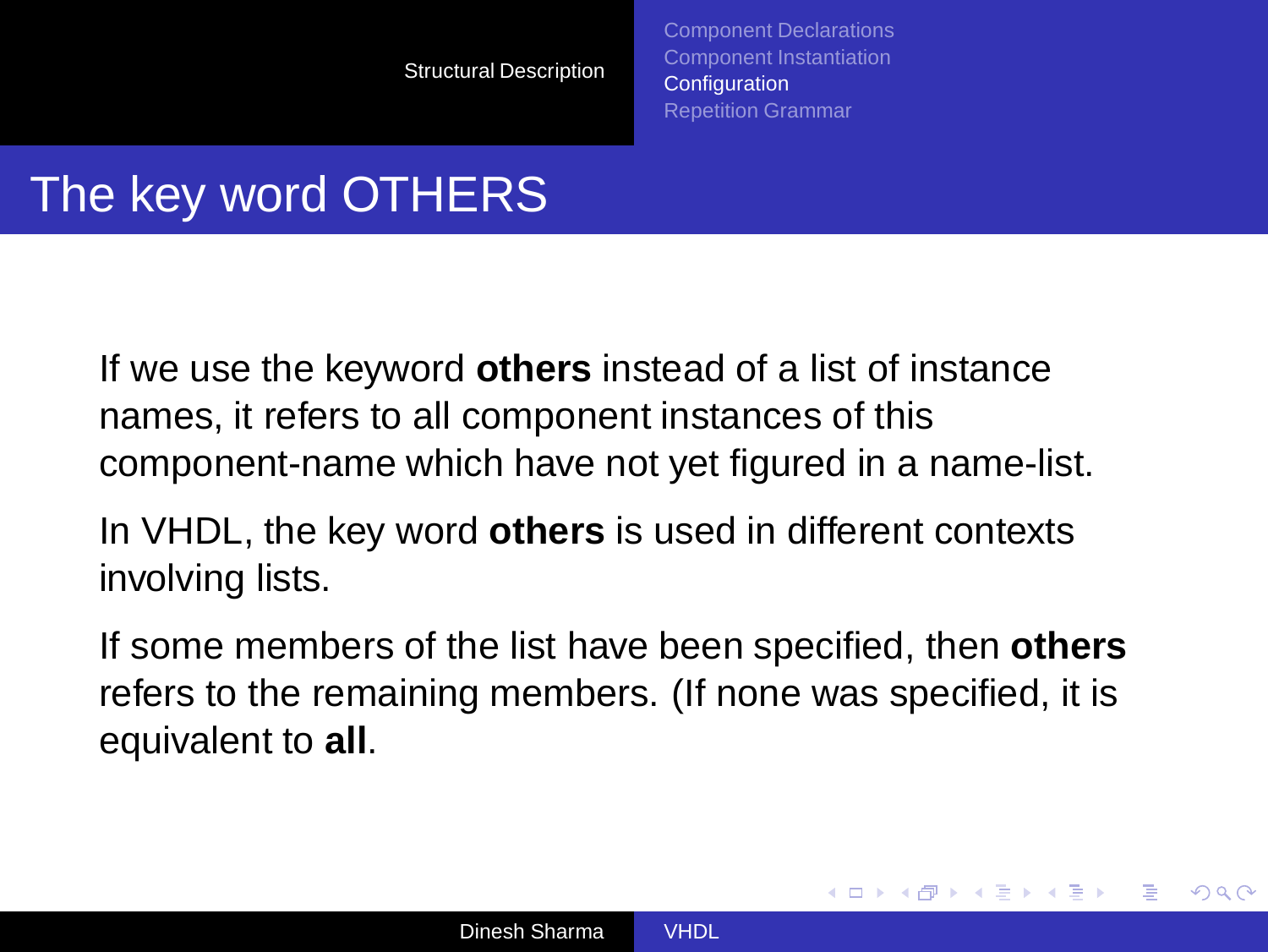[Component Declarations](#page-30-0) [Component Instantiation](#page-31-0) **[Configuration](#page-34-0)** [Repetition Grammar](#page-43-0)

**≮ロト ⊀伊ト ⊀ ヨト ⊀ ヨト** 

 $\Omega$ 

## Hierarchical Configuration

When we associate a *component type* with a previously defined ENTITY↔ ARCHITECTURE pair, the chosen architecture could itself contain other components - and these components in turn would be associated with other ENTITY↔ ARCHITECTURE pairs.

This hierarchical association can be described by a standalone design unit called a **configuration**.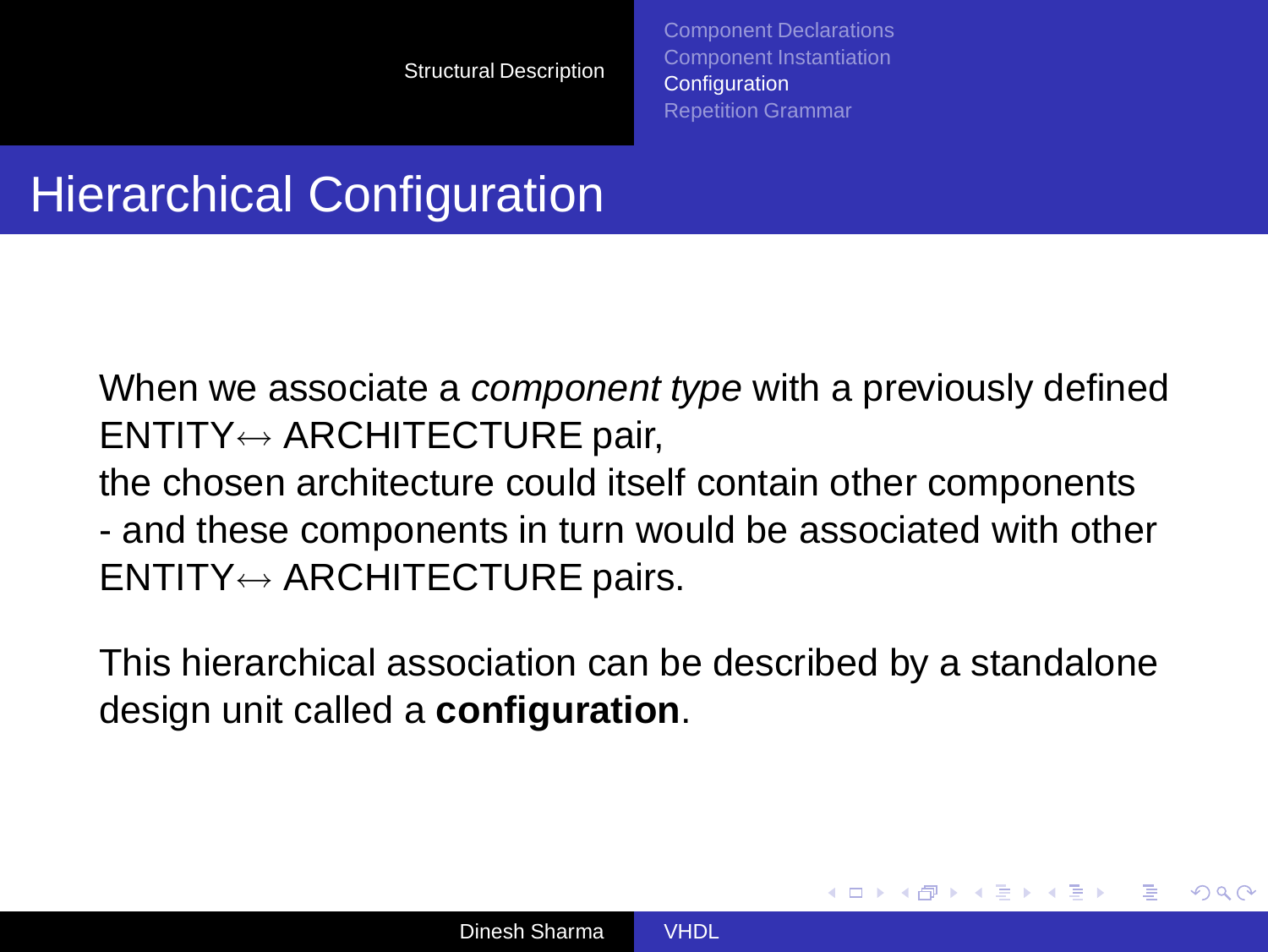[Component Declarations](#page-30-0) [Component Instantiation](#page-31-0) **[Configuration](#page-34-0)** [Repetition Grammar](#page-43-0)

イロト イ押 トイヨ トイヨト

 $\Omega$ 

## Hierarchical Configuration

VHDL contains fairly complex configuration statements. A simplified construct is introduced here:

#### **configuration** config-name **of** entity-name **is**

**for** architecture-name

**for** component-instance-namelist: component-type-name **use entity** entity-name(architecture-name); **end for end for end configuration** config-name;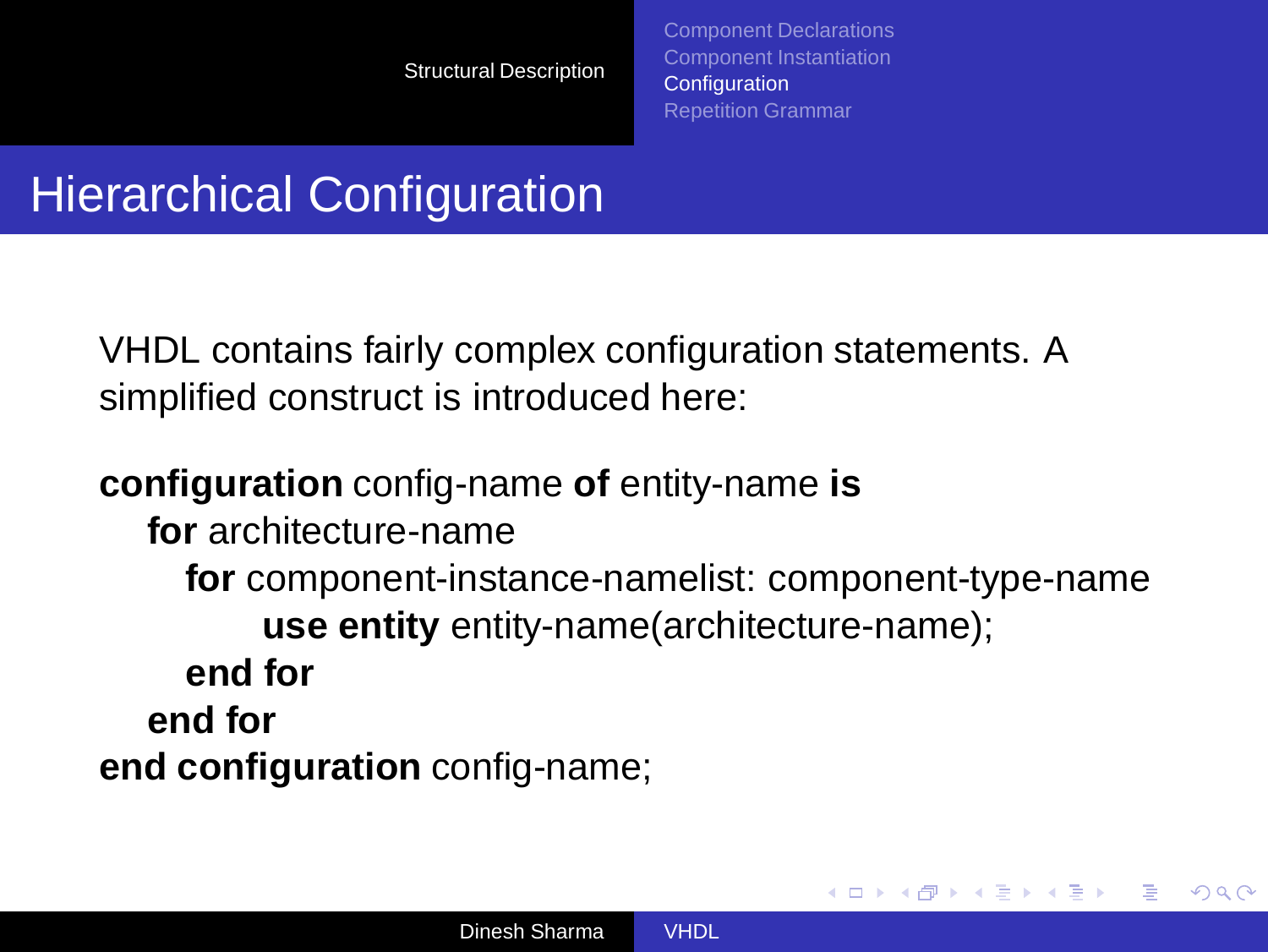#### Structural description: Example



- $\blacksquare$  Let us choose the xor gate shown on the left as an example for structural description.
- It uses four instances of a single type of component: two input NAND.
- We shall describe the NAND gate first.

**K ロ ト K 伊 ト K ヨ ト K** 

÷,

 $2Q$ 

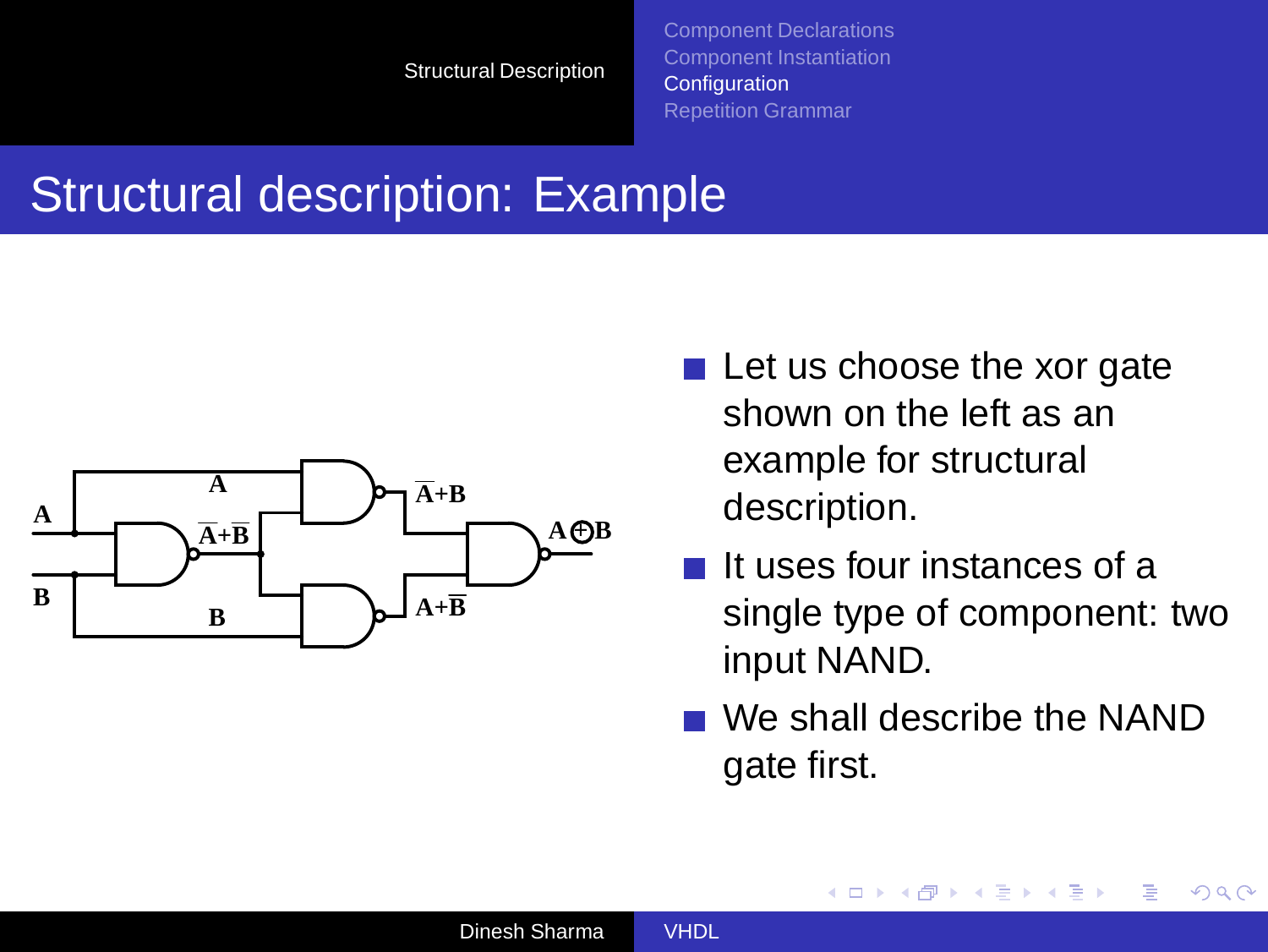[Component Declarations](#page-30-0) [Component Instantiation](#page-31-0) **[Configuration](#page-34-0)** [Repetition Grammar](#page-43-0)

**≮ロト ⊀伊ト ⊀ ヨト ⊀ ヨト** 

 $\Omega$ 

### The work library

- $\blacksquare$  In VHDL, as we describe entities and architectures, these are compiled into a special library called **WORK**.
- This library is always included and does not have to be declared.
- $\blacksquare$  In some sense, the WORK library represent the current state of development of the project for designing something.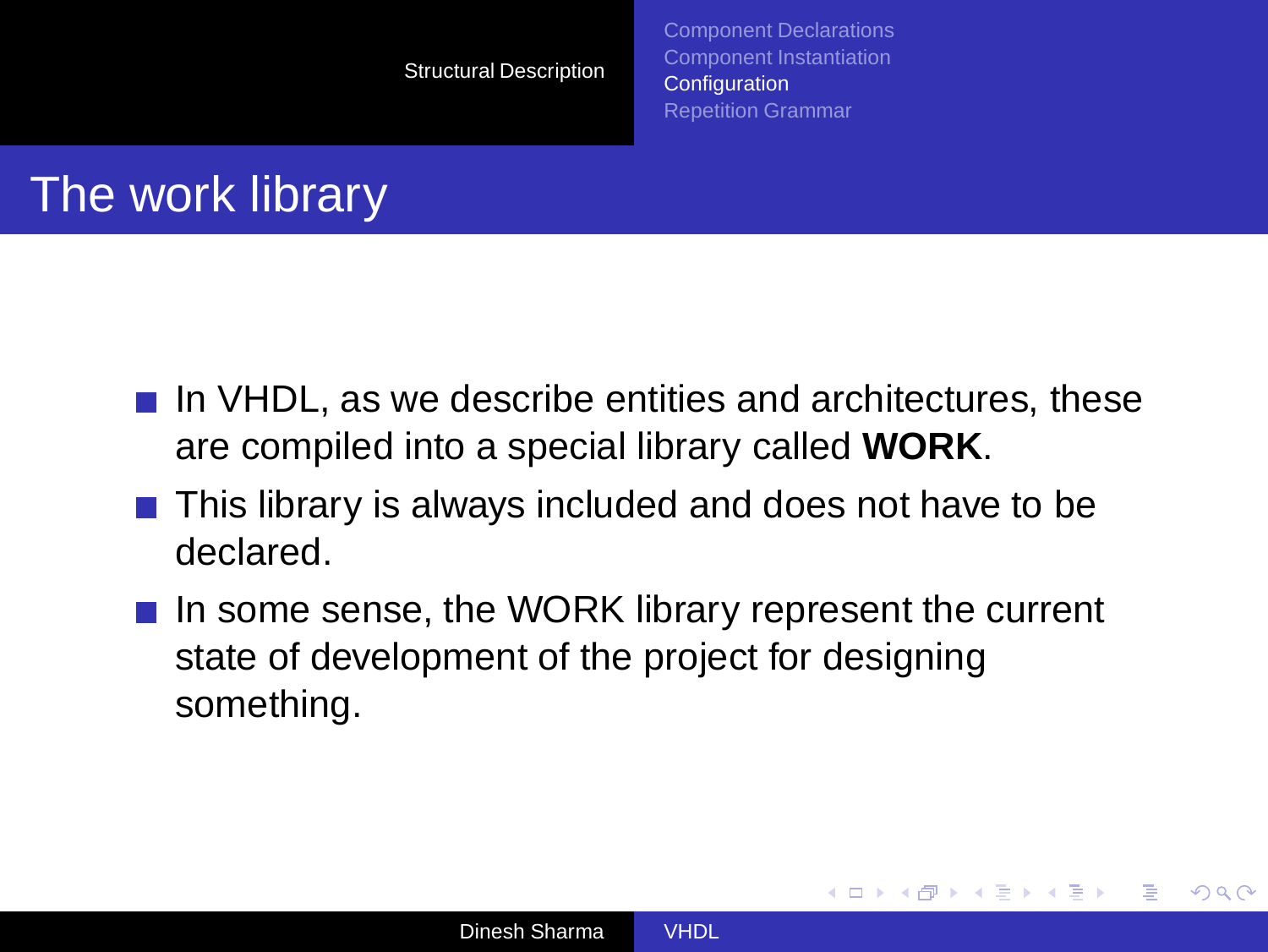[Component Declarations](#page-30-0) [Component Instantiation](#page-31-0) **[Configuration](#page-34-0)** [Repetition Grammar](#page-43-0)

# Definition of NAND

**Entity** nand2 **is** port (in1, in2: in bit; p: out bit); **end entity** nand2;

We do not use any generic for this simple example.

**Architecture** trivial **of** nand2 **is**  $p \leq$  not (in1 and in2); **end Architecture** trivial;

'not' and 'and' are inbuilt logical functions.

(Actually so is nand – but we are trying to be cute!)

**≮ロト ⊀伊ト ⊀ ヨト ⊀ ヨト** 

 $QQ$ 

Now that we have this entity-architecture pair, we can use it to build our xor gate.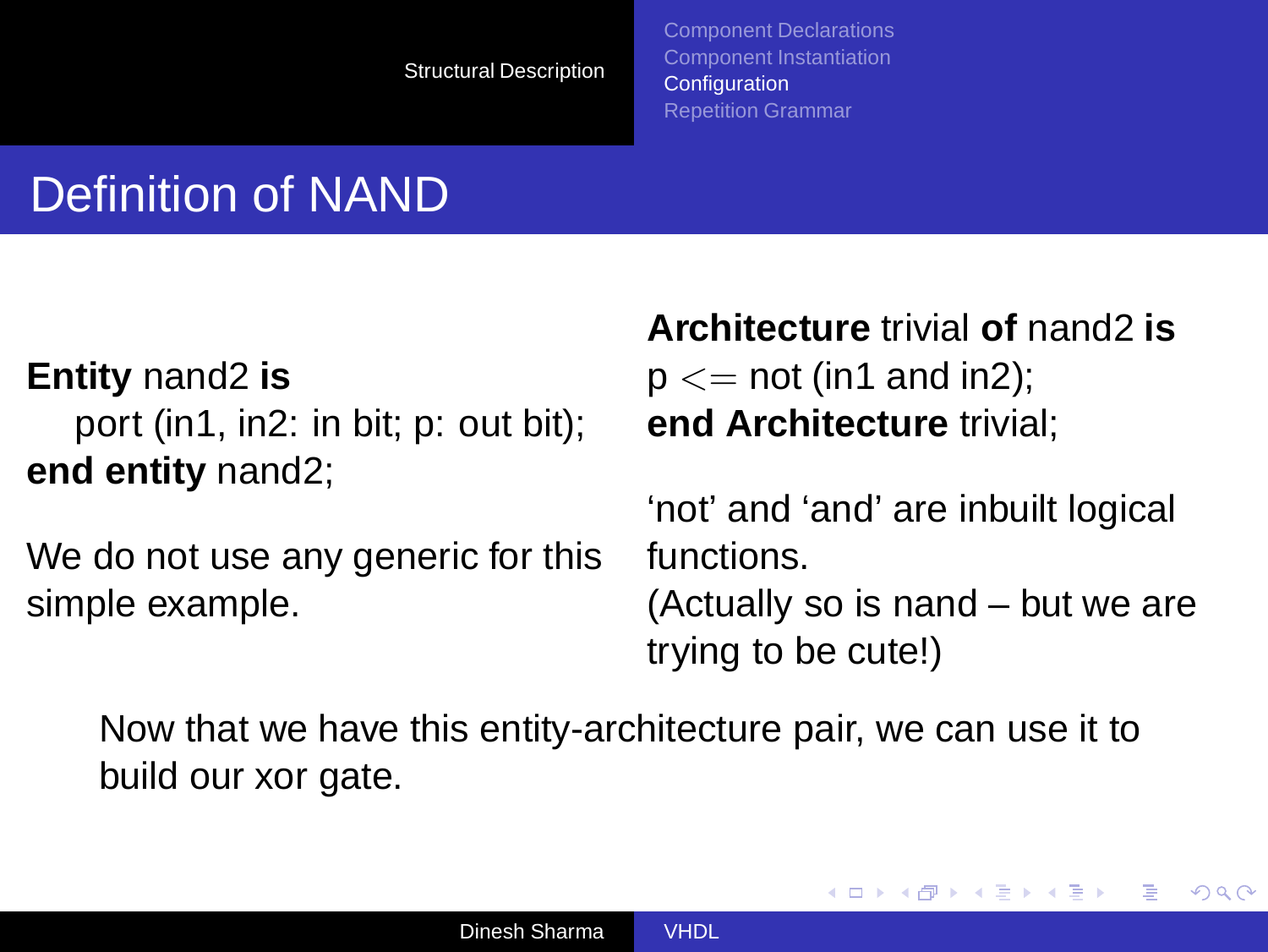[Component Declarations](#page-30-0) [Component Instantiation](#page-31-0) **[Configuration](#page-34-0)** [Repetition Grammar](#page-43-0)

#### XOR Gate example



USE WORK.ALL Entity xor is port(a,b: in bit; axb: out bit); End Entity xor;

Architecture simple of xor is component NAND2in IS port(a,b: in bit; axb: out bit); For all NAND2in: use Entity NAND2(Trivial); signal s1,s2,s3: bit;

**K ロ ▶ K 何 ▶ K ヨ ▶** 

 $2Q$ 

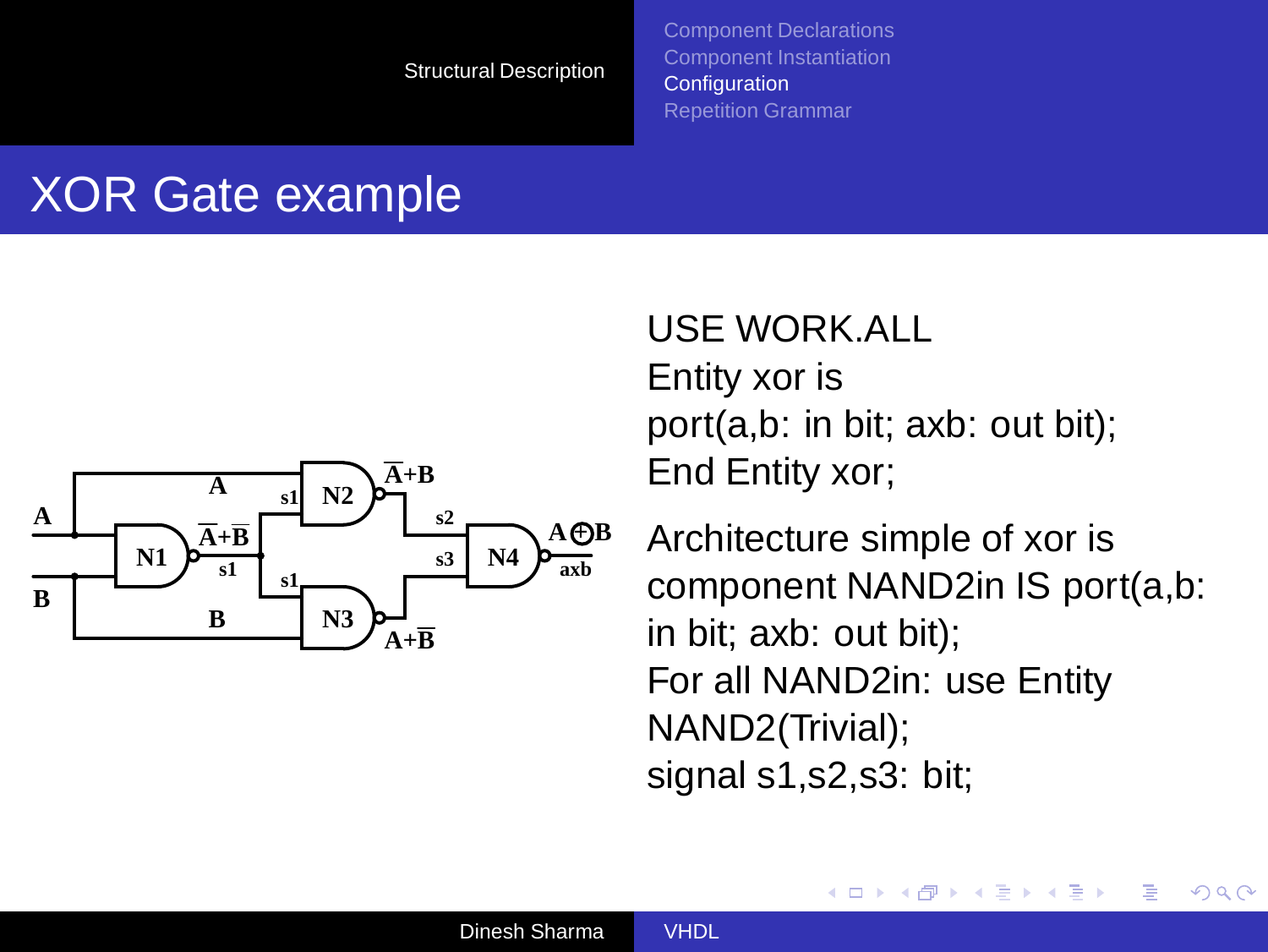## XOR Architecture body



begin N1: **component** NAND2in portmap(a, b, s1); N2: **component** NAND2in portmap(a, s1, s2); N3: **component** NAND2in portmap(b, s1, s3); N4: **component** NAND2in portmap(s2, s3, axb); end Architecture simple;

イロト イ母ト イヨト

 $2Q$ 

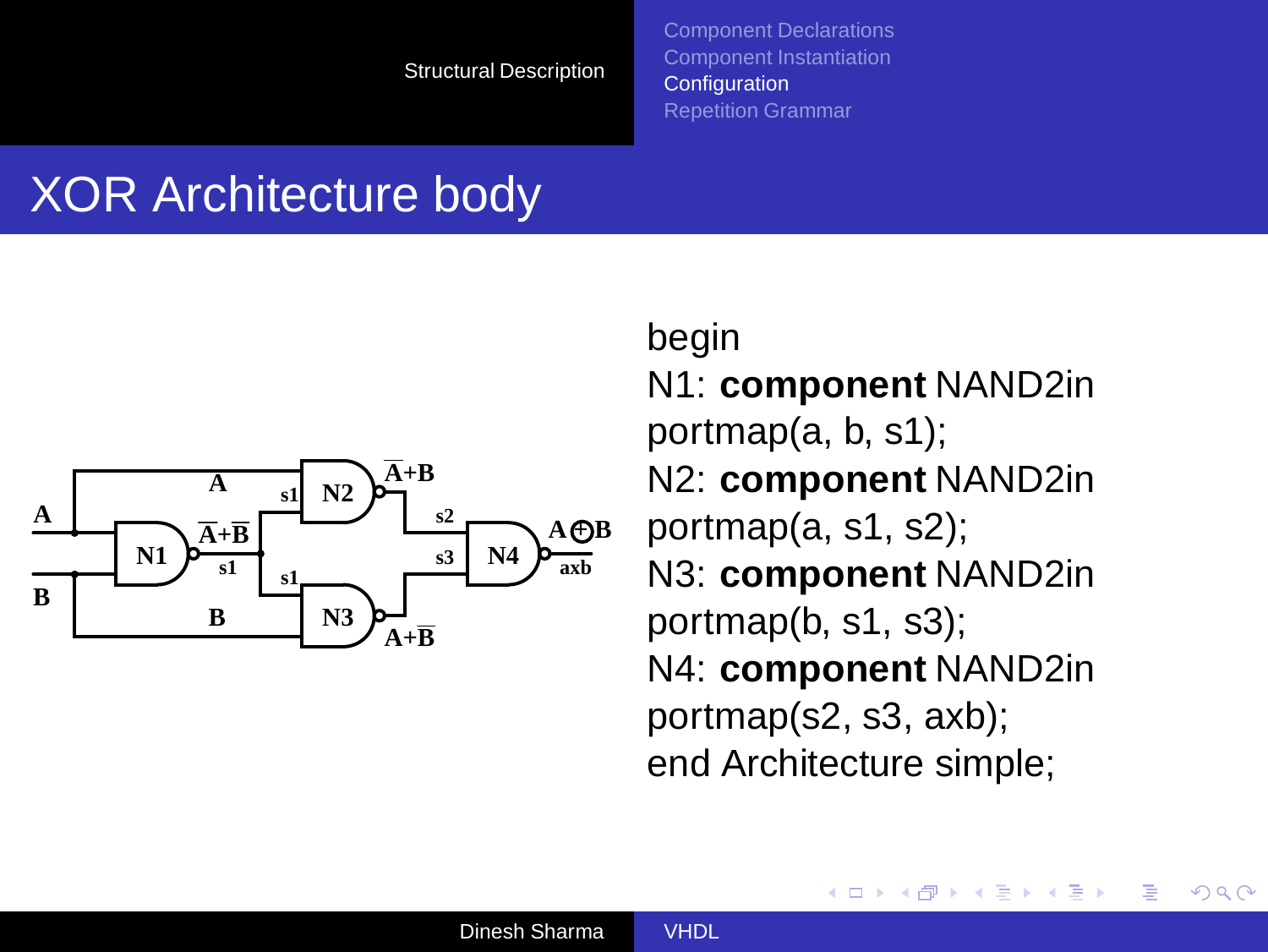[Component Declarations](#page-30-0) [Component Instantiation](#page-31-0) [Configuration](#page-34-0) [Repetition Grammar](#page-43-0)

<span id="page-43-0"></span>**≮ロト ⊀伊ト ⊀ ヨト ⊀ ヨト** 

 $\Omega$ 

### Repetition Grammar

We frequently use a large number of identical components of the same type. (For example memory cells or bus drivers). It is tedious to instantiate and configure each one of them individually.

VHDL provides a way to place a collection of instances of a component type at one go using the **generate** statement.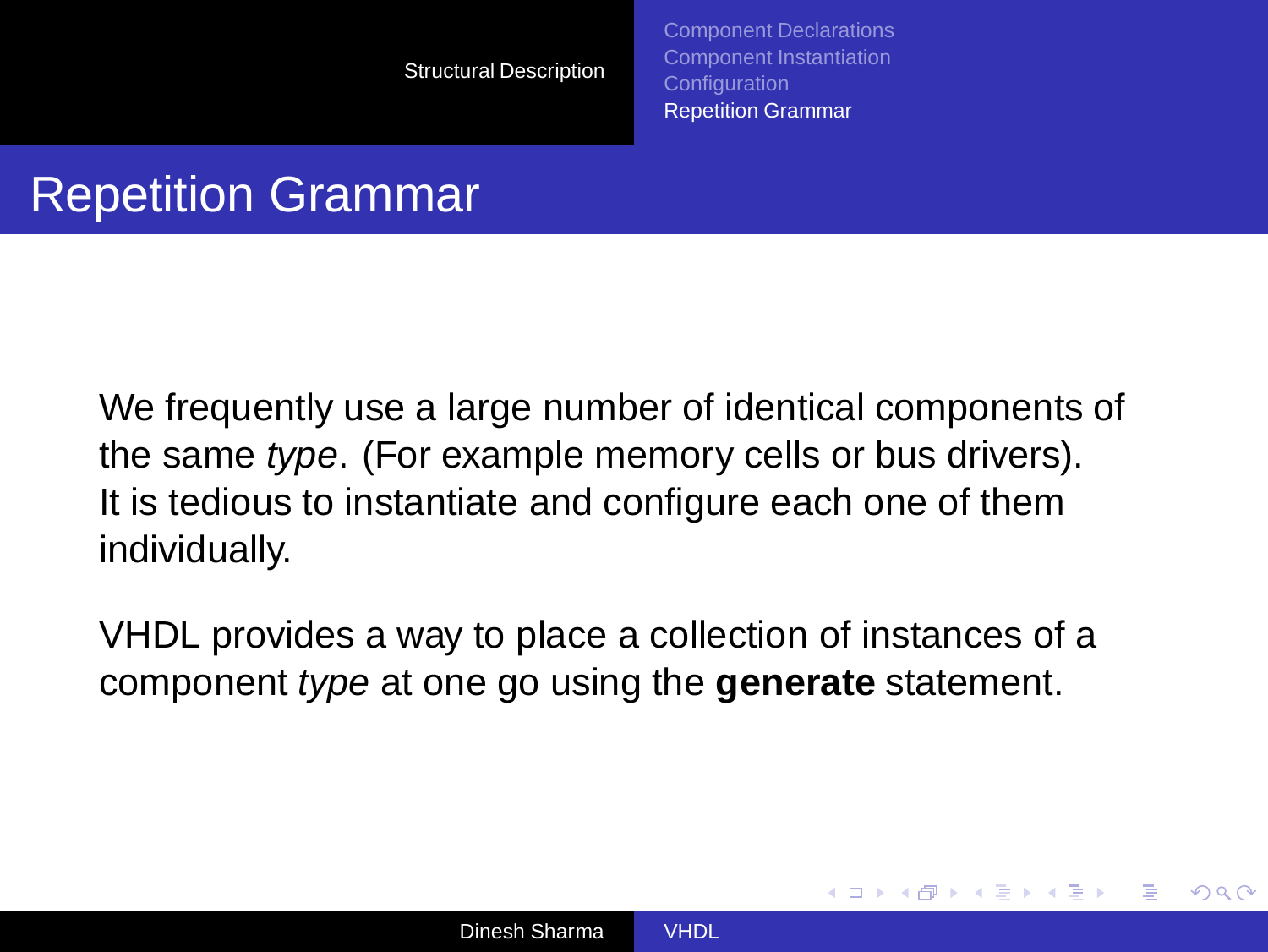### GENERATE Statement

The generate statement contains a for loop which takes effect during the **circuit elaboration** step. This can be used to repeat instantiation constructs. We illustrate this statement with an example:

groupname: **for** index **in** 0 **to** width-1 **generate begin**

```
some-name: component outbuf
```

```
portmap (...);
```
**end generate** groupname;

The defined index in the "for" construct has local scope and can be used to pick specific signals from an array in portmap statements.  $\left\{ \begin{array}{ccc} 1 & 0 & 0 \\ 0 & 1 & 0 \end{array} \right.$ Þ

 $2Q$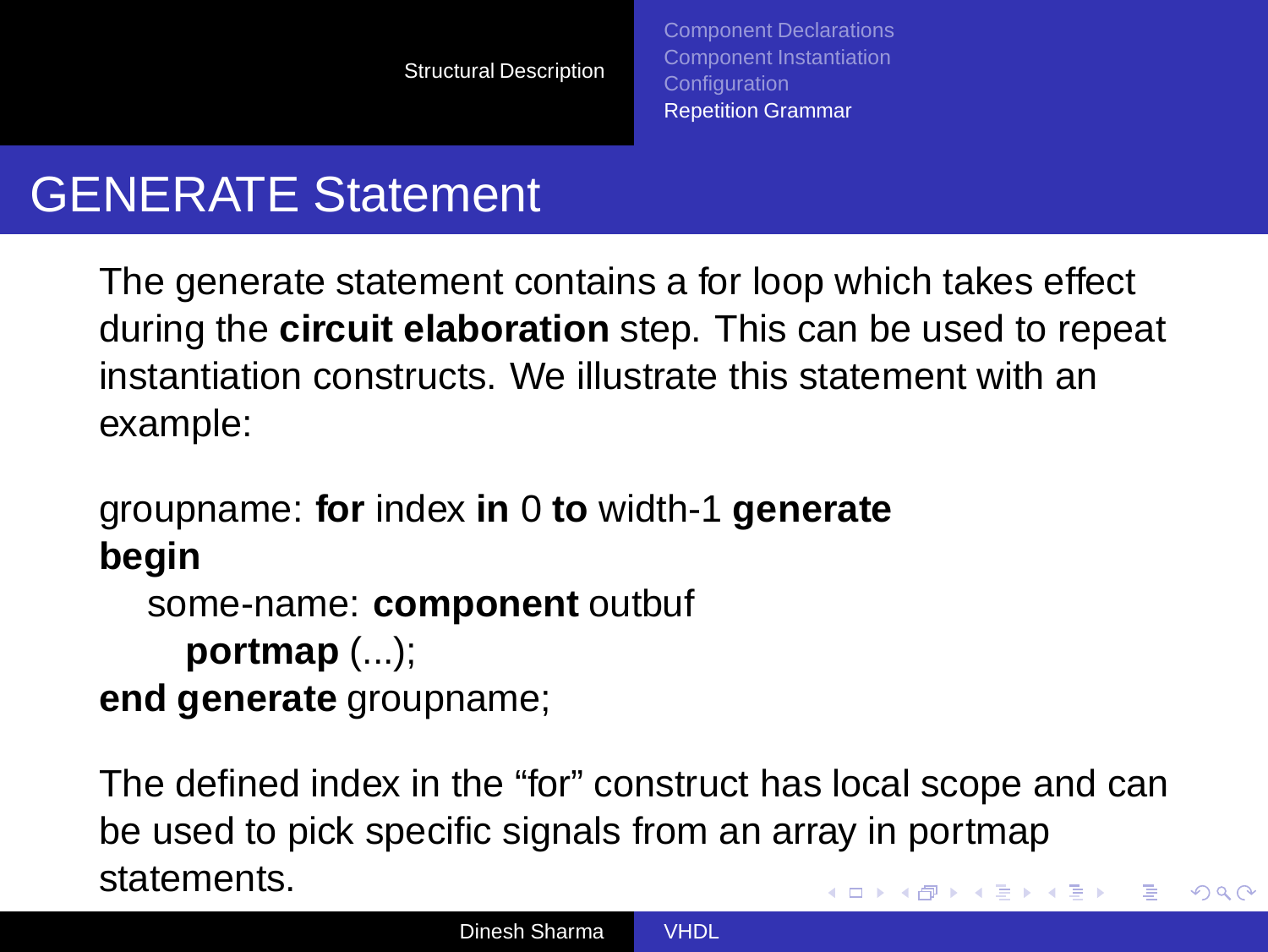[Component Declarations](#page-30-0) [Component Instantiation](#page-31-0) **[Configuration](#page-34-0)** [Repetition Grammar](#page-43-0)

イロト (母) イヨトイ

÷,

 $QQ$ 

#### Example: Full adder



C out and sum represent the more significant and less significant bits of  $a+b+C_in$ .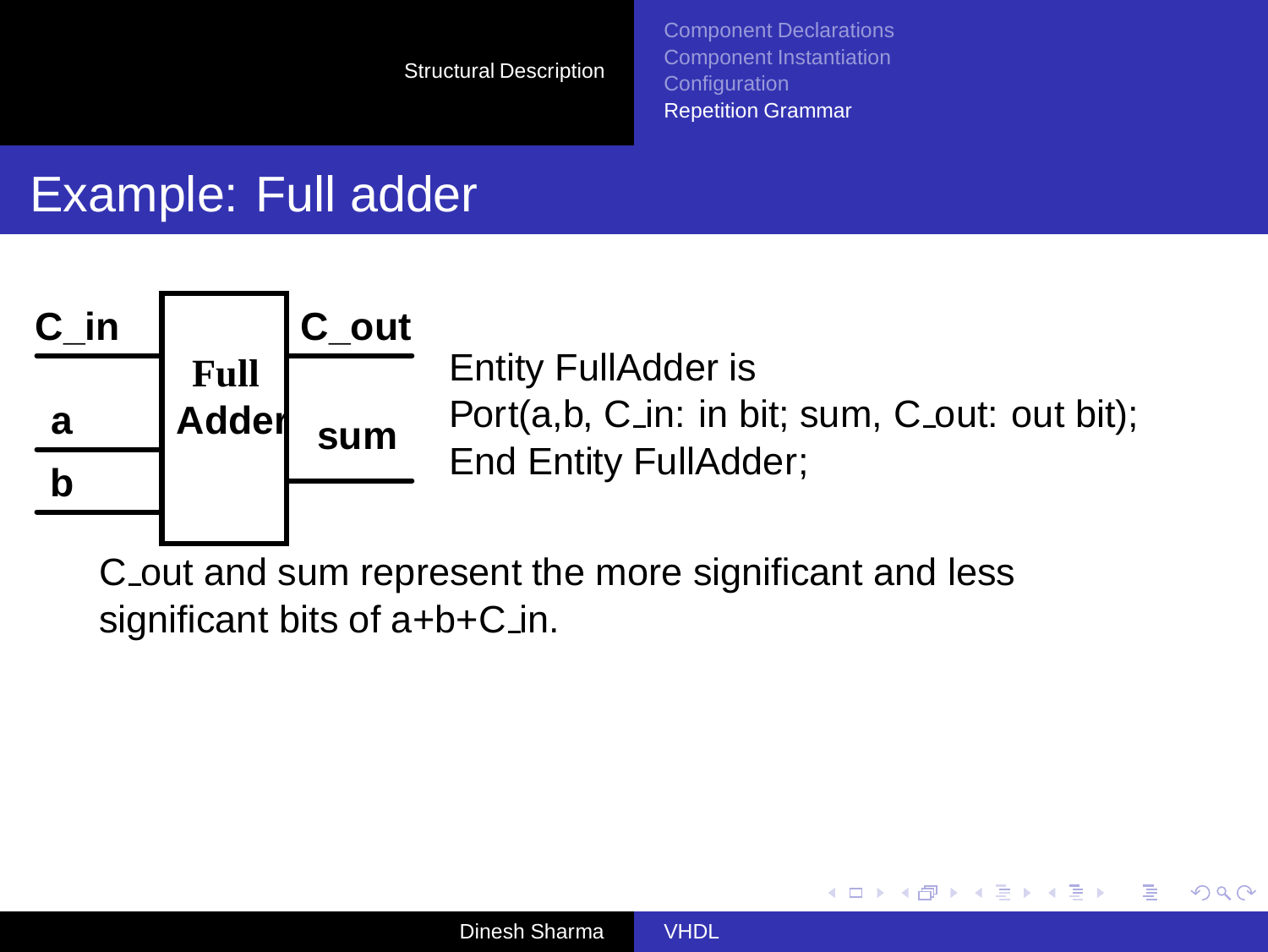[Component Declarations](#page-30-0) [Component Instantiation](#page-31-0) **[Configuration](#page-34-0)** [Repetition Grammar](#page-43-0)

**K ロ ▶ K 何 ▶ K ヨ ▶** 

つくい

#### Example: Full adder



C out and sum represent the more significant and less significant bits of  $a+b+C_in$ .

Suppose this is too difficult for the likes of us to figure out  $\overset{\circ}{\circ}$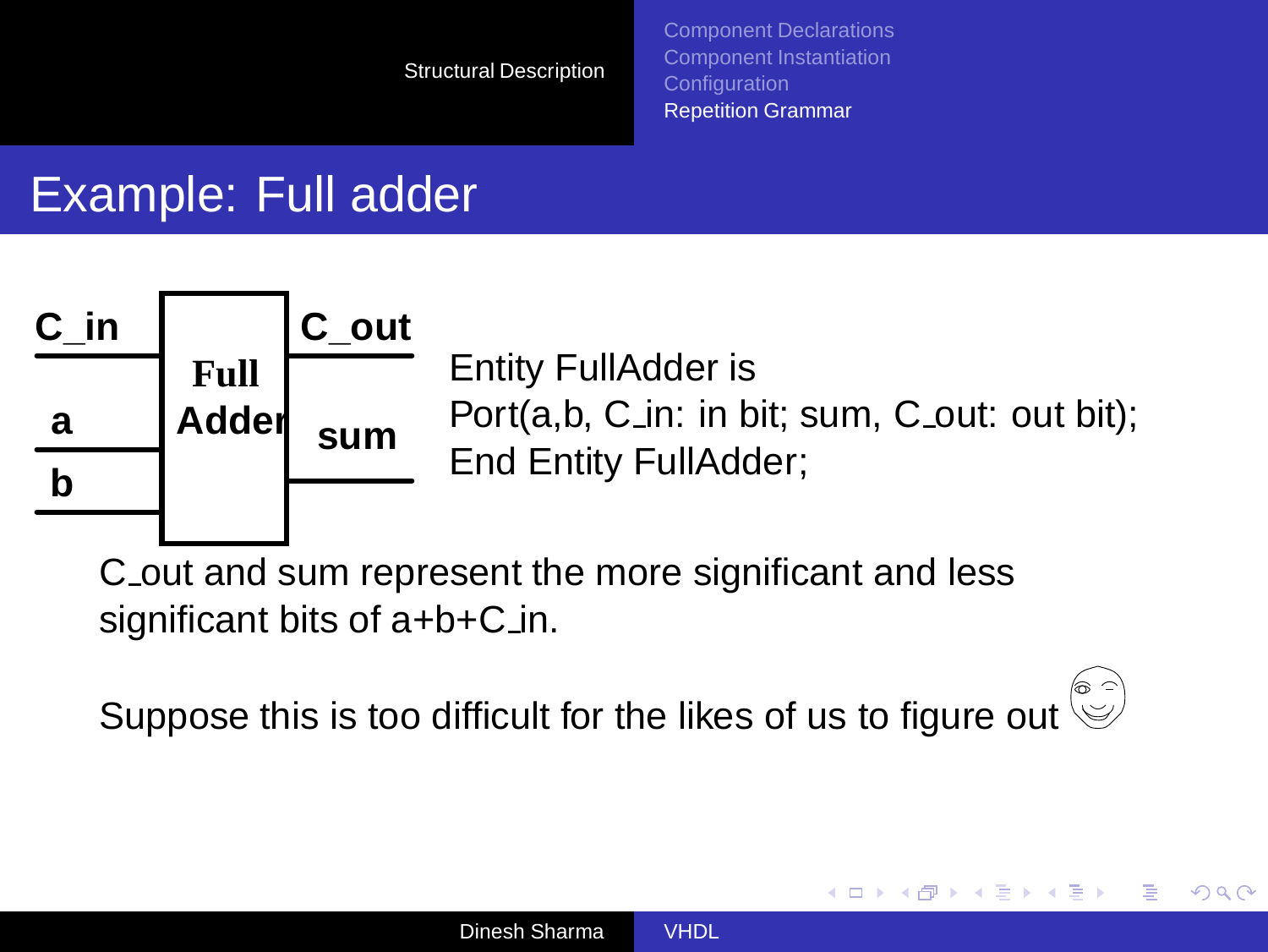[Component Declarations](#page-30-0) [Component Instantiation](#page-31-0) [Configuration](#page-34-0) [Repetition Grammar](#page-43-0)

イロト (母) イヨトイ

÷,

 $QQ$ 

### Example: Full adder



C out and sum represent the more significant and less significant bits of  $a+b+C_in$ .

Suppose this is too difficult for the likes of us to figure out  $\mathbb{S}$ 

We would like to decompose the circuit into blocks which handle two bits at a time.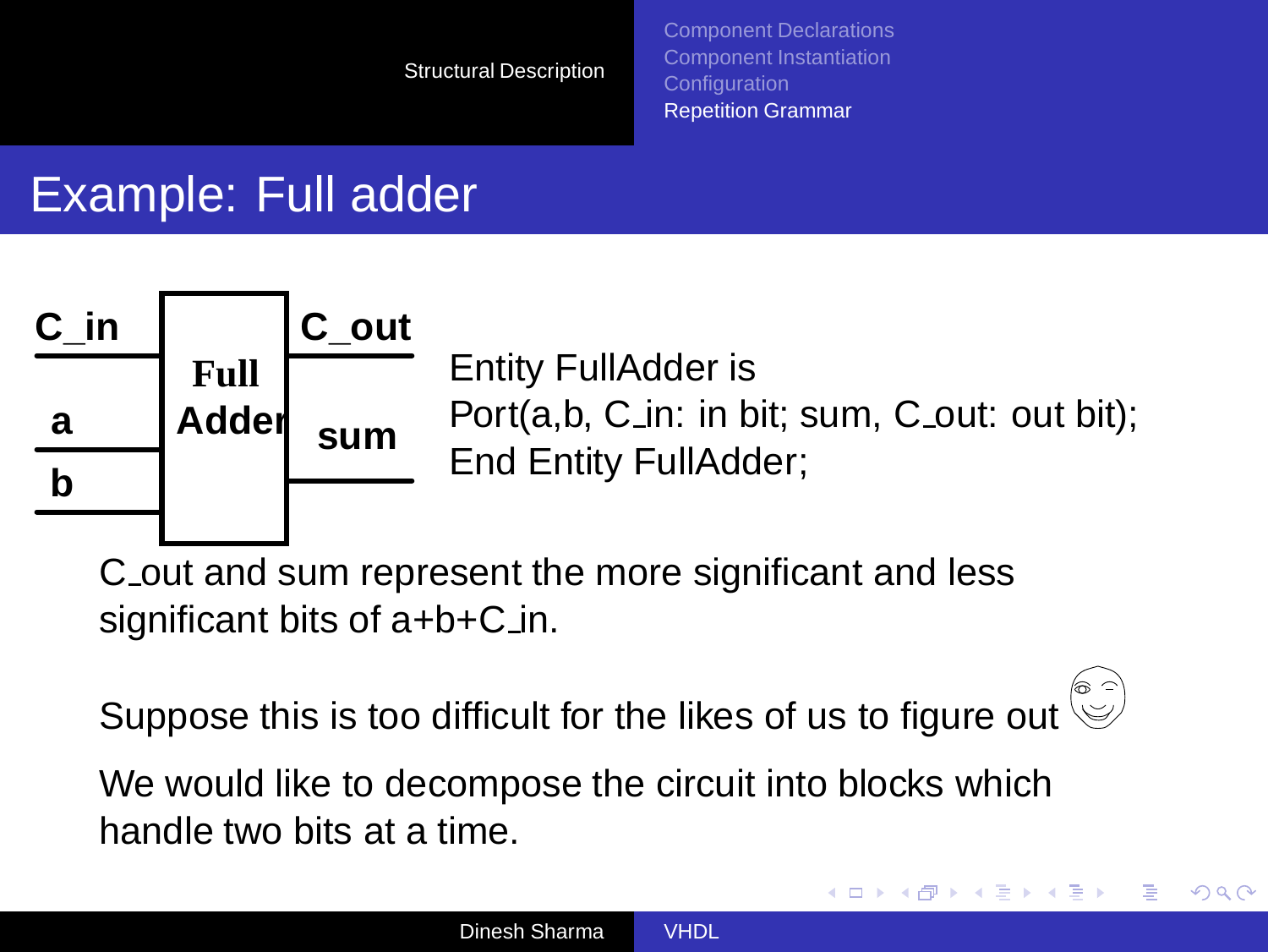[Component Declarations](#page-30-0) [Component Instantiation](#page-31-0) [Configuration](#page-34-0) [Repetition Grammar](#page-43-0)

## Decomposition of Full Adder



The combiner just combines the carries from the two half adders. (Just an OR Gate will do it.)





Each half adder represents the sum and carry of just two bits.

Carry occurs only if both bits are 1. Sum is zero if both bits are zero or both are one.

so sum  $=$  a xor b,  $cy = a$  and b.

**K ロ ▶ K 何 ▶ K ヨ ▶** 

 $QQ$ 

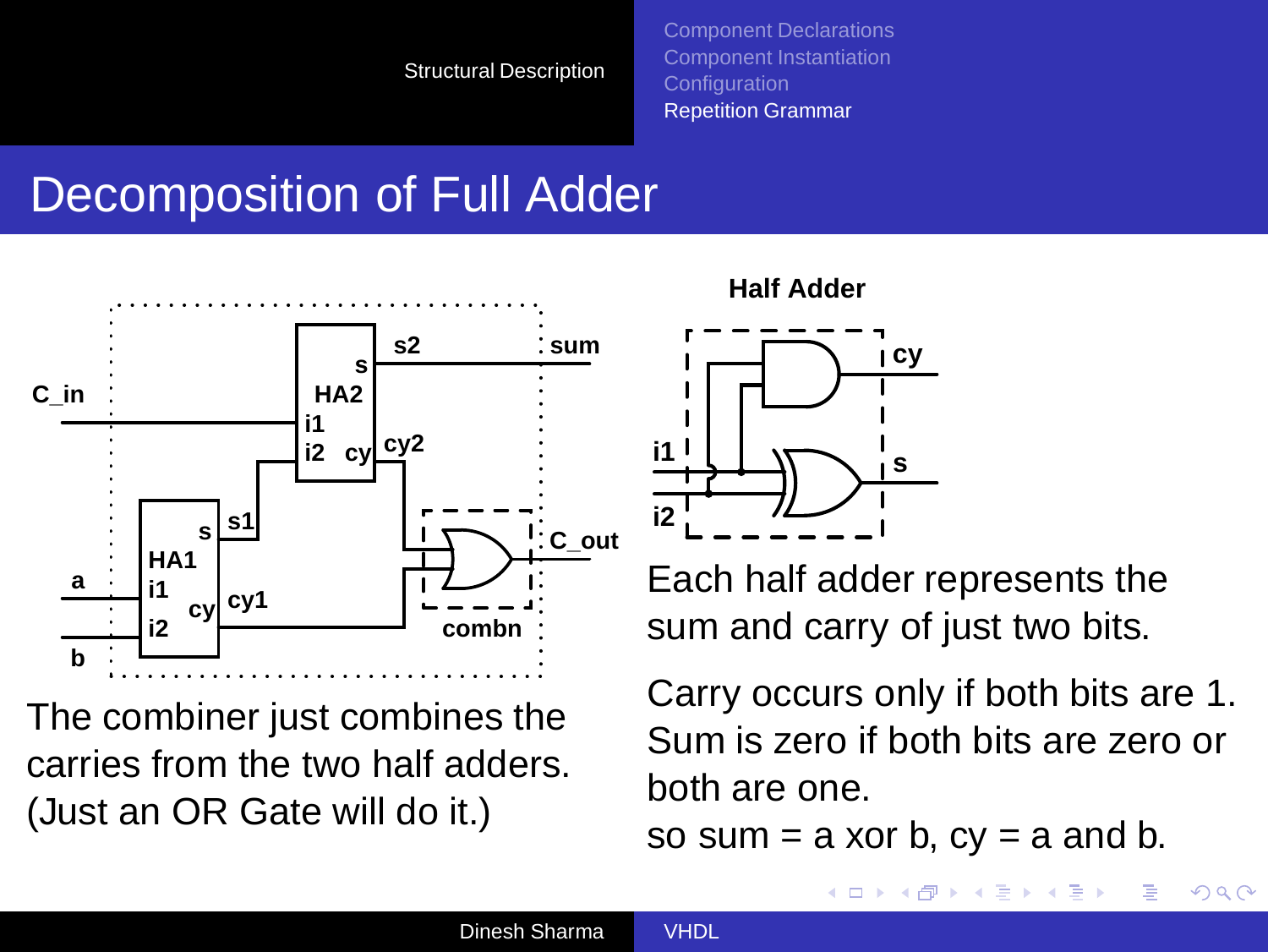# Description of full Adder

Entity HalfAdder is port(in1, in2: in bit; s, cy: out bit); End Entity HalfAdder;

Architecture trivial of HalfAdder is begin

 $s \leq a$  xor b:  $cv \leq a$  and b; end Architecture trivial; Architecture simple of FullAdder is Component HalfAdder is port(a, b: in bit; s, cy: out bit); End Component HalfAdder; signal s1, cy1, cy2: bit; begin HA1: Component HalfAdder portmap(a,b,s1,cy1) HA2: Component HalfAdder portmap(s1,cy1,sum,cy2) Cmbn: Component OR2in  $portmap(cy1, cy2, C_1, cy2)$ end Architecture simple;

K ロ ▶ K 御 ▶ K 唐 ▶ K 唐 ▶

 $QQ$ 

∍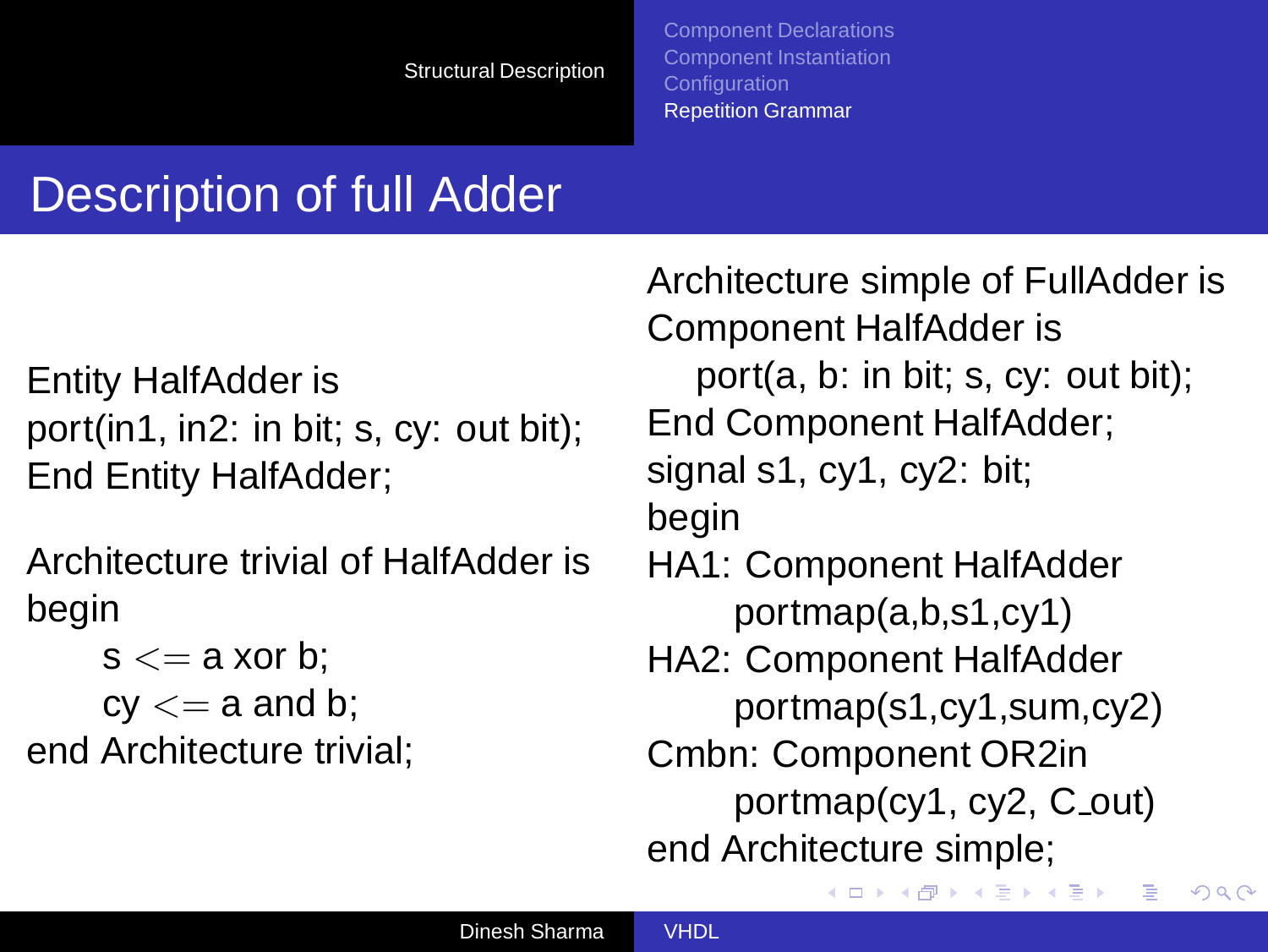#### The half adder

Carry from the half adder is an AND gate, and the combiner is an OR.

But Gates without inversion are slow. So we bring out carry rather than carry, using a NAND gate.

Entity HalfAdder is

**Half Adder**



port(in1, in2: in bit; s, cybar: out bit); End Entity HalfAdder;

Architecture better of HalfAdder is

イロト イ押 トイヨ トイヨト

 $QQ$ 

begin

 $s \leq a$  xor b:

cybar  $<= a$  nand b;

end Architecture better;

The combiner should now be an OR of negative true signals.

This is just a NAND.

Dinesh Sharma [VHDL](#page-0-0)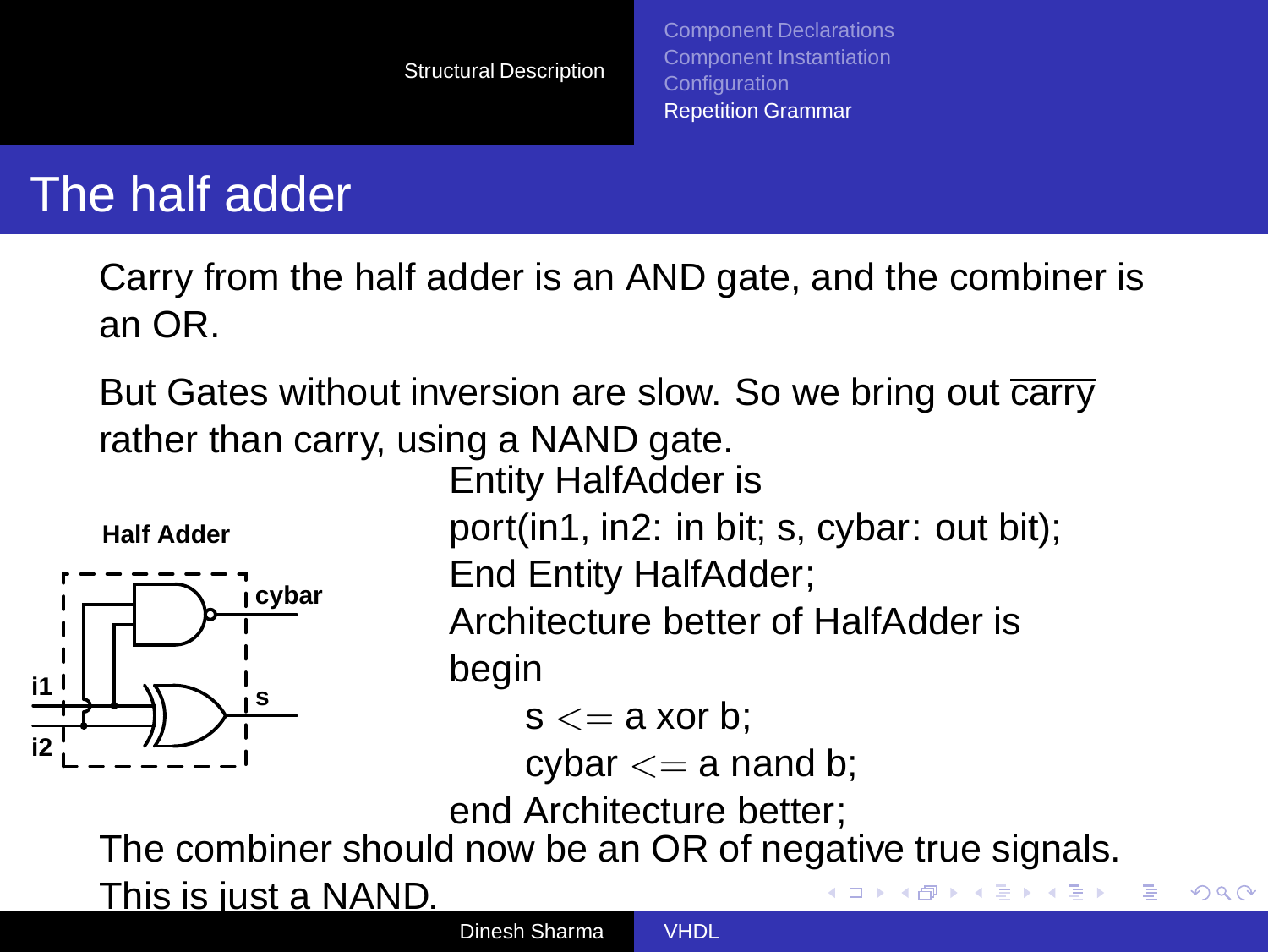#### Efficient Full Adder



Architecture better of FullAdder is Component HalfAdder is port(a, b: in bit; s, cybar: out bit); End Component HalfAdder; signal s1, c1b, c2b: bit; begin HA1: Component HalfAdder portmap(a,b,s1,c1b); HA2: Component HalfAdder portmap(s1,c1b,sum,c2b); Cmbn: Component NAND2in portmap(c1b, c2b, C\_out); end Architecture better;

 $A\ \overline{B}\ \rightarrow\ A\ \overline{B}\ \rightarrow$ 

 $QQ$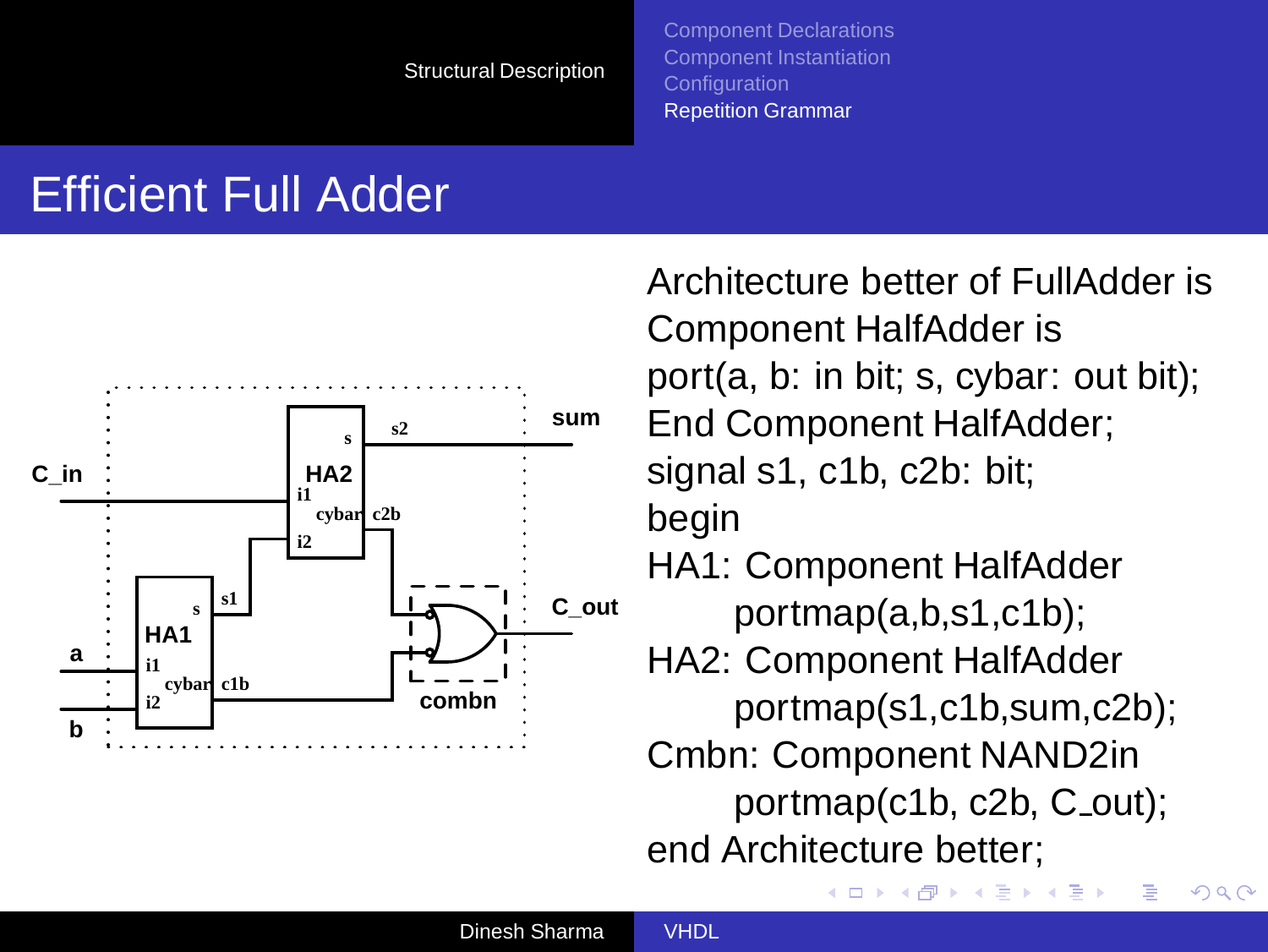# Part III

#### [Behavioural Description Using VHDL](#page-52-0)

- 4 [Behavioural Description](#page-53-0)
	- [Concurrent Statements](#page-53-0)
	- **[VHDL Operators](#page-58-0)**
	- **[Processes](#page-59-0)**
	- **[Sequential Statements](#page-61-0)**
- 5 [Subprograms](#page-75-0)
- 6 [Attributes](#page-81-0)
	- **[Array attributes](#page-82-0)**
	- **[Type Attributes](#page-83-0)**
	- [Signal attributes](#page-84-0)

<span id="page-52-0"></span>イロト イ押 トイヨ トイヨト

Þ  $QQ$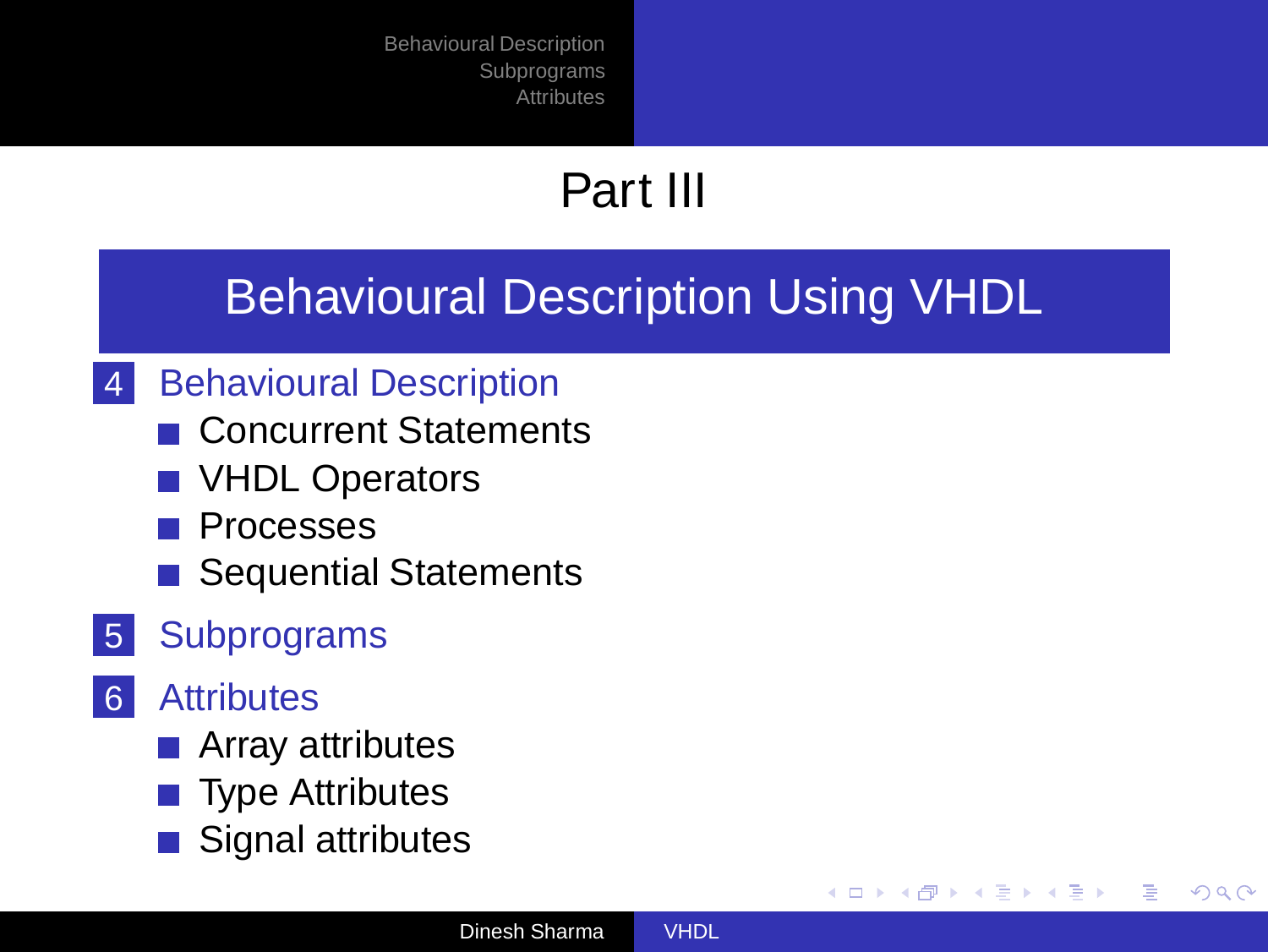[Concurrent Statements](#page-53-0) [VHDL Operators](#page-58-0) [Processes](#page-59-0) [Sequential Statements](#page-61-0)

<span id="page-53-0"></span>(ロトイ部)→(店)→(店)→

 $\Omega$ 

## Behavioural Style

Behavioural style describes a design in terms of its behaviour, and not in terms of a netlist of components.

We describe behaviour through "if-then-else" type of constructs, loops, sequential and concurrent assignment statements.

Statements like "if-then-else" are inherently sequential. These must therefore occur only inside sequential bodies like processes.

A concurrent assignment statement may be considered as a shorthand for a very simple process.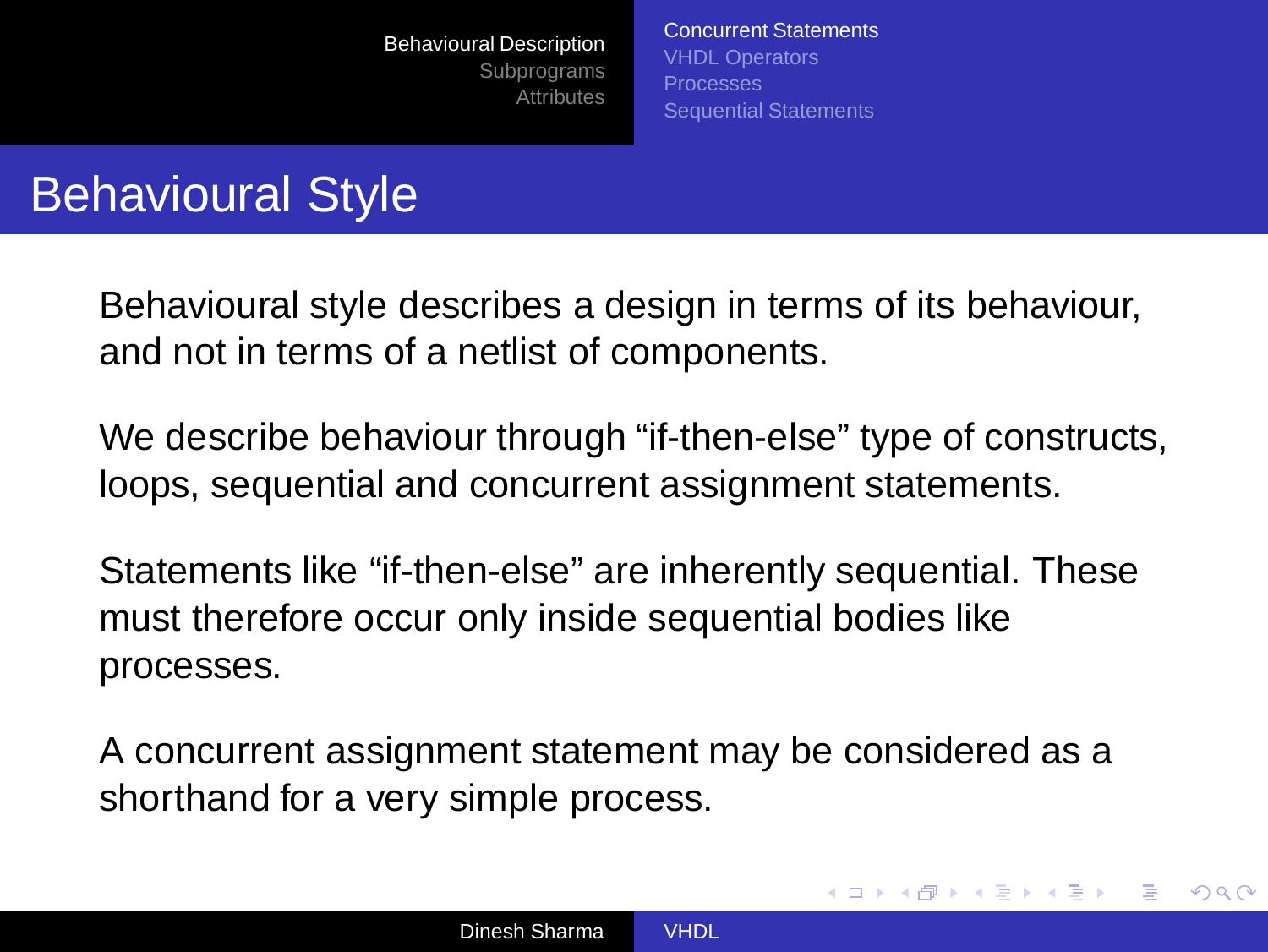[Concurrent Statements](#page-53-0) [VHDL Operators](#page-58-0) [Processes](#page-59-0) [Sequential Statements](#page-61-0)

イロト イ押 トイヨ トイヨト

 $\Omega$ 

# Specifying a waveform

A waveform is described by a comma separated list of values and optionally, delays. For example, we may assign a waveform by a statement like

indata <= '0', '1' AFTER 20 NS, '0' AFTER 50 NS;

The values at different times are treated as **transport** delays and are all inserted in the time ordered queue without wiping out earlier values.

(This is the only context where delays are transport by default). Single value assignments use inertial delay by default.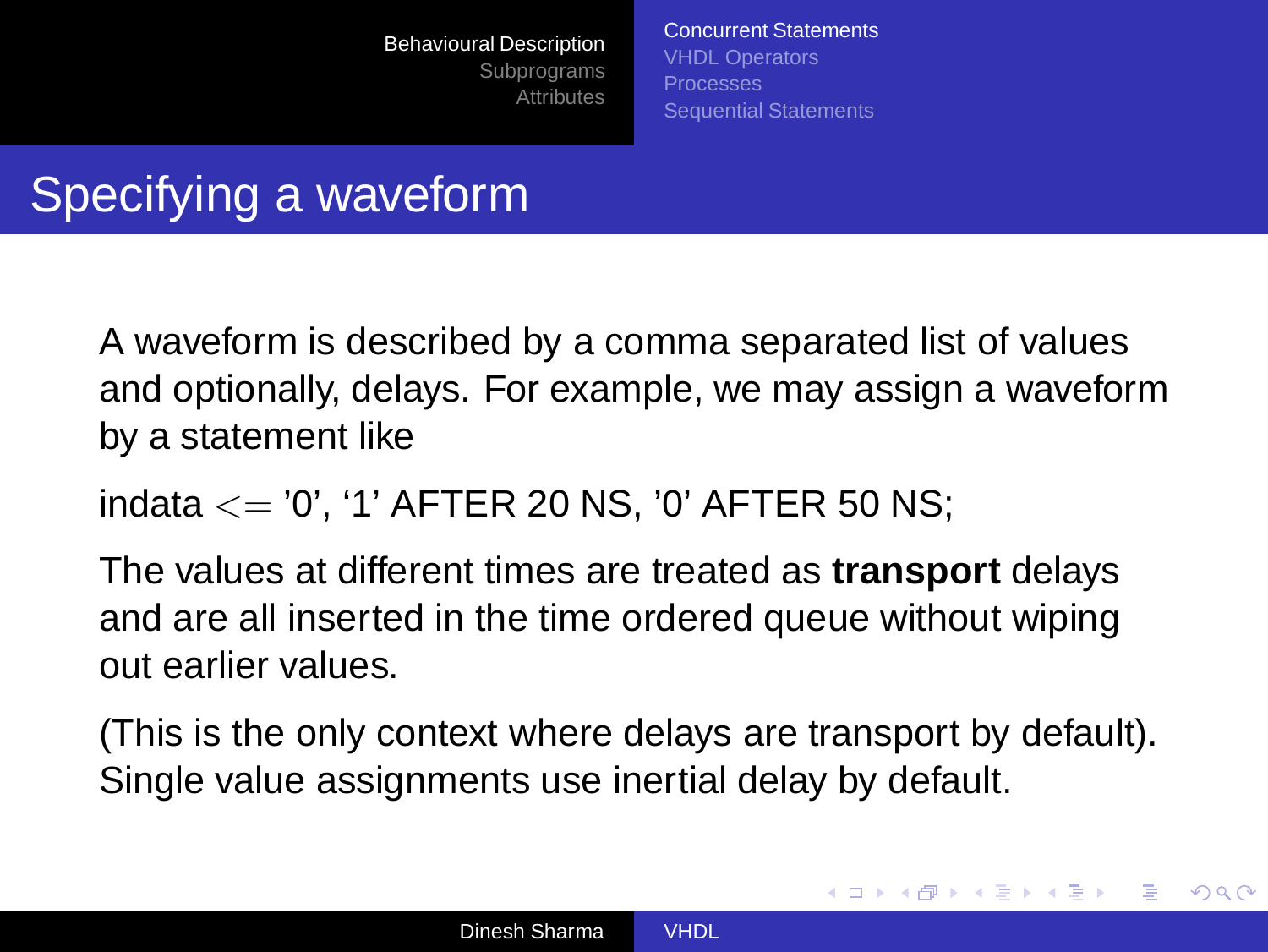[Concurrent Statements](#page-53-0) [VHDL Operators](#page-58-0) [Processes](#page-59-0) [Sequential Statements](#page-61-0)

イロト イ押 トイヨ トイヨト

 $\Omega$ 

### Concurrent Assignment

A concurrent assignment can be made conditionally by using 'when' clauses.

 $name < = [delay-mechanism]$ waveform **when** Boolean-expression **else** waveform **when** Boolean-expression;

The assignment is made from the first waveform where the Boolean expression evaluates to TRUE.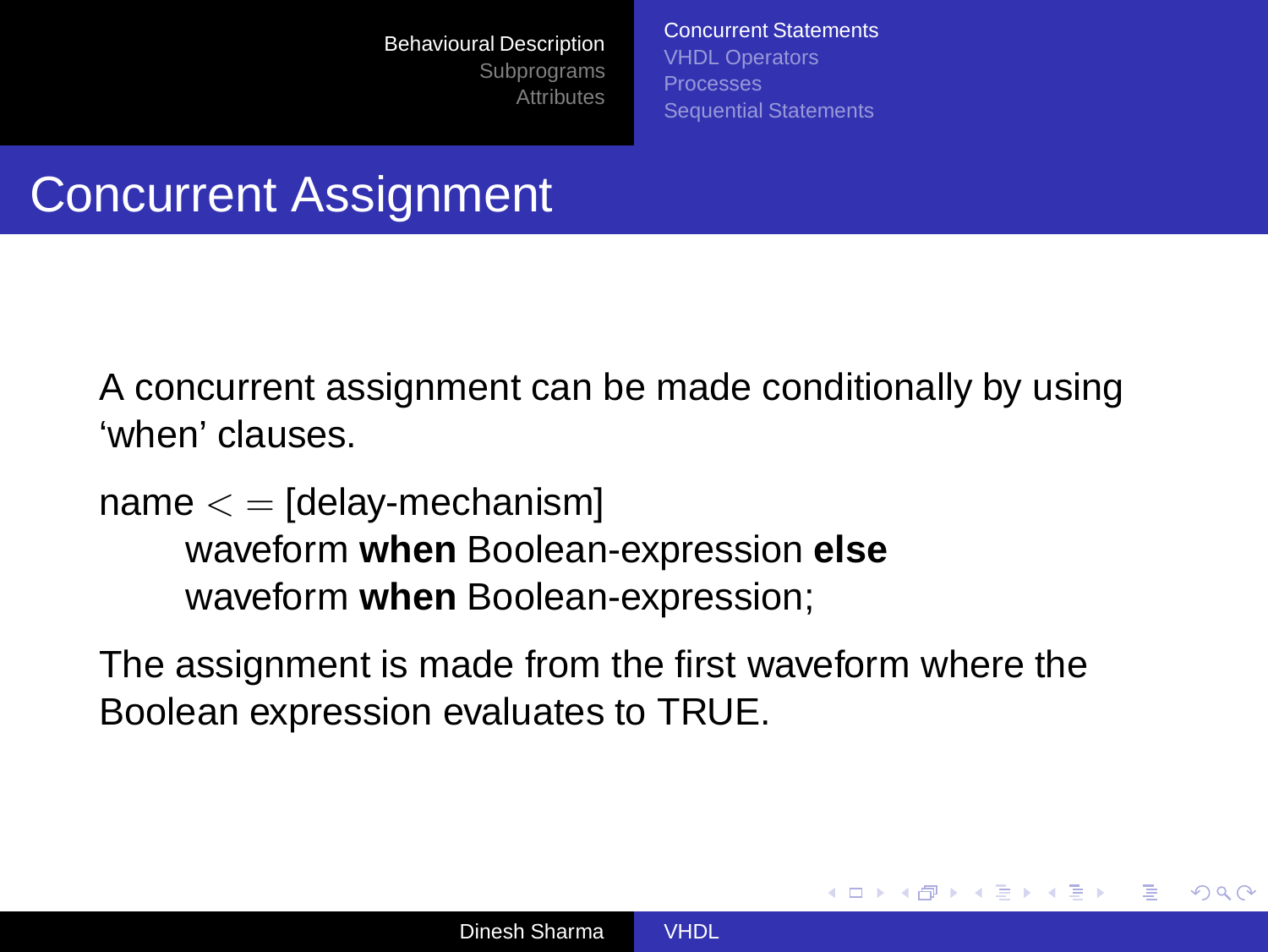[Concurrent Statements](#page-53-0) [VHDL Operators](#page-58-0) [Processes](#page-59-0) [Sequential Statements](#page-61-0)

**≮ロト ⊀伊ト ⊀ ヨト ⊀ ヨト** 

つくい

### Concurrent Assignment

The assignment can also be made on a selective basis, based on the value of some expression:

**with** expression **select**  $name < = [delay-mechanism]$ waveform **when** choices, waveform **when** choices;

If the expression evaluates to one of the specified choices, the corresponding assignment is made.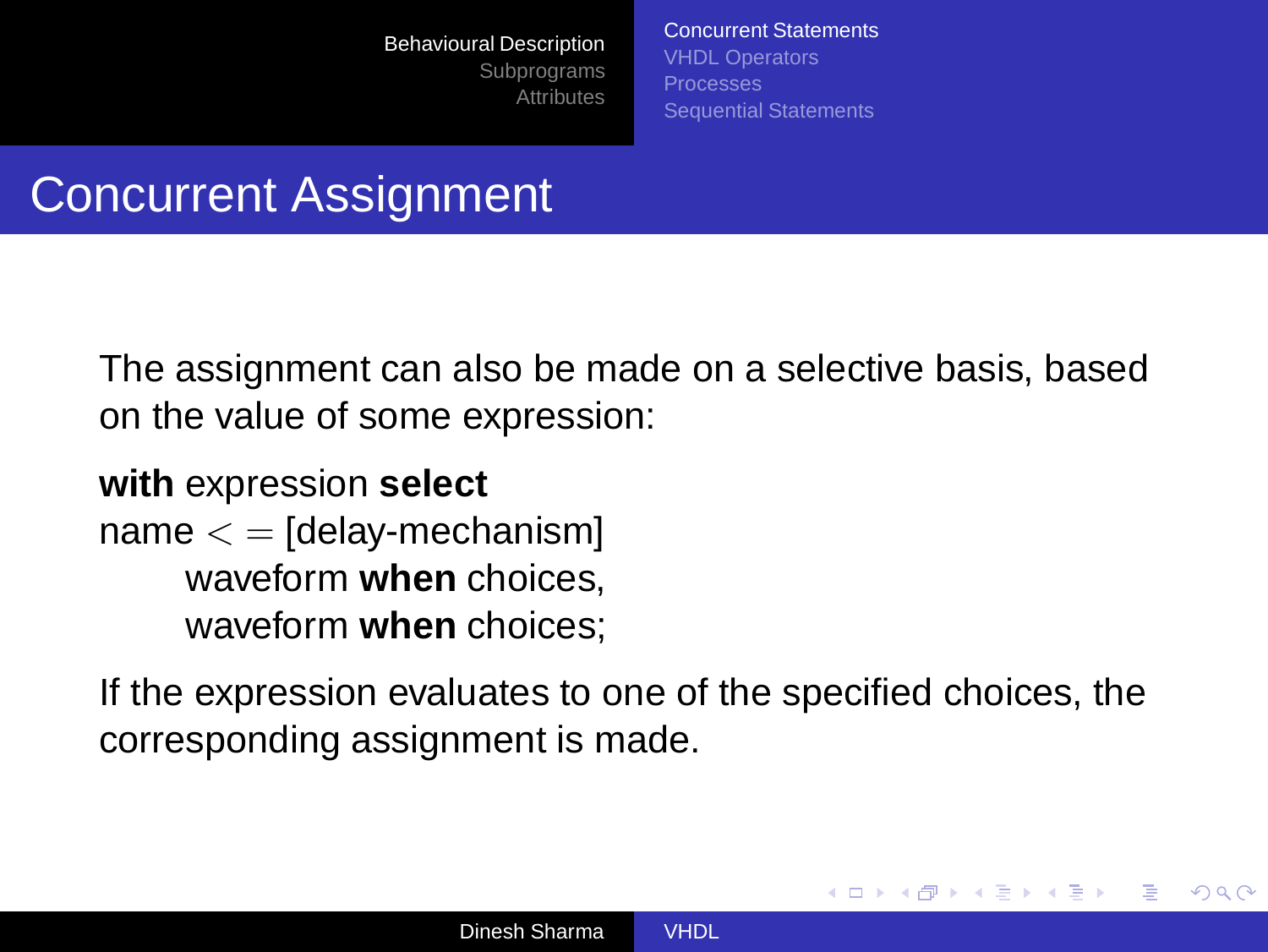[Concurrent Statements](#page-53-0) [VHDL Operators](#page-58-0) [Sequential Statements](#page-61-0)

B

 $2Q$ 

#### Assignment to an aggregate

Assignments can be made to a collection of signals simultaneously. For example let vec be defined as bit vector(2 downto 0)

\n
$$
\text{vec} <= \binom{4000^9}{7} - 0.00 : \text{string}
$$
\n

\n\n $\text{vec} <= \binom{70^7}{7} - 0.00 : \text{positional}$ \n

\n\n $\text{vec} <= \binom{4}{7} \cdot \text{others} = > '0' - 0.01 : \text{named, partial}$ \n

\n\n $\text{vec} <= \binom{11}{7}, \text{others} = > '0' - 1.00 : \text{positional, partial}$ \n

\n\n $\text{vec} <= \binom{2}{0} = > '1', \text{ others} = > '0' - 1.01 : \text{partial}$ \n

\n\n $\text{vec} <= \text{(others} = > '1') - 1.11$ \n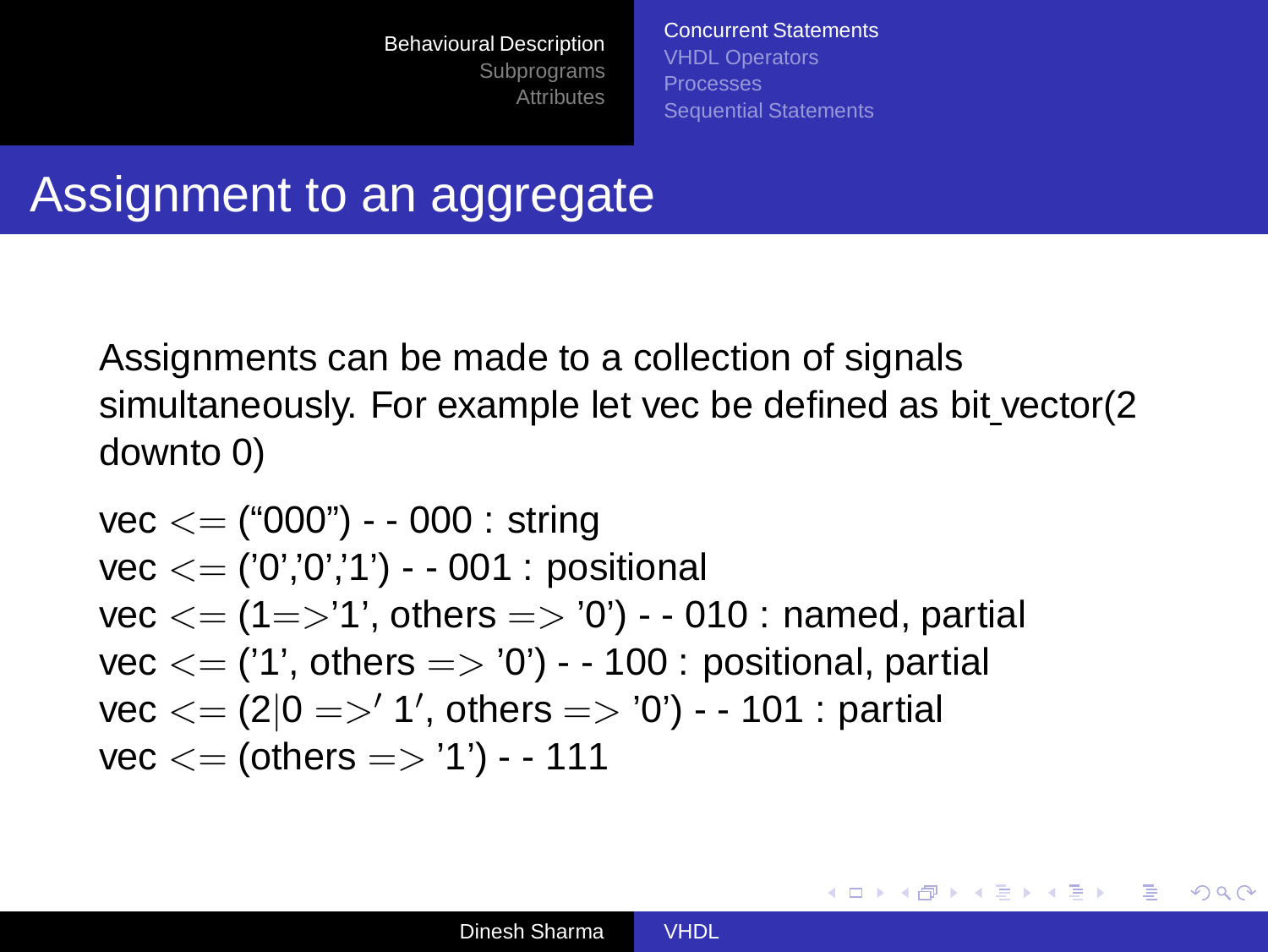[Concurrent Statements](#page-53-0) [VHDL Operators](#page-58-0) [Processes](#page-59-0) [Sequential Statements](#page-61-0)

# VHDL Operators

Logical operators: AND, OR, NAND, NOR, OR, XNOR and NOT

For example  $x \leq a$  xor b;

Relational operators: =,  $l_7 <, \leq, \geq, \geq, \geq,$ 

= and = operate on any type. Others operate on arithmetic types: (integers, reals etc.). All of these return a boolean value.

■ Shift operators: SLL (logical left), SLA (arithmetic left) SRL (logical right), SRA (Arithmetic right), ROL rotate left and ROR (rotate right).

<span id="page-58-0"></span>**≮ロト ⊀何 ト ⊀ ヨ ト ⊀ ヨ ト** 

÷.  $QQ$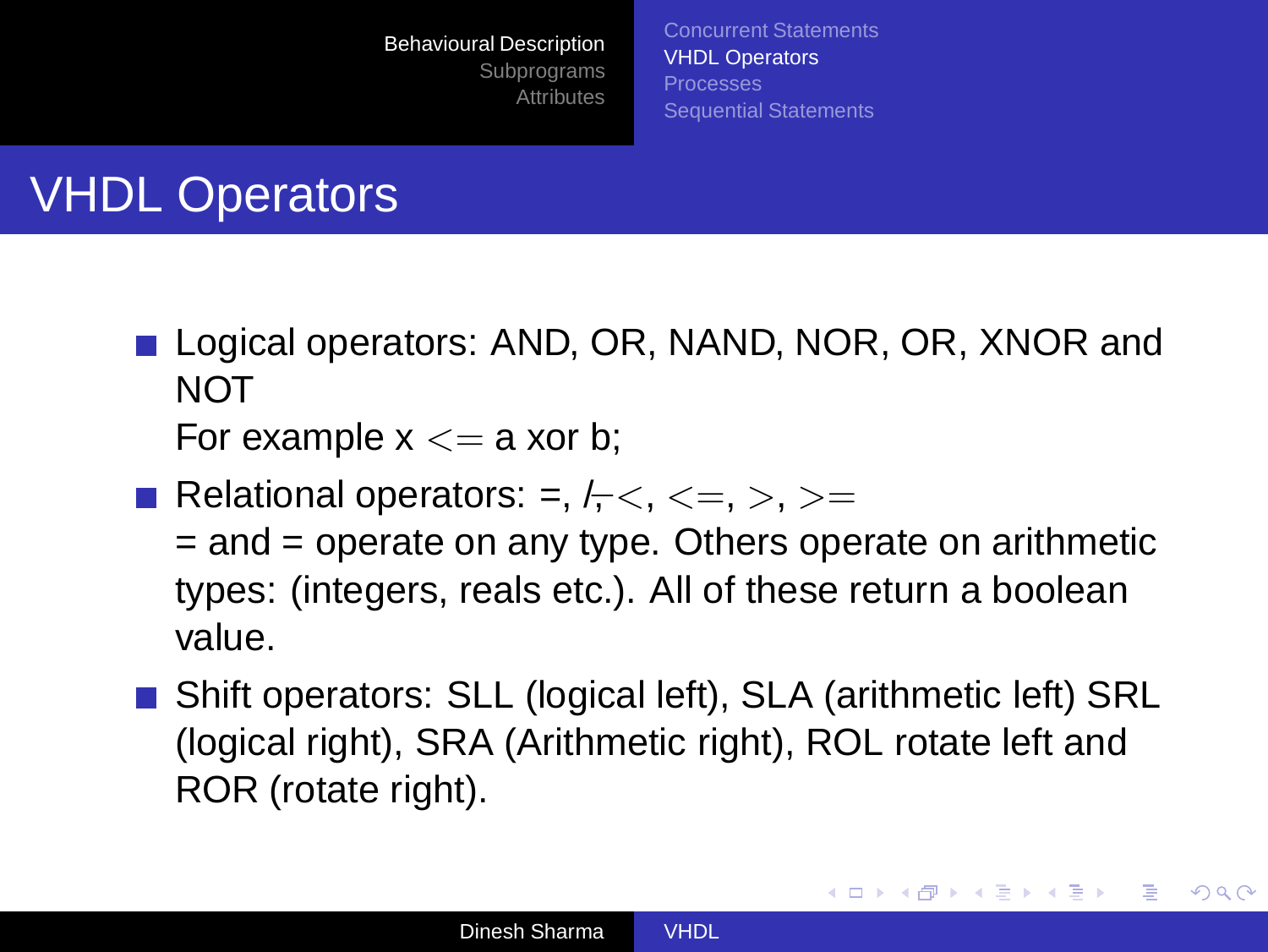[Concurrent Statements](#page-53-0) [VHDL Operators](#page-58-0) [Processes](#page-59-0) [Sequential Statements](#page-61-0)

<span id="page-59-0"></span>イロト イ押 トイヨ トイヨト

 $2Q$ 



Sequential constructs need to be placed inside a process. A process uses the syntax:

```
[ process-label: ] process [(sensitivity-list)] [is]
[declarations]
begin
```
[sequential statements] **end process** [process-label];

Sequential statements include "if" constructs, case statements, looping constructs, assertions, wait statements etc.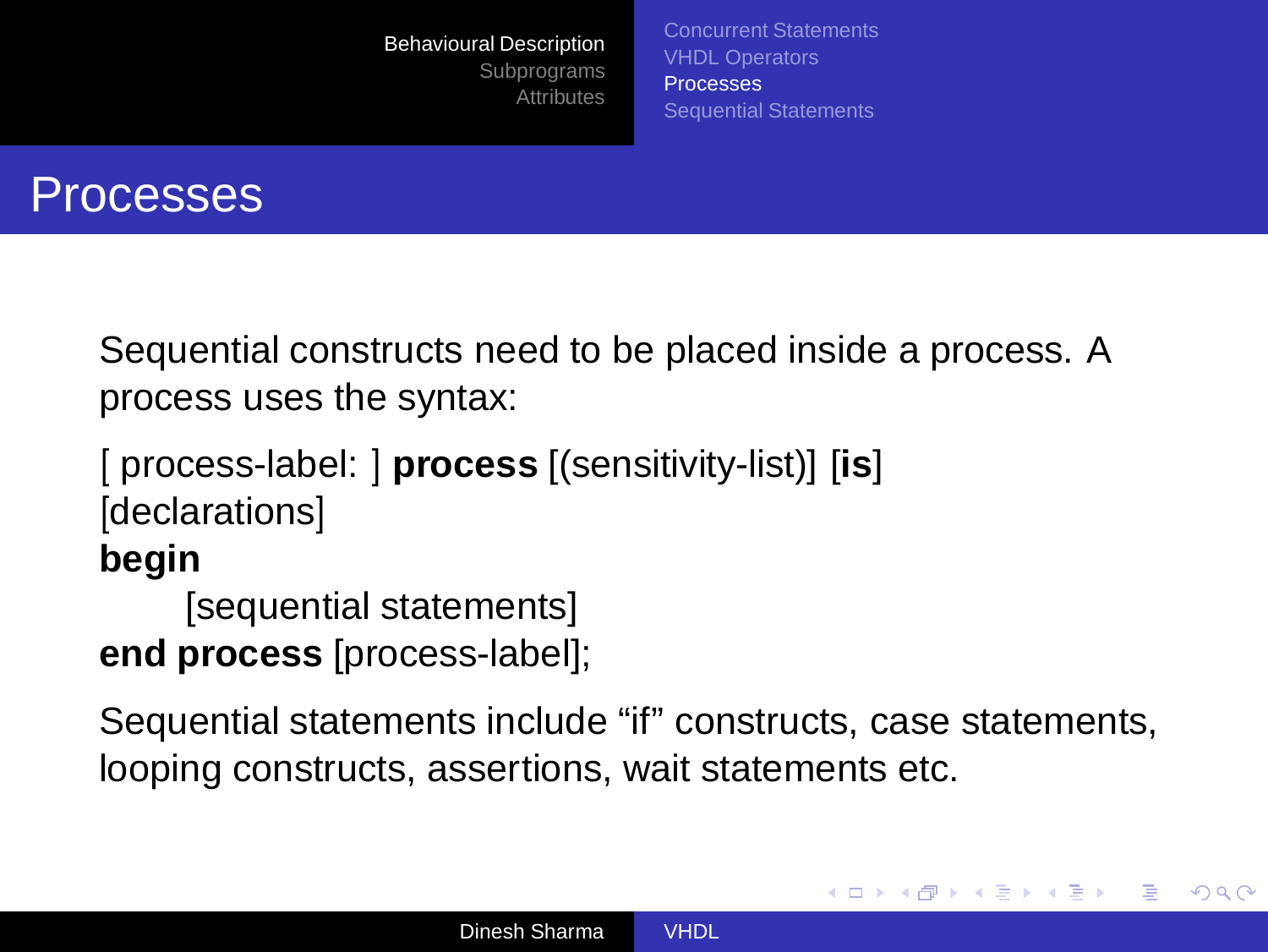[Concurrent Statements](#page-53-0) [VHDL Operators](#page-58-0) [Processes](#page-59-0) [Sequential Statements](#page-61-0)

イロト イ押 トイヨ トイヨト

 $\Omega$ 

### Process with Sensitivity list

Every process is like an endless loop. Therefore, it requires an explicit or implicit suspend statement.

If a sensitivity list is given with the process statement, the process automatically suspends when it reaches its end.

It restarts from the beginning when any of the signals in its sensitivity list has an event.

This process has a *static* sensitivity and an *implicit* suspend statement.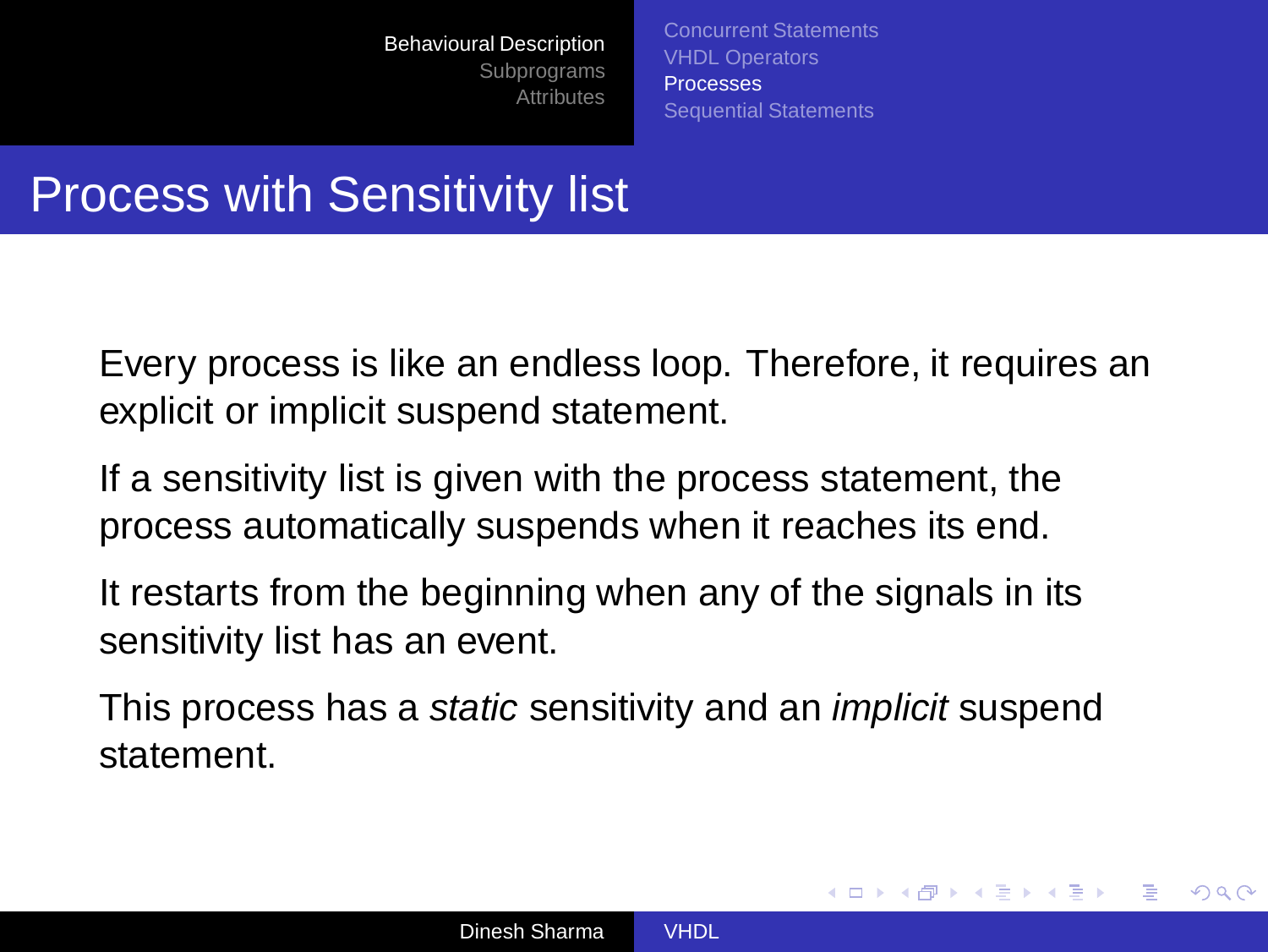[Concurrent Statements](#page-53-0) [VHDL Operators](#page-58-0) **[Processes](#page-59-0)** [Sequential Statements](#page-61-0)

<span id="page-61-0"></span>(ロトイ部)→(店)→(店)→

 $QQ$ 

### Wait statements

A process without a sensitivity list requires explicit suspend statements. These are provided by wait statements. These can be of the form:

**wait for** waiting-time; **wait on** signal-list; **wait until** waiting-condition; **wait for** 0 some-time-unit; **wait**;

wait for 0 ns causes the process to suspend till the next delta. The last form (bare wait statement) suspends the process for ever.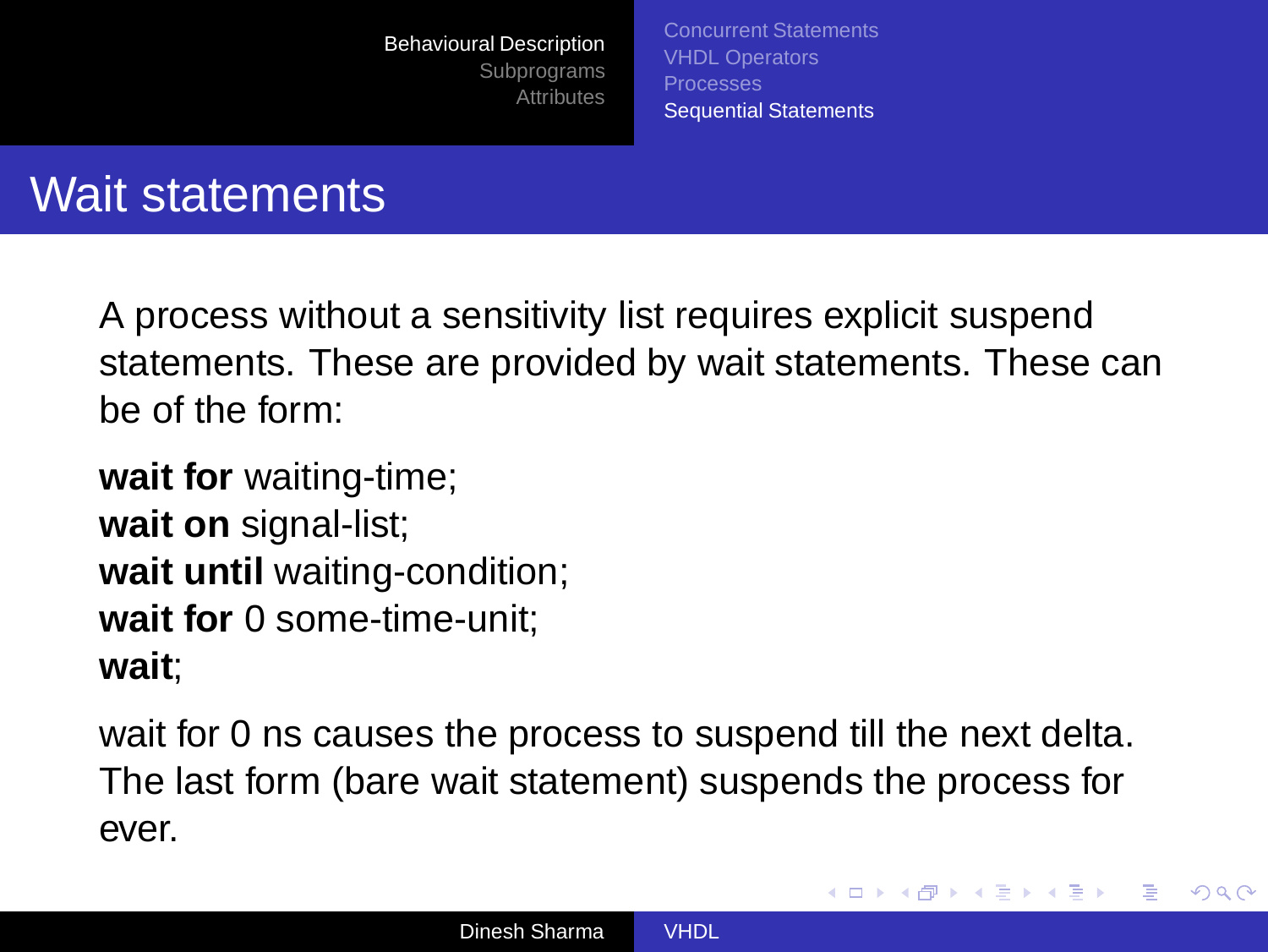[Concurrent Statements](#page-53-0) [VHDL Operators](#page-58-0) [Processes](#page-59-0) [Sequential Statements](#page-61-0)

イロト イ押 トイヨ トイヨト

 $QQ$ 

### Dynamic sensitivity

Processes without a sensitivity list and multiple wait statements have a *dynamic* sensitivity. This is because these processes are sensitive to different events at different times.

One cannot mix static and and dynamic sensitivity Thus, a process with a sensitivity list cannot use wait statements.

This is because once the process is suspended, it is possible to have an event on a signal in the sensitivity list simultaneously with the condition for resumption after wait being fulfilled.

This would leave the process undecided on where to resume from.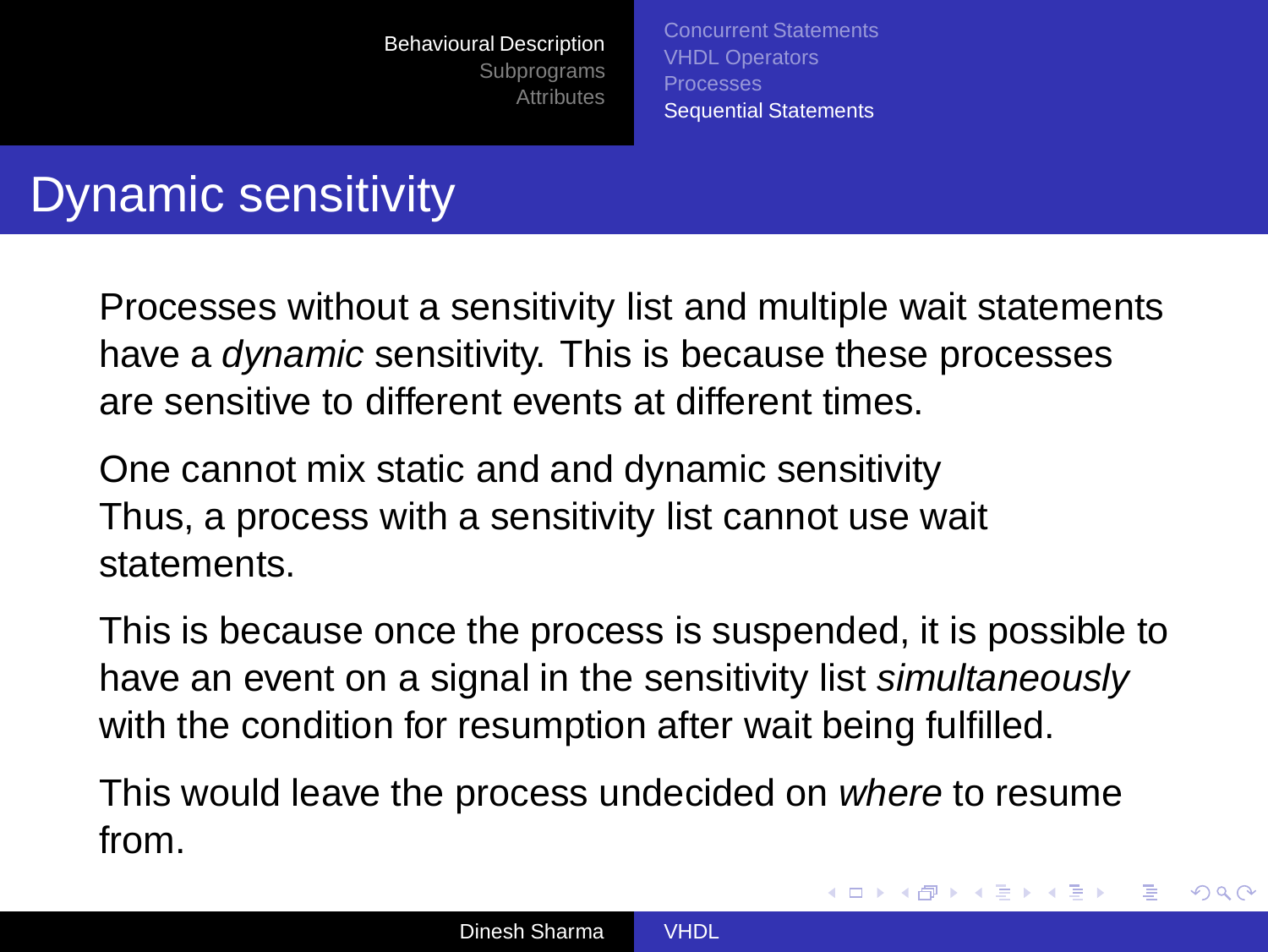[Concurrent Statements](#page-53-0) [VHDL Operators](#page-58-0) [Processes](#page-59-0) [Sequential Statements](#page-61-0)

イロト イ押 トイヨ トイヨト

 $2Q$ 

#### IF statements

if statements are similar to their counterparts in programming languages. The syntax is:

```
[ if-label: ] if Boolean-expression then
                  sequential statements
           [ elsif Boolean-expression then
                  sequential statements ]
           [ elsif ... ]
           [ else sequential statements ]
end if [ if-label ];
```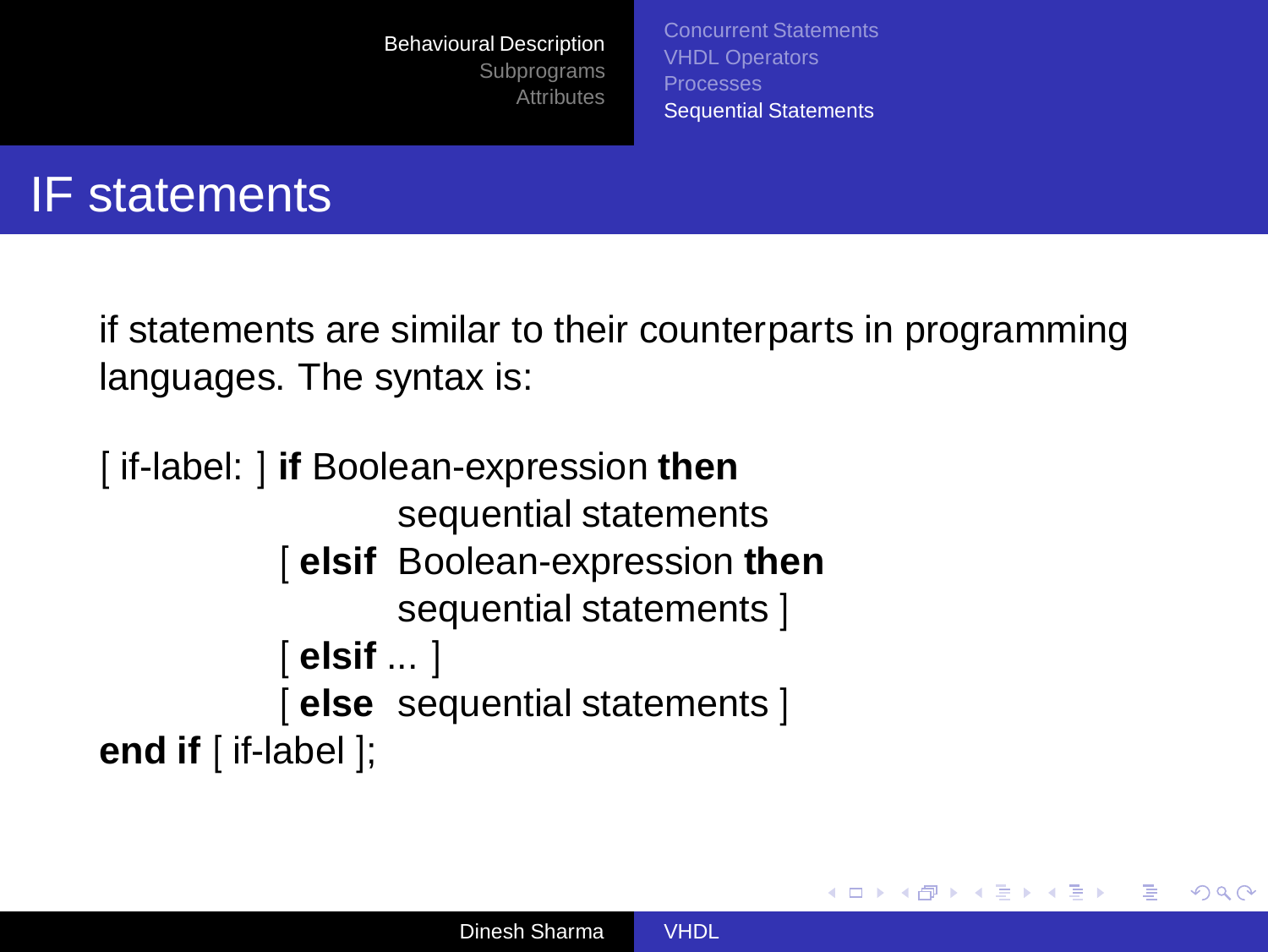[Concurrent Statements](#page-53-0) [VHDL Operators](#page-58-0) [Processes](#page-59-0) [Sequential Statements](#page-61-0)

イロト イ押 トイヨ トイヨト

 $2Q$ 

э

### CASE statements

A case statement acts like a multiplexer. The syntax is:

```
[ case-label:] case expression is
             when choices = >
                     sequential-statements
             [ when ... ]
end case [ case-label ];
```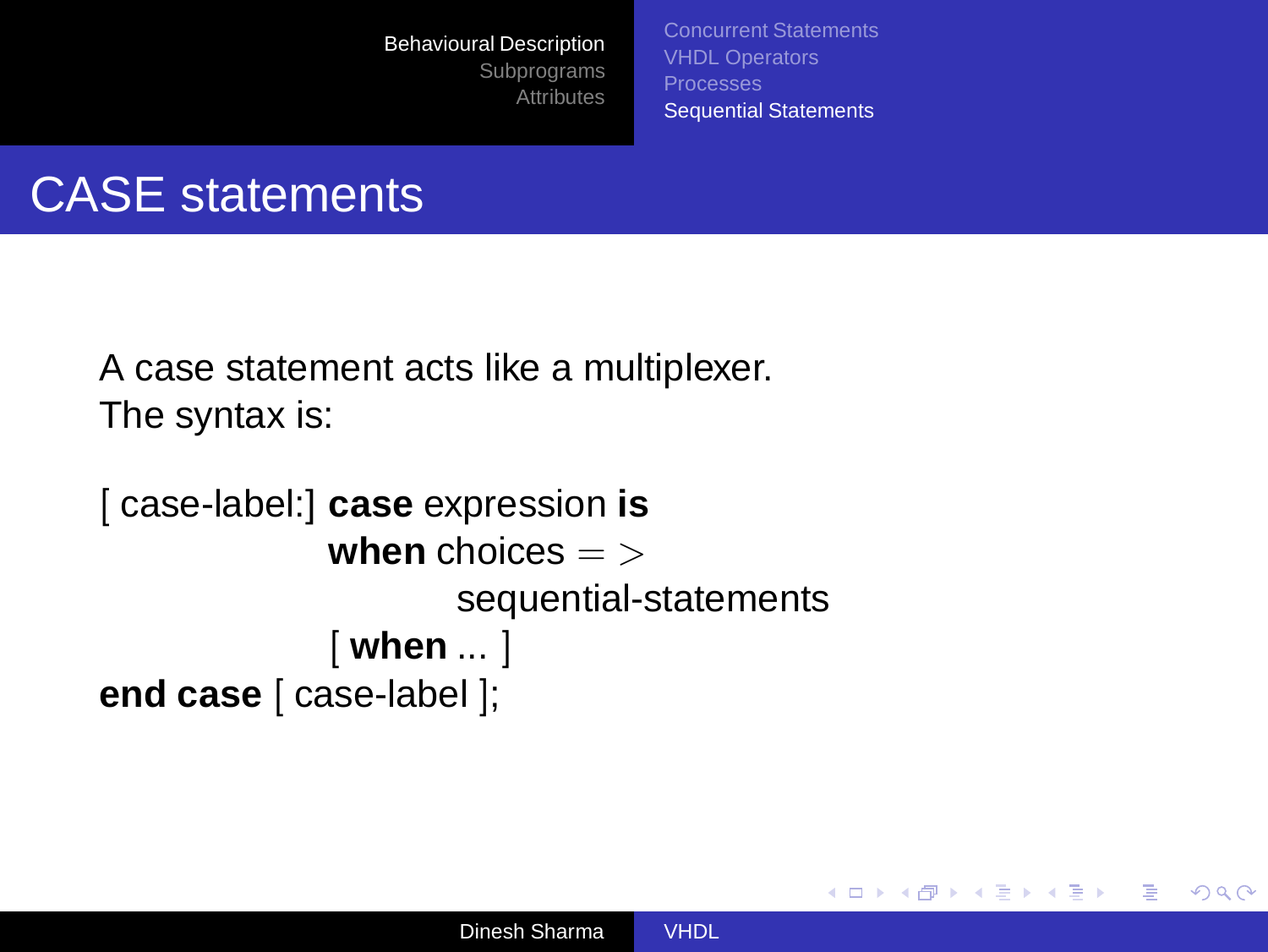[Concurrent Statements](#page-53-0) [VHDL Operators](#page-58-0) [Sequential Statements](#page-61-0)

イロト イ押 トイヨ トイヨト

B

 $2Q$ 

## CASE Choices

Choices can be specified in CASE statements as vertical bar separated lists of expressions, discrete ranges or the keyword **others**. For example:

**case** opcode **is**  $load | store | add | subtract = >$ 

...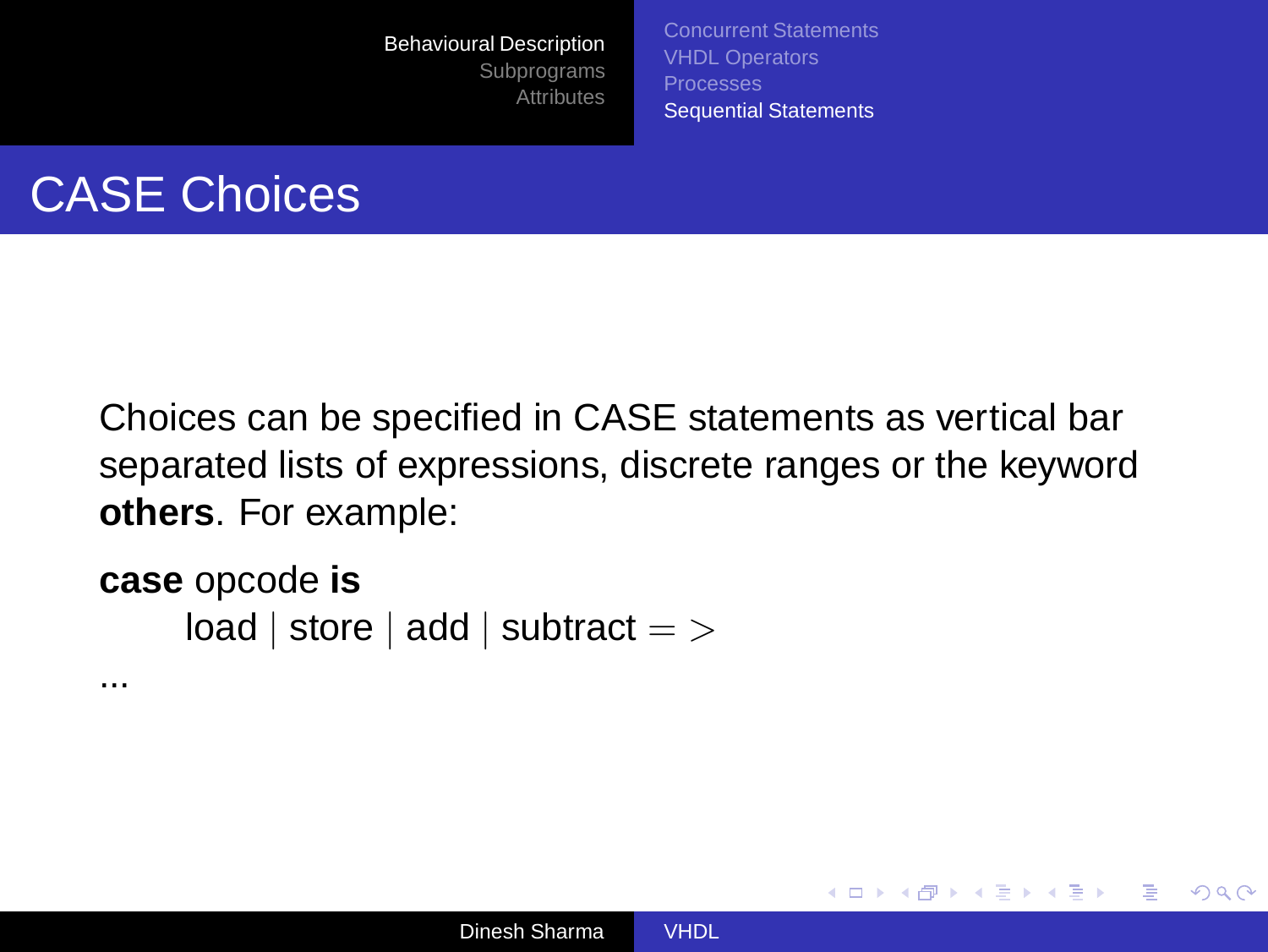[Concurrent Statements](#page-53-0) [VHDL Operators](#page-58-0) [Processes](#page-59-0) [Sequential Statements](#page-61-0)

(ロトイ部)→(店)→(店)→

 $\Omega$ 

#### Loop Statements

There are several different forms of the loop statement. The simplest is the endless loop:

```
[ loop-label: ] loop
[ loop-label: ] loop
              sequential statements
end loop [ loop-label ];
```
This constitutes an endless loop. It is assumed that it will have an exit statement or a wait statement inside to suspend operation.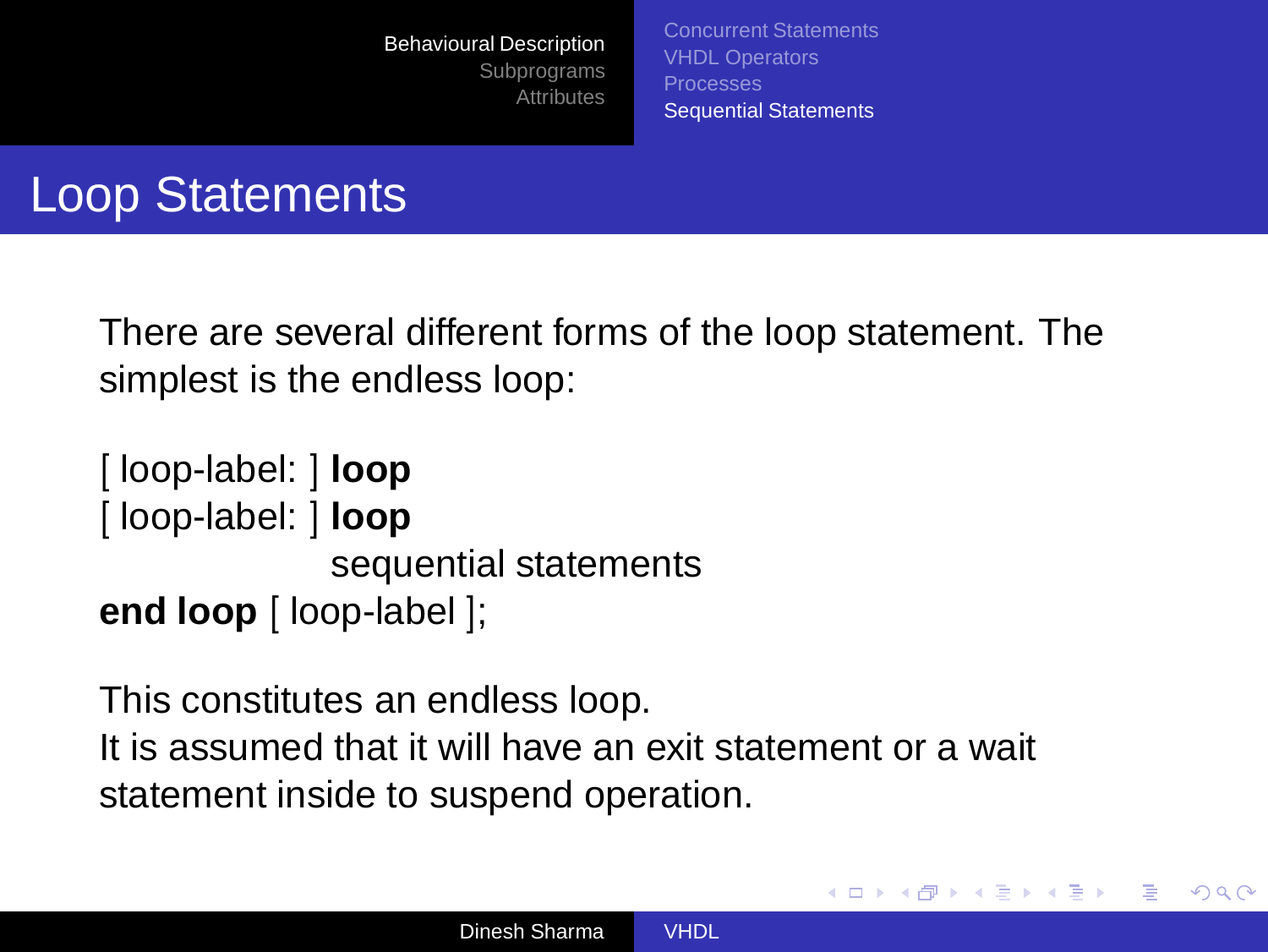[Concurrent Statements](#page-53-0) [VHDL Operators](#page-58-0) [Processes](#page-59-0) [Sequential Statements](#page-61-0)

イロト イ押 トイヨ トイヨト

 $\Omega$ 



The exit statement has the syntax:

- [ label: ] **exit** [ loop-label ] [ **when** Boolean expression ]
- The loop label allows one to exit several levels of nested loops.

We can also skip to the end of a loop by using the **next** statement. This works like "continue" in C.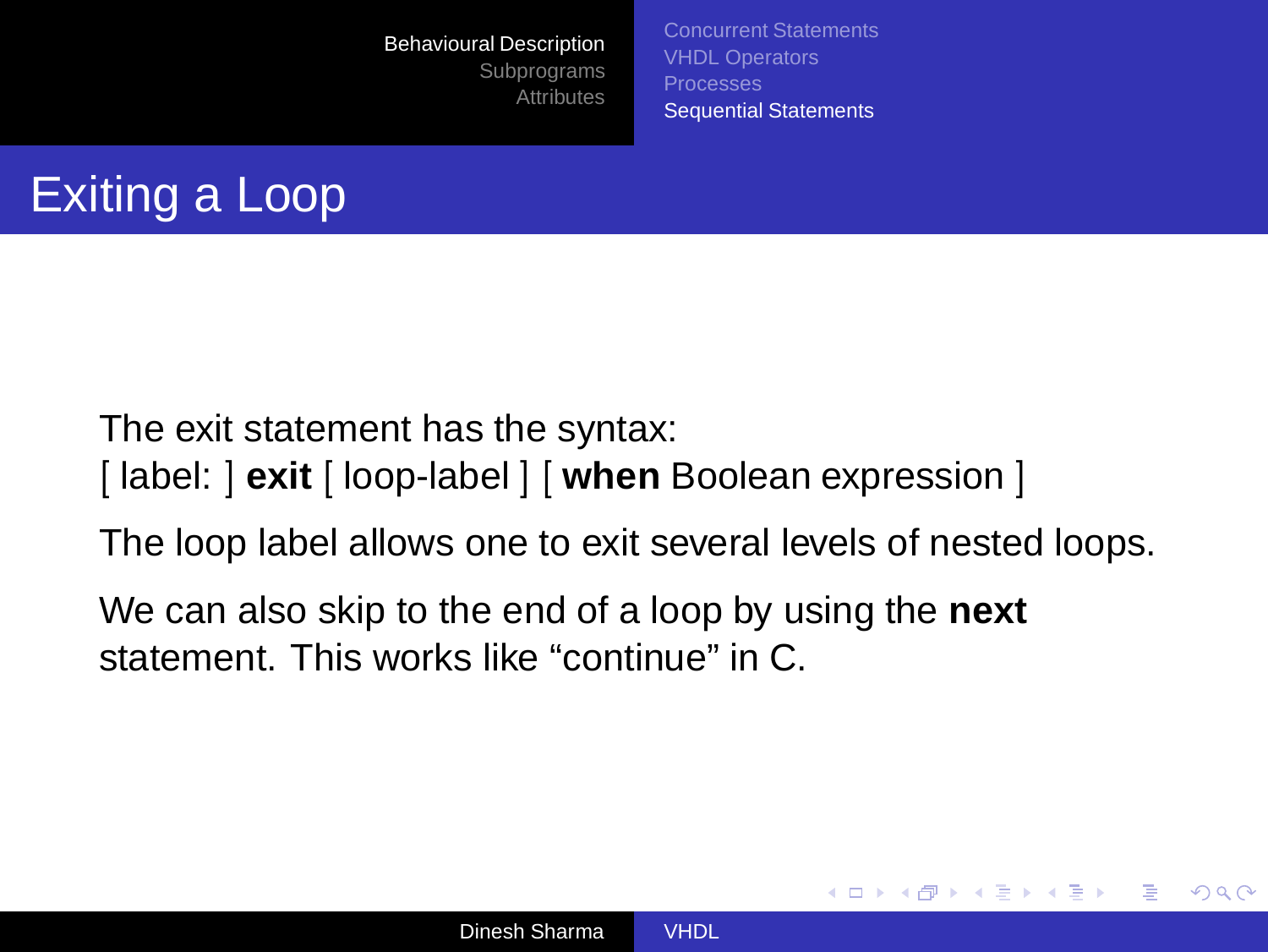[Concurrent Statements](#page-53-0) [VHDL Operators](#page-58-0) [Processes](#page-59-0) [Sequential Statements](#page-61-0)

イロト イ押 トイヨ トイヨト

 $QQ$ 

# NEXT Statement

[ label: ] **next** [ loop-label ] [ **when** Boolean expression ]

The **next** statement skips the statements of the loop and immediately starts the next iteration of the specified loop.

The loop label allows one to skip through several levels of nested loops.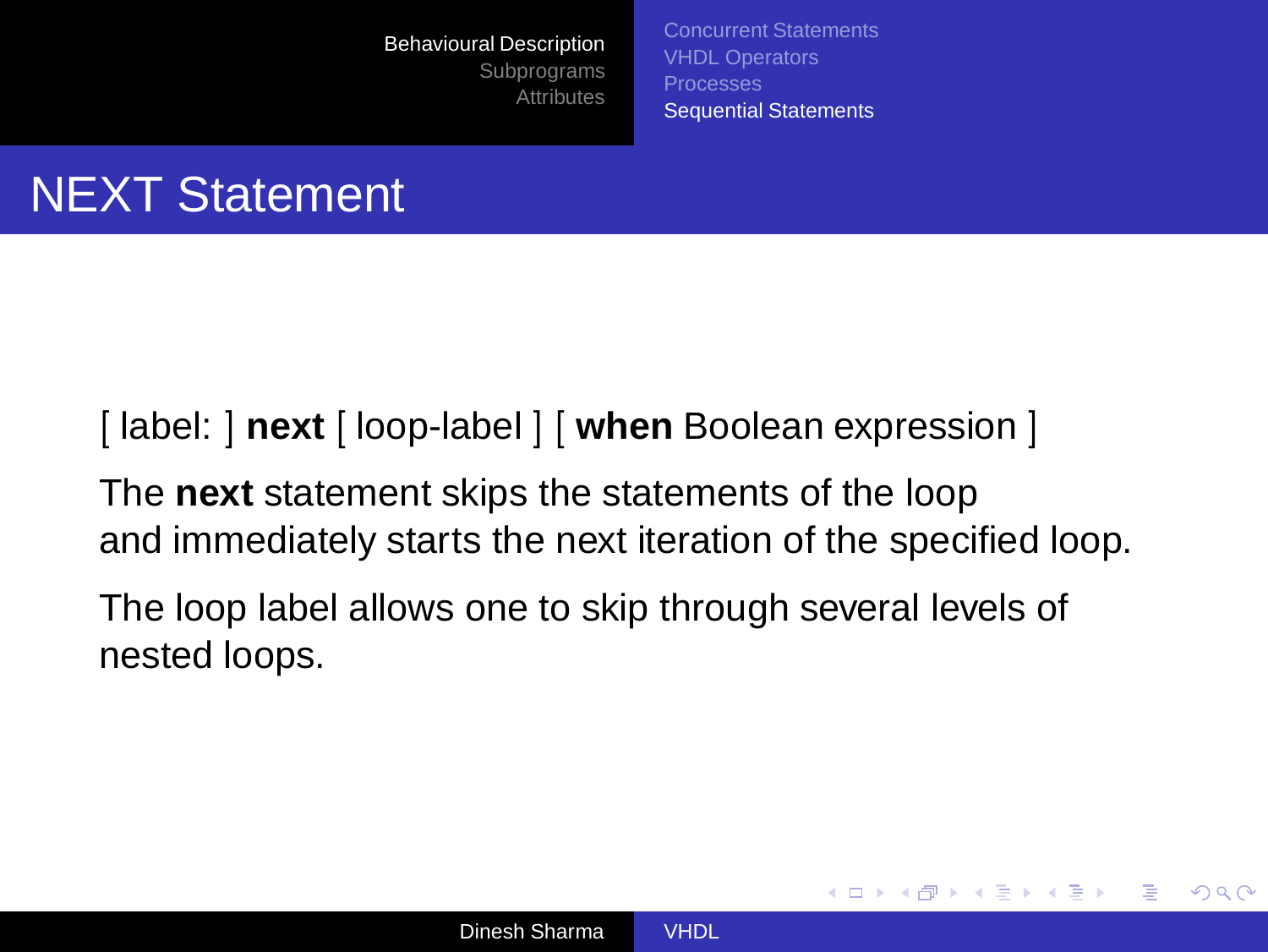[Concurrent Statements](#page-53-0) [VHDL Operators](#page-58-0) [Processes](#page-59-0) [Sequential Statements](#page-61-0)

(ロトイ部)→(店)→(店)→

 $QQ$ 



VHDL also has a **while** loop.

[ loop-label: ] **while** Boolean-expression **loop** sequential statements **end loop** [ loop-label ];

The loop continues as long as the Boolean expression is TRUE.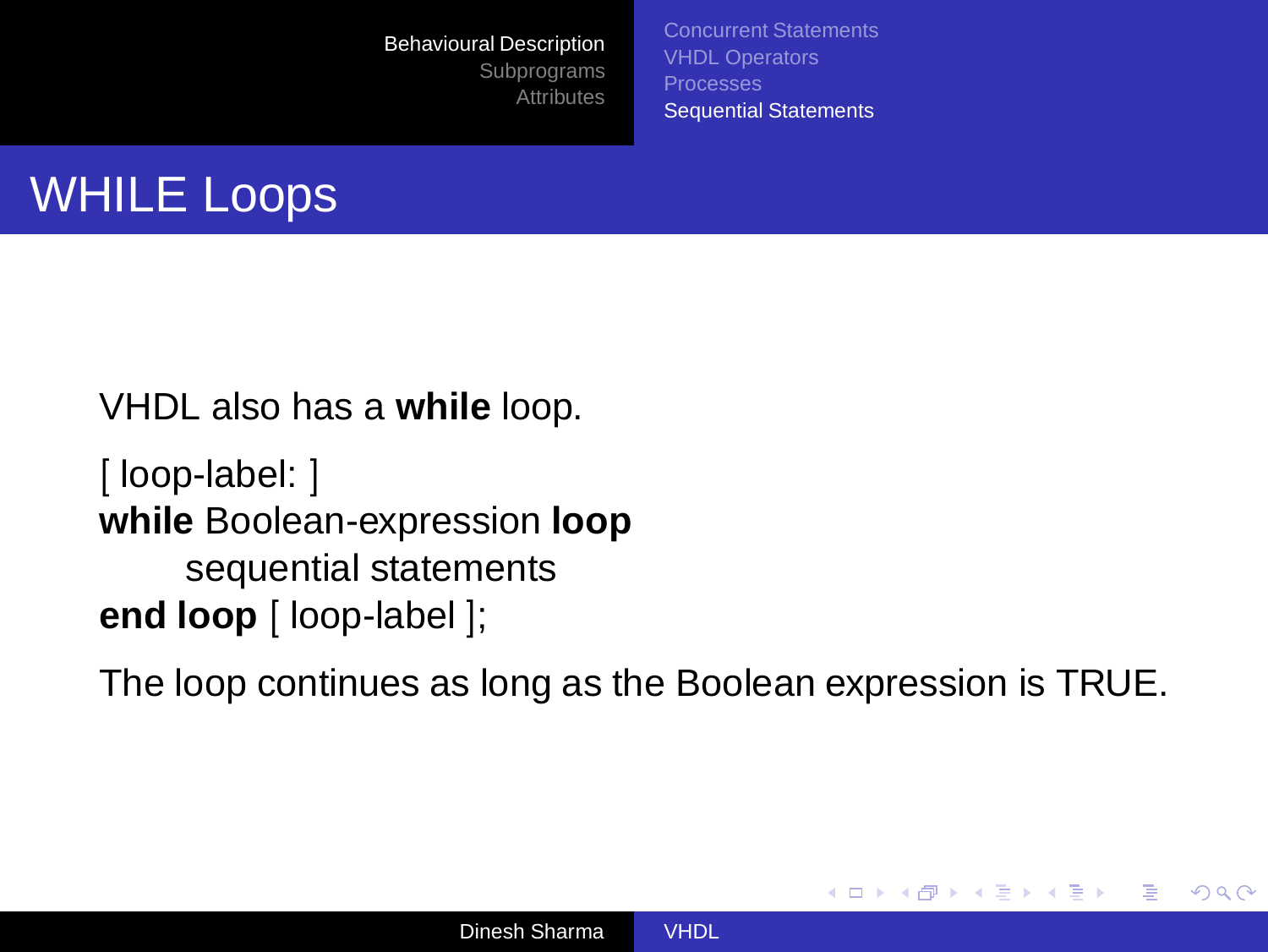[Concurrent Statements](#page-53-0) [VHDL Operators](#page-58-0) [Processes](#page-59-0) [Sequential Statements](#page-61-0)

イロト イ押 トイヨ トイヨト

 $\Omega$ 



VHDL also provides a **for** loop.

[ loop-label: ] **for** identifier **in** discrete-range **loop** sequential statements **end loop** [ loop-label ];

The discrete range can be of the form expression **to** | **downto** expression

The identifier is initialized to the left limit of the range and takes on successive values in the discrete range till it exceeds the right limit.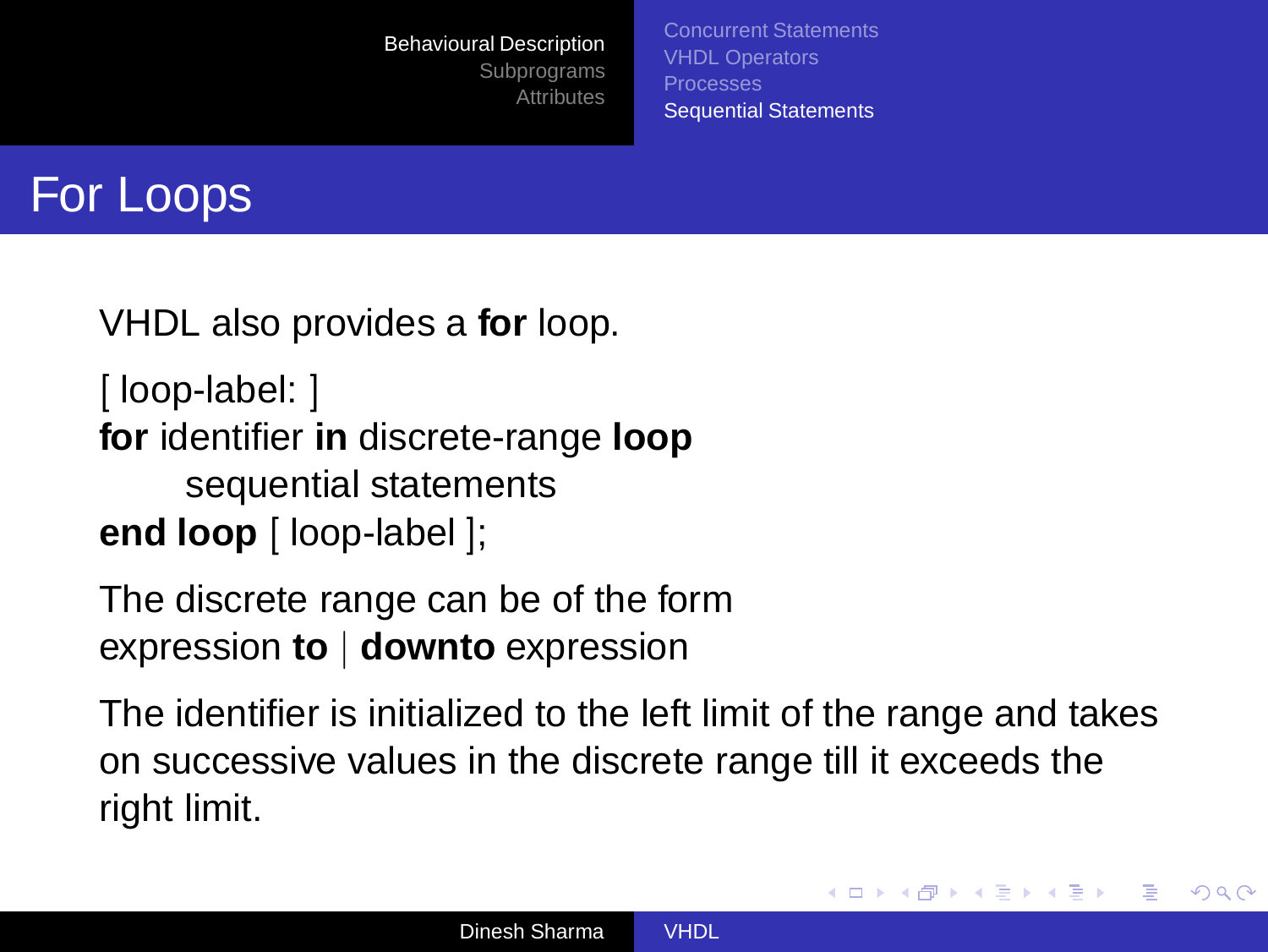[Concurrent Statements](#page-53-0) [VHDL Operators](#page-58-0) [Processes](#page-59-0) [Sequential Statements](#page-61-0)

**≮ロト ⊀伊ト ⊀ ヨト ⊀ ヨト** 

 $\Omega$ 

#### Assertions and Reports

The assert statement takes the form

[ label: ] **assert** Boolean expression [ **report** expression ] [ **severity** expression ];

If the Boolean expression is TRUE, no action is taken. If it is FALSE, an assertion violation is said to have occurred. The simulators then outputs the **report** expression.

Subsequent operation depends on the severity clause.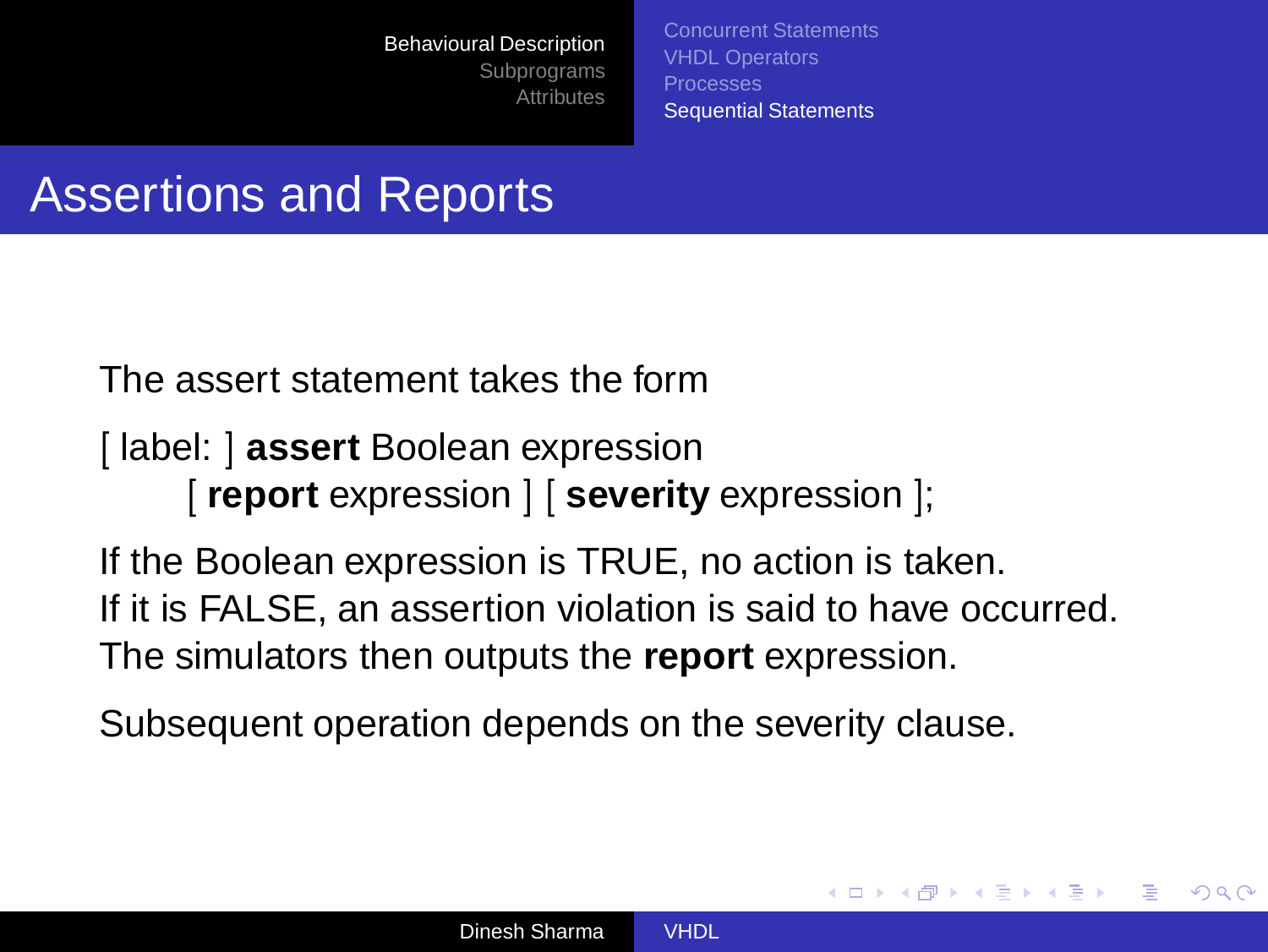[Concurrent Statements](#page-53-0) [VHDL Operators](#page-58-0) [Processes](#page-59-0) [Sequential Statements](#page-61-0)

イロト イ押 トイヨ トイヨト

 $QQ$ 

#### **Severity Clause in Assertions**

Assert statements are used for debugging and documentation. The severity clause decides what happens when an assertion failure occurs.

Severity is an enumerated type which is predefined to take any of the values:

note, warning, error, failure

Depending on the severity value, simulation continues or is aborted.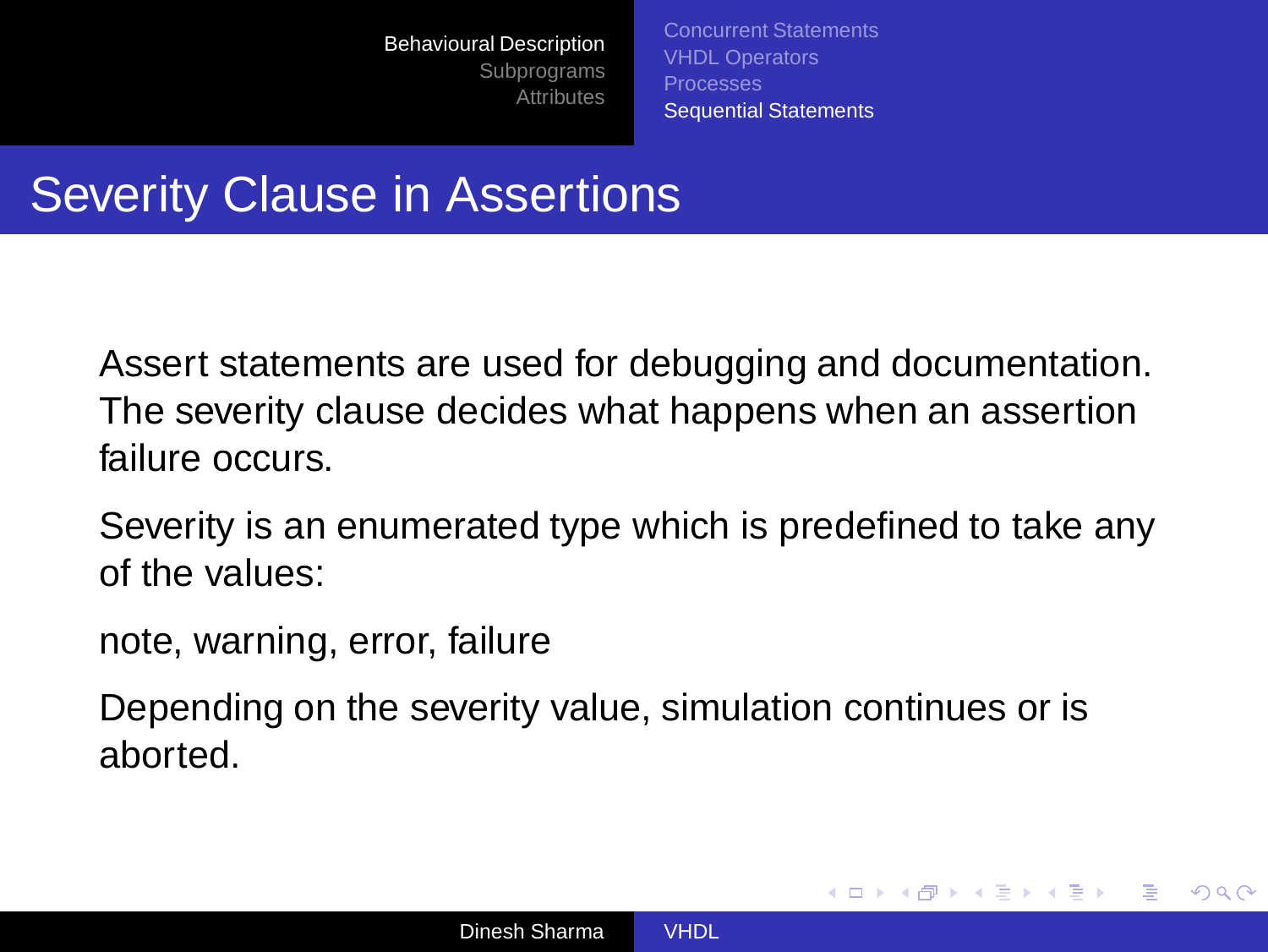[Concurrent Statements](#page-53-0) [VHDL Operators](#page-58-0) [Processes](#page-59-0) [Sequential Statements](#page-61-0)

## Severity values

Note is simply to generate an output when an assertion violation occurs.

Warning is useful when the validity of the simulation may be in doubt, but we would like to issue a warning and continue anyway.

Error is used when an unexpected value is encountered.

イロト イ押 トイヨ トイヨト

 $2Q$ 

Failure is the most severe violation and is used when some inconsistency is detected.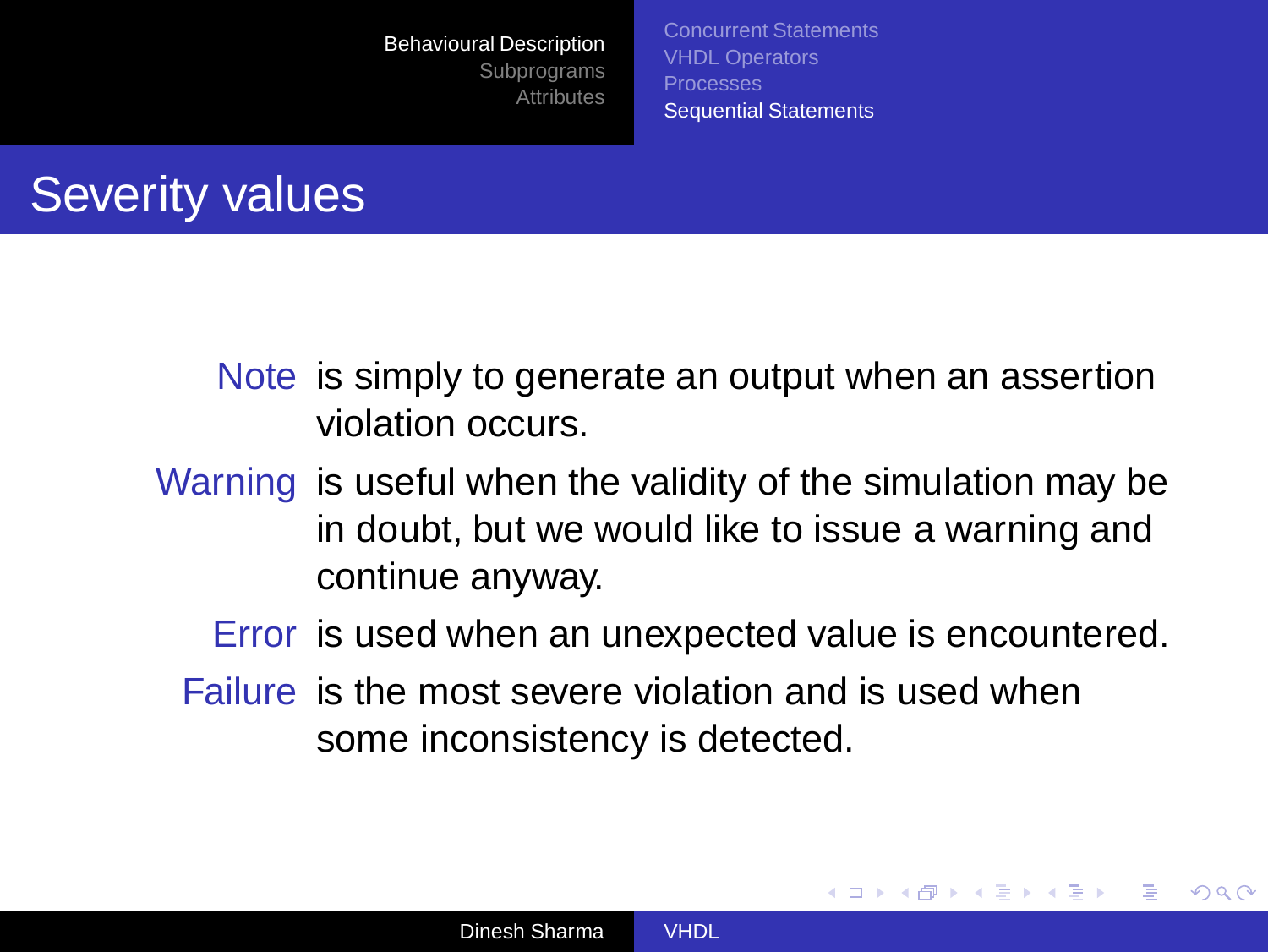[Concurrent Statements](#page-53-0) [VHDL Operators](#page-58-0) [Processes](#page-59-0) [Sequential Statements](#page-61-0)

 $\left\{ \begin{array}{ccc} 1 & 0 & 0 \\ 0 & 1 & 0 \end{array} \right.$ 

 $QQ$ 

## Assertions defaults

[ label: ] **assert** Boolean expression [ **report** expression ] [ **severity** expression ];

If the optional report clause is missing in the assert statement, the default report message is "Assertion Violation".

If the severity clause is omitted, the default value is 'error'.

Most simulators allow the user to set a severity threshold, beyond which the simulation is aborted on an assertion violation. It is common to continue on note and warning and to abort on error and failure.

In VHDL-93, the report clause can be used by itself as a statement to output useful messages.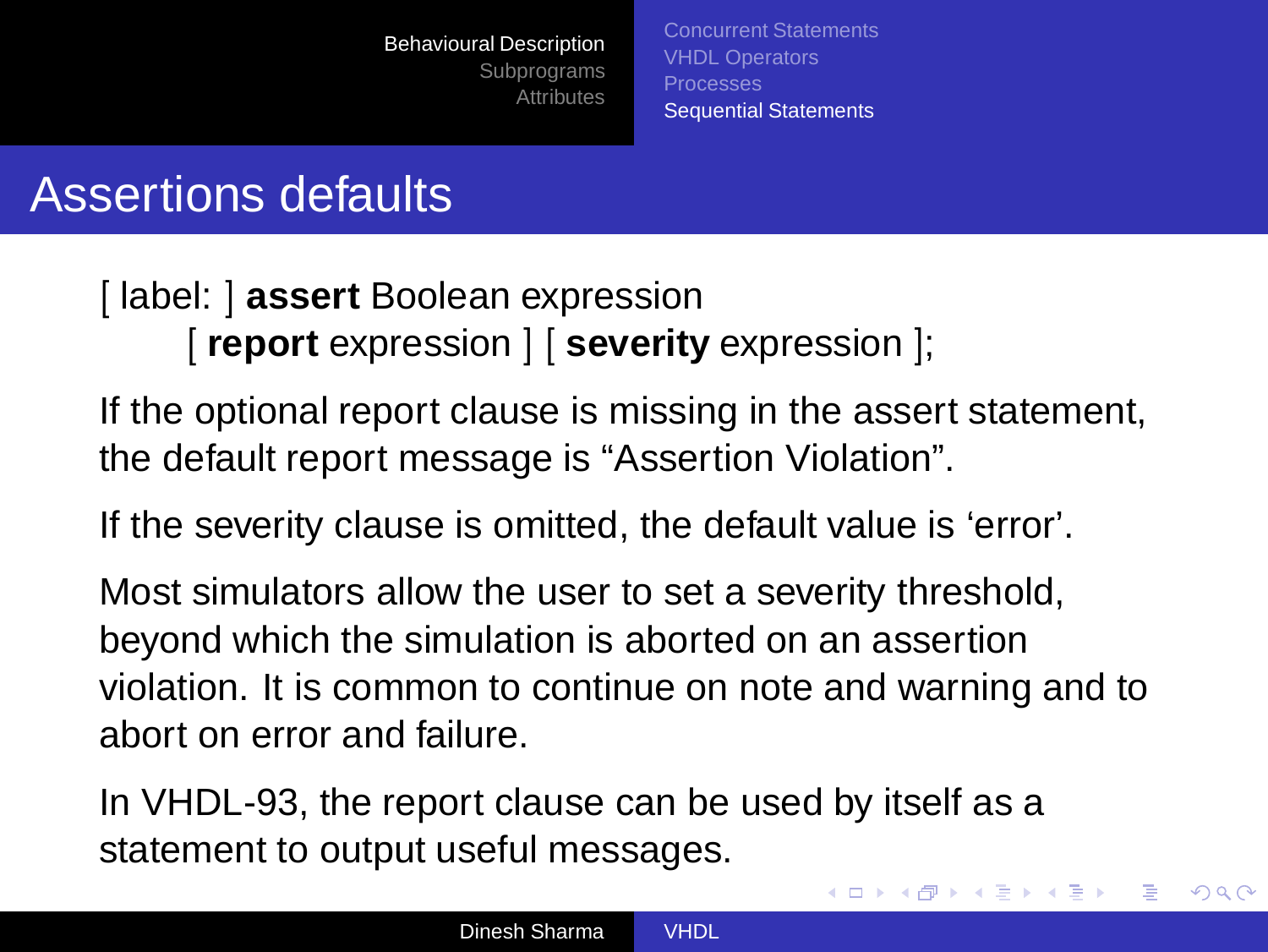## Subprograms in VHDL

VHDL has two types of subprograms: Functions and Procedures.

FUNCTIONS are used to return a single value from a given list of input parameters. These occur in expression on the right hand side of VHDL statements. Functions execute in zero simulation time.

PROCEDURES can return multiple values and need not execute in zero simulation time. The parameters have their type as well as direction defined in the parameter list. These are invoked like a VHDL statement.

<span id="page-75-0"></span>イロト イ押 トイヨ トイヨト

 $2Q$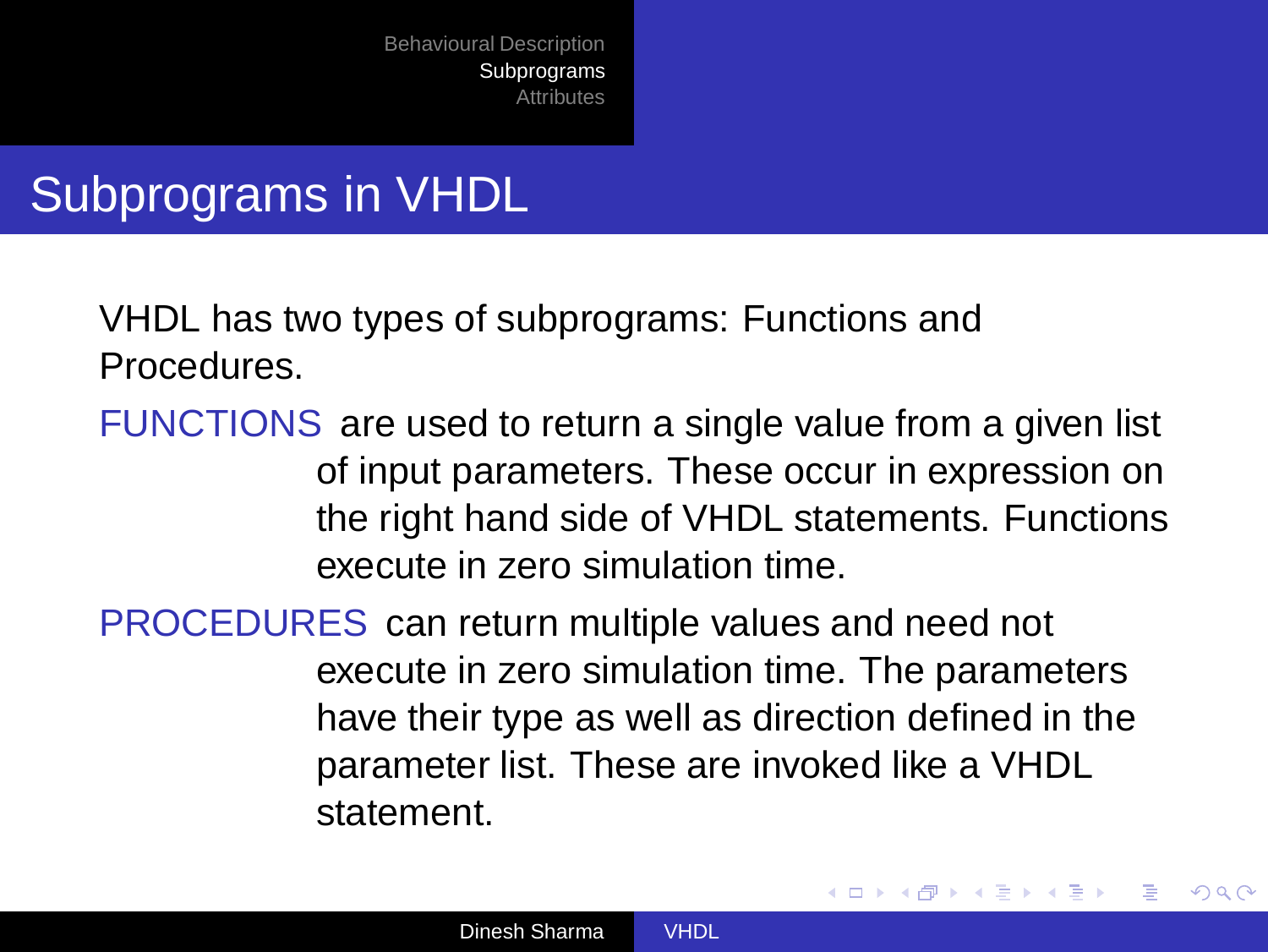

Functions can be PURE or IMPURE.

A PURE function returns the same value every time it is called with the same value of input parameters. Most functions are PURE.

An IMPURE function can return different values for calls with the same parameter values.

For example, the function NOW, which returns the current simulation time.

RANDOM is also an IMPURE function.

イロト イ押 トイヨ トイヨト

 $\Omega$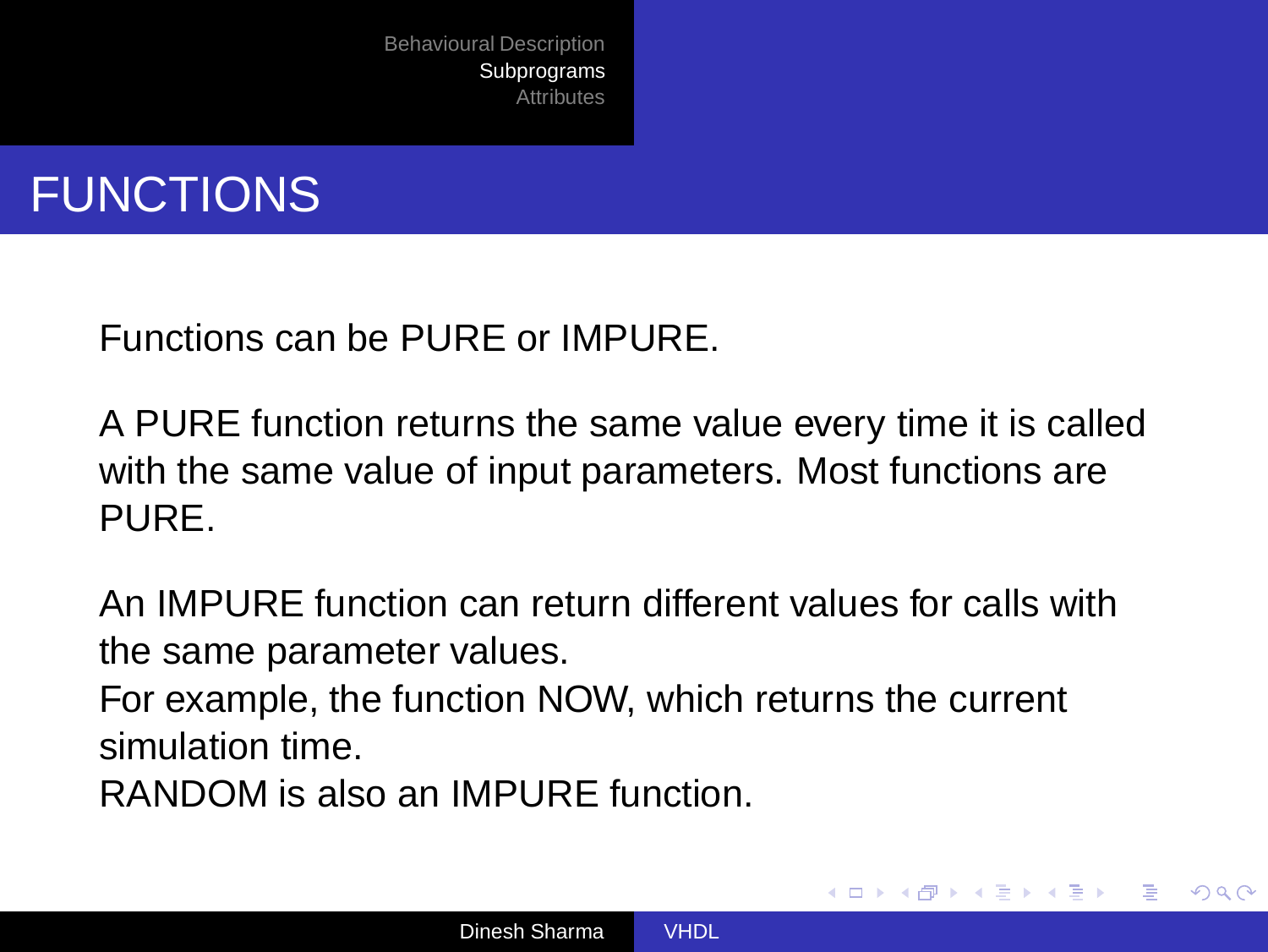

```
Function name(parameter list) Return type IS
      . . . Local declarations . . .
BEGIN
      Sequential Statements;
      . . . ;
END [FUNCTION] name;
```
イロト イ押 トイヨ トイヨト

÷.

 $2Q$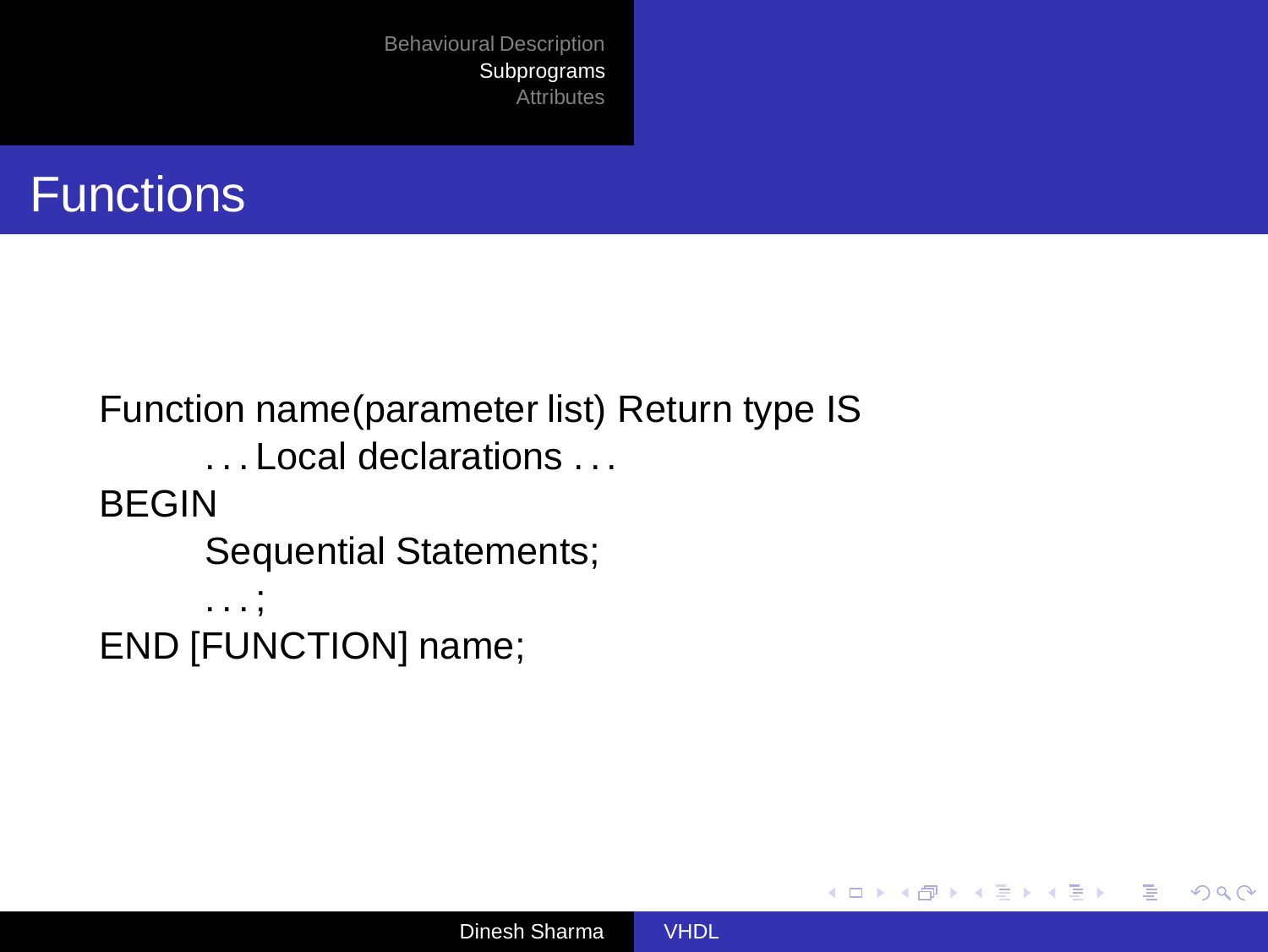#### Function Example

```
TYPE Byte IS ARRAY(7 DOWNTO 0) OF BIT;
```

```
FUNCTION ByteVal(InByte: Byte) RETURN Integer IS
     Variable RetVal: Integer := 0;
BEGIN
     FOR I IN 7 DOWNTO 0 LOOP
           RetVal = 2 * RetVal:
           IF (InByte = '1') THEN RetVal := RetVAI + 1;
           END IF;
     END LOOP;
     RETURN RetVal;
END FUNCTION ByteVal;
```
イロト イ押 トイヨ トイヨト

 $QQ$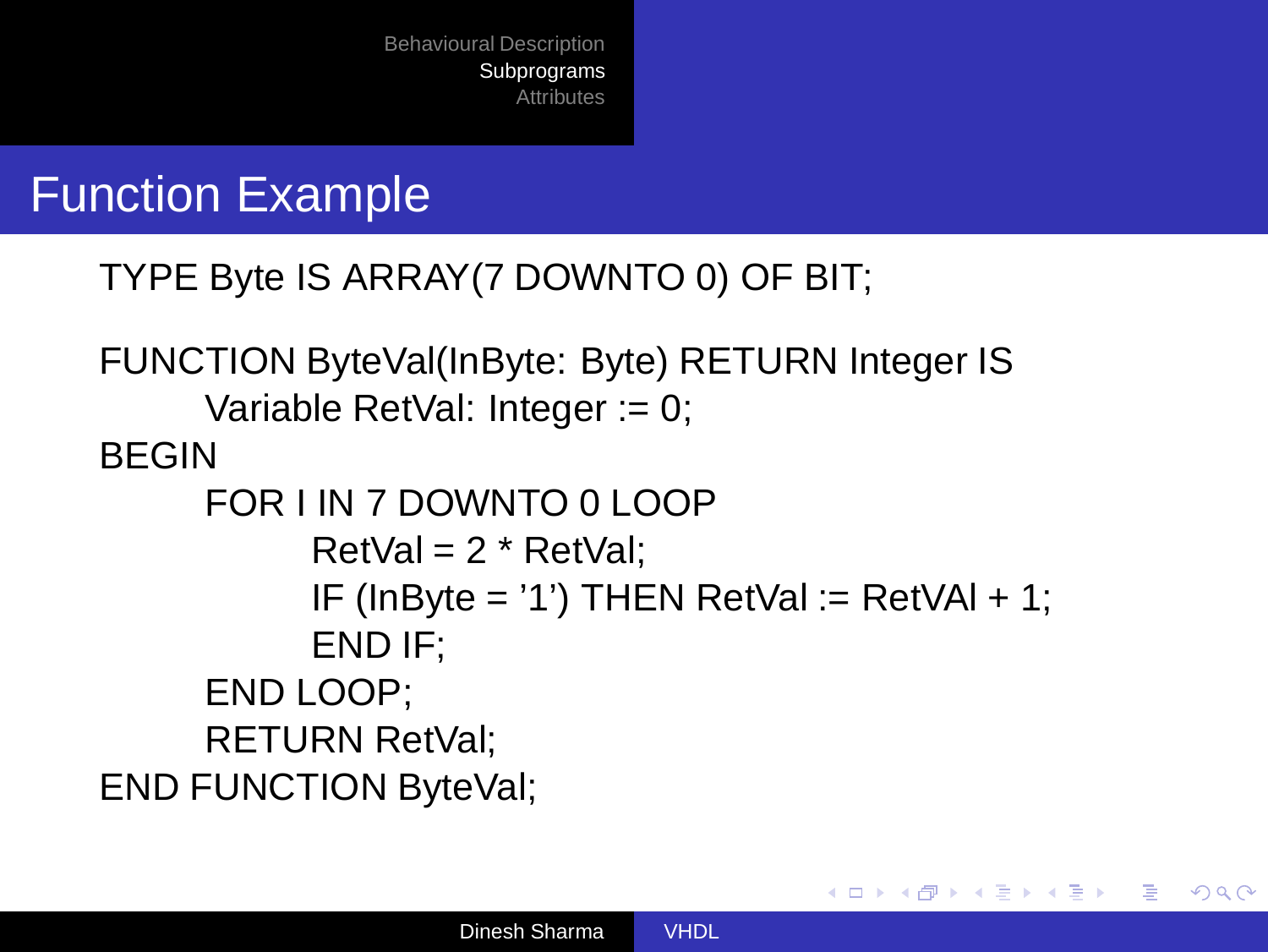

Declaration:

PROCEDURE name (parameter list) IS . . . Local declarations . . . BEGIN Sequential Statements; . . . ; END [PROCEDURE] name;

A procedure ends when it reaches the END statement. It can be terminated earlier by using the RETURN statement.

イロト イ押 トイヨ トイヨト

 $QQ$ 

э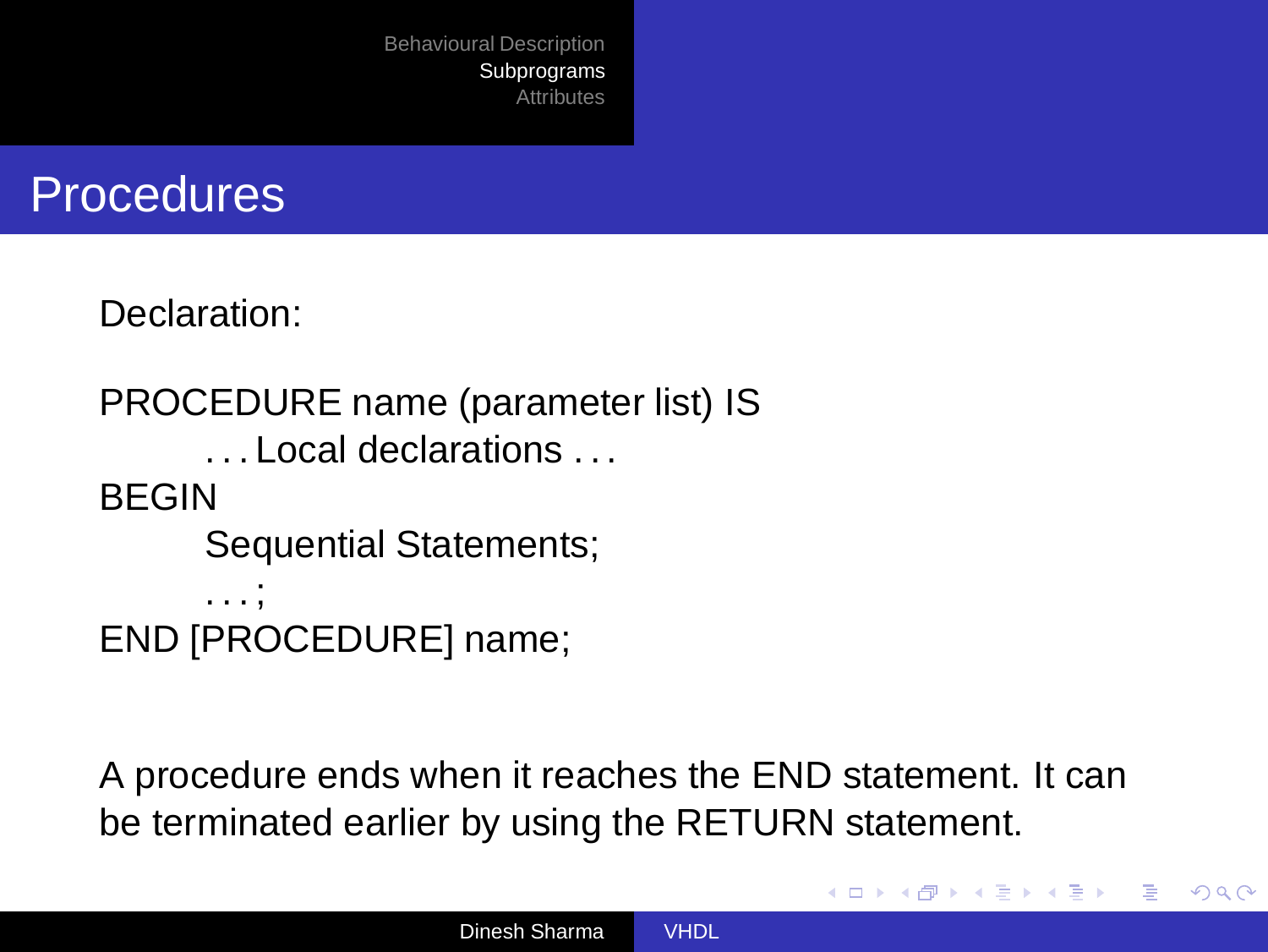#### Parameter Lists for Procedures

- Similar to List of signals in a PORT declaration.
- Elements of the list have a TYPE as well as a direction.
- $\blacksquare$  The direction can be in, out or inout.
- Elements of the list can also have their Object Class (Constant/ Variable/ Signal) also in the parameter list.

For example: (SIGNAL a, b, c: IN BIT; Variable result: OUT INTEGER);

**∢ ロ ≯ ィ 伊 ≯** 

→ 重 → → 重 →

 $2Q$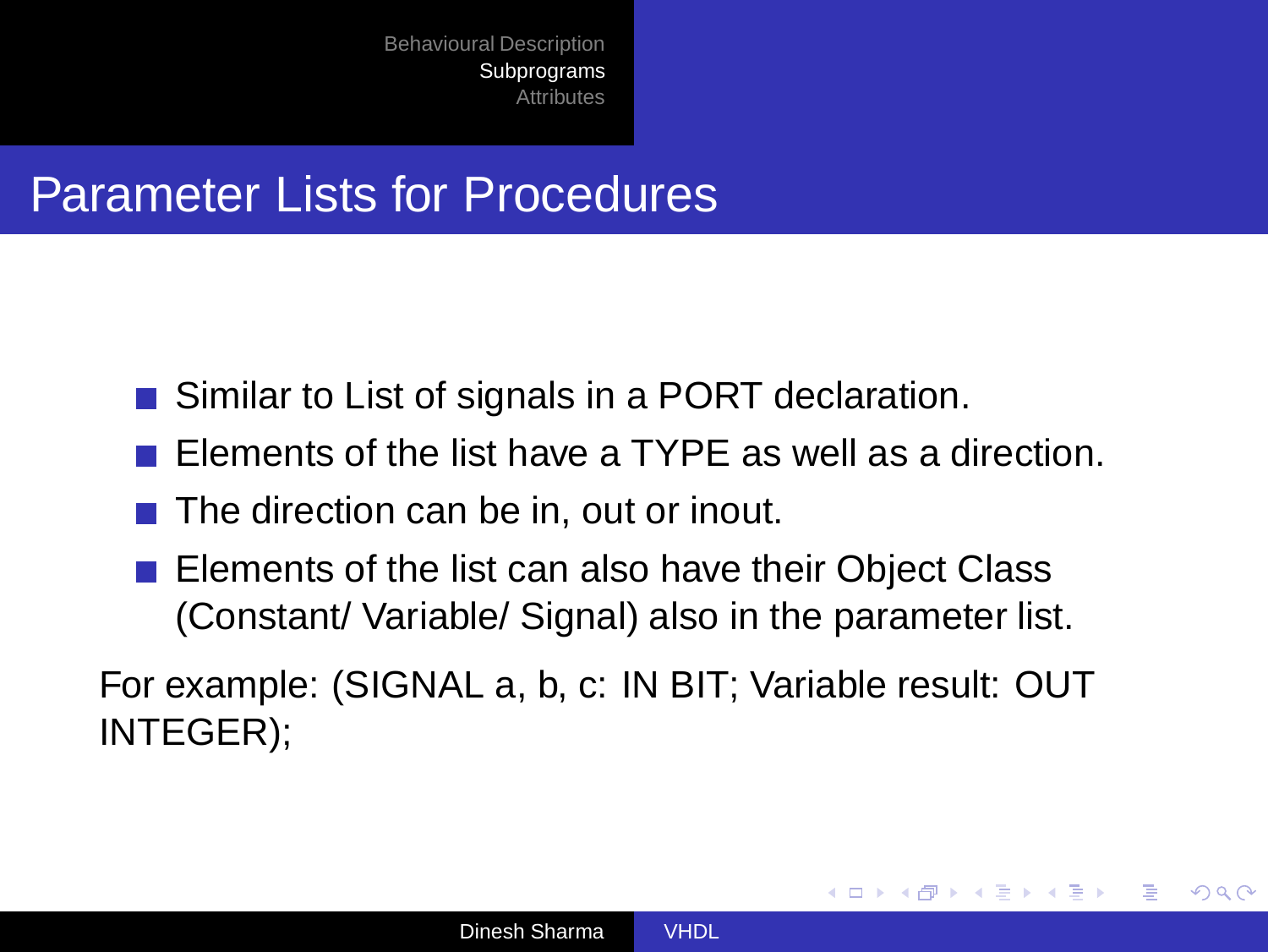[Array attributes](#page-82-0) [Type Attributes](#page-83-0) [Signal attributes](#page-84-0)

<span id="page-81-0"></span>**≮ロト ⊀伊ト ⊀ ヨト ⊀ ヨト** 

 $QQ$ 

∍



VHDL provides built in functions which return usefult attributes of the objects that they operate on. Attribute functions may provide attributes of

- **■** Arrays
- Types
- **■** Signals
- **Entities**

Attributes are invoked as name'attrib name.

The single quote is read as "tick"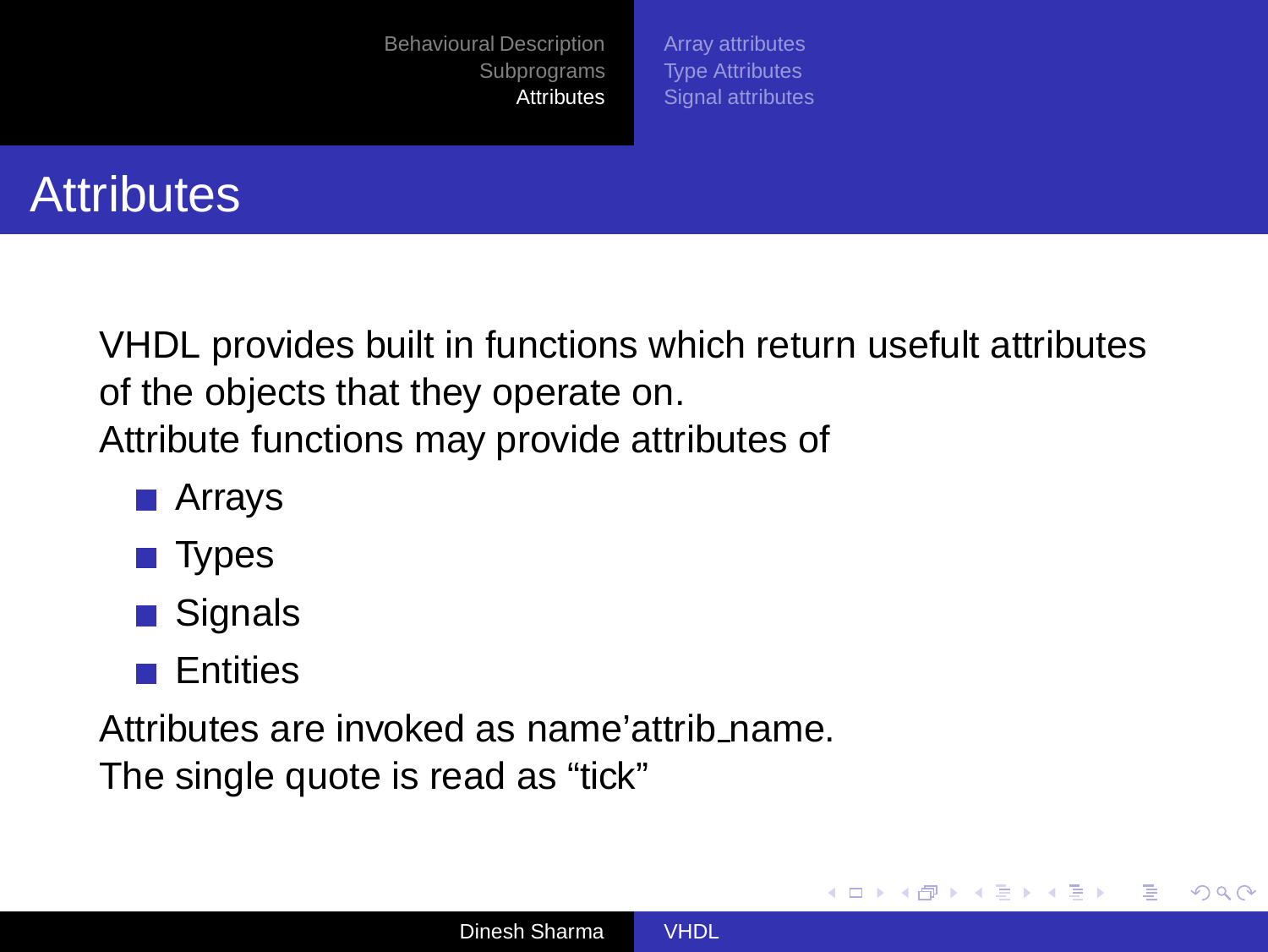[Array attributes](#page-82-0) [Type Attributes](#page-83-0) [Signal attributes](#page-84-0)

### Array Attributes

Array attributes interrogate the property of arrays. Consider the declaration:

TYPE regfile IS ARRAY(0 To 3, 7 Downto 0) OF BIT;

Then we can use the following attributes:

```
'LEFT :
regfile'LEFT(2) = 7'RIGHT:
regfile'RIGHT(1) = 3'HIGH:
reqfile'HIGH(2) = 7'LOW:
regfile'LOW(1) = 0
```
'RANGE: regfile'RANGE(1)= 0 TO 3 'REVERSE RANGE:  $reqfile'REVERSE_RANGE(1) = 3$ DOWNTO 0 'LENGTH: regfile'LENGTH(1) = 4 'ASCENDING: regfile'ASCENDING(1) = TRUE

<span id="page-82-0"></span>イロト イ押 トイヨ トイヨト

 $QQ$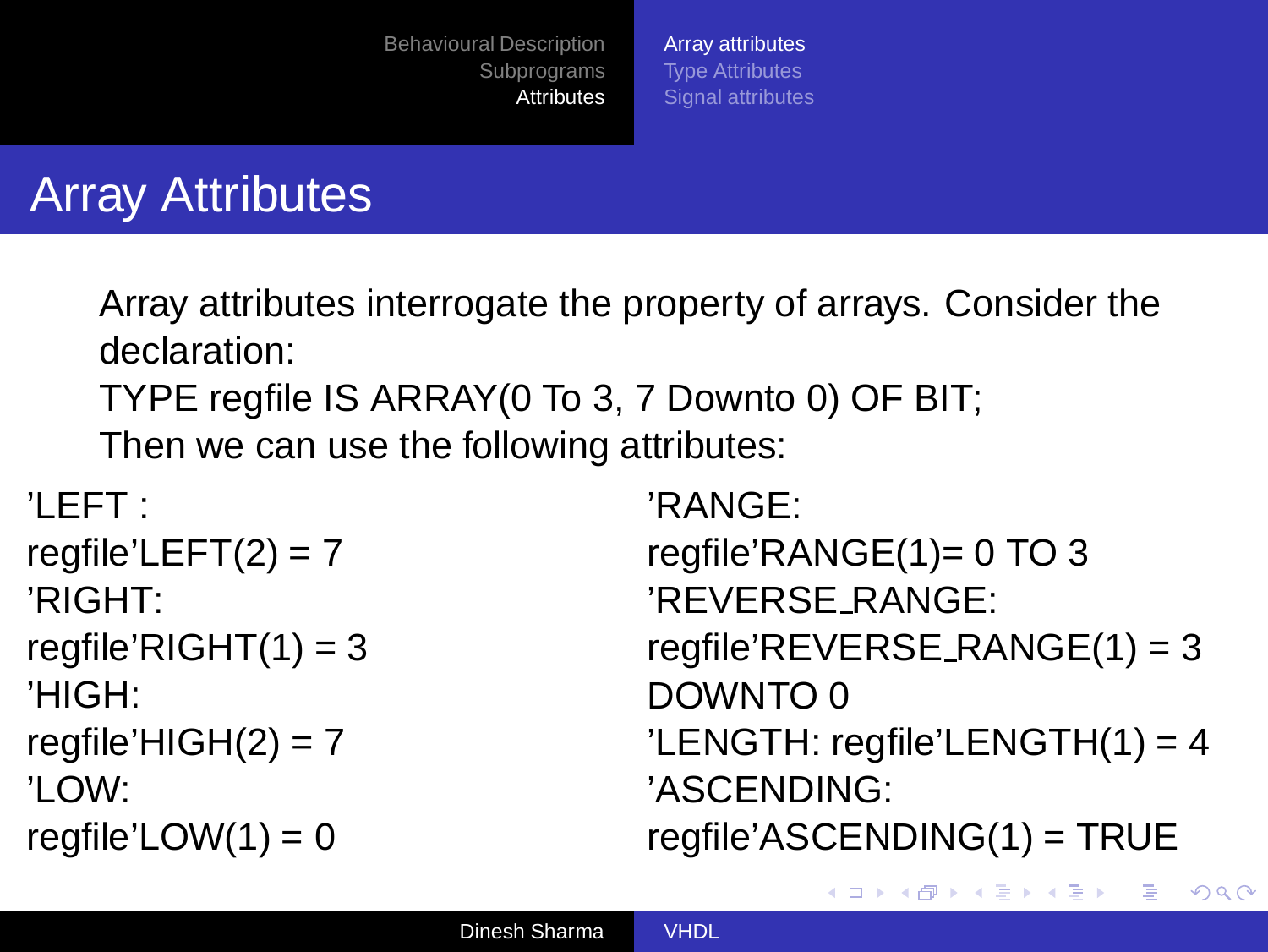[Array attributes](#page-82-0) [Type Attributes](#page-83-0) [Signal attributes](#page-84-0)

## Type Attributes

Type attributes apply only to scalar types. Consider the declarations: TYPE nineval IS('U', 'X', '0', '1', 'Z', 'L', 'H', 'W', '-') SUBTYPE fourval IS nineval RANGE 'X' to 'Z' Then, fourval'BASE = nineval

Attributes LEFT, RIGHT, HIGH and LOW are defined for TYPES also. When applied to a TYPE, these return the corresponding values as defined for the type. For example,

<span id="page-83-0"></span>イロト イ押 トイヨ トイヨト

 $\Omega$ 

```
nineval'LEFT = 'U', fourval'LEFT = 'X'
POSITIVF'IOW = 1
```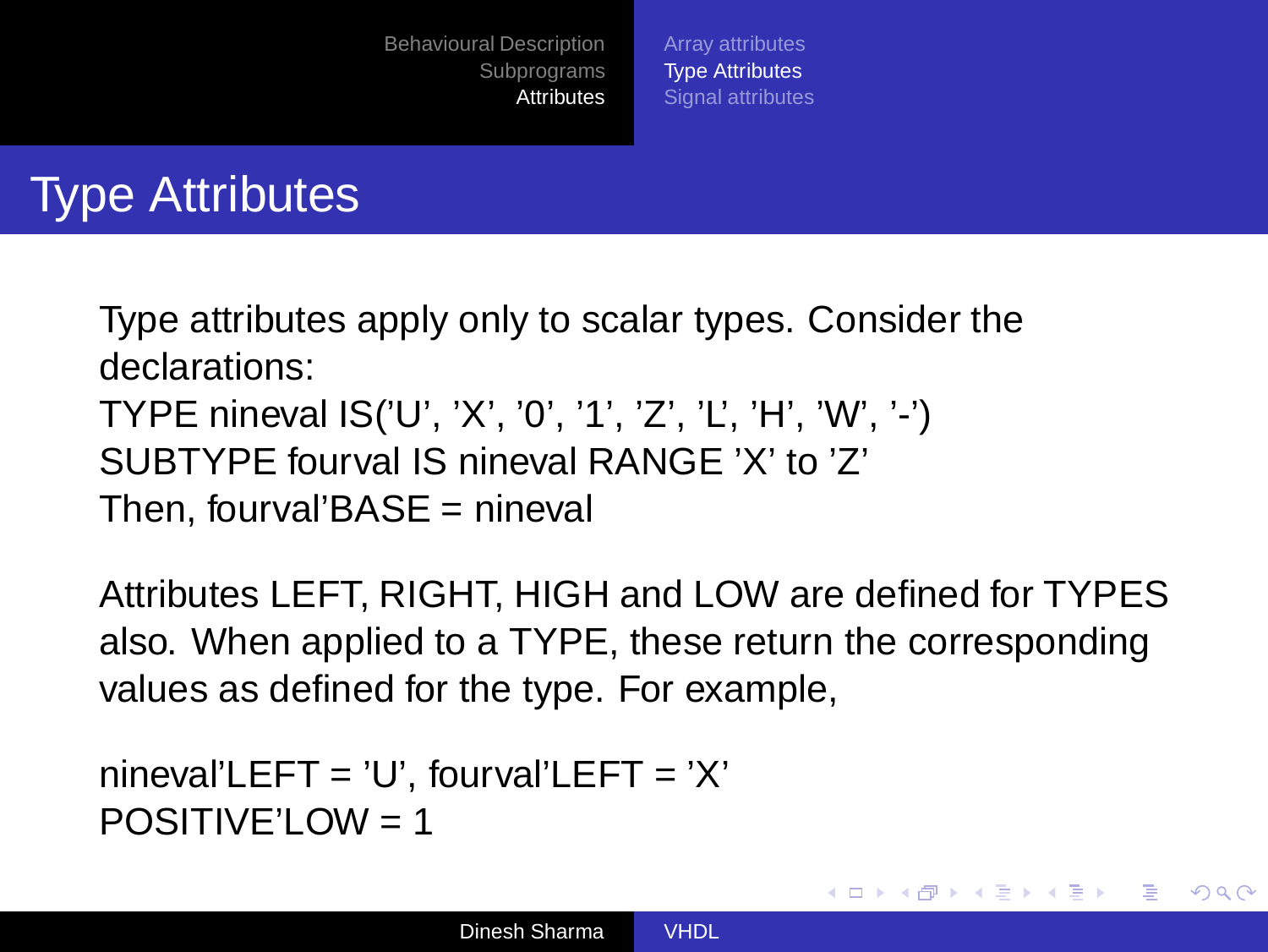[Array attributes](#page-82-0) [Type Attributes](#page-83-0) [Signal attributes](#page-84-0)

## Signal Attributes

| Name           | Example         | Return type | Value type     |  |
|----------------|-----------------|-------------|----------------|--|
| 'DELAYED       | s'DELAYED       | Signal      | same as s      |  |
| 'STABLE        | s'STABLE(5ns)   | Signal      | <b>Boolean</b> |  |
| 'EVENT         | s'EVENT         | Value       | <b>Boolean</b> |  |
| 'QUIET         | s'QUIET(3ns)    | Signal      | Boolean        |  |
| 'TRANSACTION   | s'TRANSACTION   | Signal      | <b>BIT</b>     |  |
| 'DRIVING       | s'DRIVING       | Value       | <b>Boolean</b> |  |
| 'DRIVING_VALUE | s'DRIVING_VALUE | Value       | same as s      |  |

<span id="page-84-0"></span>イロトス 御 トス ミトス ミトー

重。  $298$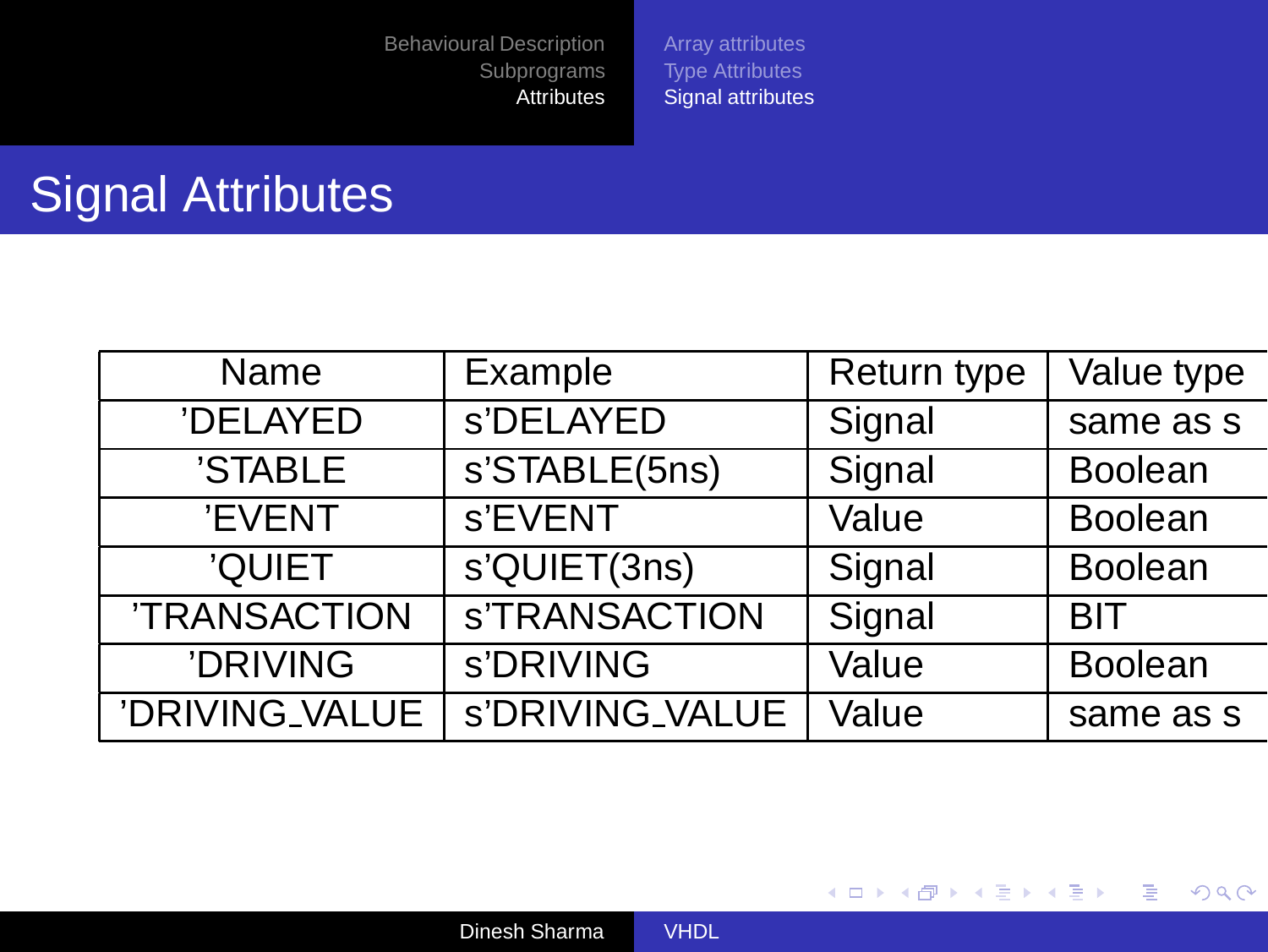[Array attributes](#page-82-0) [Type Attributes](#page-83-0) [Signal attributes](#page-84-0)

## Case of RS Latch



Entity RS Latch is Port(R,S: IN BIT; Q, Qbar: OUT BIT); End Entity RS Latch; Architecture trouble of RS Latch is Begin  $Q \le R$  NOR Qbar:  $Qbar \leq S$  NOR Q:

<span id="page-85-0"></span>K ロトメ 御 トメ 君 トメ 君 ト

 $2Q$ 

End Architecture trouble;

This will run into trouble as Q and Qbar are declared to be outputs and cannot be used on the RHS expression of an assignment.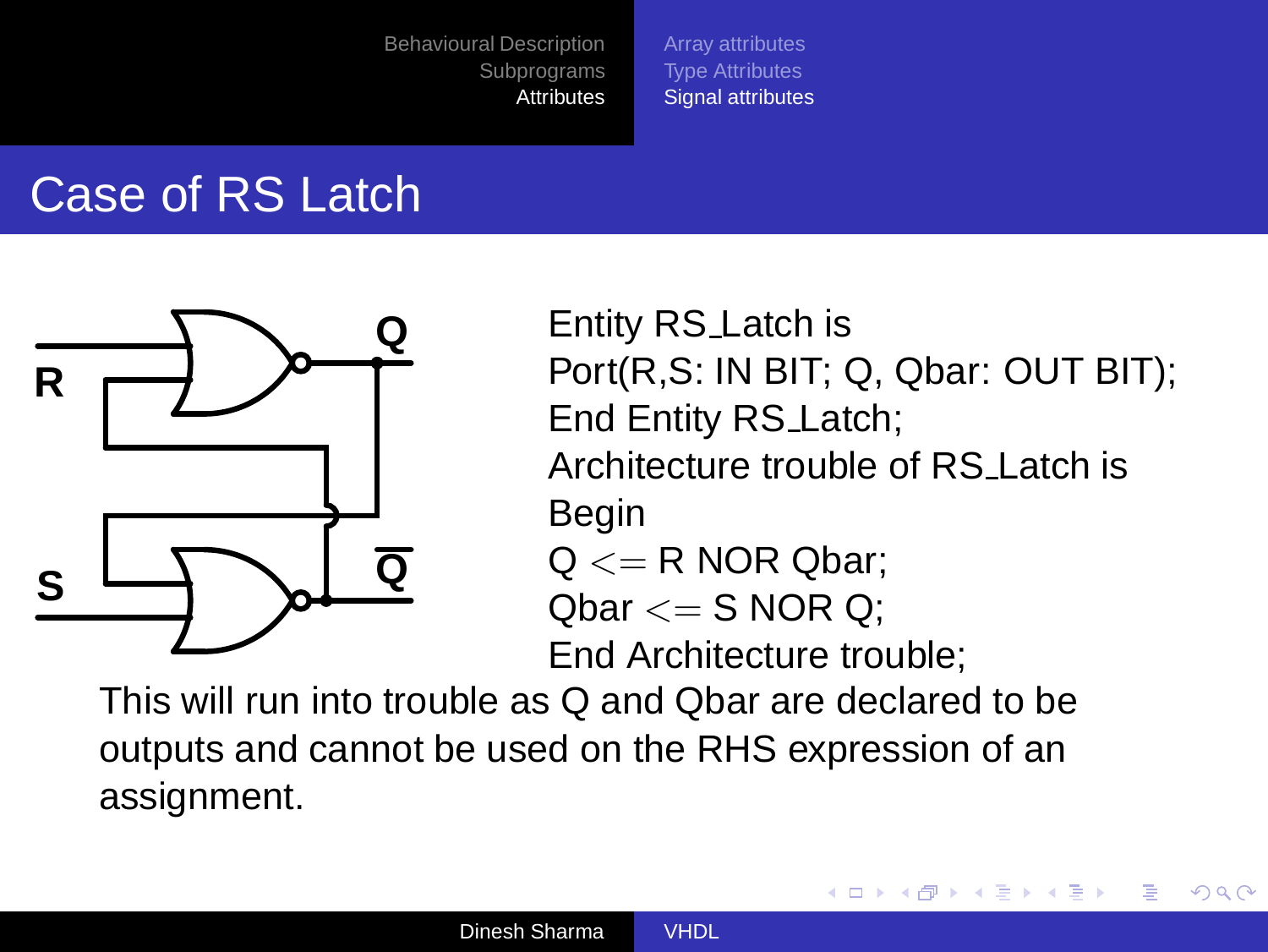[Array attributes](#page-82-0) [Type Attributes](#page-83-0) [Signal attributes](#page-84-0)

## RS Latch



<span id="page-86-0"></span>We have several choices:

Declare Q and Qbar to be inout.

This is not safe as this will allow outside circuitry to drive Q and Qbar nodes.

Use structural description and connect nor outputs to internal signals s1 and s2. Later assign s1 and s2 to Q, Qbar. Introduces artificial delay in driving of Q and Qbar.

Better choice is to use the driving value at[trib](#page-85-0)[ut](#page-87-0)[e](#page-85-0)[.](#page-86-0)<sup></sup>  $QQ$ Dingsh Sharma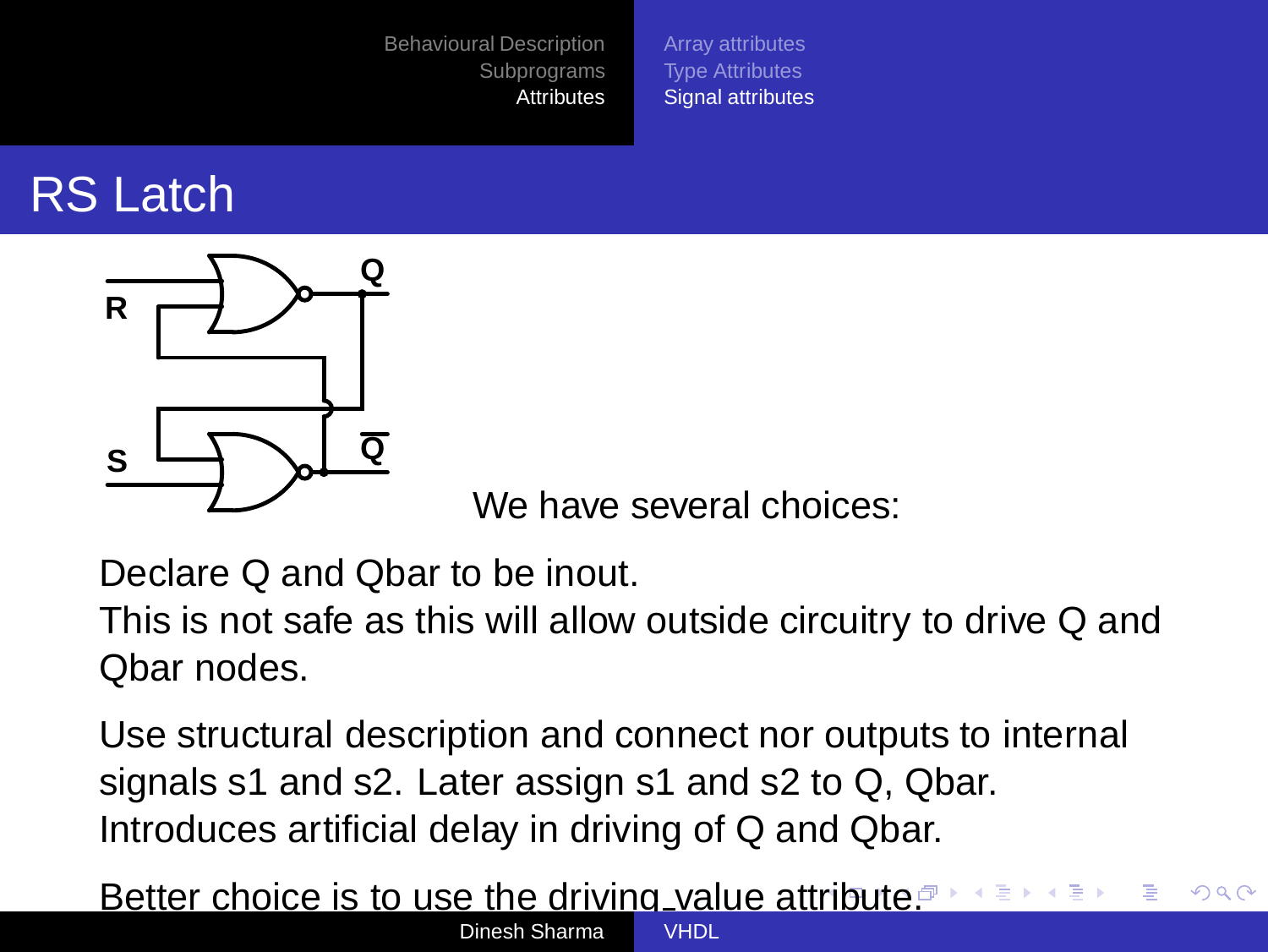# Part IV

#### [The IEEE Package Std](#page-87-0) Logic 1164

#### 7 [Signal types in Package Std](#page-88-0) Logic 1164

- $\blacksquare$  [The resolution Function](#page-91-0)
- [Logic Functions with std](#page-93-0)\_logic

#### 8 [Functions Defined in std](#page-95-0)\_logic package 1164

<span id="page-87-0"></span>(ロトイ部)→(店)→(店)→

 $\Omega$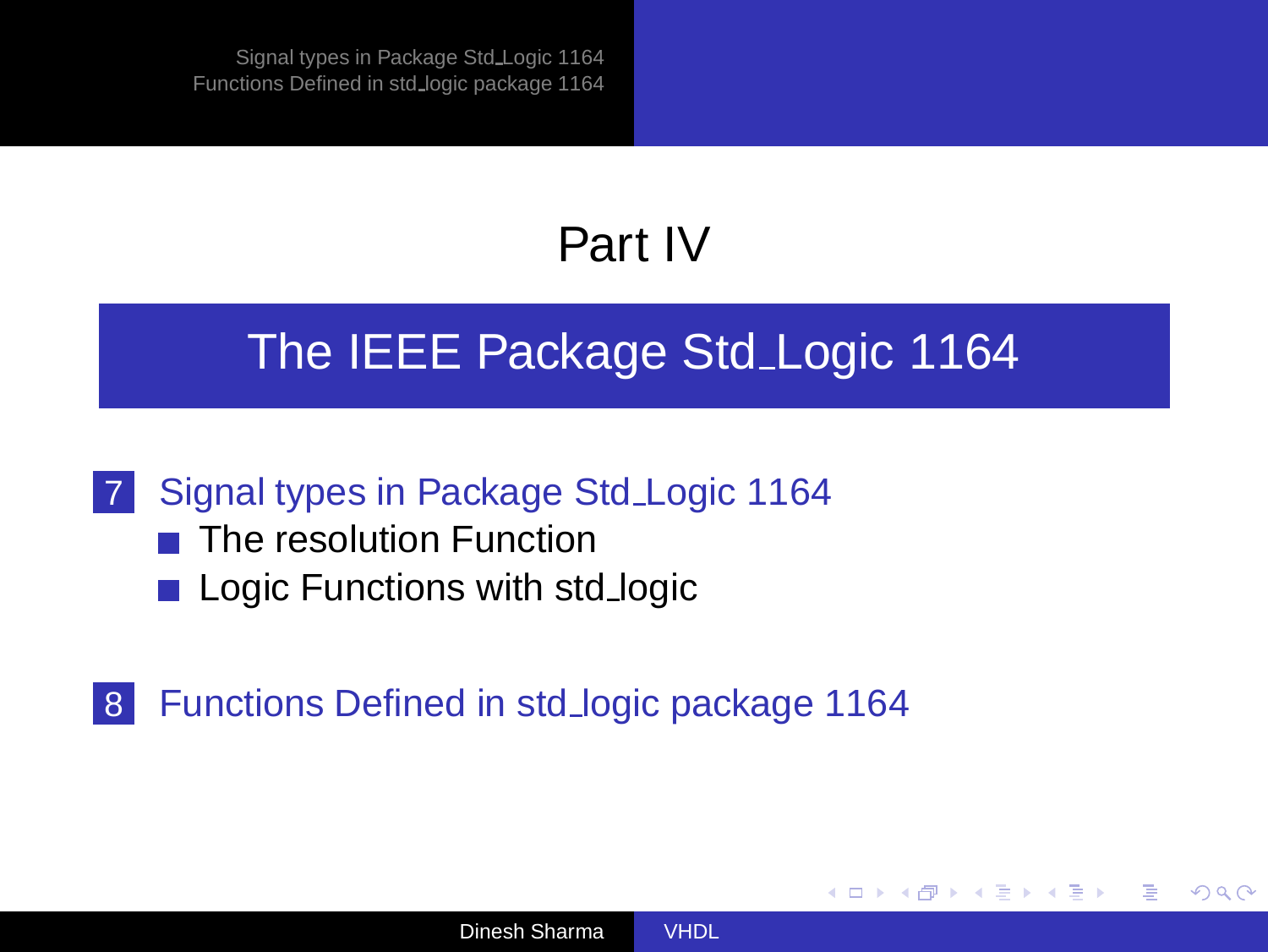[Logic Functions with std](#page-93-0)\_logic

<span id="page-88-0"></span>イロト イ押 トイヨ トイヨト

 $\Omega$ 

## 9 Valued Logic

The stdlogic package uses 9 valued logic. The basic unresolved signal type is declared as:

#### **TYPE std ulogic IS ('U','X','0','1','Z','W','L','H','-');**

Here U is uninitialized,

X is forcing unknown, W is weak unknown,

- L and H are weak 0 and 1,
- Z is high impedance and is "don't care".

This type combines signal values and drive strengths, permitting modeling of open drain and wired or circuits. Other types are derived from this basic signal type.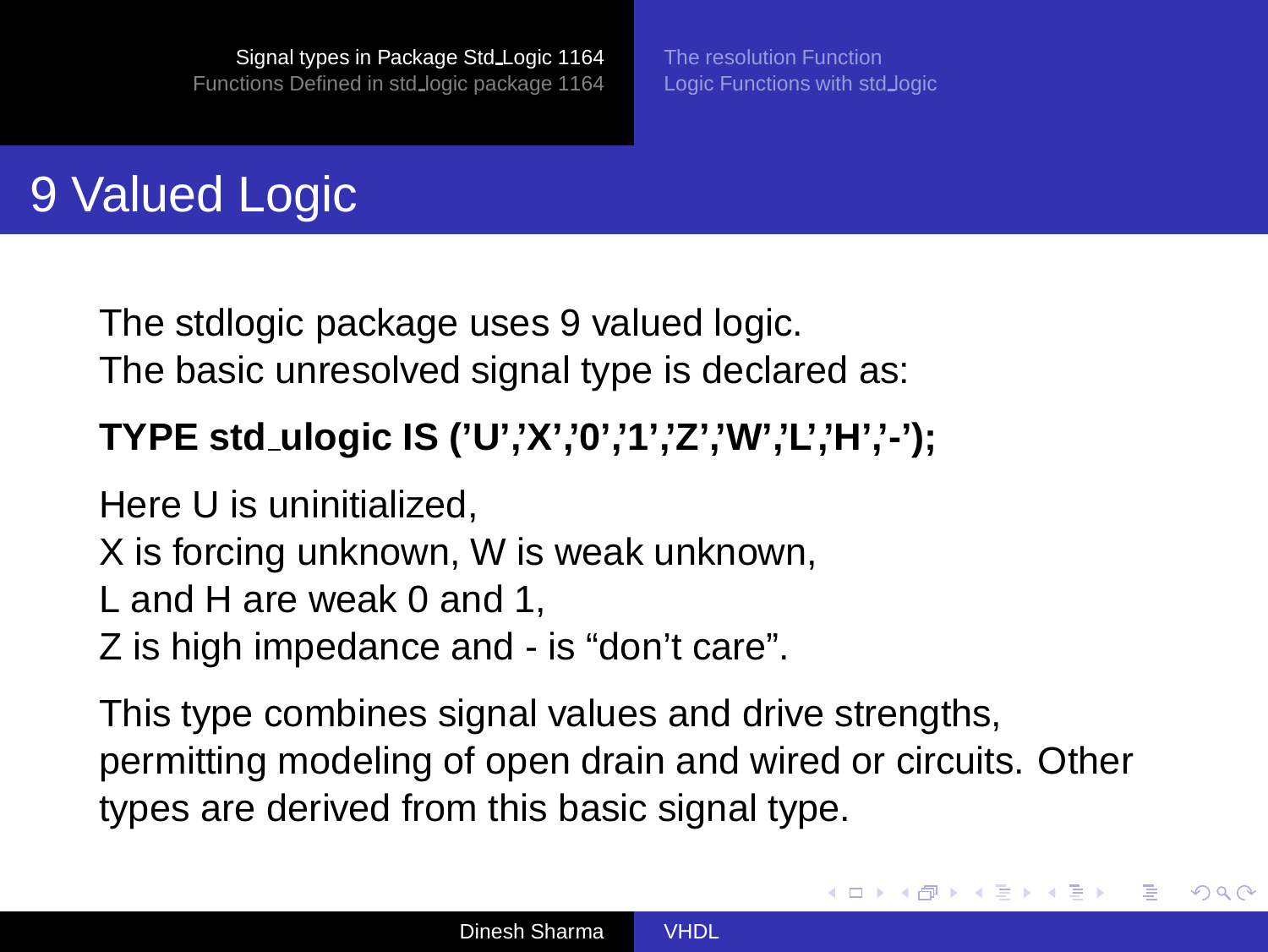[Logic Functions with std](#page-93-0)\_logic

イロト イ押 トイヨ トイヨト

 $\Omega$ 

## Derived types

We derive the following types from the basic u logic signal TYPE std ulogic vector IS ARRAY (NATURAL RANGE $\langle \rangle$ ) OF std\_ulogic); FUNCTION resolved(s:std ulogic vector) RETURN std ulogic; SUBTYPE std logic IS resolved std ulogic; TYPE std logic vector IS ARRAY (NATURAL RANGE<>) OF std logic);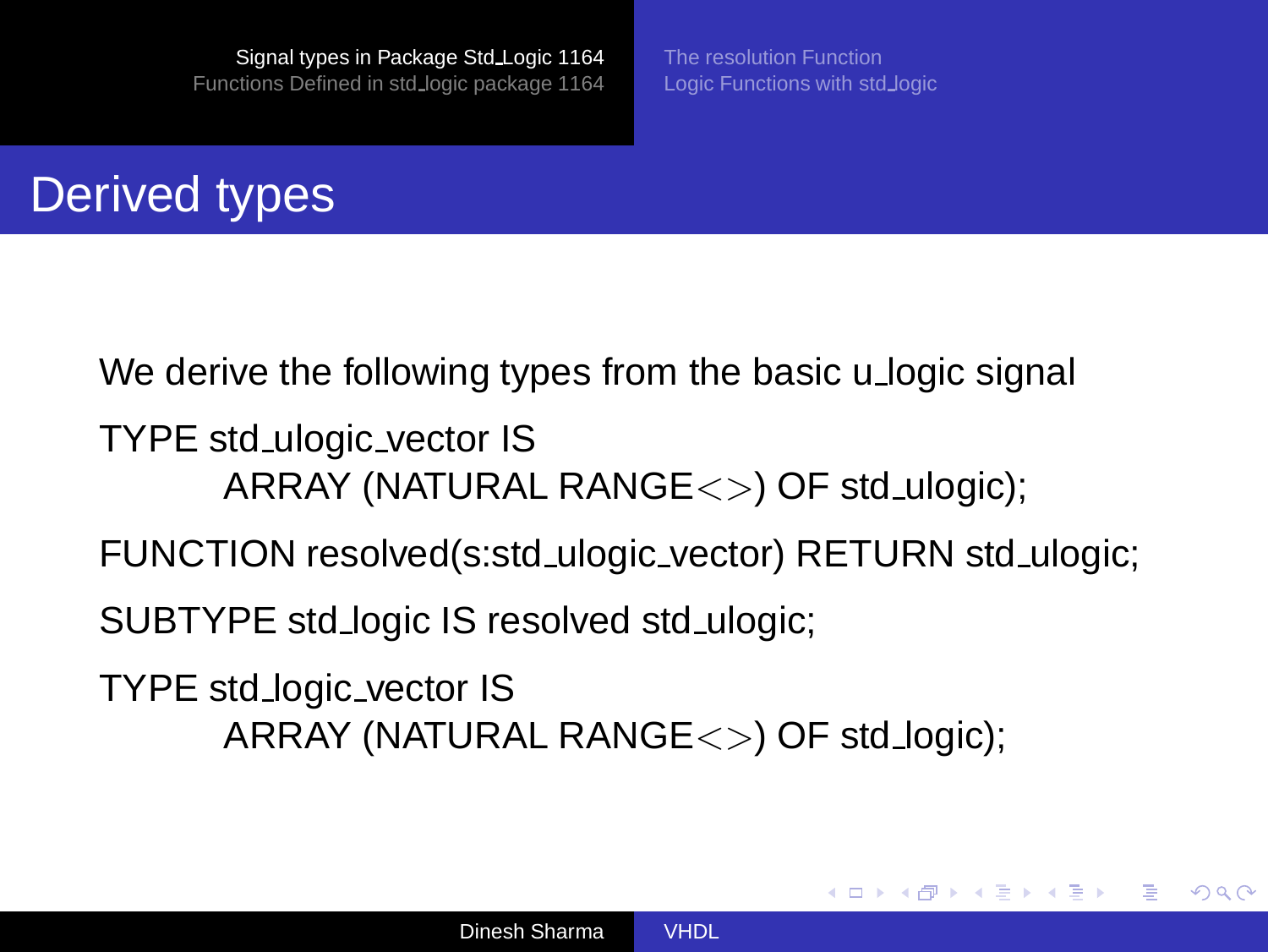[Logic Functions with std](#page-93-0)\_logic

<span id="page-90-0"></span>(ロトイ部)→(店)→(店)→

э

 $\Omega$ 

# Other Types

The IEEE package 1164 also defines the following subtypes of std ulogic.

- **1 X01 allows the values X, 0 and 1.**
- 2 X01Z allowed the values X, 0, 1 and Z. This type is compatible with the default verilog signal type.
- 3 UX01 allows the values U, X, 0 and 1.
- 4 UX01Z allows the values U, X, 0 1 and Z.

The package includes functions for conversion between various types.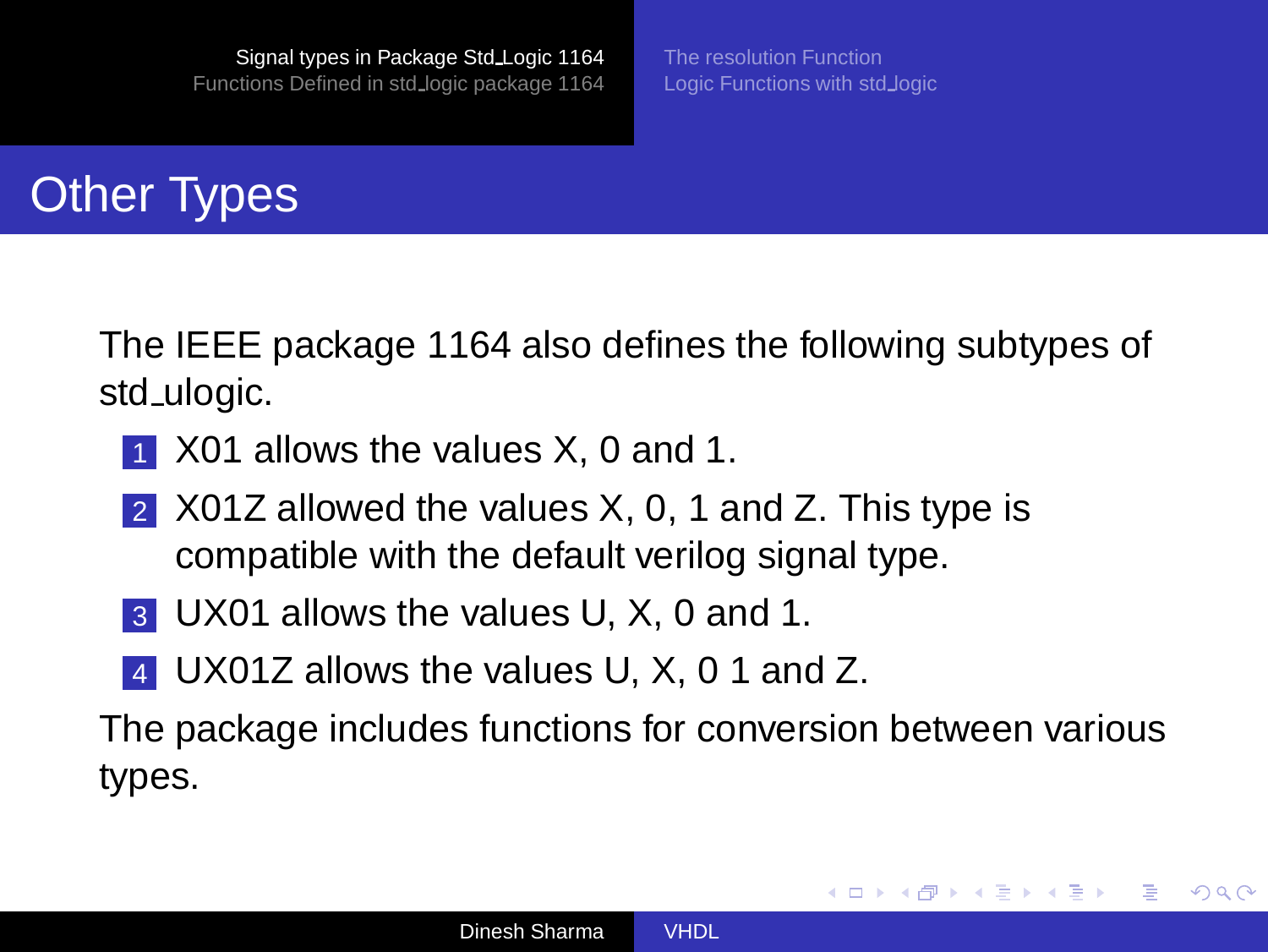#### The Resolution Function

This function uses the following table:

|  |  |  |  | U X 0 1 Z W L H -       |  |
|--|--|--|--|-------------------------|--|
|  |  |  |  | U U U U U U U U U       |  |
|  |  |  |  | X U X X X X X X X X     |  |
|  |  |  |  | 0 U X 0 X 0 0 0 0 X     |  |
|  |  |  |  | 1 U X X 1 1 1 1 1 X     |  |
|  |  |  |  | $Z$   U X 0 1 Z W L H X |  |
|  |  |  |  | $W$ U X 0 1 W W W W X   |  |
|  |  |  |  | L U X 0 1 L W L W X     |  |
|  |  |  |  | H   U X 0 1 H W W H X   |  |
|  |  |  |  | U X X X X X X X X       |  |

The resolution function receives a vector of driving values of type std\_ulogic. The return is type std\_ulog[ic!](#page-90-0)

<span id="page-91-0"></span> $QQ$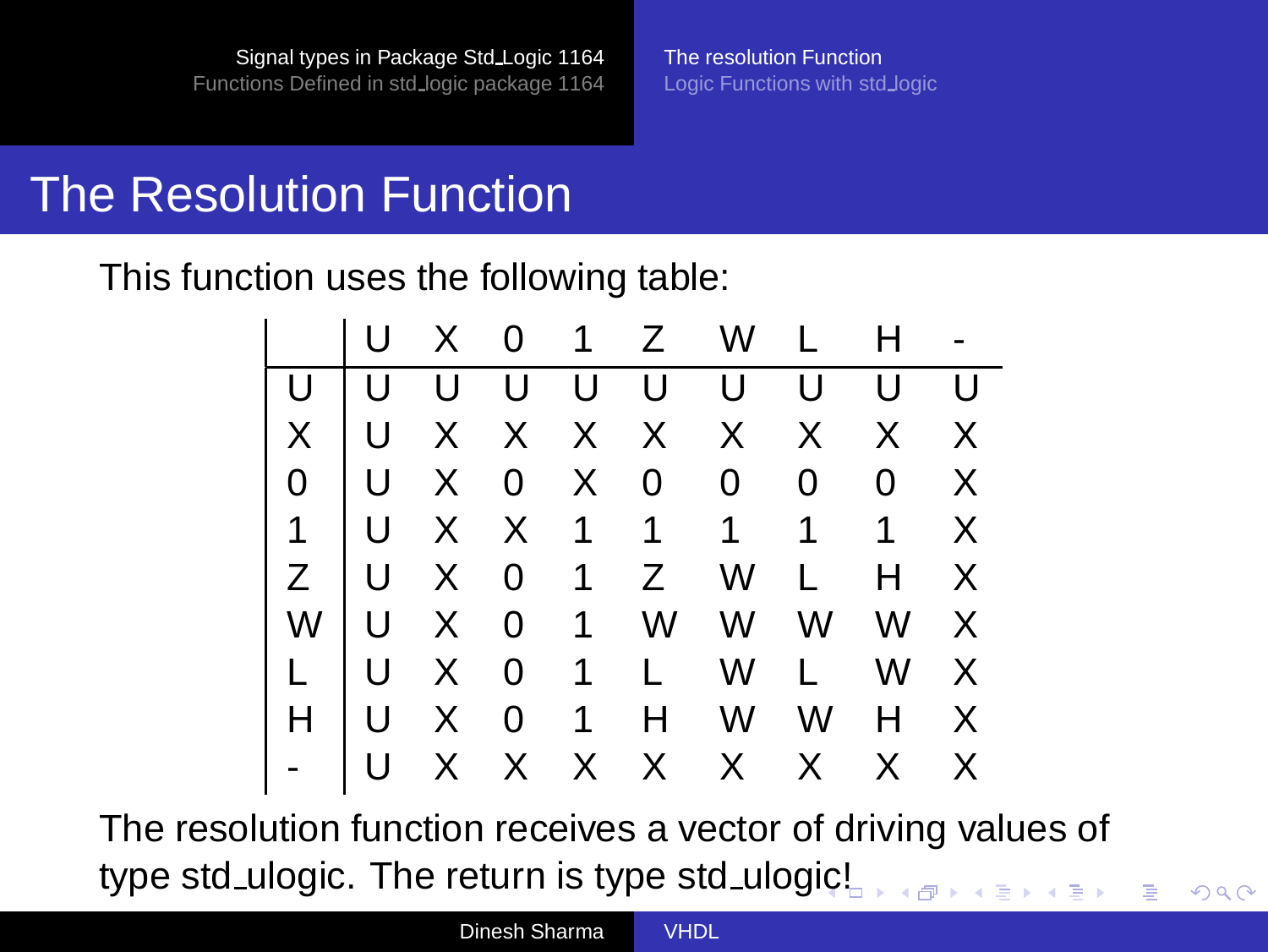[The resolution Function](#page-91-0) [Logic Functions with std](#page-93-0)\_logic

イロト イ押 トイヨ トイヨト

 $QQ$ э

#### The Resolution Function

```
FUNCTION resolved(s: std ulogic vector)
         RETURN std_ulogic IS
    VARIABLE result:std ulogic:='Z'
BEGIN
IF (s'LENGTH = 1) THEN RETURN s(s'LOW);
ELSE
    FOR i IN s'RANGE LOOP
         result:= resolution_table(result,s(i));
    END LOOP;
END IF;
RETURN result;
END resolved;
```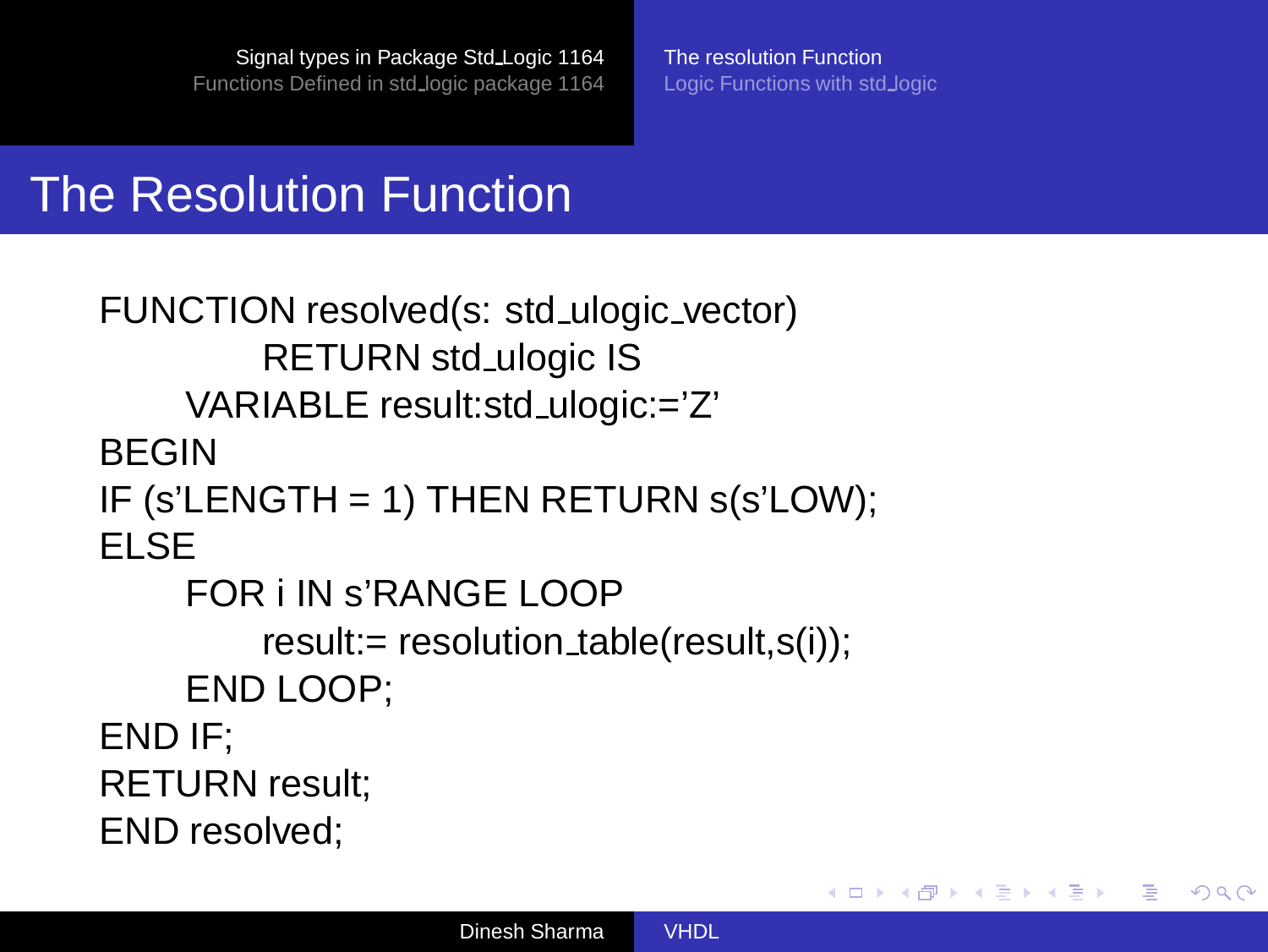## Logic Functions with std\_logic

Since signals can now acquire a multiplicity of values, we need to redefine logic functions.

This is done by overloading logic functions with new definitions when their arguments are of type std\_ulogic or std\_logic.

What happens when we put an inverter on a std ulogic signal? This is defined by the 'NOT' logic function:

$$
\begin{array}{|c|cccc|}\n\hline\n\text{input} & U & X & 0 & 1 & Z & W & L & H & - \\
\hline\n\text{output} & U & X & 1 & 0 & X & X & 1 & 0 & X \\
\hline\n\end{array}
$$

<span id="page-93-0"></span>**≮ロト ⊀伊ト ⊀ ヨト ⊀ ヨト** 

 $\Omega$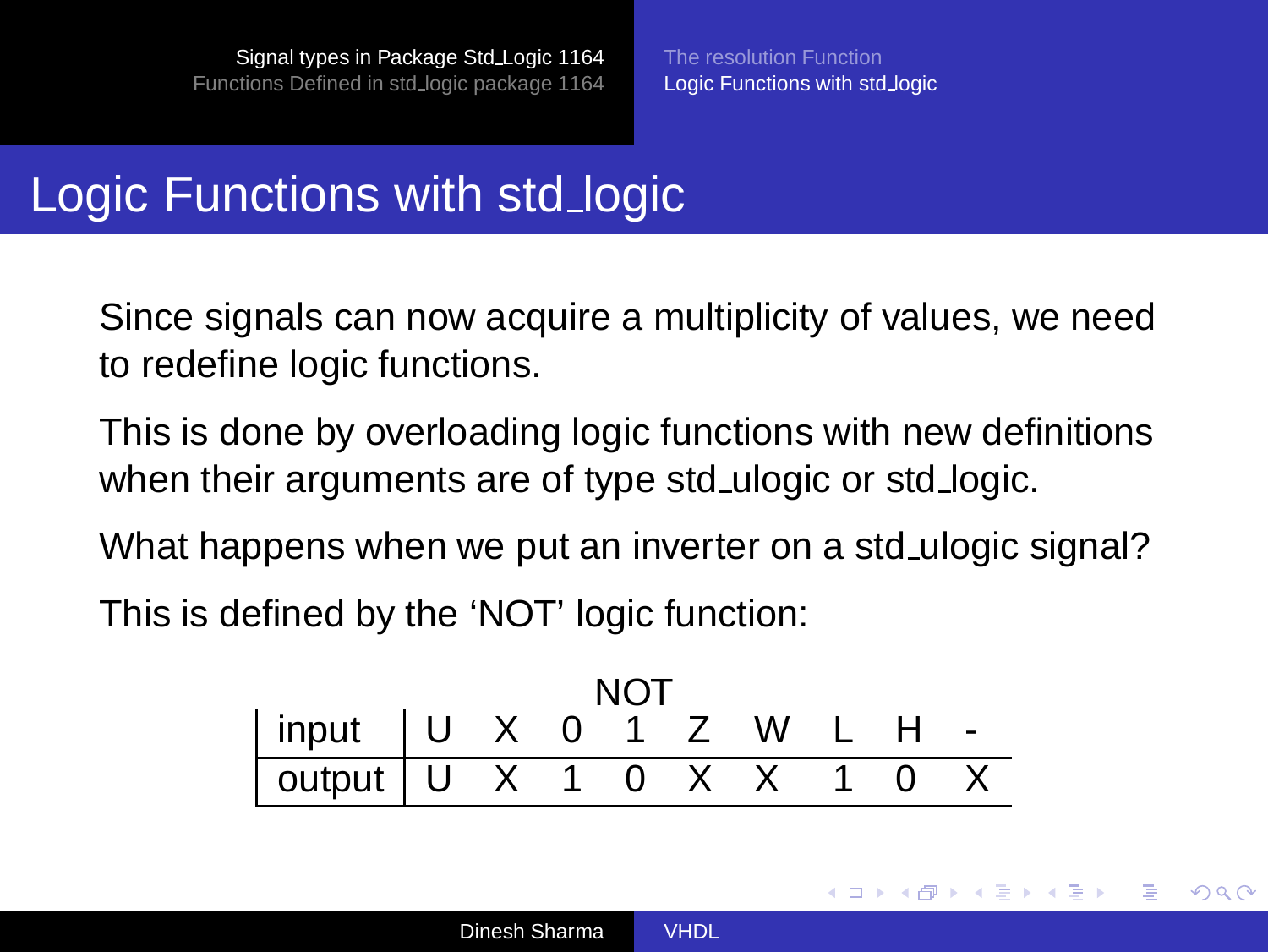### Logic Truth TABLES

Truth tables of 2 input logic functions will now be 9x9 matrices! AND

| AND            |              |                |                                      |  |     |                          |                |                |             |
|----------------|--------------|----------------|--------------------------------------|--|-----|--------------------------|----------------|----------------|-------------|
|                |              |                |                                      |  |     | U X 0 1 Z W L H          |                |                |             |
|                | U            |                | $\begin{matrix} 1 \\ 0 \end{matrix}$ |  | U U | U                        | $\overline{0}$ | U              | U           |
| $\mathsf{X}^-$ | U            |                |                                      |  |     | X 0 X X X                |                | 0 X X          |             |
| $0-1$          | $\mathbf{0}$ | $\overline{0}$ |                                      |  |     | $0\quad 0\quad 0\quad 0$ | $\mathbf{0}$   | $\overline{0}$ | $\mathbf 0$ |
| 1              | U            |                |                                      |  |     | X 0 1 X X                |                | $0$ 1 $X$      |             |
| Z              |              |                |                                      |  |     | U X 0 X X X              |                | 0 X X          |             |
| W              |              |                |                                      |  |     | U X 0 X X X              |                | $0 \times$     | $\times$    |
|                | $\mathbf 0$  | $\mathbf{0}$   |                                      |  |     | $0\quad 0\quad 0\quad 0$ | $\mathbf{0}$   | 0              | $\mathbf 0$ |
|                | U            | $X -$          |                                      |  |     | 0 1 X X                  |                | 0 <sub>1</sub> | X           |
|                |              | $X_{-}$        |                                      |  |     | 0 X X X                  | 0              | X.             | X           |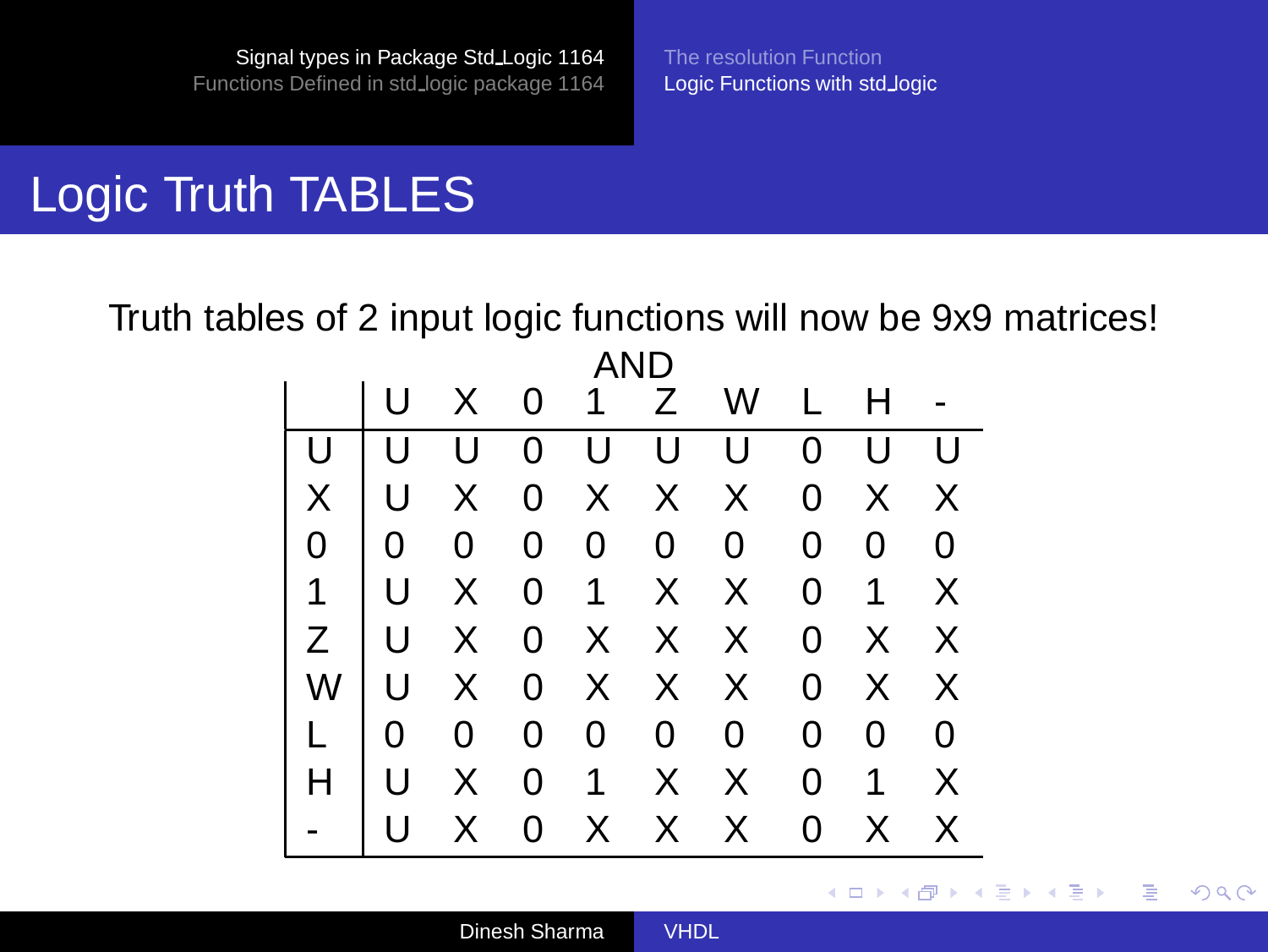#### Conversion Functions

The following type conversion functions are included in package 1164:

- These include To bit (from std ulogic) and To std ulogic (from bit)
- To bit vector (from std ulogic vector and std ulogic vector)
- To\_std\_ulogic\_vector (from bit\_vector) and To std logic vector (from bit vector)
- To\_std\_logic\_vector (from std\_ulogic\_vector) and To std ulogic vector (from std logic vector)
- $\blacksquare$  There are similar functions for inter-conversions between X01, X01Z etc. and std logic and std ulogic.

<span id="page-95-0"></span>イロト イ押ト イヨト イヨト

 $2Q$ 

э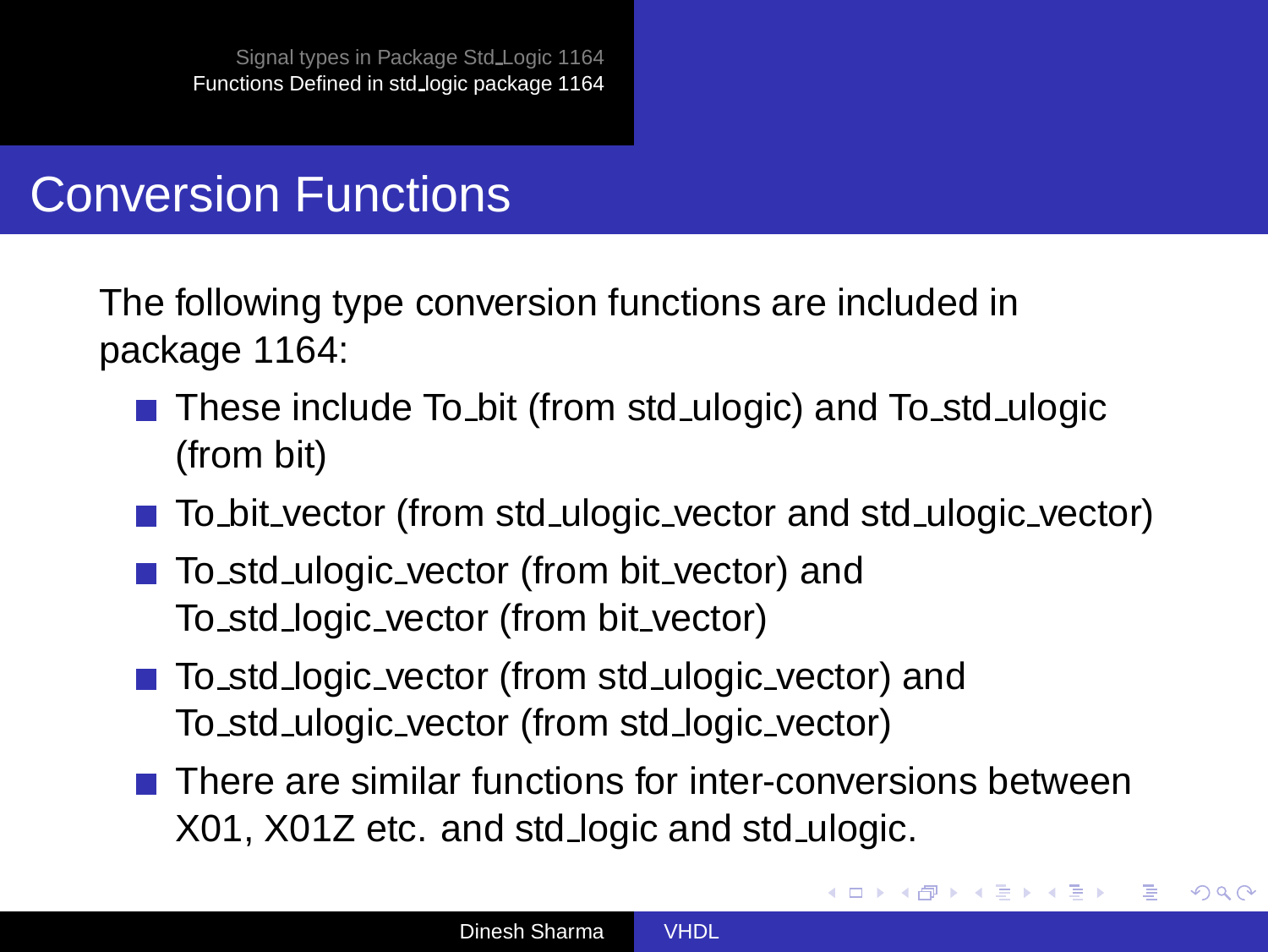#### Edge Detection Functions

The IEEE library package 1164 includes edge detection functions for std\_ulogic types. These are defined as:

FUNCTION rising edge (SIGNAL s: std\_ulogic) RETURN Boolean

The rising edge is detected when there is a transition from 0 or L to 1 or H.

FUNCTION falling edge (SIGNAL s: std ulogic) RETURN Boolean

The falling edge is detected when there is a transition from 1 or H to 0 or L.

イロト イ押ト イヨト イヨト

э

 $\Omega$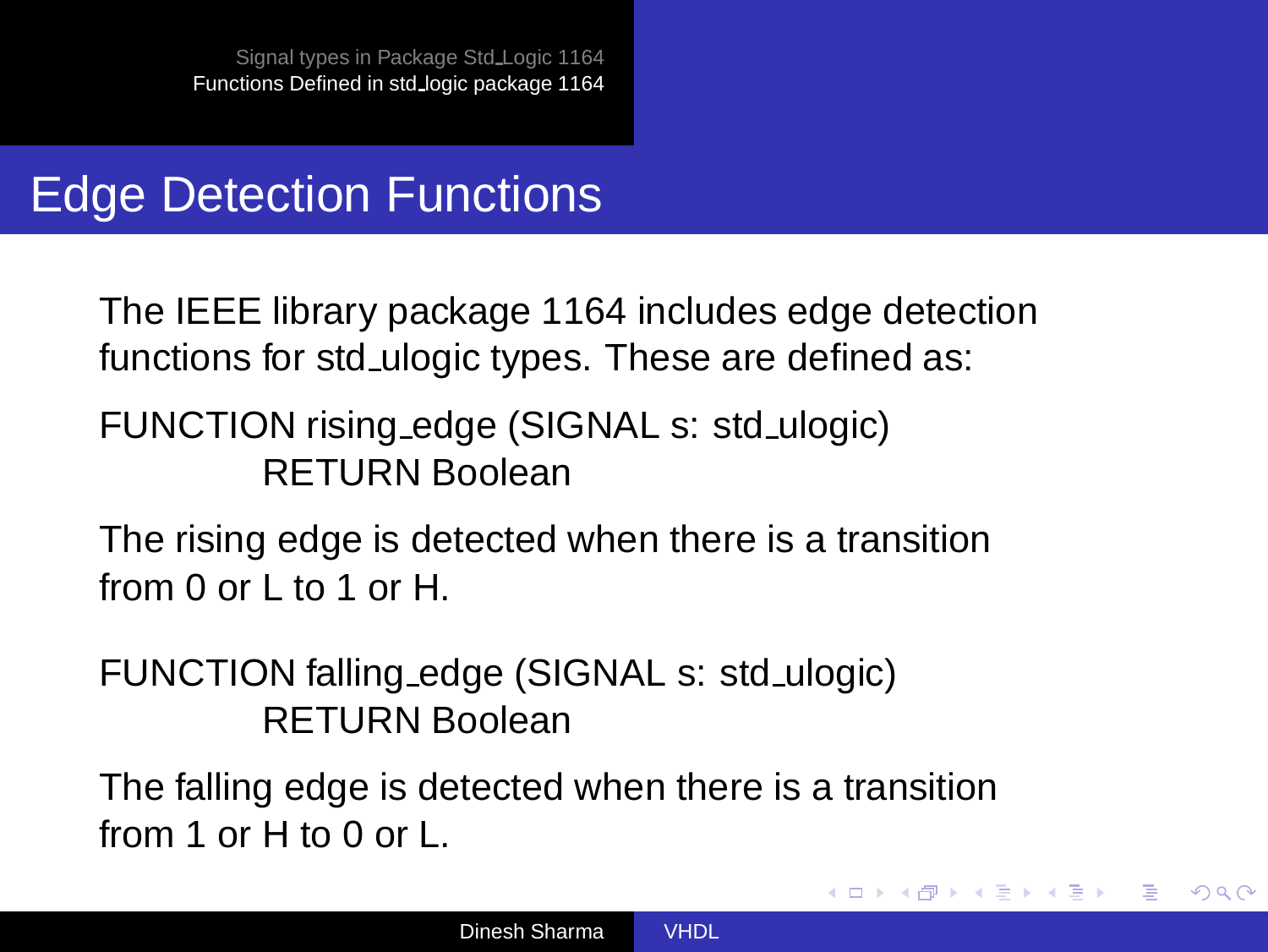# Part V

## [An Example Design](#page-97-0)

#### 9 [A magnitude comparator](#page-98-0)

- **[First Level Description](#page-100-0)**
- [Constructing the Byte Comparator](#page-103-0)
- [Structural Description of Bit Comparator](#page-110-0)

(ロ) (母)

<span id="page-97-0"></span>→ 重 → → 重 →

 $2Q$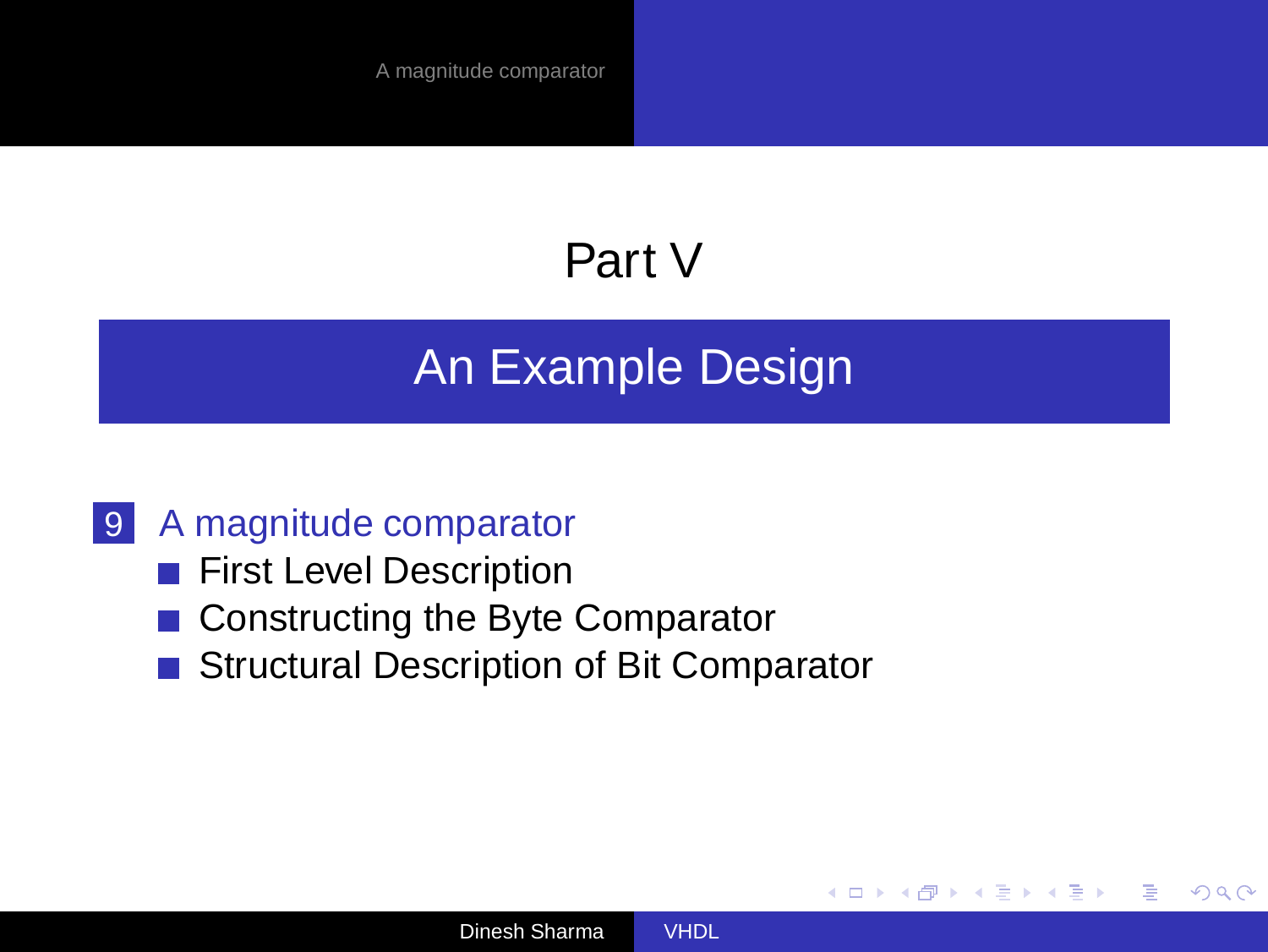[First Level Description](#page-100-0) [Constructing the Byte Comparator](#page-103-0) [Structural Description of Bit Comparator](#page-110-0)

<span id="page-98-0"></span>**≮ロト ⊀伊ト ⊀ ヨト ⊀ ヨト** 

 $\Omega$ 

## A Magnitude Comparator

- $\blacksquare$  The example used in this section has been described in the book: "VHDL: Analysis and Modeling of Digital Systems" by Zainalabedin Navabi (McGraw Hill).
- However the treatment in this tutorial is different.
- $\blacksquare$  We illustrate top down design using this example.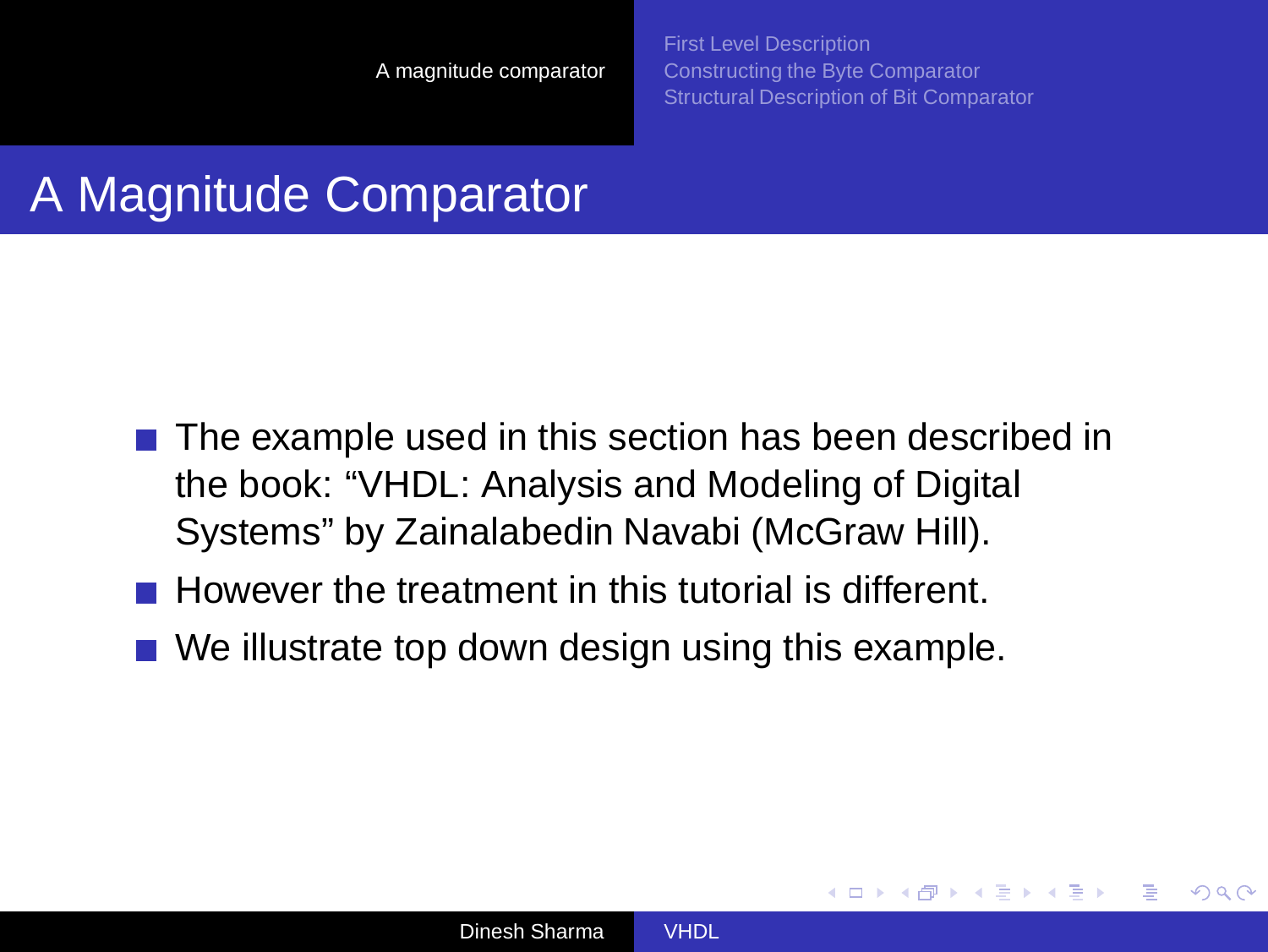$2Q$ 

### A magnitude comparator

- We want to design a circuit to compare the magnitude of two binary numbers.
- We shall illustrate the design by a comparator for byte wide numbers.
- $\blacksquare$  However, the design should be stackable, so that wider numbers can be compared.
- $\blacksquare$  The input to the system are the two numbers and stacking inputs, gt in, eq in and It in.
- $\blacksquare$  The outputs are the result of comparison: gt\_out, eq\_out and It\_out.
- The stacking inputs and outputs use "one hot" coding: exactly one of the conditions gt, eq or lt is TRUE at a given time. イロト イ押 トイヨ トイヨト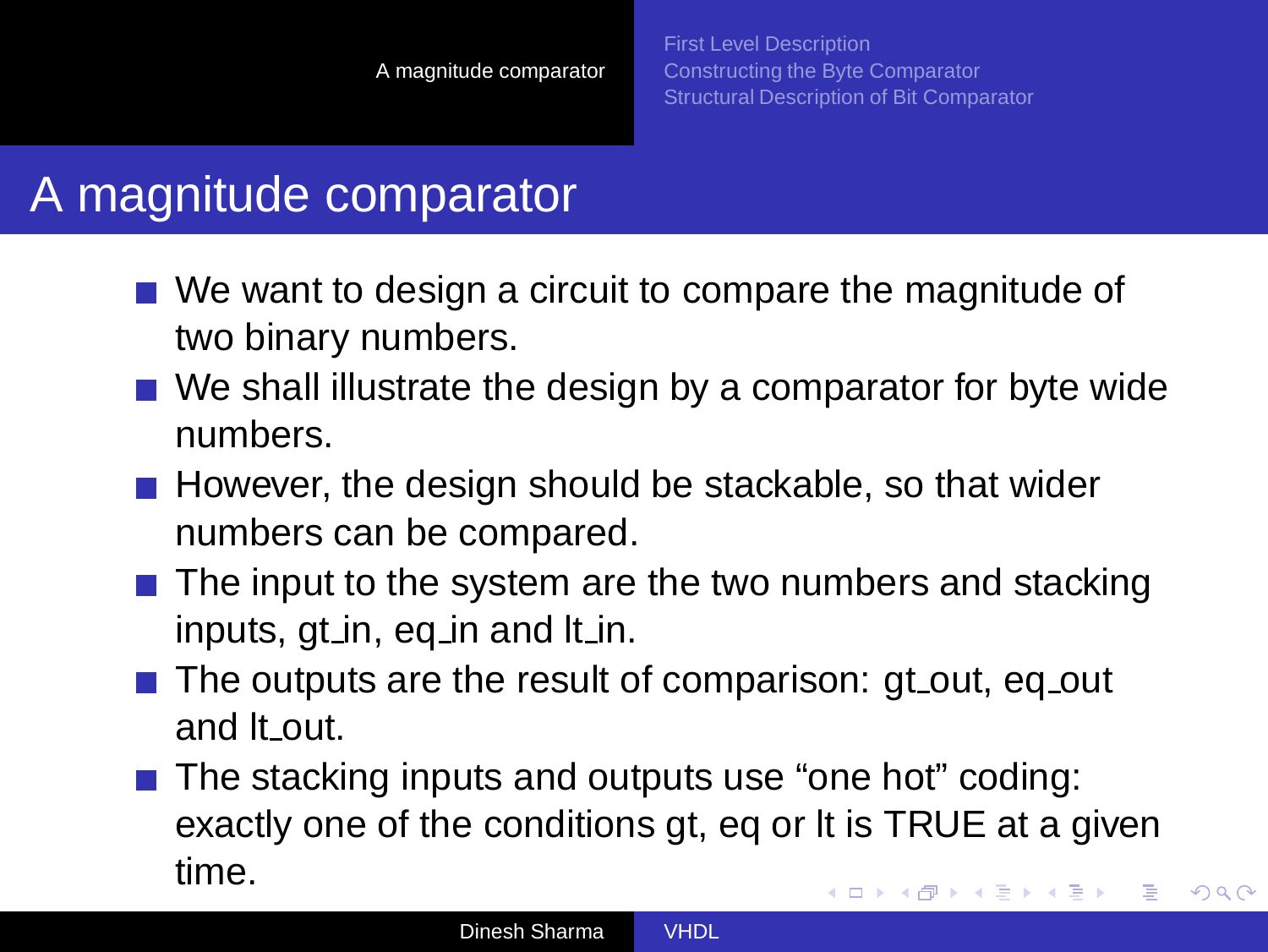[First Level Description](#page-100-0) [Constructing the Byte Comparator](#page-103-0) [Structural Description of Bit Comparator](#page-110-0)

<span id="page-100-0"></span>**≮ロト ⊀伊ト ⊀ ヨト ⊀ ヨト** 

 $2Q$ 

## First level description

Library IEEE; USE IEEE.std\_logic\_1164.ALL; TYPE Byte IS Array (7 DownTo 0) OF std ulogic; Entity Byte Compar is Port(a, b: IN BYTE; gt\_in, eq\_in, lt\_in: IN std\_ulogic; gt\_out, eq\_out, lt\_out: OUT std\_ulogic); End Entity Byte Compar;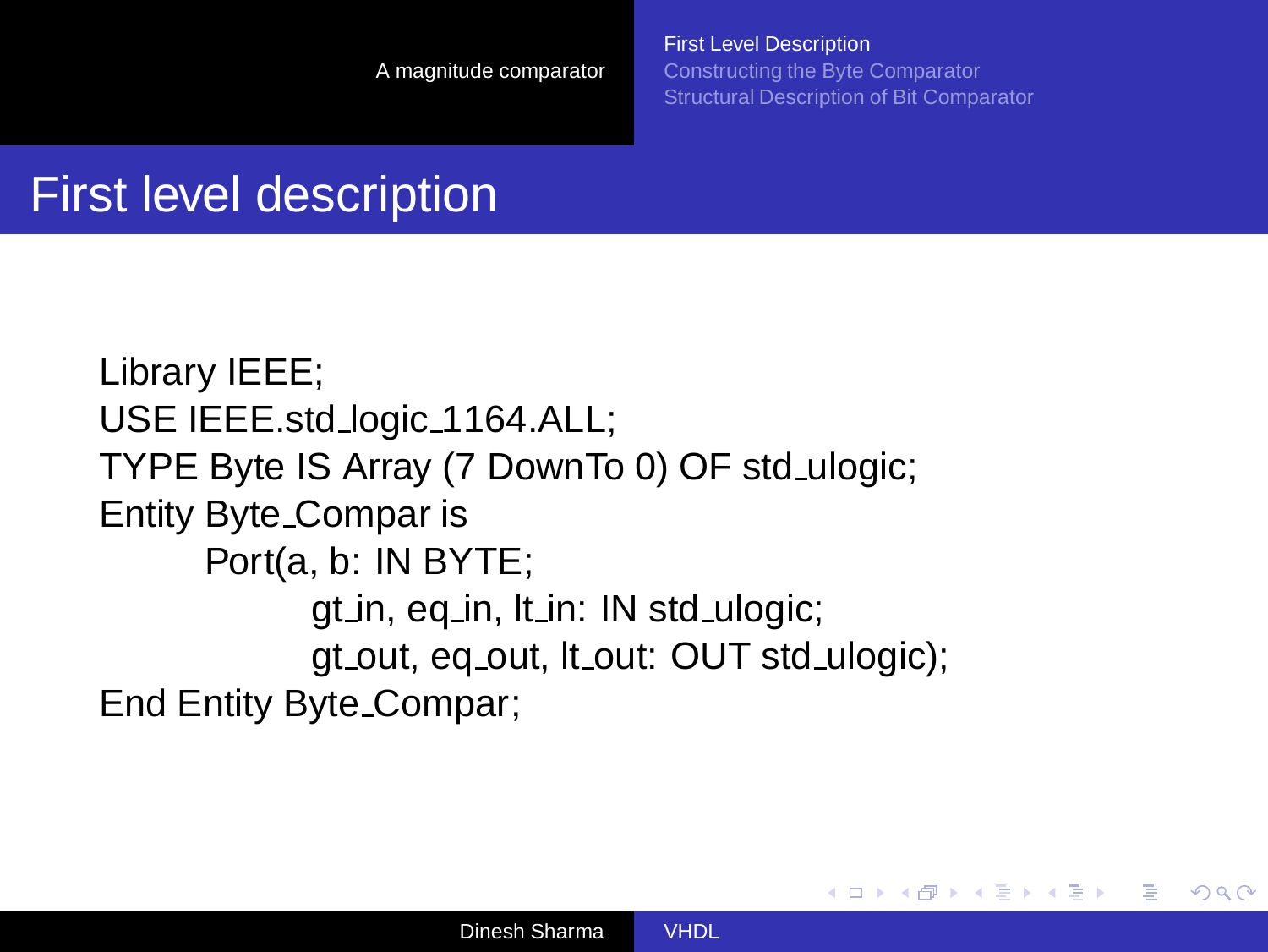## Architecture of Byte Comparator

```
Architecture first Of Byte Compar is
      Variable val1, val2: Integer:= 0;
BEGIN
P1: PROCESS(a, b, gt in, eq in, lt in)
      BEGIN
             val1 := ByteVal(a);
             val2 := ByteVal(b);IF (val1 > val2) THEN
                    gt_out \lt = '1'; eq_out \lt = '0'; it_out \lt = '0';
             ELSIF (val1 < val2) THEN
                    gt_out \lt = '0'; eq_out \lt = '0'; it_out \lt = '1';
             ELSE gt_out \lt = gt_in; eq_out \lt = eq_in; It_out \lt = It_in;
             END IF;
                                               イロト イ押 トイヨ トイヨト
                                                                      QQEND PROCESS P1;
Dinesh Sharma VHDL
```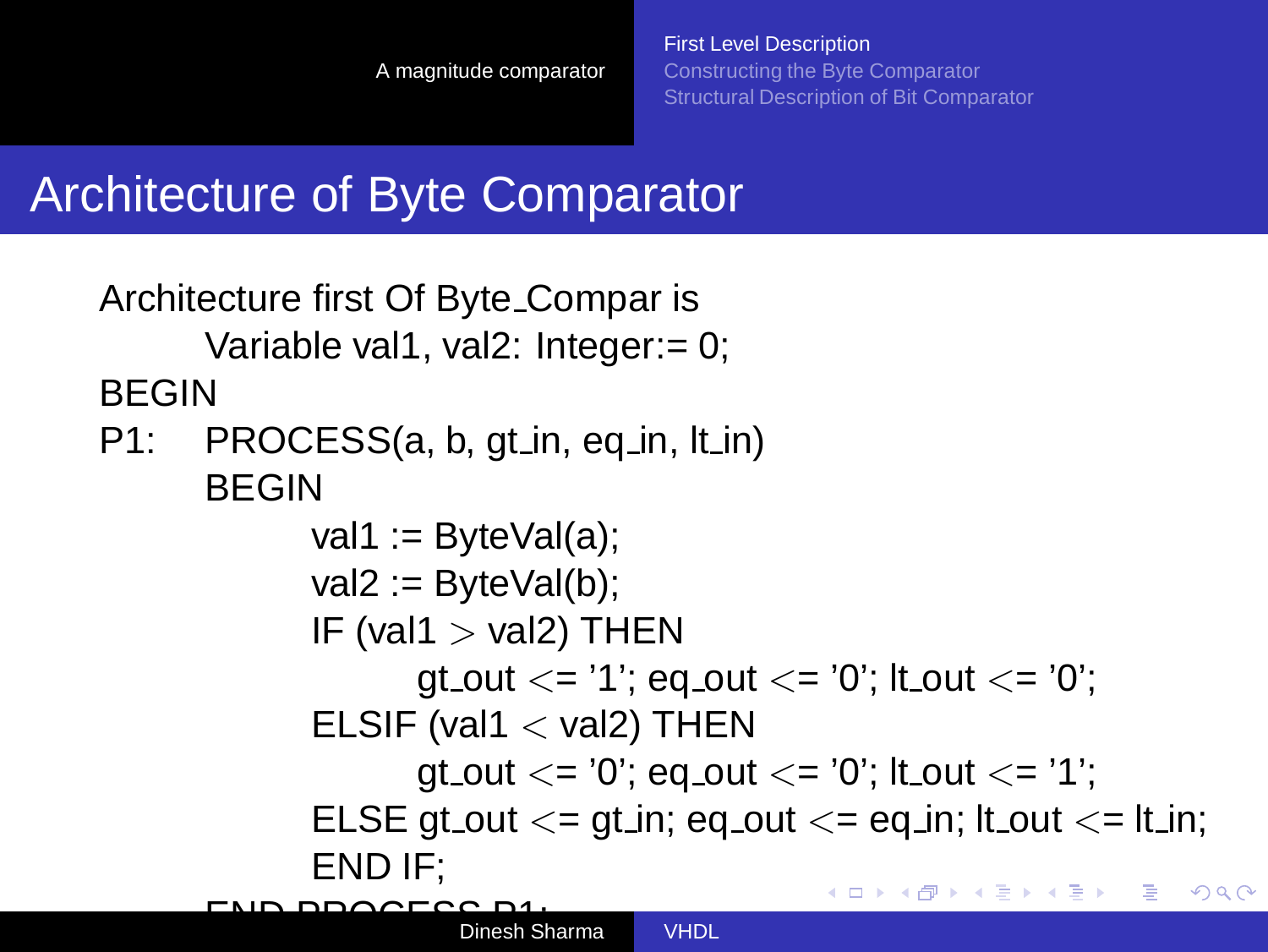### Decomposition of Byte Comparator

The byte comparator is difficult to design directly. We can brek up the design into bit comparators with cascading inputs gt in, eq in and It in; and cascading outputs gt\_out, eq\_out and It\_out.



Notice that the most significant bit is compared closest to the output.

 $\left\{ \begin{array}{ccc} 1 & 0 & 0 \\ 0 & 1 & 0 \end{array} \right.$ 

 $QQ$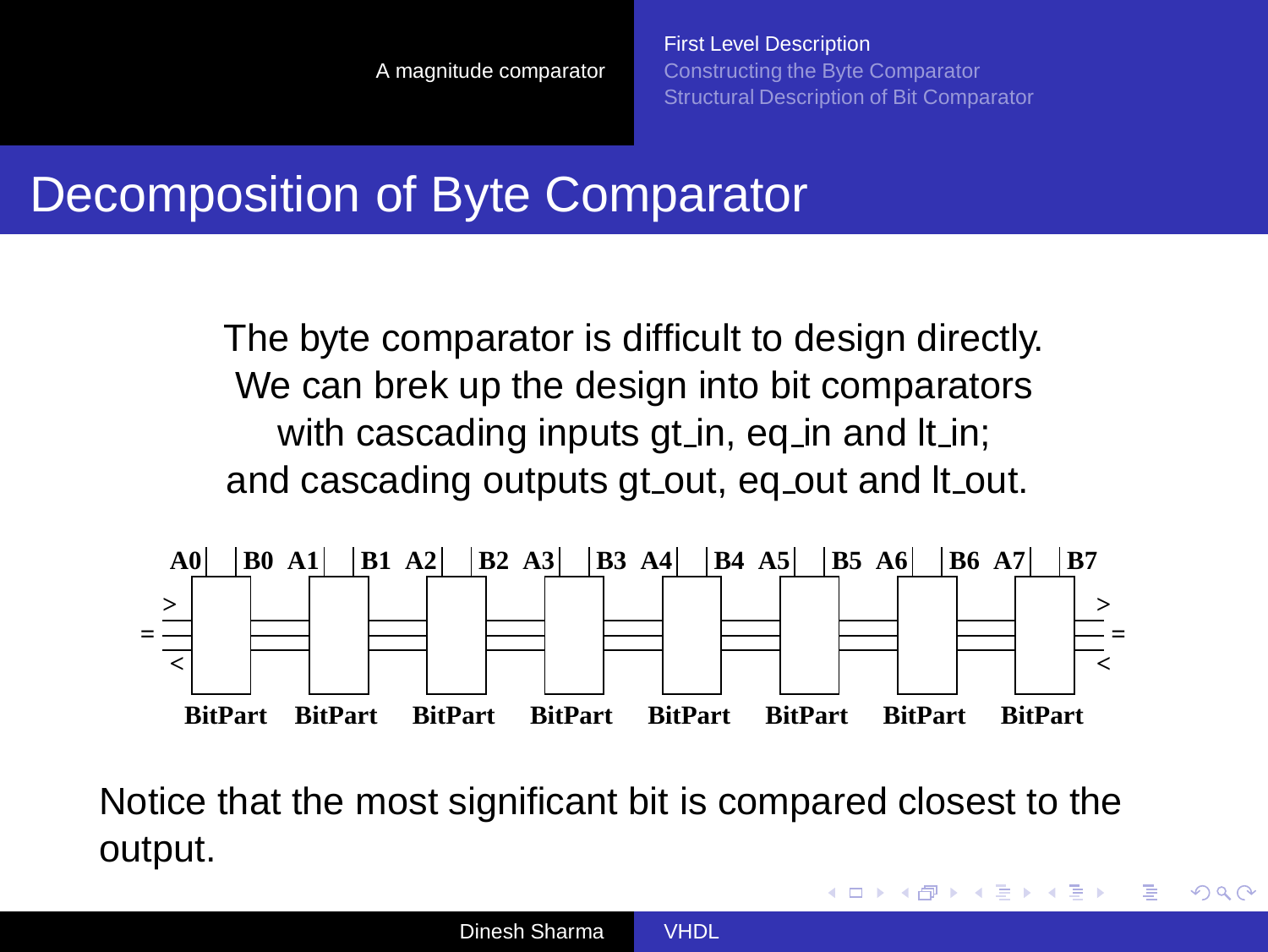<span id="page-103-0"></span>**≮ロト ⊀伊ト ⊀ ヨト ⊀ ヨト** 

 $2Q$ 

### Composing the Byte comparator

Architecture compose of Byte Compar IS COMPONENT BitPart IS Port(a, b: IN std\_ulogic; gt in, eq in, lt in: IN std ulogic; gt out, eq out, lt out: OUT std ulogic); END COMPONENT BitPart; FOR ALL: BitPart USE ENTITY Bit Compar(behave); TYPE Connect IS ARRAY (1 TO 3, 0 TO 6) OF std ulogic); Signal Cascade: Connect;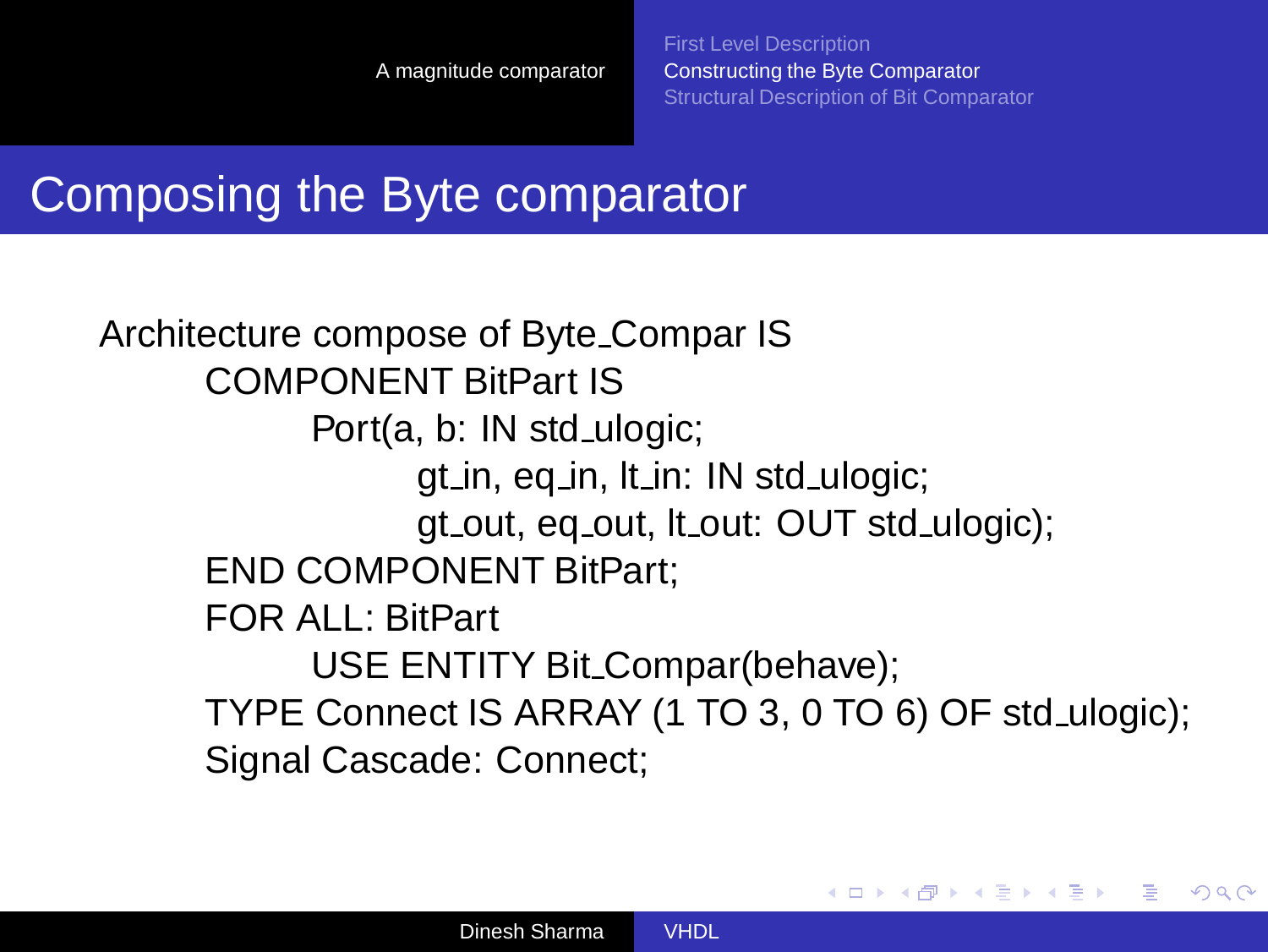イロト イ押 トイヨ トイヨト

 $QQ$ э

#### Composing the Byte comparator

#### BEGIN FOR I in 0 T0 7 GENERATE First:  $IF I = 0$  GENERATE COMPONENT BitPart PORTMAP  $(gt_{i}in, eq_{i}in, It_{i}in,$ a(I), b(I), Connect(1, I), Connect(2,I), Connect(3,I)); END GENERATE;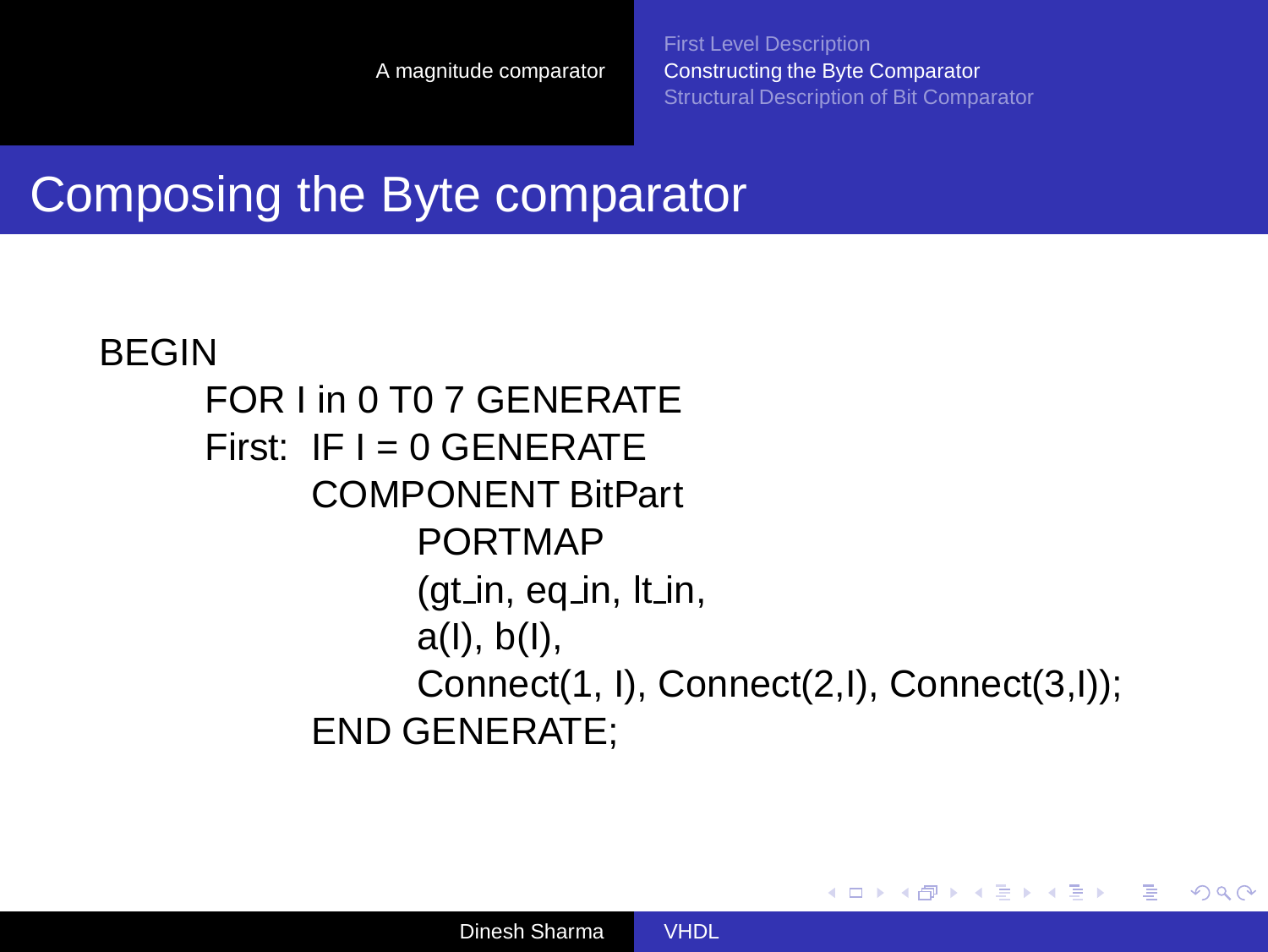イロト イ押 トイヨ トイヨト

 $QQ$ э

#### Composing the Byte comparator

#### Last:  $IF I = 7$  GENERATE COMPONENT BitPart PORTMAP (Connect(1, I-1), Connect(2,I-1), Connect(3,I-1)); a(I), b(I), gt out, eq out, lt out) END GENERATE;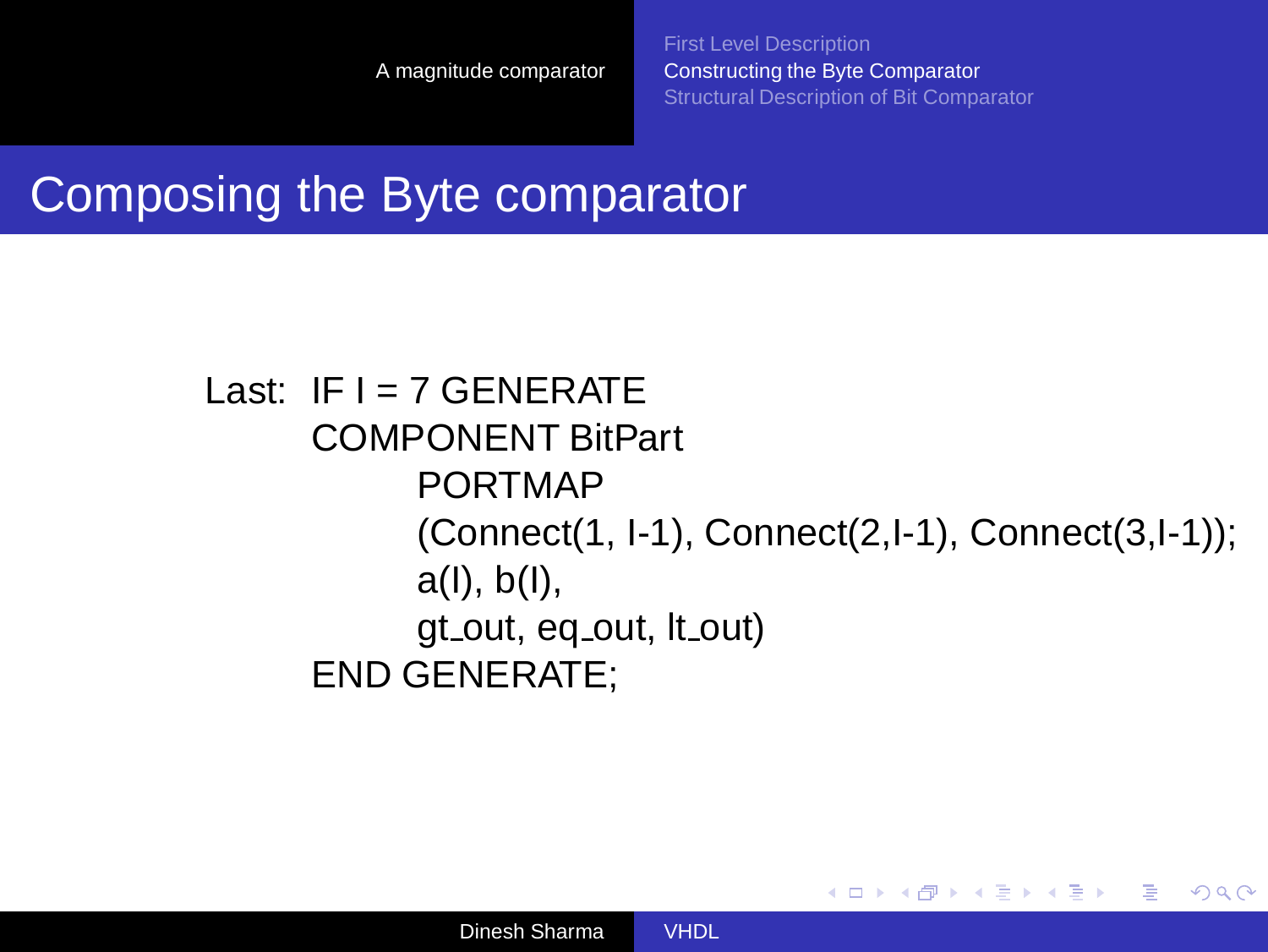イロト イ押 トイヨ トイヨト

 $\Omega$ 

#### Composing the Byte comparator

Mid: IF  $(1 > 0)$  AND  $(1 < 7)$  GENERATE COMPONENT BitPart PORTMAP (Connect(1, I-1), Connect(2,I-1), Connect(3,I-1)); a(I), b(I), Connect(1, I), Connect(2,I), Connect(3,I)); END GENERATE; END GENERATE; END Architecture Compose;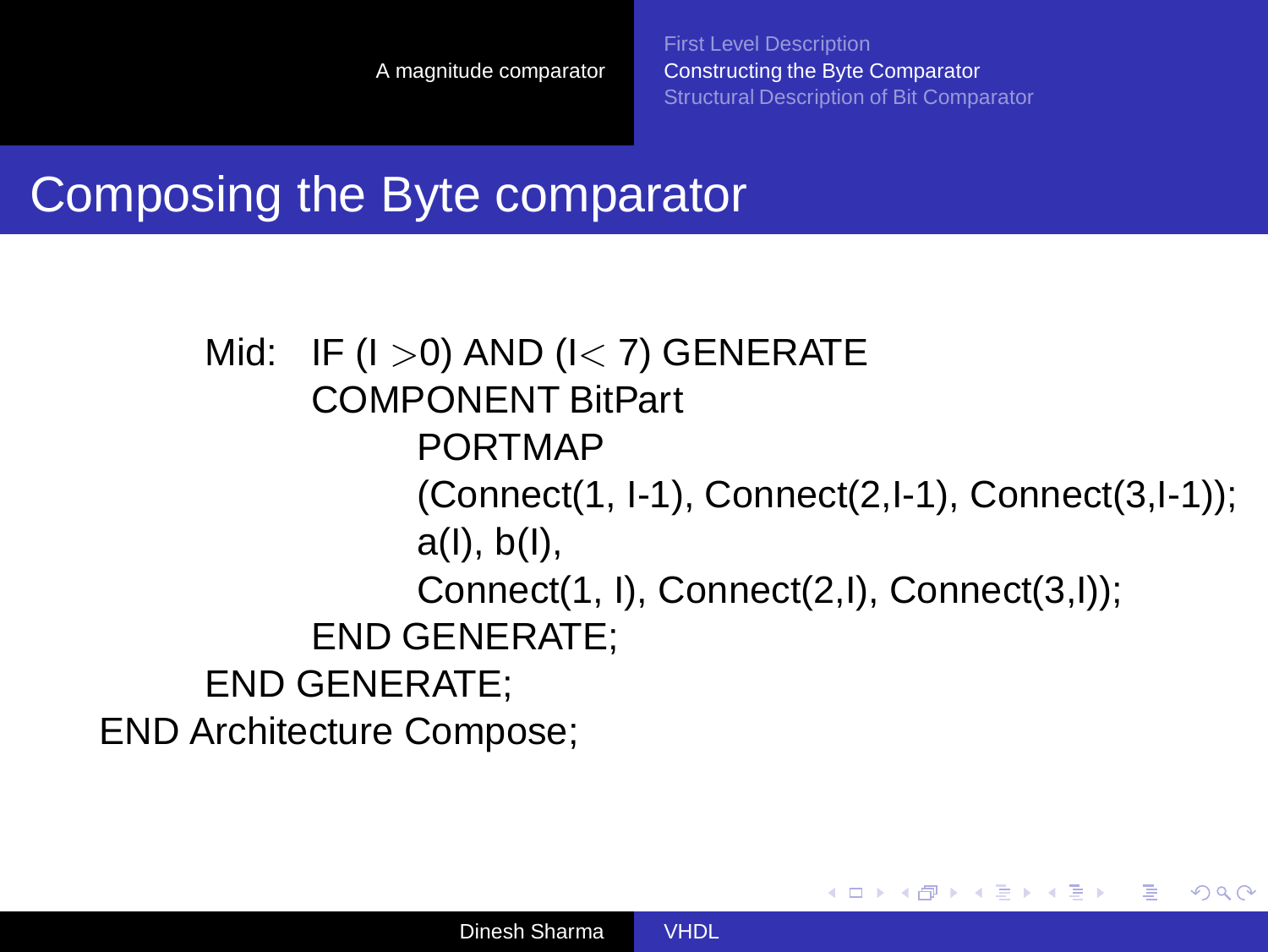**≮ロト ⊀伊ト ⊀ ヨト ⊀ ヨト** 

つくい

### The bit comparator

Once we have decomposed the byte comparator as above, we need to design the bit comparator.

- $\blacksquare$  The bit comparators recieve a pair of bits to compare.
- If  $A > B$ , i.e. A=1 and B=0; it makes the output gt out TRUE and makes the other outputs FALSE.
- If  $A < B$ , i.e. A=0 and B=1; it makes the output It out TRUE and makes the other outputs FALSE.
- $\blacksquare$  IF A and B are equal, it copies its cascading inputs (gt in, eq in,  $|t$  in) to its outputs (gt out, eq out,  $|t$  out);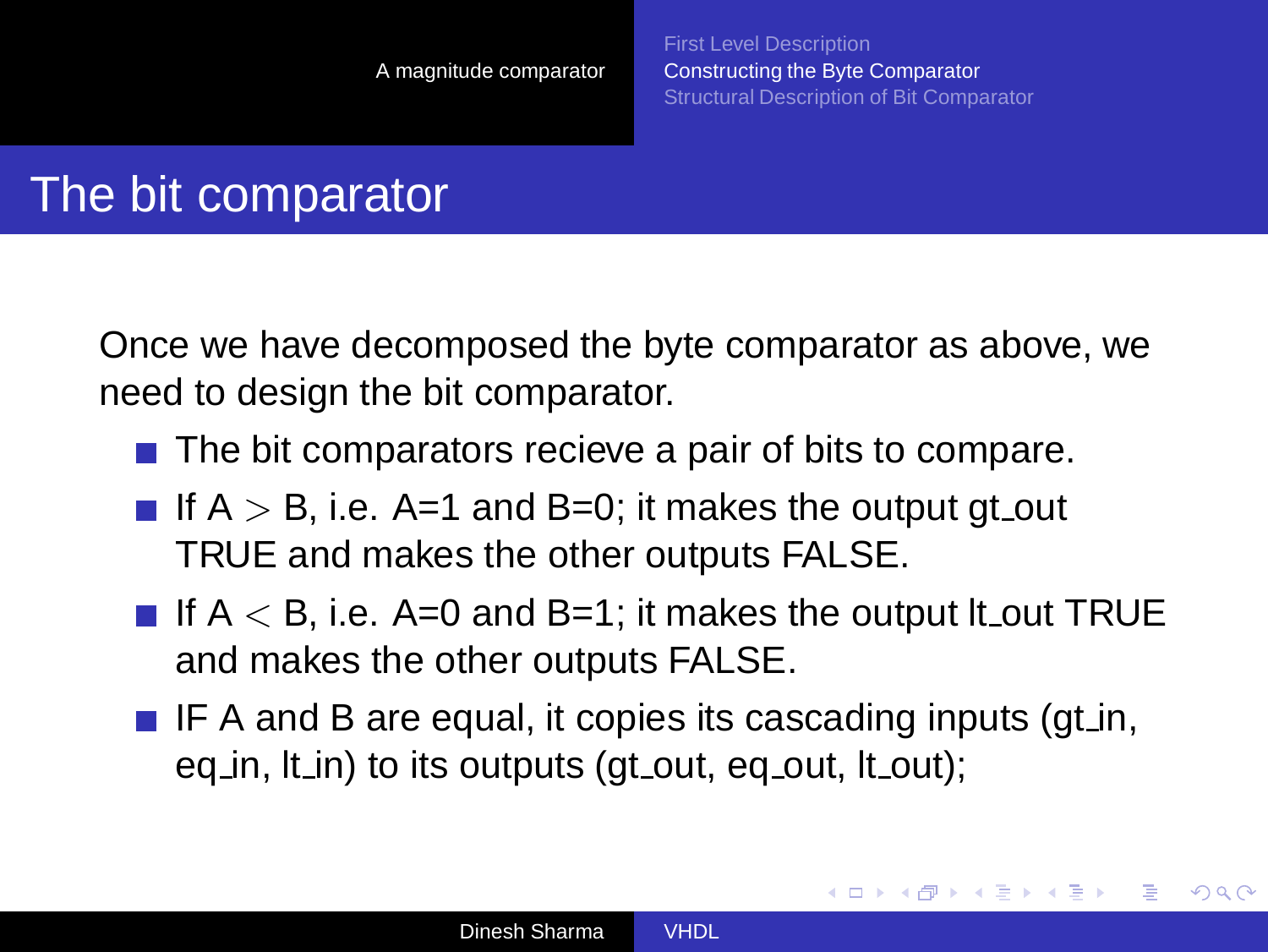[First Level Description](#page-100-0) [Constructing the Byte Comparator](#page-103-0) [Structural Description of Bit Comparator](#page-110-0)

**≮ロト ⊀伊ト ⊀ ヨト ⊀ ヨト** 

 $2Q$ 

# The bit comparator

```
Library IEEE;
USE IEEE.std_logic_1164.ALL;
```
Entity Bit Compar is Port(a, b: IN std\_ulogic; gt\_in, eq\_in, lt\_in: IN std\_ulogic; gt out, eq out, lt out: OUT std ulogic); End Entity Bit Compar;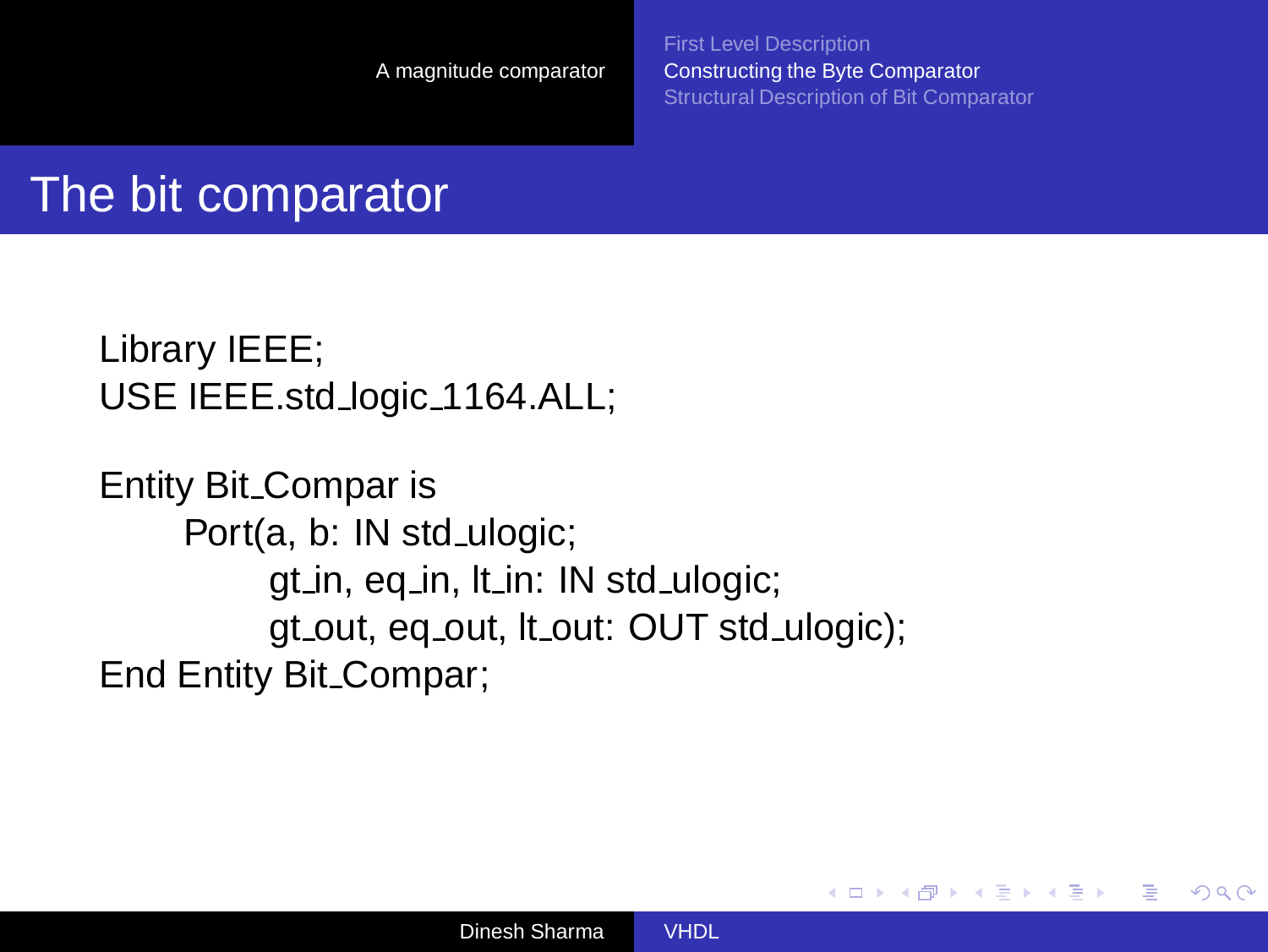<span id="page-109-0"></span>イロト イ押 トイヨ トイヨト

 $\Omega$ 

# Behavioural Architecture of Bit Comparator

Architecture behave Of Bit Compar is BEGIN P1: PROCESS(a, b, gt in, eq in, lt in) BEGIN IF  $(a = '1'$  AND  $b = '0'$ ) THEN qt\_out  $\lt =$  '1'; eq\_out  $\lt =$  '0'; it\_out  $\lt =$  '0'; ELSIF (a =  $'0'$  AND b =  $'1'$ ) THEN gt\_out  $\lt = '0'$ ; eq\_out  $\lt = '0'$ ; it\_out  $\lt = '1'$ ; ELSE gt\_out  $\lt$ = gt\_in; eq\_out  $\lt$ = eq\_in; it\_out  $\lt$ = it\_in; END IF; END PROCESS P1;

END Architecture behave;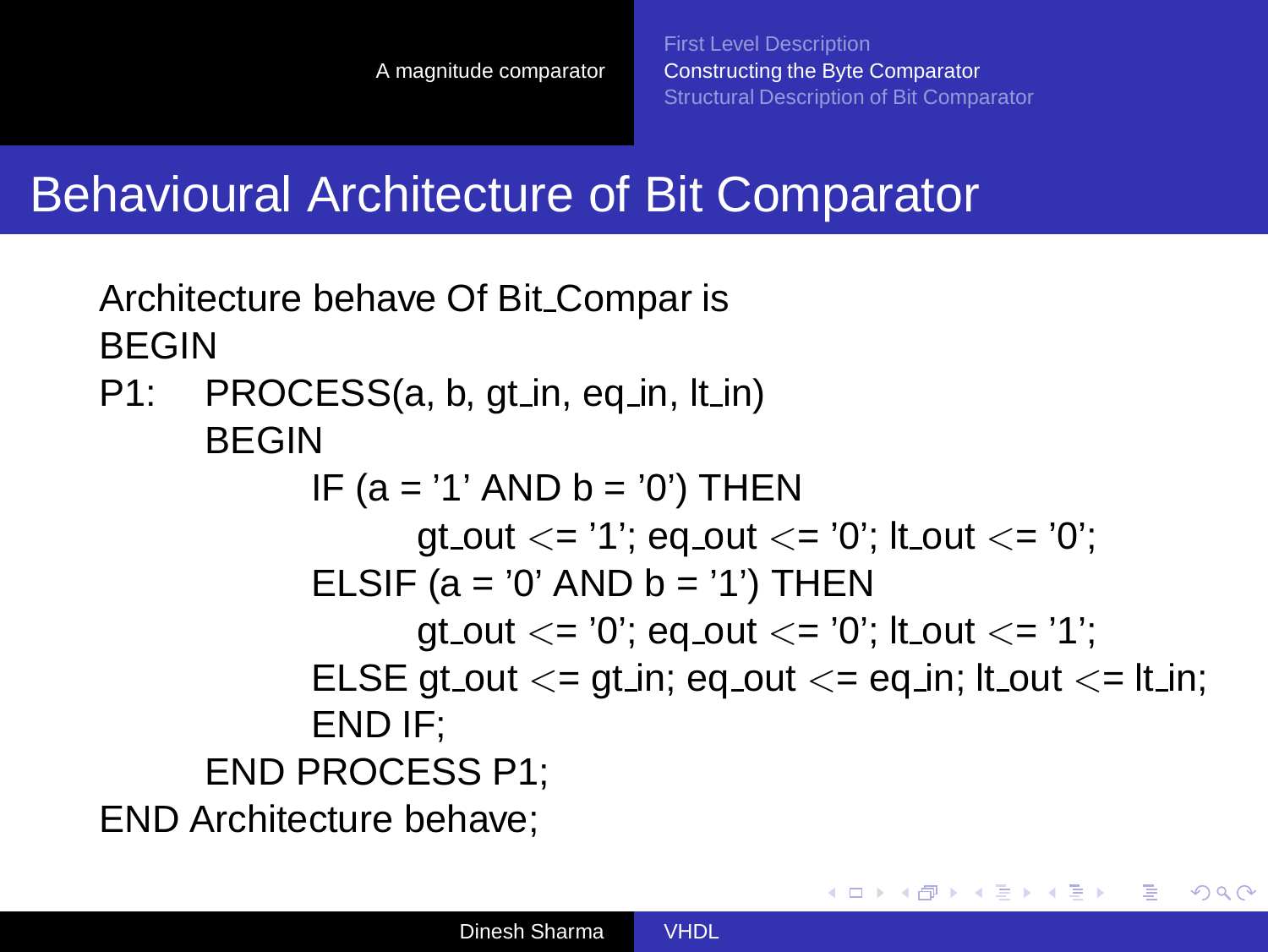### Structural Description of Bit Comparator

We can write Karnaugh Maps for the three outputs easily:

| gt_out             |    |                 |    |    |  |  |
|--------------------|----|-----------------|----|----|--|--|
| $ab \rightarrow$   | 00 | $\overline{01}$ | 11 | 10 |  |  |
| gt_in $\downarrow$ |    |                 |    |    |  |  |
|                    |    |                 |    |    |  |  |
|                    |    |                 |    |    |  |  |
| It_out             |    |                 |    |    |  |  |
| $ab \rightarrow$   | 00 | $\overline{01}$ | 11 | 10 |  |  |
| It_in $\downarrow$ |    |                 |    |    |  |  |
|                    |    |                 |    |    |  |  |
|                    |    |                 |    |    |  |  |

| eq_out           |    |    |    |    |  |
|------------------|----|----|----|----|--|
| ab $\rightarrow$ | 00 | 01 | 11 | 10 |  |
| eq_in ↓          |    |    |    |    |  |
|                  |    |    |    |    |  |
|                  |    |    |    |    |  |

This gives:

$$
gt\_out = a \cdot \overline{b} + gt\_in \cdot (a + \overline{b})
$$
  

$$
lt\_out = \overline{a} \cdot b + lt\_in \cdot (\overline{a} + b)
$$
  

$$
eq\_out = eq\_in \cdot (a \cdot b + \overline{a} \cdot \overline{b})
$$

<span id="page-110-0"></span>イロト イ押 トイヨ トイヨト

 $2Q$ 

э

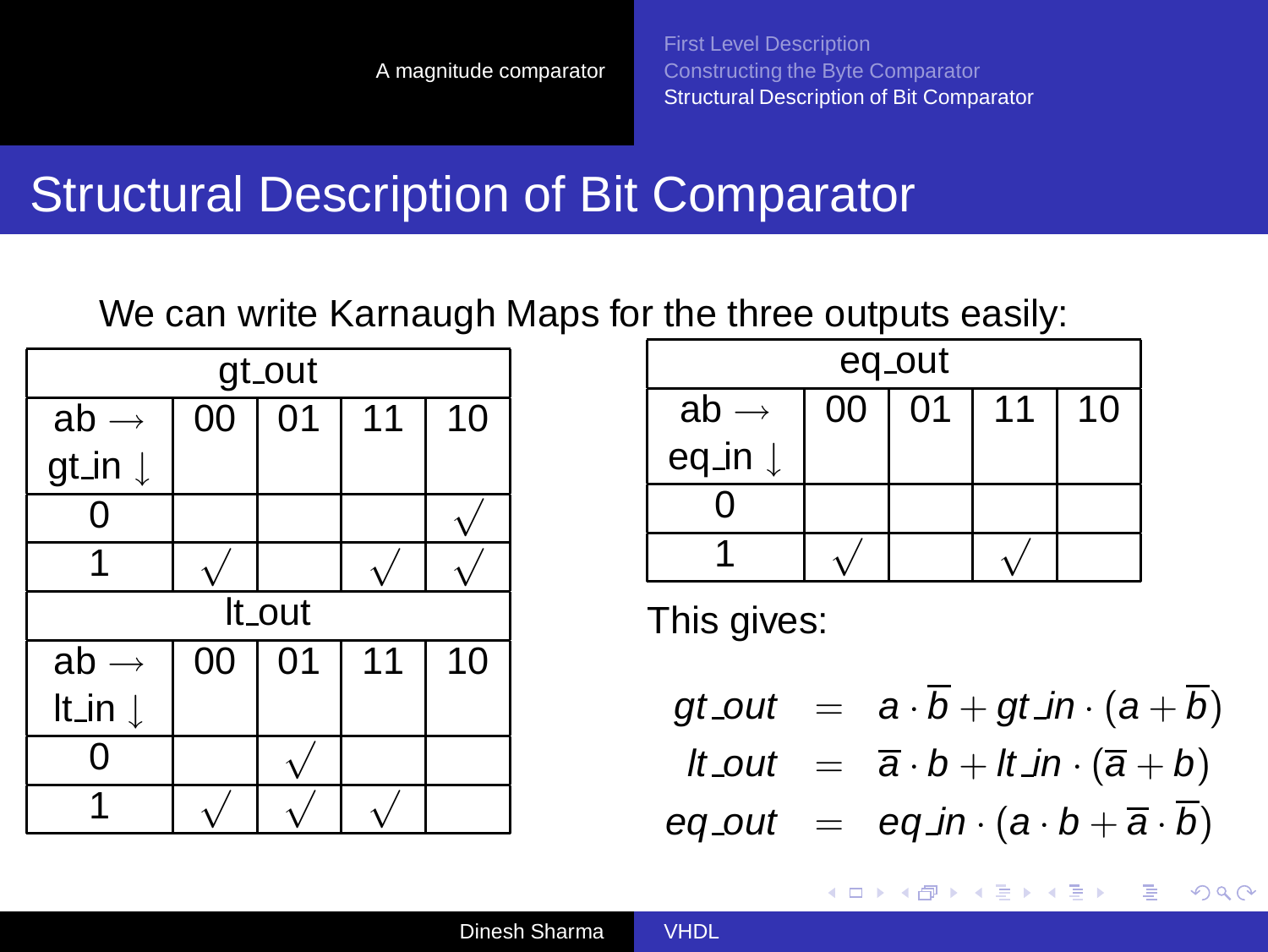### Final Design of bit comparator



- This design can be described  $\sim$ structurally in terms of basic gates.
- The design uses only inverting gates. It can be implemented directly on a chip.

<span id="page-111-0"></span>イロト (母) イヨトイ

 $2Q$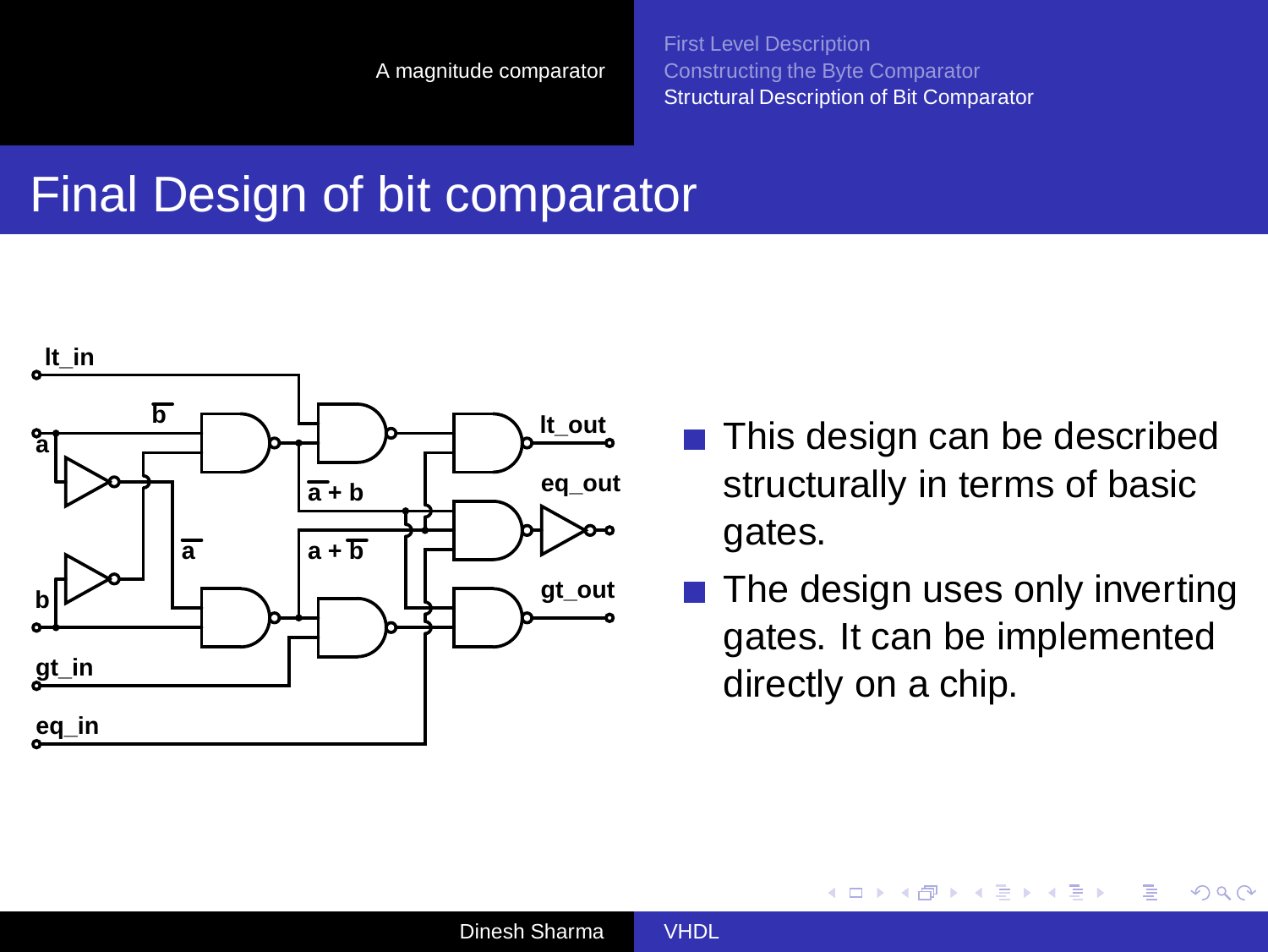$2Q$ 

# Structural Description of Bit Comparator

Architecture struct Of Bit Compar is

Component Inv IS

PORT(In1: IN std\_ulogic; op1: OUT std\_ulogic);

END COMPONENT Inv;

FOR ALL: Inv USE ENTITY Inverter(behav);

Component Nand2 IS

PORT(In1, In2: IN std\_ulogic; op1: OUT std\_ulogic); END COMPONENT Nand2;

FOR ALL: Nand2 USE ENTITY Nand2(behav);

Component Nand3 IS

PORT(In1, In2, In3: IN std ulogic; op1: OUT std ulogic); END COMPONENT Nand3;

FOR ALL: Nand3 USE ENTITY Nand3(be[ha](#page-111-0)v[\);](#page-113-0)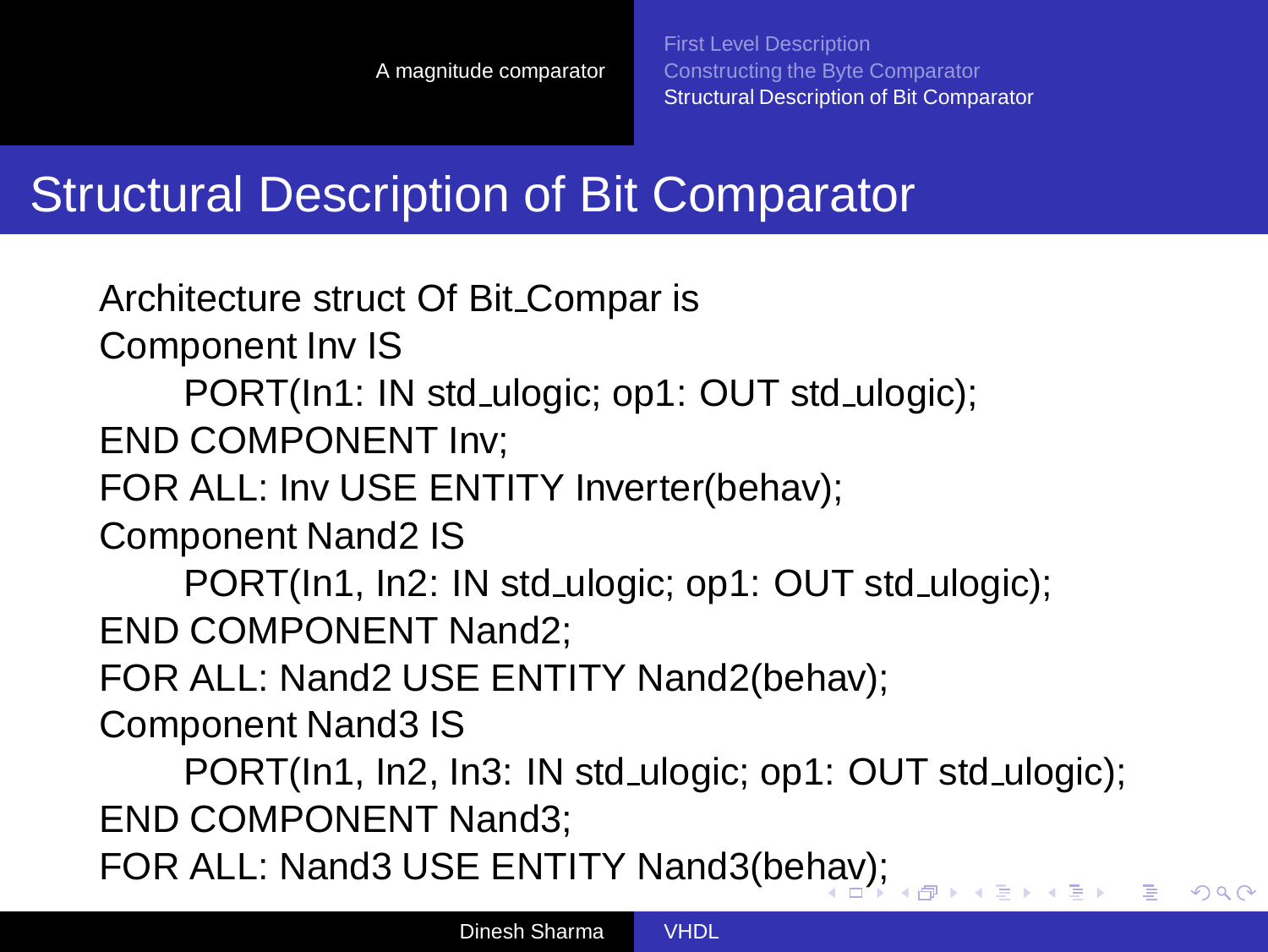# Structural Architecture of Bit Comparator

|                  | SIGNAL Abar, Bbar, AplusBbar, BplusAbar: std_ulogic;  |
|------------------|-------------------------------------------------------|
|                  | SIGNAL s1, s2, Eqbar: std_ulogic;                     |
| <b>BEGIN</b>     |                                                       |
| Inv1:            | Inv PORTMAP(A, Abar);                                 |
| Inv2:            | Inv PORTMAP(B, Bbar);                                 |
| $N1$ :           | Nand2 PORTMAP(A, Bbar, BplusAbar);                    |
| $N2$ :           | Nand2 PORTMAP(B, Abar, AplusBbar);                    |
| $N3$ :           | Nand2 PORTMAP(It_in, BplusAbar, s1);                  |
| $N4$ :           | Nand2 PORTMAP(gt_in, AplusBbar, s2);                  |
| $N5$ :           | Nand2 PORTMAP(s1, AplusBbar, It_out);                 |
| N <sub>6</sub> : | Nand2 PORTMAP(s2, BplusAbar, gt_out);                 |
| N7:              | Nand3 PORTMAP(AplusBbar, BplusAbar, Eq.in, Eqbar);    |
| Inv3:            | Inv PORTMAP(Eqbar, Eq_out);<br>KO KA KO KERKEN E YA G |
|                  |                                                       |

<span id="page-113-0"></span>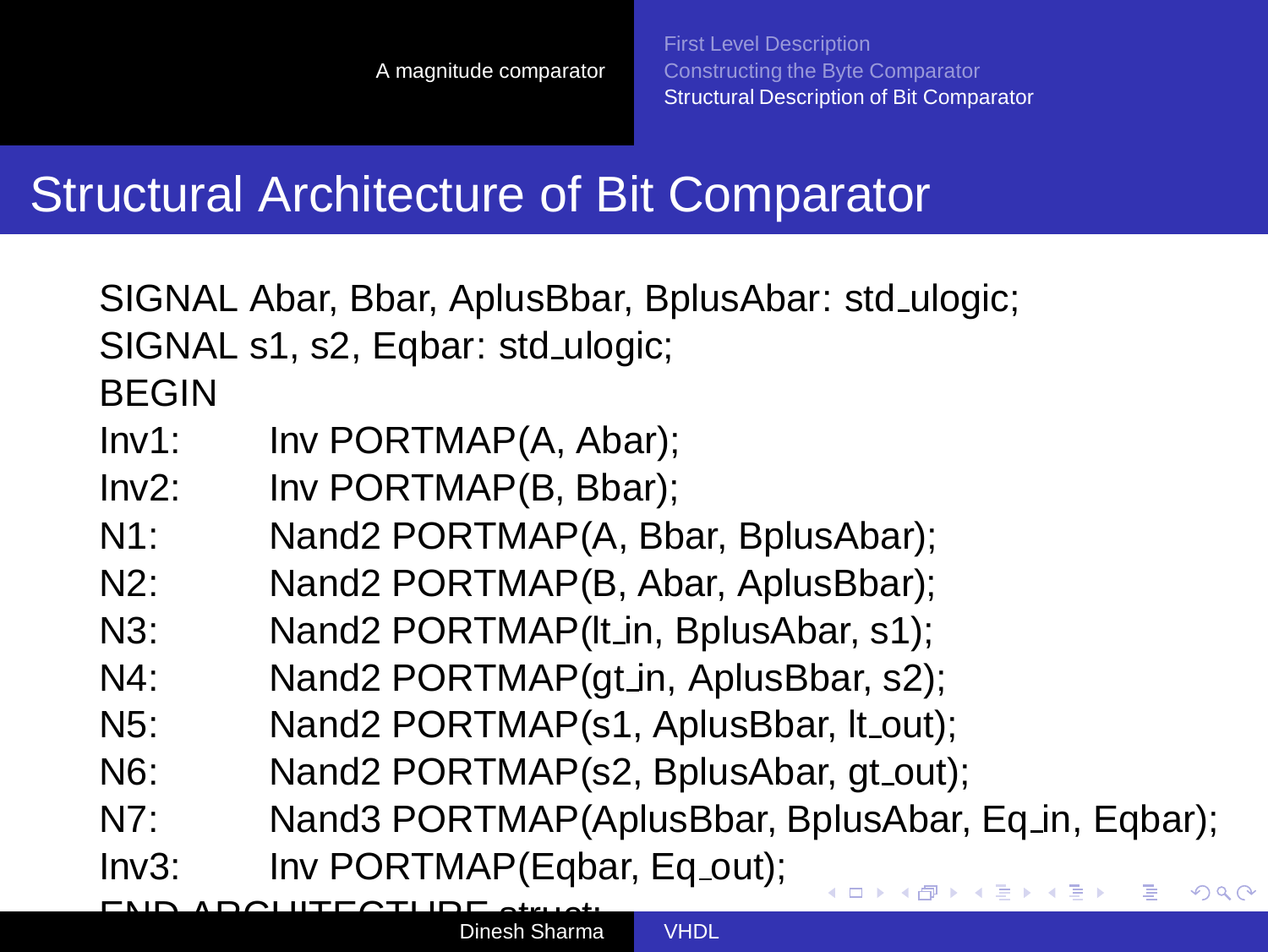<span id="page-114-0"></span> $299$ 

# Inline configuration

The configuration of a component can be declared "inline" in an architecture.

Architecture compose of Byte Compar IS COMPONENT BitPart IS Port(a, b: IN std ulogic; gt in, eq in, It in: IN std ulogic; gt\_out, eq\_out, lt\_out: OUT std\_ulogic); END COMPONENT BitPart; FOR ALL: BitPart USE ENTITY Bit Compar(behave); TYPE Connect IS ARRAY (1 TO 3, 0 TO 6) OF std ulogic); Signal Cascade: Connect;

All components of type BitPart have been [co](#page-113-0)[nfi](#page-115-0)[g](#page-113-0)[ur](#page-114-0)[e](#page-115-0)[d](#page-109-0) [t](#page-110-0)[o](#page-119-0) [u](#page-97-0)[s](#page-98-0)[e](#page-119-0) [th](#page-0-0)[e](#page-132-0)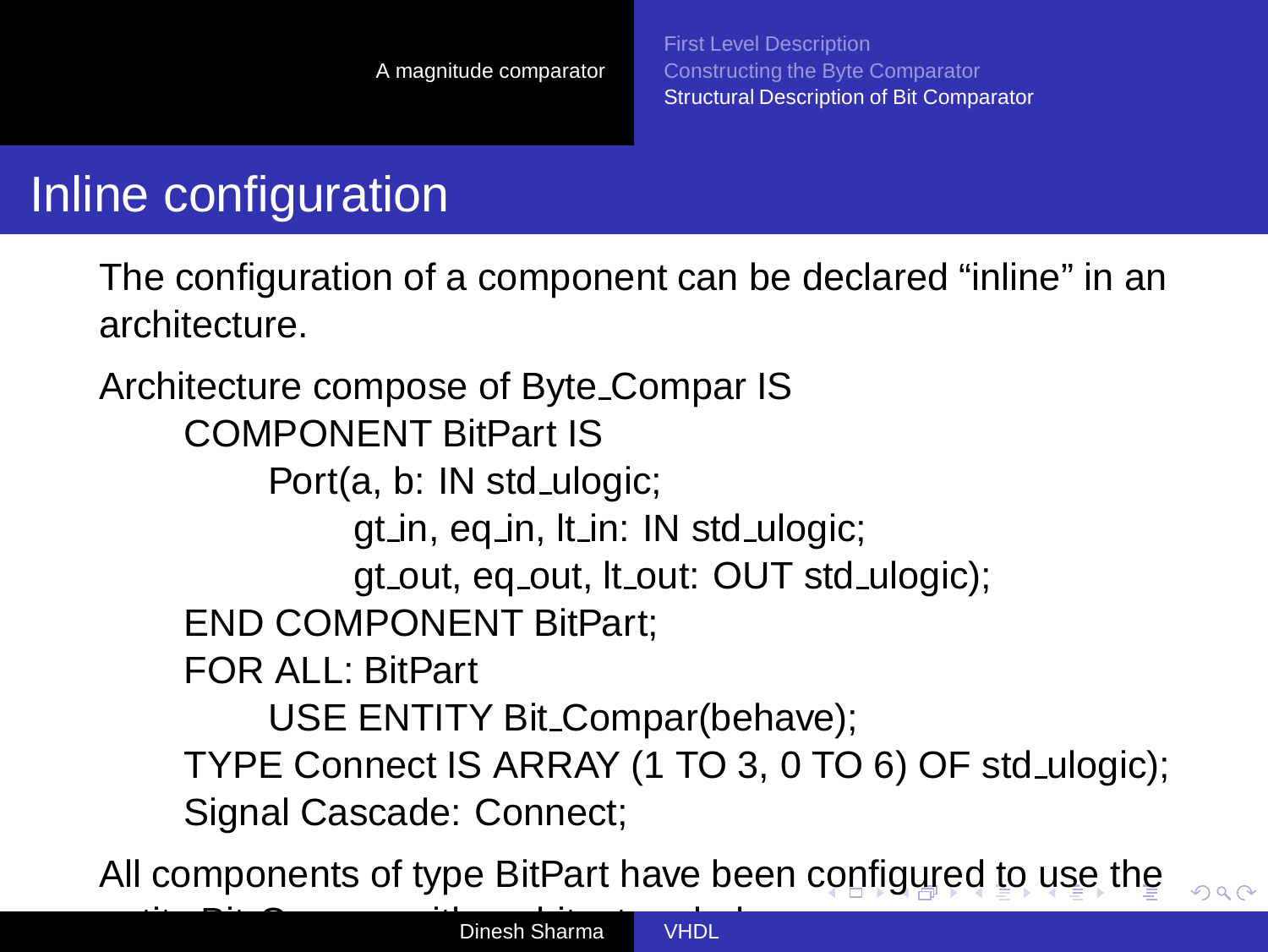[First Level Description](#page-100-0) [Constructing the Byte Comparator](#page-103-0) [Structural Description of Bit Comparator](#page-110-0)

<span id="page-115-0"></span>**≮ロト ⊀伊ト ⊀ ヨト ⊀ ヨト** 

 $\Omega$ 

# Standalone configuration

- In the example given, all components of type BitPart were configured to use the entity Bit Compar with architecture behave.
- This was specified "inline" in the architecture declarative part.
- We can write a separate configuration description outside the architecture using the configuration.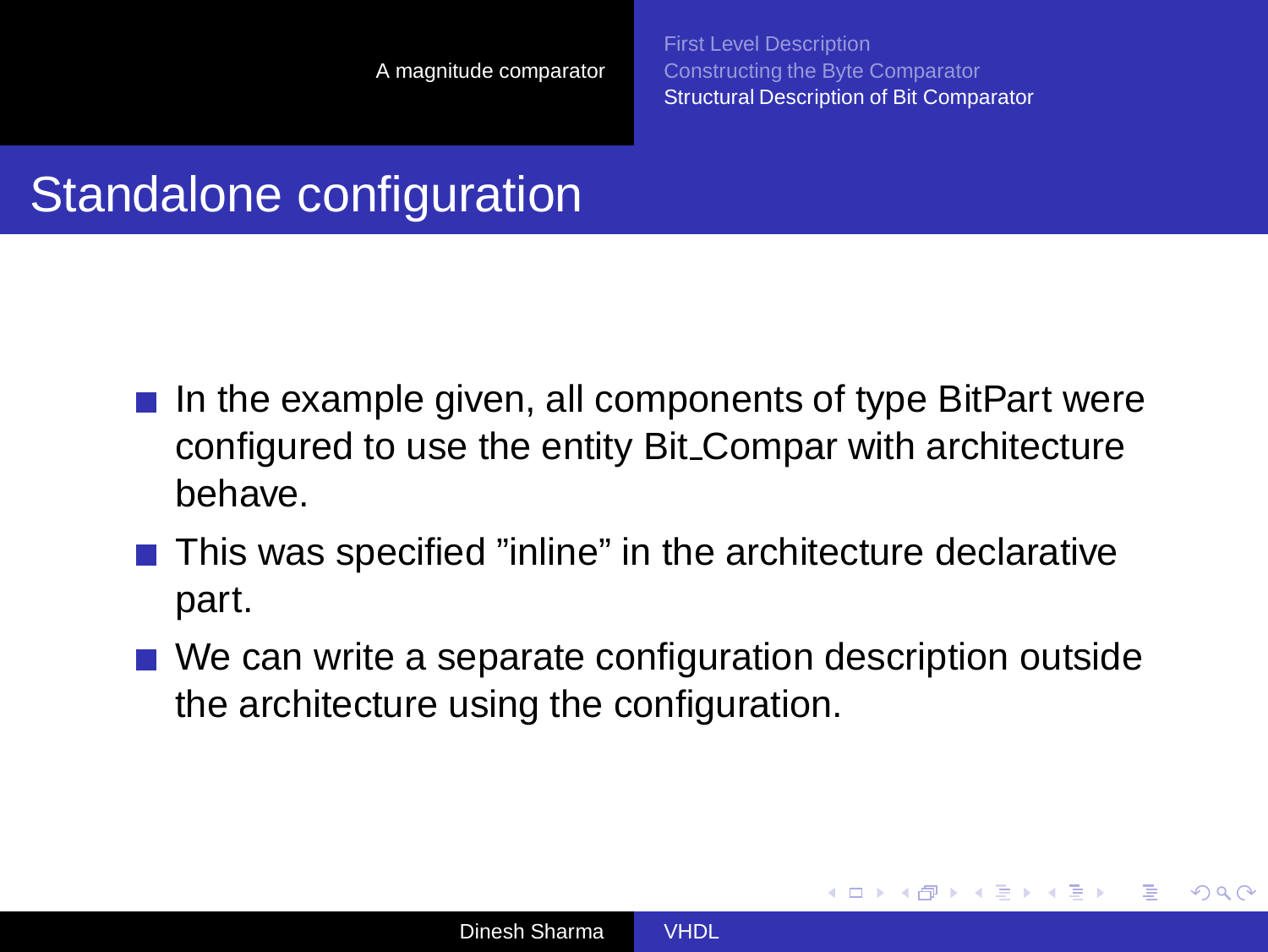**≮ロト ⊀伊ト ⊀ ヨト ⊀ ヨト** 

つくい

# Stand alone configuration

The syntax of a standalone configuration is:

CONFIGURATION configname OF entityname IS FOR architecture name FOR instance name | OTHERS | ALL : component name USE ENTITY sub\_entity\_name(sub\_architecture\_name) . . .

END FOR; END FOR; END [CONFIGURATION] [configname];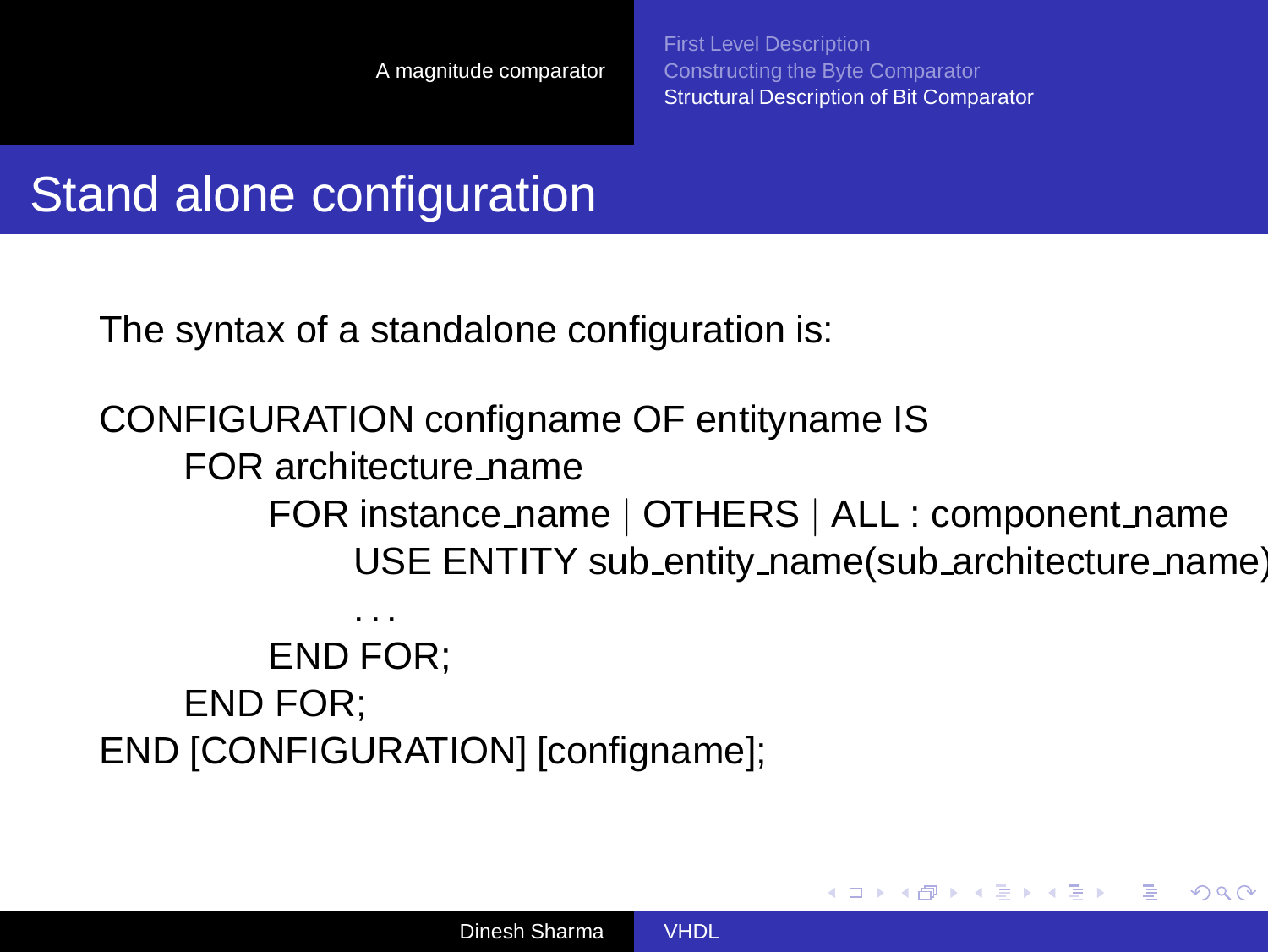イロト イ押 トイヨ トイヨト

 $2Q$ 

# Hierarchical configuration

- $\blacksquare$  The architecture being configured may contains components which are bound to architectures containing other components.
- This requires hierarchical configuration.
- $\blacksquare$  Instead of binding component instances to entity-architecture pairs directly, we bind these to other configurations.
- $\blacksquare$  These other configurations associate the component with an entity-architecture pair and cofigure the lower level components.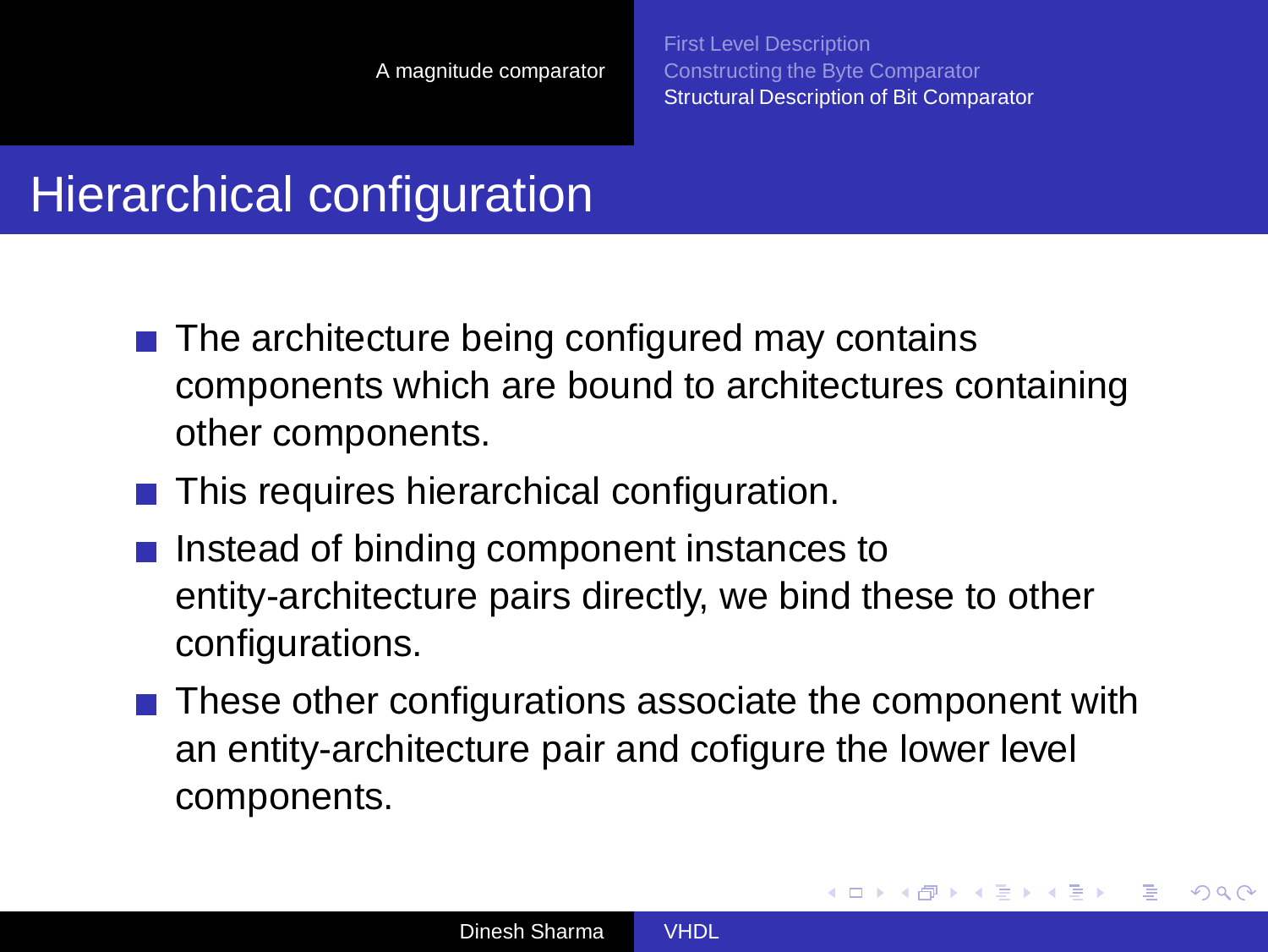# Hierarchical configuration

The syntax used for hierarchical configuration is:

CONFIGURATION configname OF entityname IS

FOR architecture name

FOR instance\_name | OTHERS | ALL : component\_name USE CONFIGURATION subconfig name;

#### . . . END FOR; END FOR; END [CONFIGURATION] [configname];

Subconfig name will associate the component with an entity-architecture pair and will configure lower level components in the hierarchy. イロト イ押 トイヨ トイヨト

 $QQ$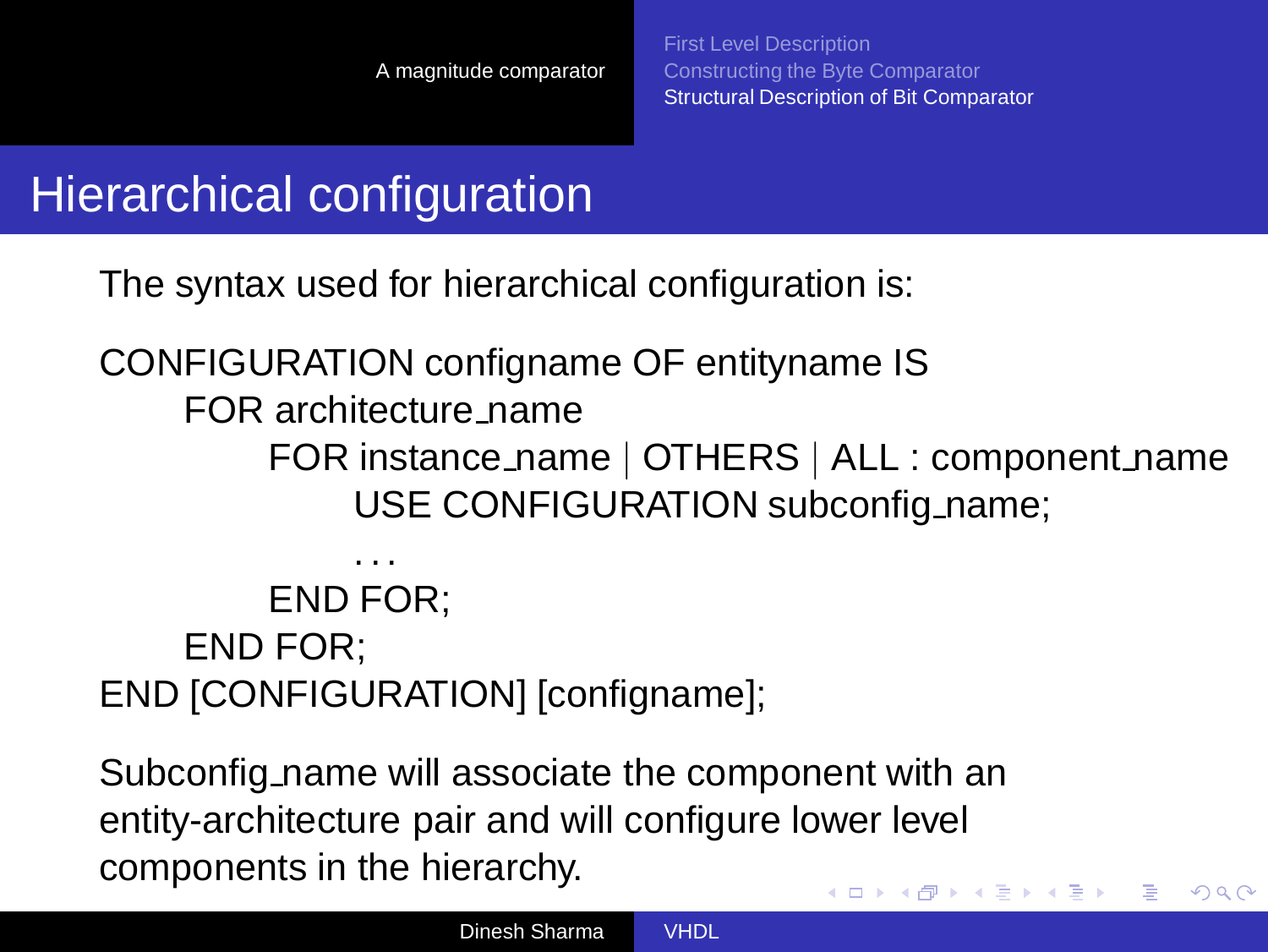<span id="page-119-0"></span>**≮ロト ⊀伊ト ⊀ ヨト ⊀ ヨト** 

つくい

### Hierrarchy in a single configuration

The hierarchy can be described through nested FORs in a single configuration description.

#### CONFIGURATION single OF Byte compar IS FOR compose – architecture name FOR ALL: BitPart USE ENTITY WORK.Bit Compar(struct); FOR struct – architecture of Bit Compar FOR ALL: Nand2 USE ENTITY . . .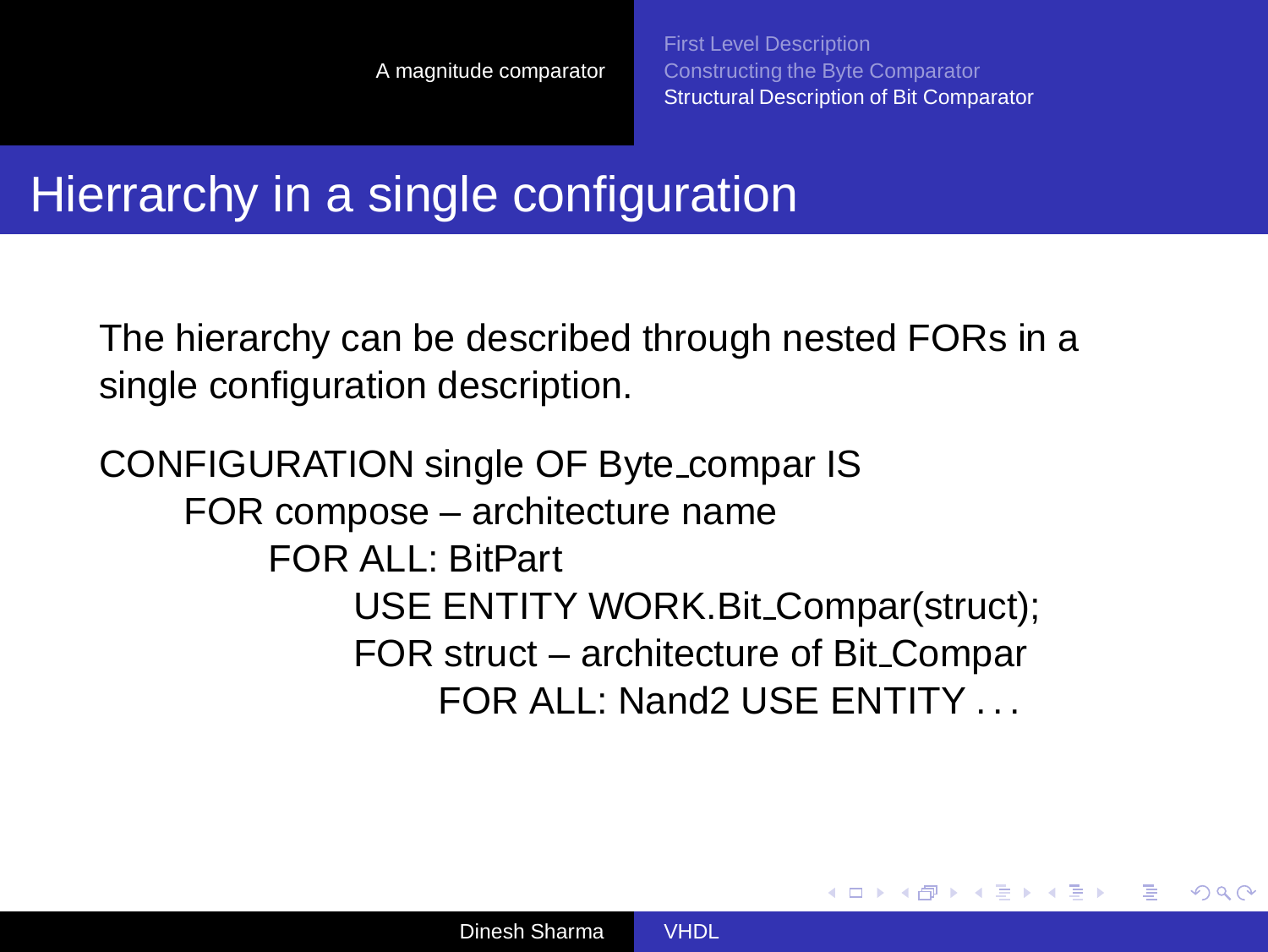# Part VI

# [File I-O in VHDL](#page-120-0)

#### 10 [Files in VHDL](#page-121-0)

- **[File Declarations](#page-122-0)**
- [Opening and Closing Files](#page-125-0)
- [Reading and writing](#page-126-0)
- **[Example of File usage](#page-128-0)**

#### 11 [The Textio Package](#page-131-0)

<span id="page-120-0"></span>**≮ロト ⊀伊ト ⊀ ヨト ⊀ ヨト** 

Þ  $QQ$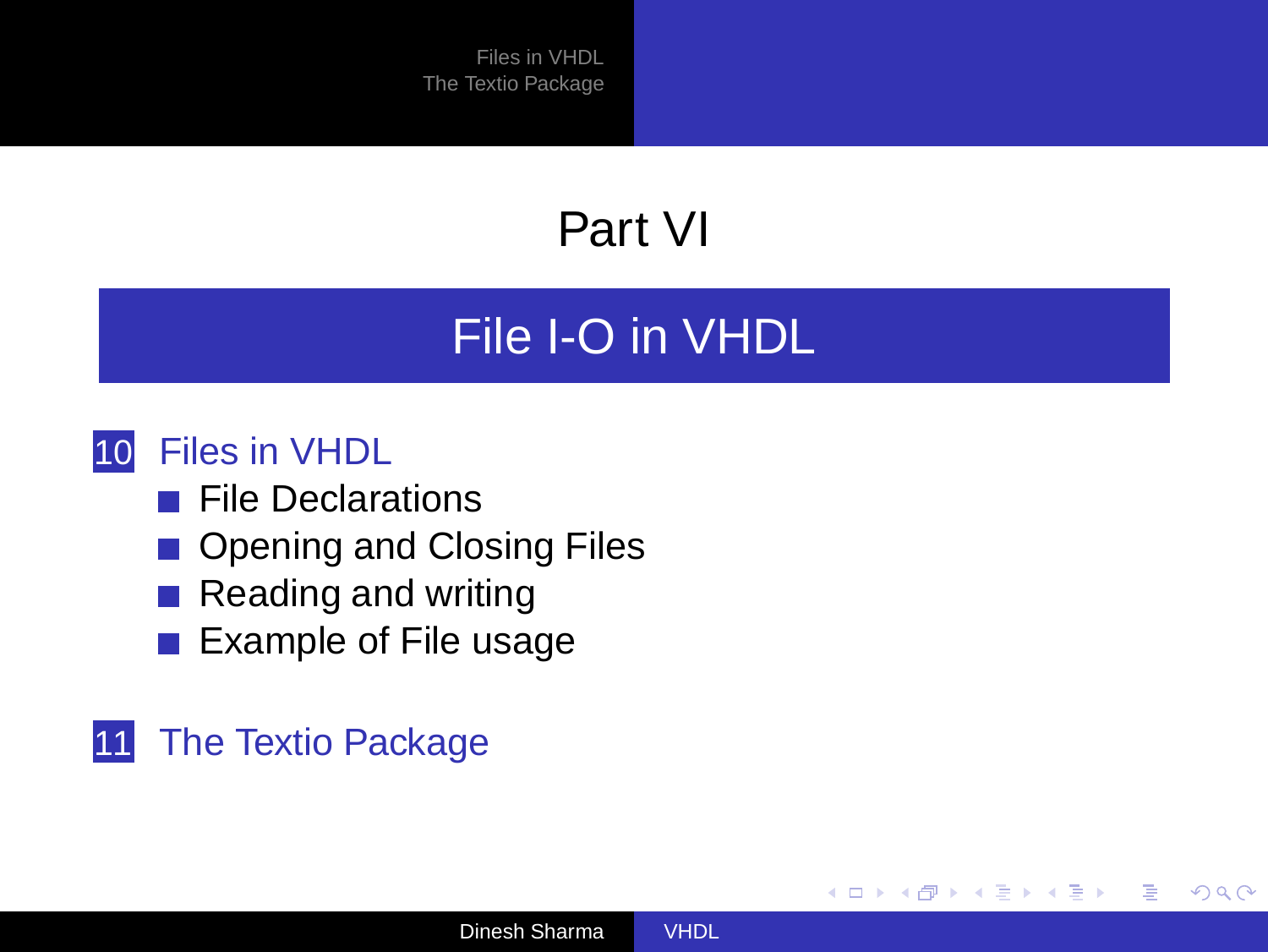[File Declarations](#page-122-0) [Opening and Closing Files](#page-125-0) [Reading and writing](#page-126-0) [Example of File usage](#page-128-0)

<span id="page-121-0"></span>イロト イ押 トイヨ トイヨト

 $\Omega$ 

### Files in VHDL

To VHDL, a file is a collection of information of a type that is known to it.

- File I-O presents a special problem, because conventions for naming files and directories are different for different Operating Systems.
- We would like to insulate hardware descriptions from this variation.
- We do it by making a distinction between file names used by VHDL and the operating system dependent filename which is associated with it.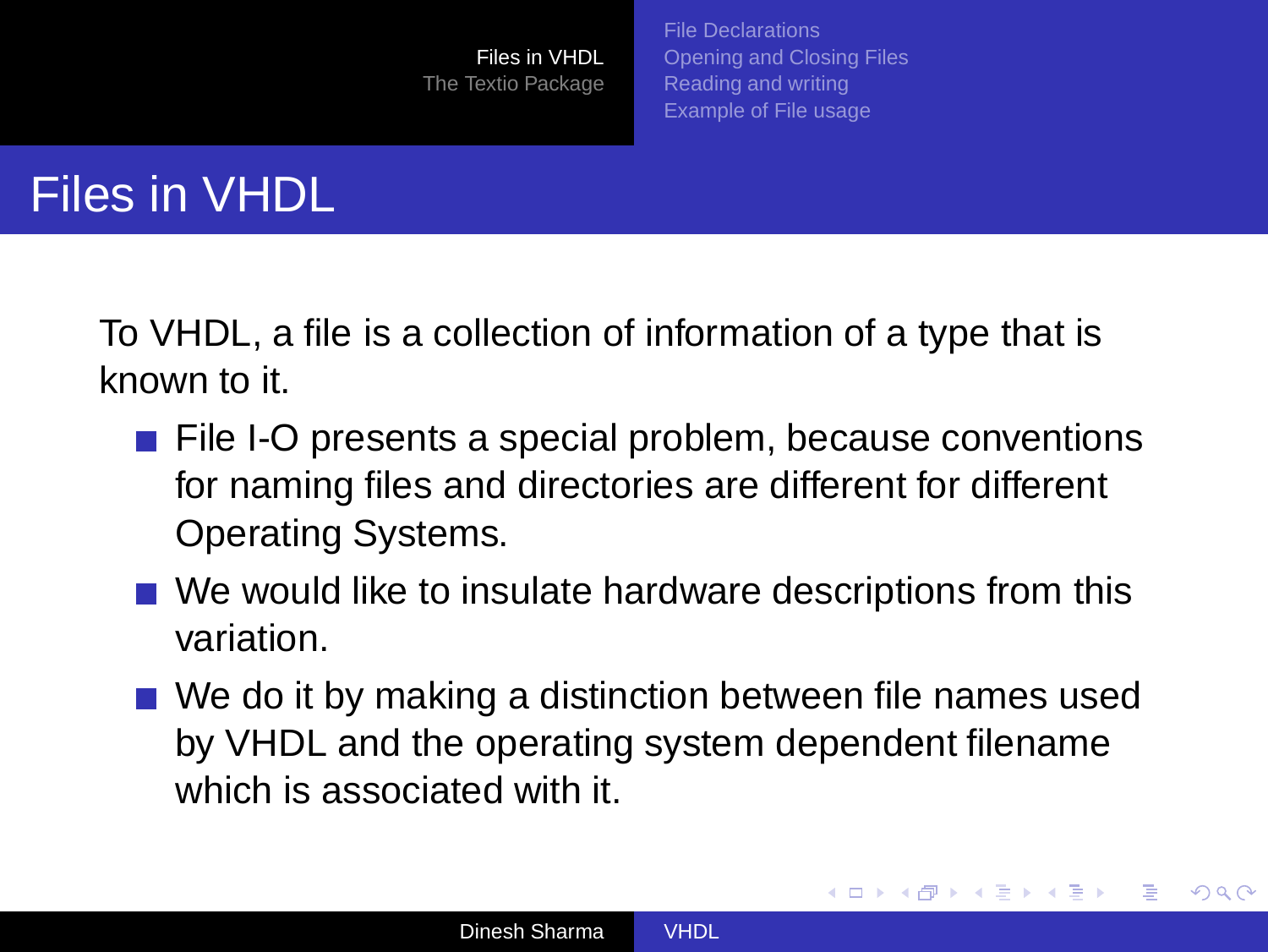[File Declarations](#page-122-0) [Opening and Closing Files](#page-125-0) [Reading and writing](#page-126-0) [Example of File usage](#page-128-0)

<span id="page-122-0"></span>**≮ロト ⊀伊ト ⊀ ヨト ⊀ ヨト** 

 $\Omega$ 

# FILE Types

In VHDL, in order to use files, we use a two step procedure.

- 1 We declare a FILE **TYPE** first. This associates a File **TYPE** with the kind of objects that files of this type will contain.
- 2 We can then decare files of this FILE TYPE. The file declaration associates a VHDL filename with a FILE TYPE and optionally, with a Physical file name and file mode (read, write or append).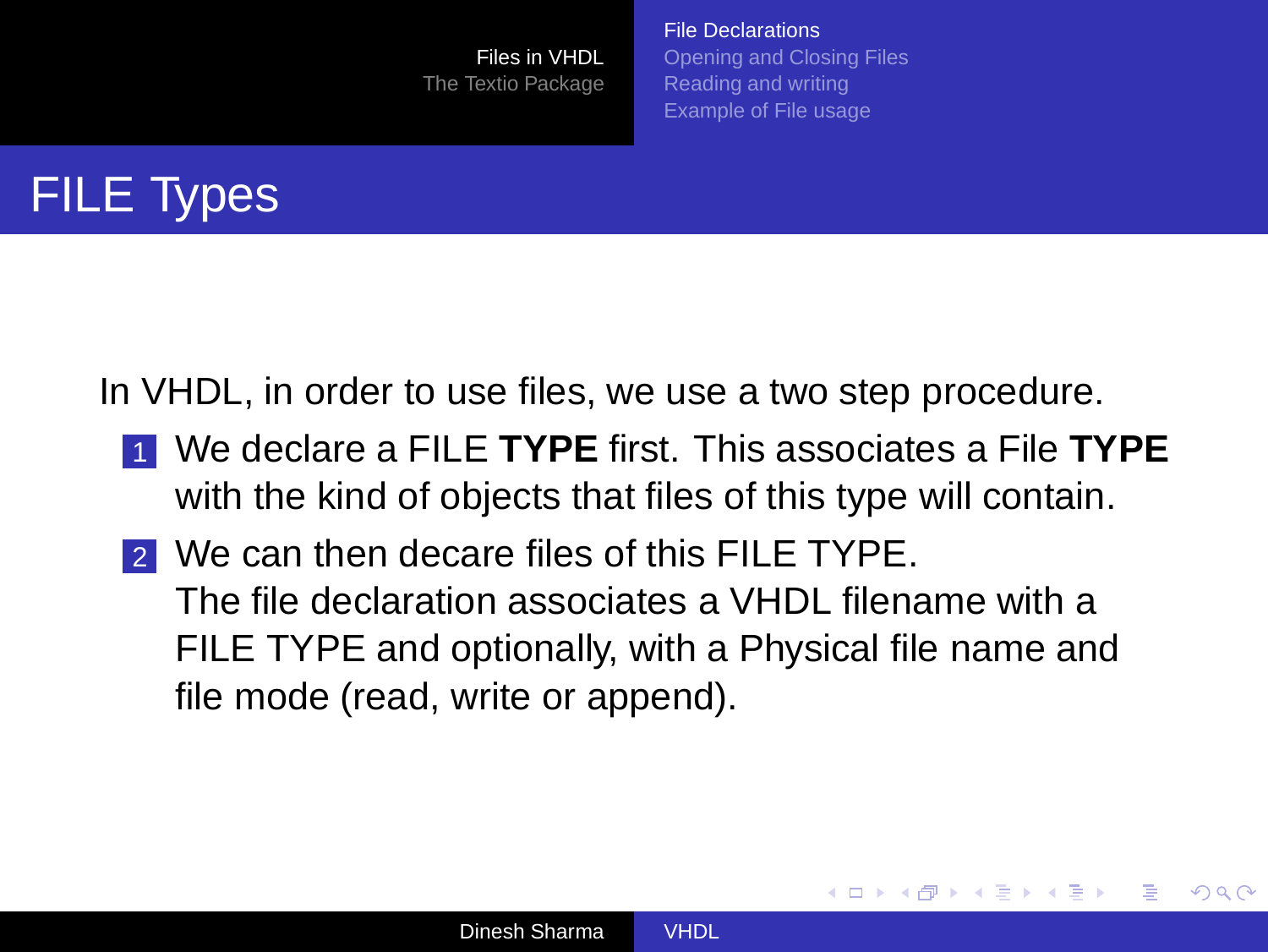[File Declarations](#page-122-0) [Opening and Closing Files](#page-125-0) [Reading and writing](#page-126-0) [Example of File usage](#page-128-0)

**≮ロト ⊀伊ト ⊀ ヨト ⊀ ヨト** 

 $QQ$ 

# **Examples**

#### TYPE datafile IS FILE OF CHARACTER;

This specifies that any file which has the type datafile will contain characters and each read will return a character while each write will accept a character to be written to the file.

Once a file type has been declared, we may declare one or more files of this type. For example,

FILE vfile1: datafile; FILE vfile2: datafile IS "indata.dat" FILE vfile3: datafile OPEN WRITE MODE is "output.dat";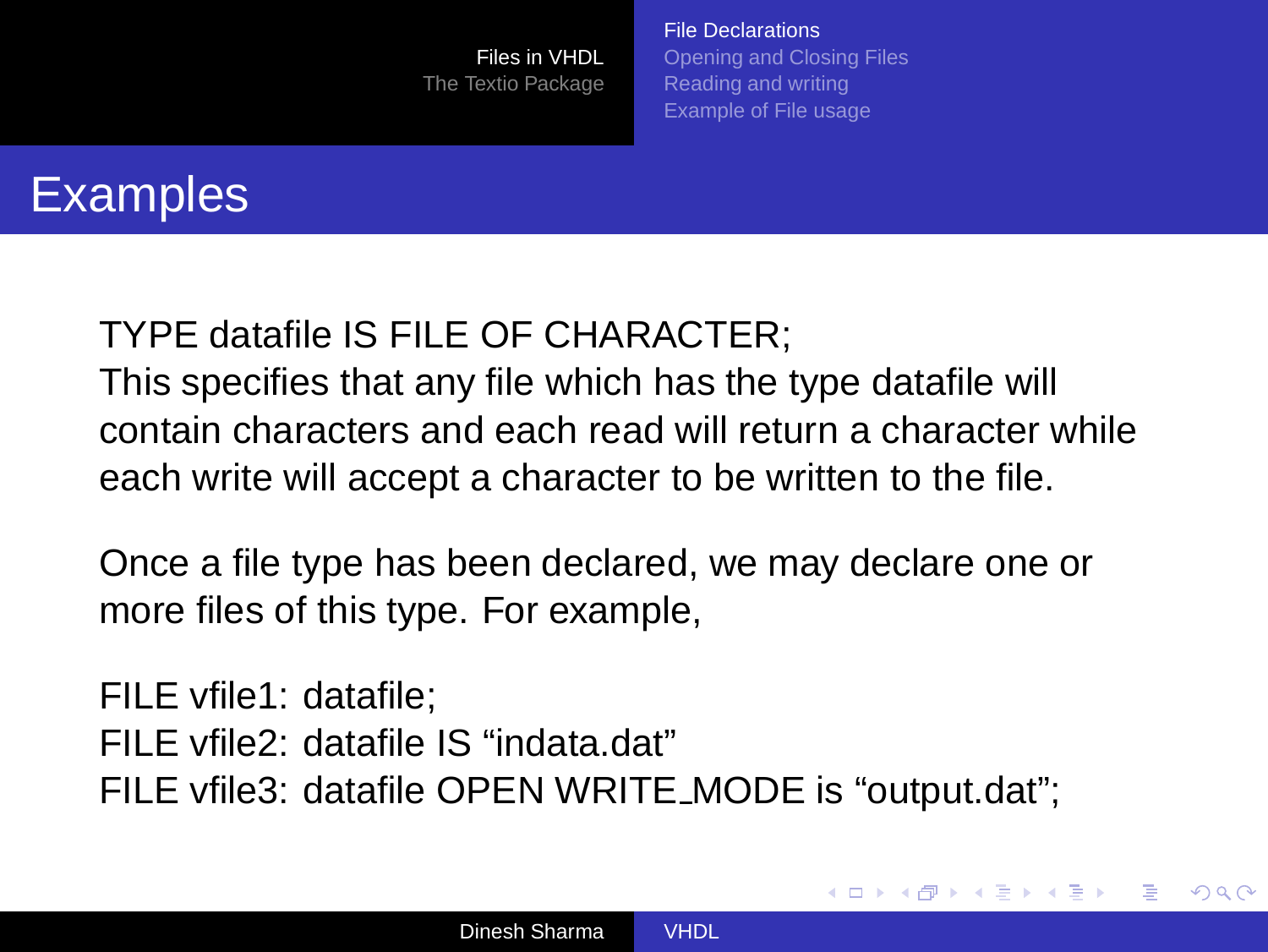[File Declarations](#page-122-0) [Opening and Closing Files](#page-125-0) [Reading and writing](#page-126-0) [Example of File usage](#page-128-0)

イロト イ押 トイヨ トイヨト

 $\Omega$ 

FILE vfile1: datafile;

This form merely associates the VHDL name vfile1 with the file TYPE datafile, which specifies that it contains characters.

FILE vfile2: datafile IS "indata.dat" This form also associates the VHDL filename vfile2 with the Physical filename indata.dat.

FILE vfile3: datafile OPEN WRITE MODE is "output.dat"; This form associates the vhdl filename vfile3 with the physical filename output.dat and also opens it in write mode.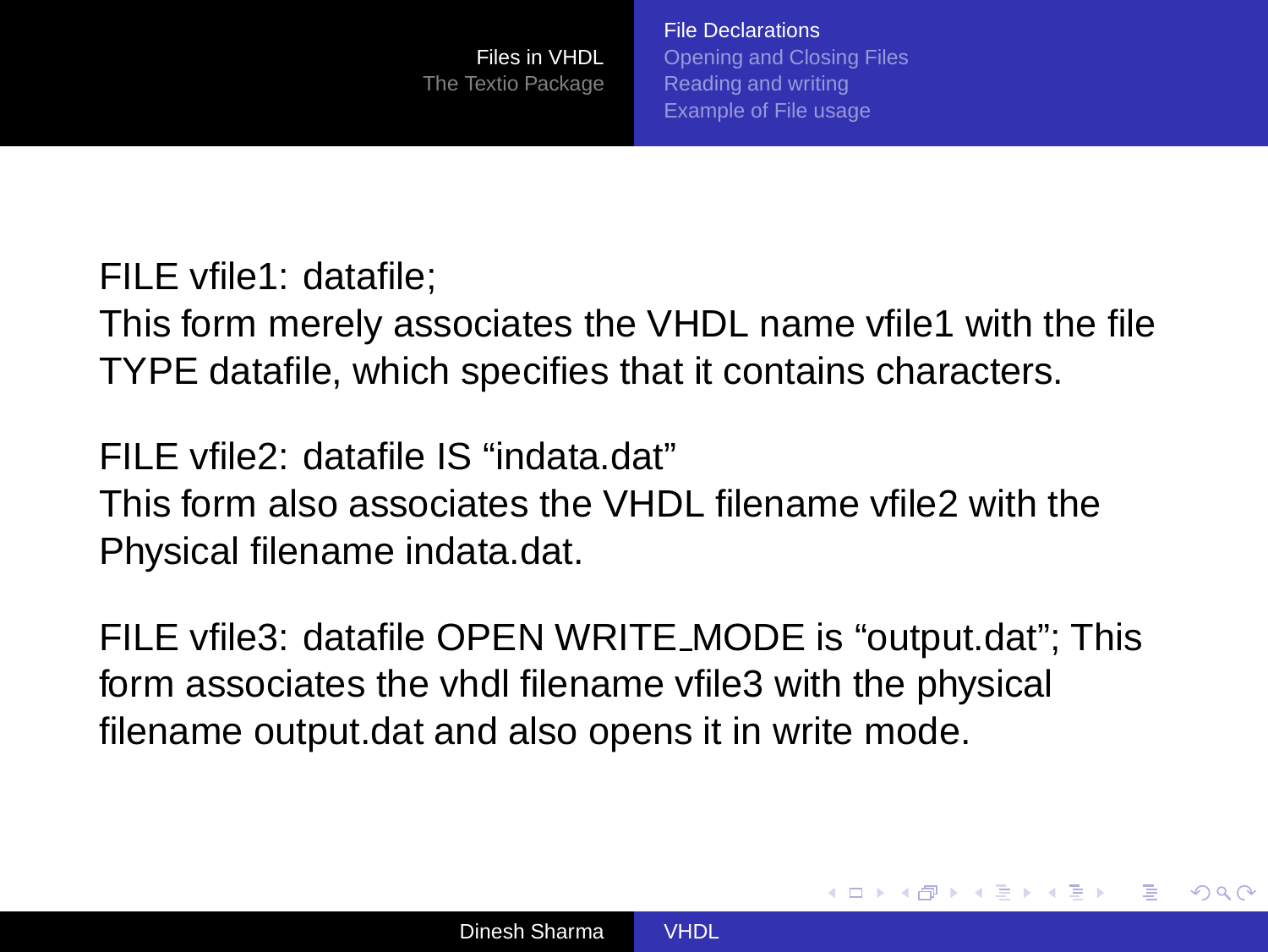[File Declarations](#page-122-0) [Opening and Closing Files](#page-125-0) [Reading and writing](#page-126-0) [Example of File usage](#page-128-0)

<span id="page-125-0"></span>K ロトメ 御 トメ 君 トメ 君 ト

つくい

# **Opening and Closing Files**

If a file has not been opened during its declaration, it can be opened later by specific statements.

Once a file type has been declared as: TYPE FileType IS FILE OF DataType; it implicitly defines various procedures and functions.

PROCEDURE FILE OPEN(FILE f: FileType; Phys\_name: IN string; open kind: IN FILE OPEN KIND:= READ MODE);

PROCEDURE FILE CLOSE(FILE f: FileType);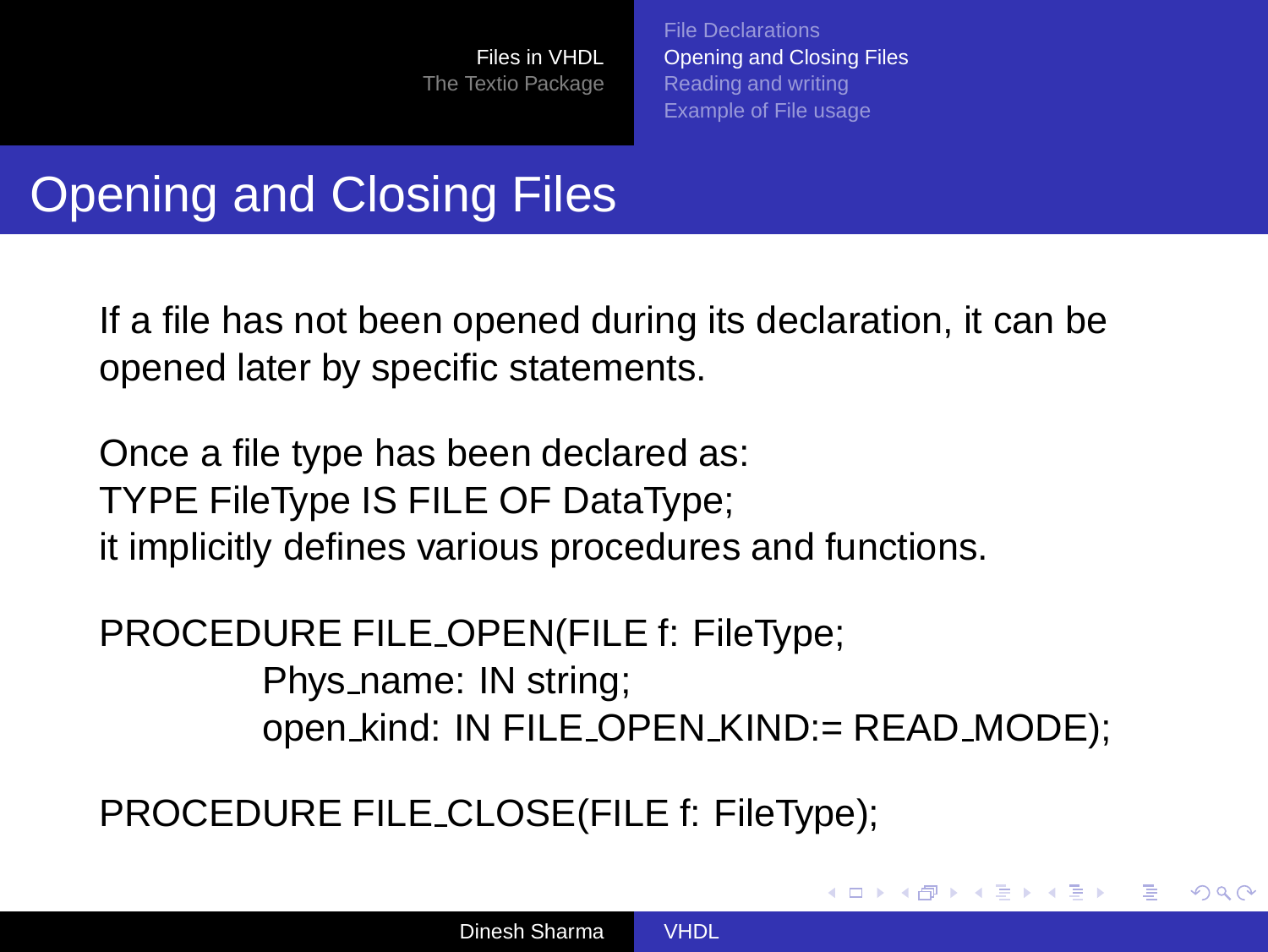[File Declarations](#page-122-0) [Opening and Closing Files](#page-125-0) [Reading and writing](#page-126-0) [Example of File usage](#page-128-0)

<span id="page-126-0"></span>**≮ロト ⊀伊ト ⊀ ヨト ⊀ ヨト** 

 $\Omega$ 

### Reading from and Writing to Files

Once file types and files have been declared, various subprograms become available.

PROCEDURE READ(FILE f: FileType; value: OUT Data type); PROCEDURE WRITE(FILE f: FileType; value: IN Data\_type); FUNCTION ENDFILE(FILE f: FileType) RETURN Boolean;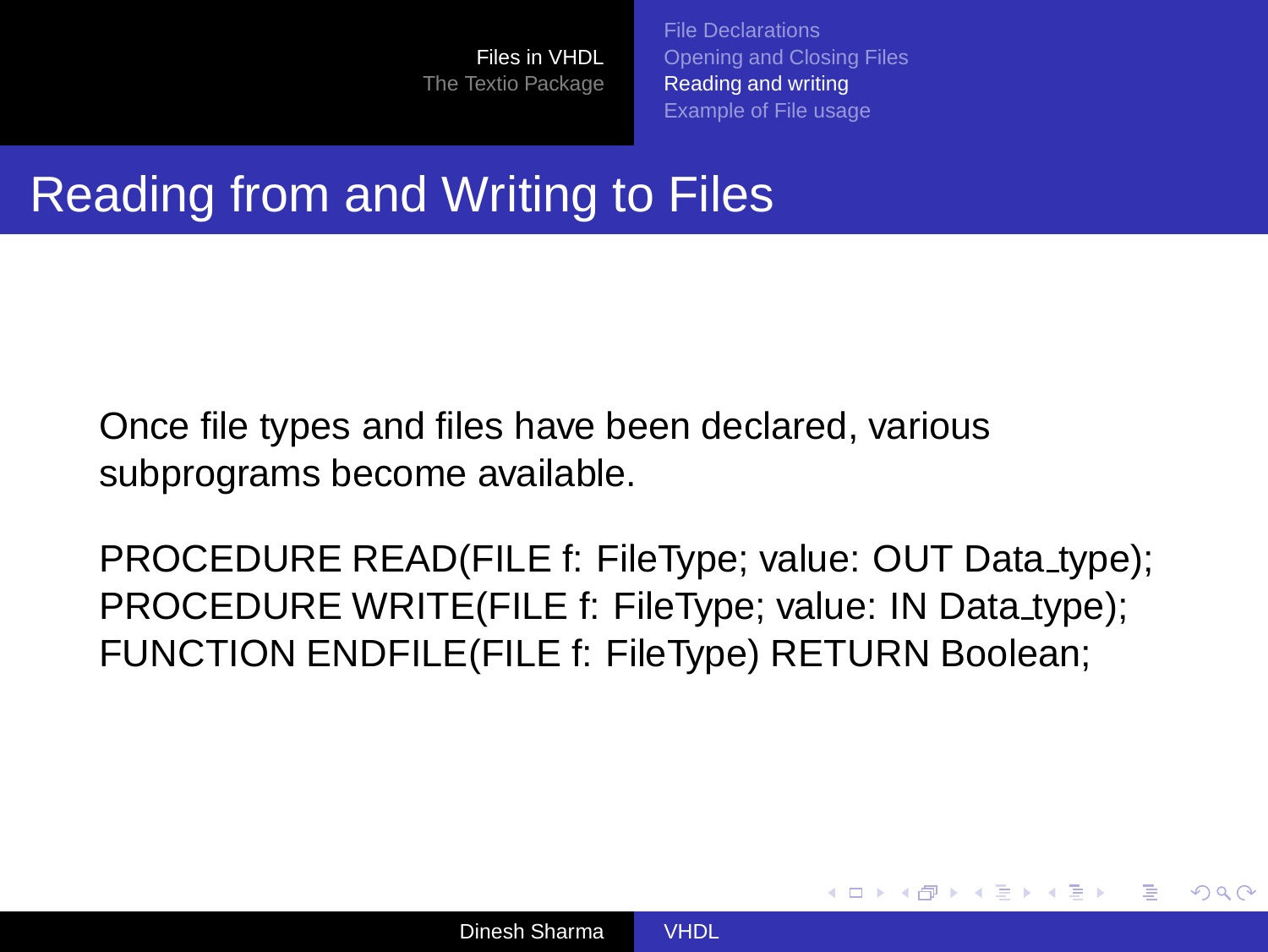[File Declarations](#page-122-0) [Opening and Closing Files](#page-125-0) [Reading and writing](#page-126-0) [Example of File usage](#page-128-0)

イロト イ押 トイヨ トイヨト

 $QQ$ 

# Unconstrained Data Types

It is possible to declare a File Type to contained unconstrained arrays as data types. For example:

TYPE VectorFile IS FILE OF std ulogiv vector;

Now how do we know the amount of data which will be returned upon each read request? For this, there is an additional syntax for the read procedure:

PROCEDURE READ(FILE f: FileType; value: OUT Data type Length: OUT natural);

When we use this form, we supply an array large enough to accommodate the array in the worst case and a variable, which will receive the length of the vector actually read.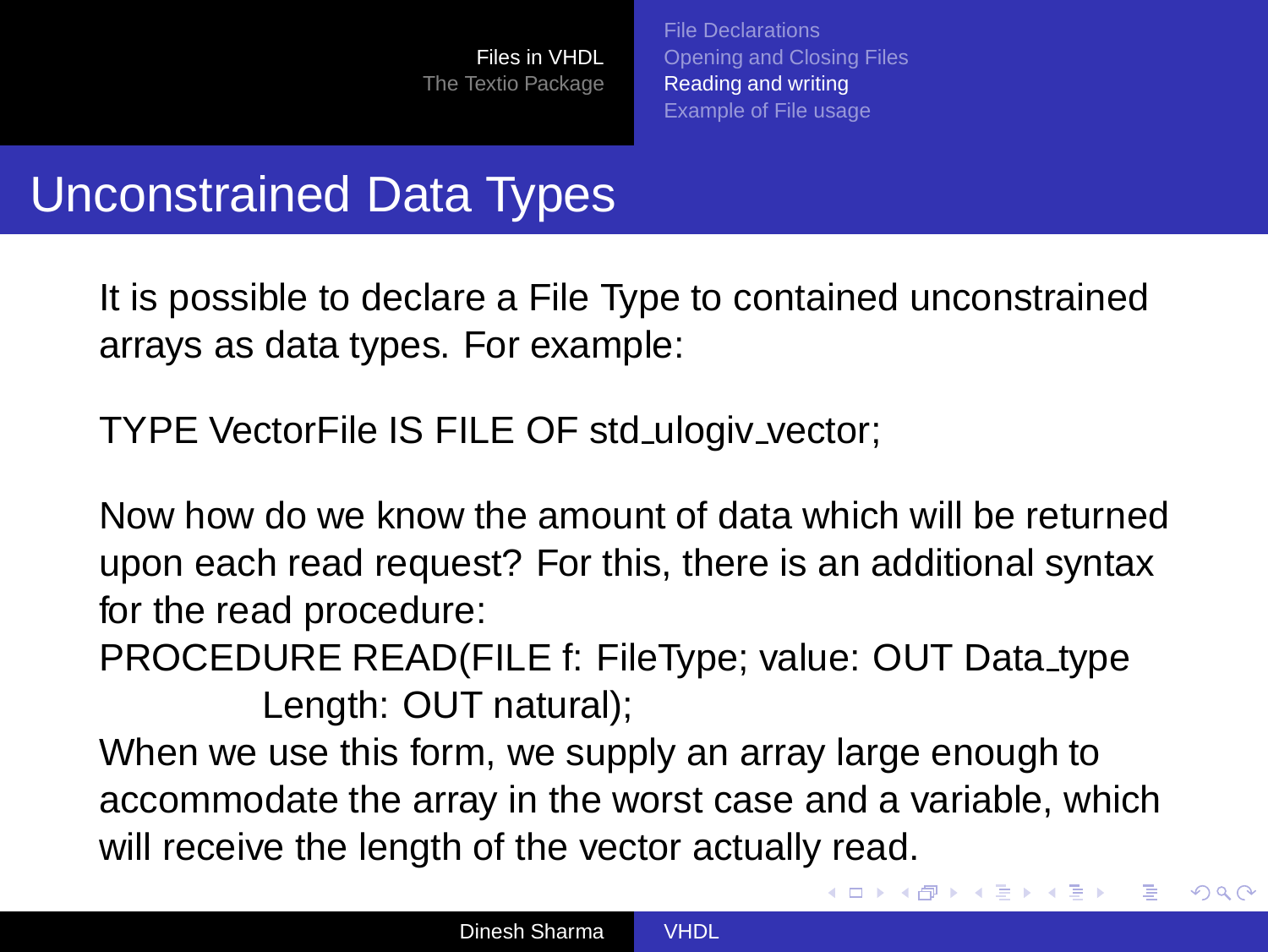[File Declarations](#page-122-0) [Opening and Closing Files](#page-125-0) [Reading and writing](#page-126-0) [Example of File usage](#page-128-0)

<span id="page-128-0"></span>イロト イ押 トイヨ トイヨト

 $QQ$ 

# Example of File usage

Library IEEE; USE IEEE.std logic 1164.ALL; ENTITY ROM Block IS GENERIC(size: NATURAL, content file: STRING) PORT(Chip\_sel: IN std\_logic; rdbar: IN std\_logic; Addr: IN std\_logic\_vector; Data: IN std\_logic\_vector); END ENTITY ROM\_Block;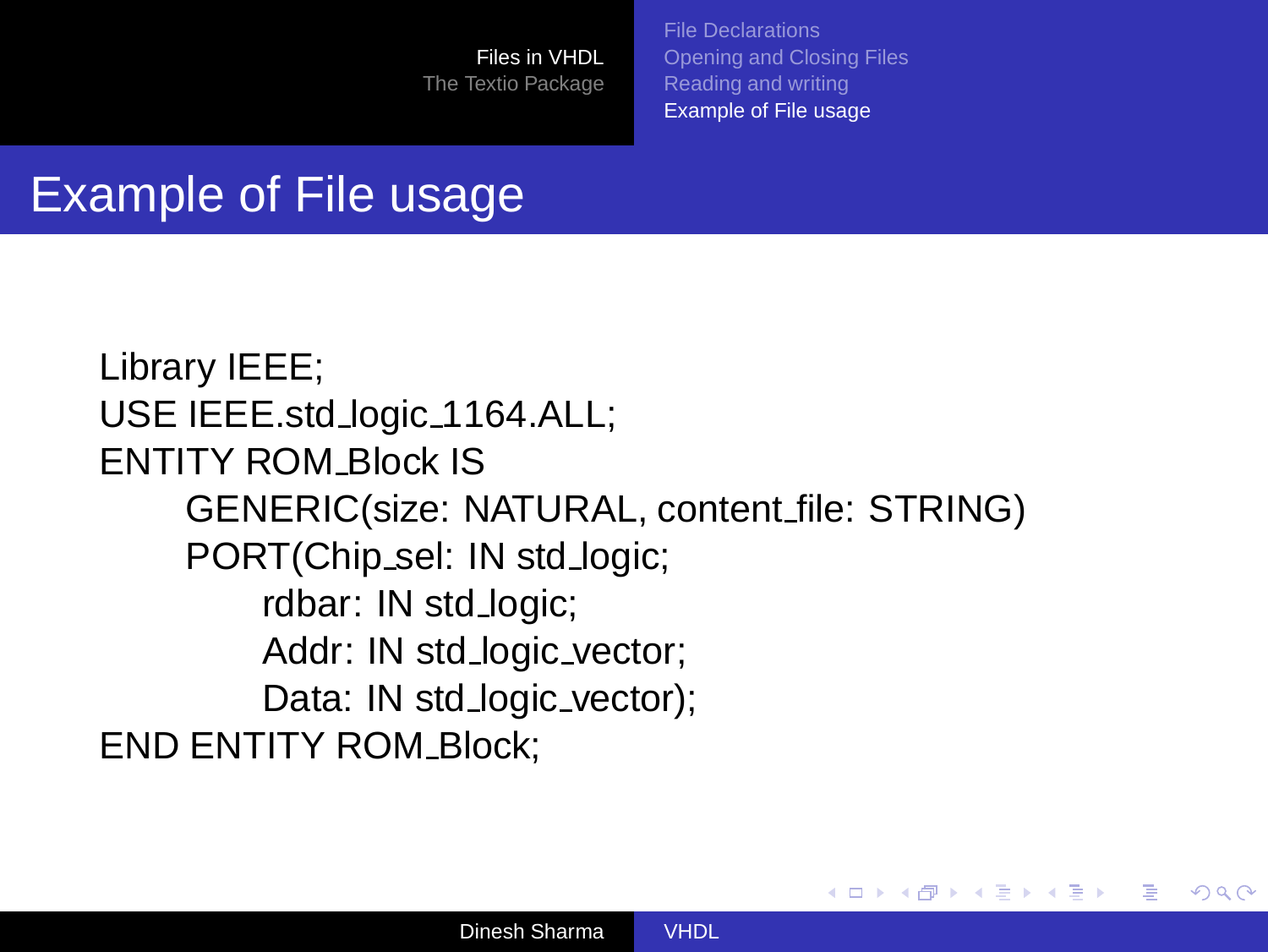[File Declarations](#page-122-0) [Opening and Closing Files](#page-125-0) [Reading and writing](#page-126-0) [Example of File usage](#page-128-0)

イロト イ押 トイヨ トイヨト

 $2Q$ 

э

# ROM Initialization

. . .

. . .

ARCHITECTURE From File OF ROM Block IS SUBTYPE Word IS std logic vector(Data'Length-1 DOWNTO 0); TYPE Mem Array IS ARRAY(NATURAL RANGE 0 TO 2\*\*size -1) of Word; VARIABLE Mem Contents: Mem Array; VARIABLE Index: Natural;

TYPE RomData File IS FILE of WORD; FILE Rom Contents : RomData FILE OPEN Read Mode IS content file;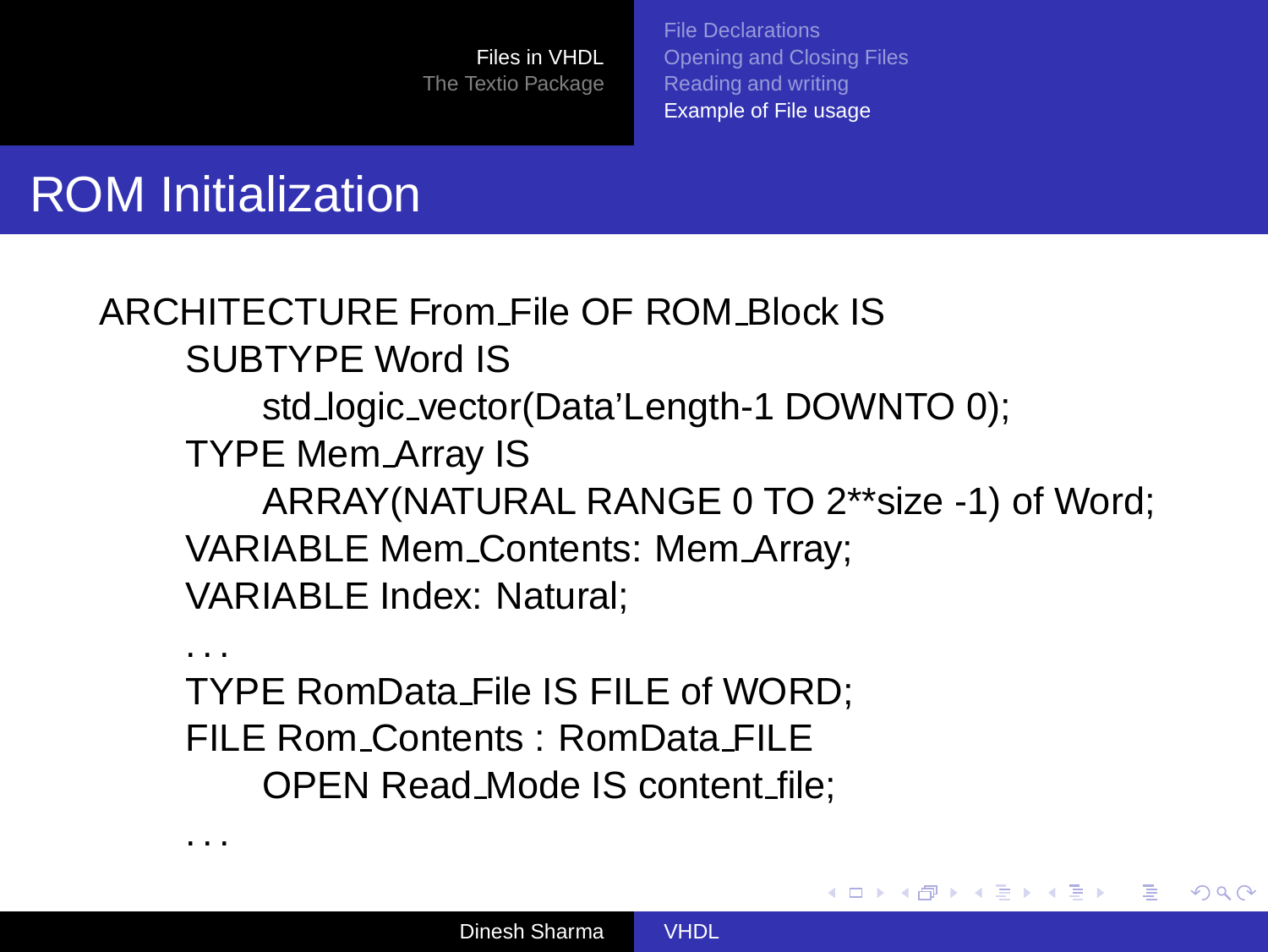[File Declarations](#page-122-0) [Opening and Closing Files](#page-125-0) [Reading and writing](#page-126-0) [Example of File usage](#page-128-0)

イロト イ押 トイヨ トイヨト

 $2Q$ 

э

# ROM Initialization

```
BEGIN
    Filling: Process IS
    BEGIN
        Index := 0;
        WHILE NOT EndFile(ROM Contents) LOOP
            READ(ROM Contents, Mem Contents(Index);
            Index:=Index+1;END LOOP;
    WAIT;
    END PROCESS Filling;
    ... - - process to handle rdbar
END ARCHITECTURE From File;
```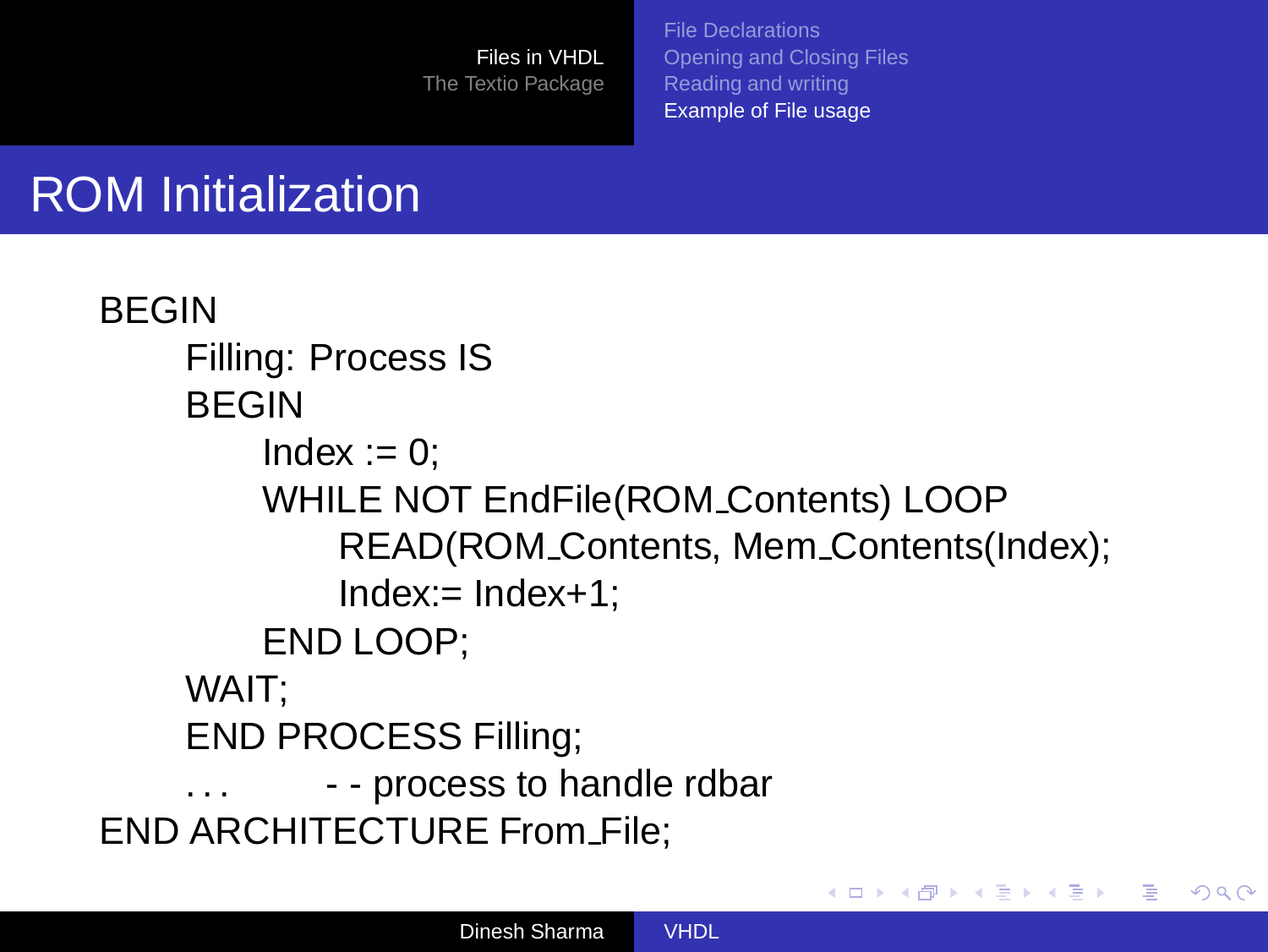### The Textio Package

This package defines various TYPEs and provides many procedures for handling text.

TYPE TEXT IS FILE OF STRING; TYPE LINE IS ACCESS STRING; FILE INPUT: TEXT OPEN READ MODE IS "std input" FILE OUTPUT: TEXT OPEN WRITE MODE IS "std\_output" PROCEDURE READLINE(FILE f: TEXT; L: INOUT LINE)

<span id="page-131-0"></span>イロト イ押 トイヨ トイヨト

 $2Q$